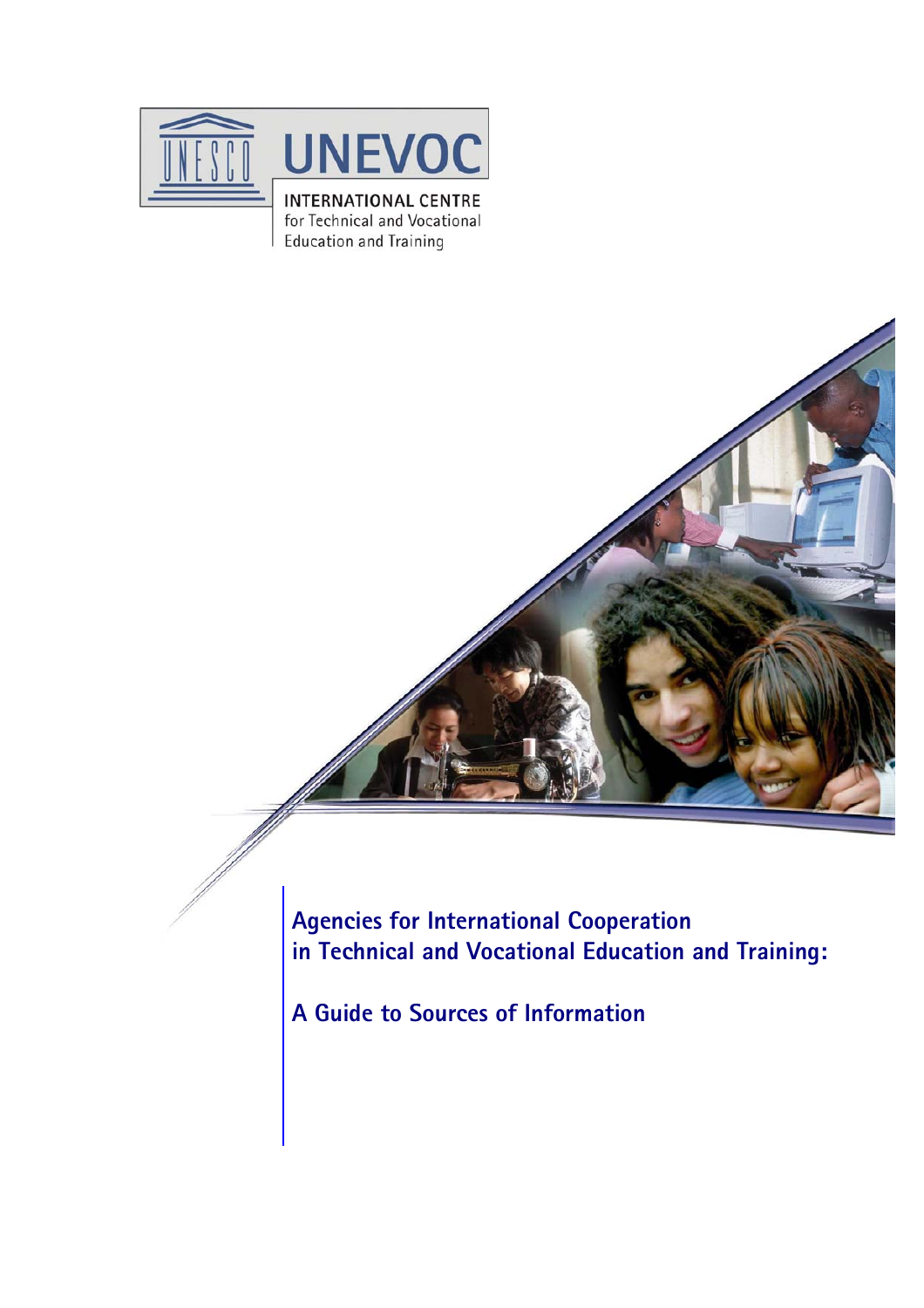Author: Ms Julia Maintz

Editor: Mr Hans Krönner

Production of Web version: Mr Ian Ponce www.unevoc.unesco.org/donors



UNESCO-UNEVOC International Centre Hermann-Ehlers-Strasse 10 53113 Bonn Germany  $\circ$  [+49] (228) 815 - 0100 [+49] (228) 815 - 0199

www.unevoc.unesco.org info@unevoc.unesco.org

Date of this print: 25 January 2008

This report can be downloaded in PDF format from: www.unevoc.unesco.org/donors

The content of this Guide has been composed mainly in the course of the year 2003. It is recommended checking against the latest information issued by donor countries, as provided on their respective websites.

The designations employed and the presentation of the material in this publication do not imply the expression of any opinion whatsoever on the part of UNESCO concerning the legal status of any country, city or area, or its authorities, or concerning the delimitation of its frontiers or boundaries.

Photos title page: UNV/Andrew Smith (2); Audiovisual Library European Commission. Charts "DAC Donor aid at a glance charts" and "Net Official Development Assistance from DAC countries": © OECD

© UNESCO 2004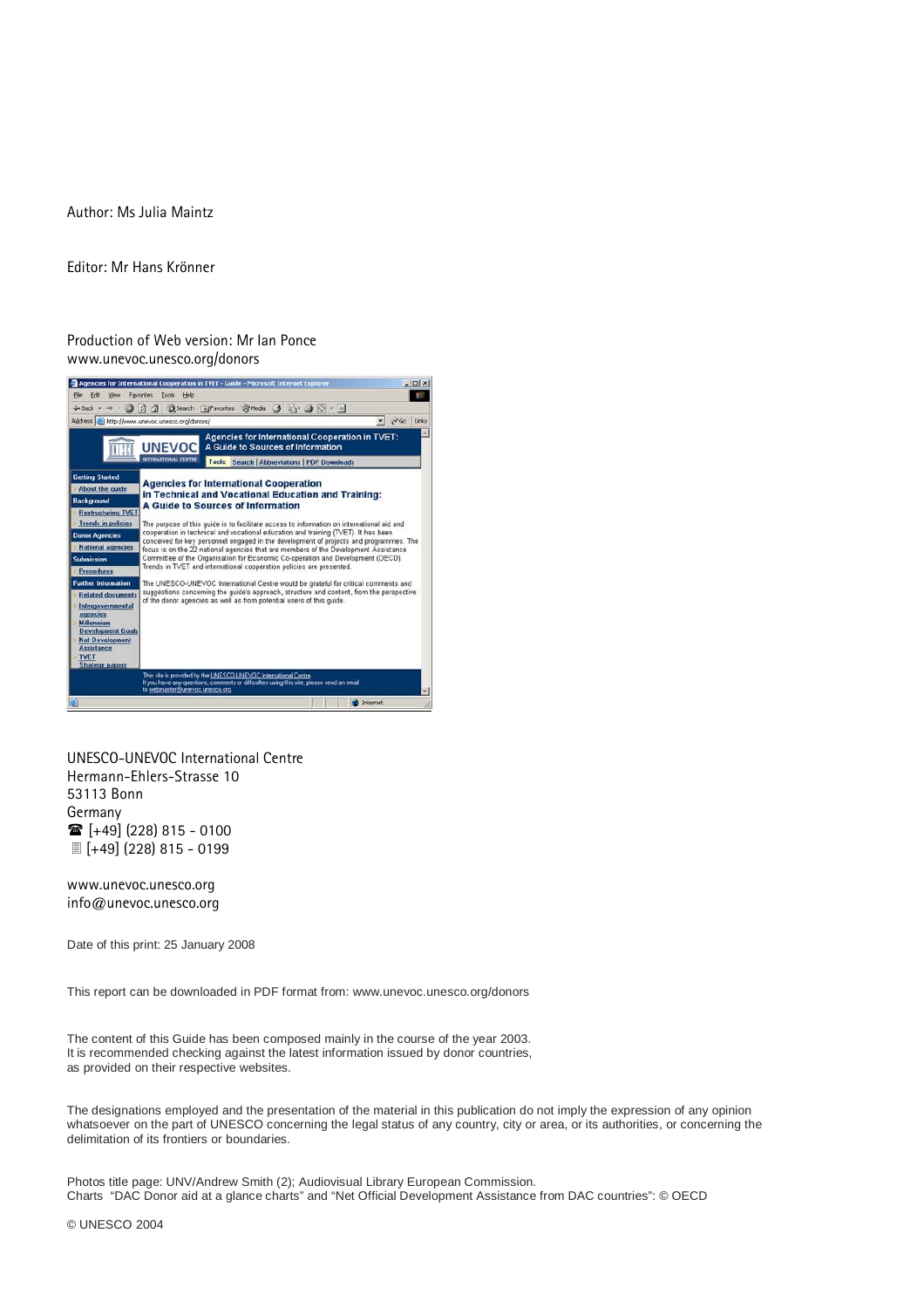| 1 |                                                                                               |    |
|---|-----------------------------------------------------------------------------------------------|----|
| 2 |                                                                                               |    |
| 3 |                                                                                               |    |
|   | 3.1                                                                                           |    |
|   | 3.2                                                                                           |    |
|   | 3.3                                                                                           |    |
|   | 3.4                                                                                           |    |
| 4 |                                                                                               |    |
| 5 |                                                                                               |    |
|   | 5.1                                                                                           |    |
|   | 5.2                                                                                           |    |
|   | 5.3                                                                                           |    |
|   | 5.4                                                                                           |    |
|   | 5.5                                                                                           |    |
|   | 5.6                                                                                           |    |
|   | 5.7                                                                                           |    |
|   | 5.8                                                                                           |    |
|   | 5.9                                                                                           |    |
|   | 5.10                                                                                          |    |
|   | 5.11                                                                                          |    |
|   | 5.12                                                                                          |    |
|   | 5.13                                                                                          |    |
|   | 5.14                                                                                          |    |
|   | 5.15                                                                                          |    |
|   | 5.16                                                                                          |    |
|   | 5.17                                                                                          |    |
|   | 5.18                                                                                          |    |
|   | 5.19                                                                                          |    |
|   | 5.20                                                                                          |    |
|   | 5.21                                                                                          |    |
|   | 5.22                                                                                          |    |
| 6 |                                                                                               | 52 |
| 7 |                                                                                               |    |
| 8 |                                                                                               |    |
|   | 8.1                                                                                           |    |
|   | 8.2                                                                                           |    |
|   | Strategy Papers Published by the Working Group for International Cooperation in Skills<br>8.3 |    |
|   |                                                                                               |    |
|   |                                                                                               |    |
| 9 |                                                                                               |    |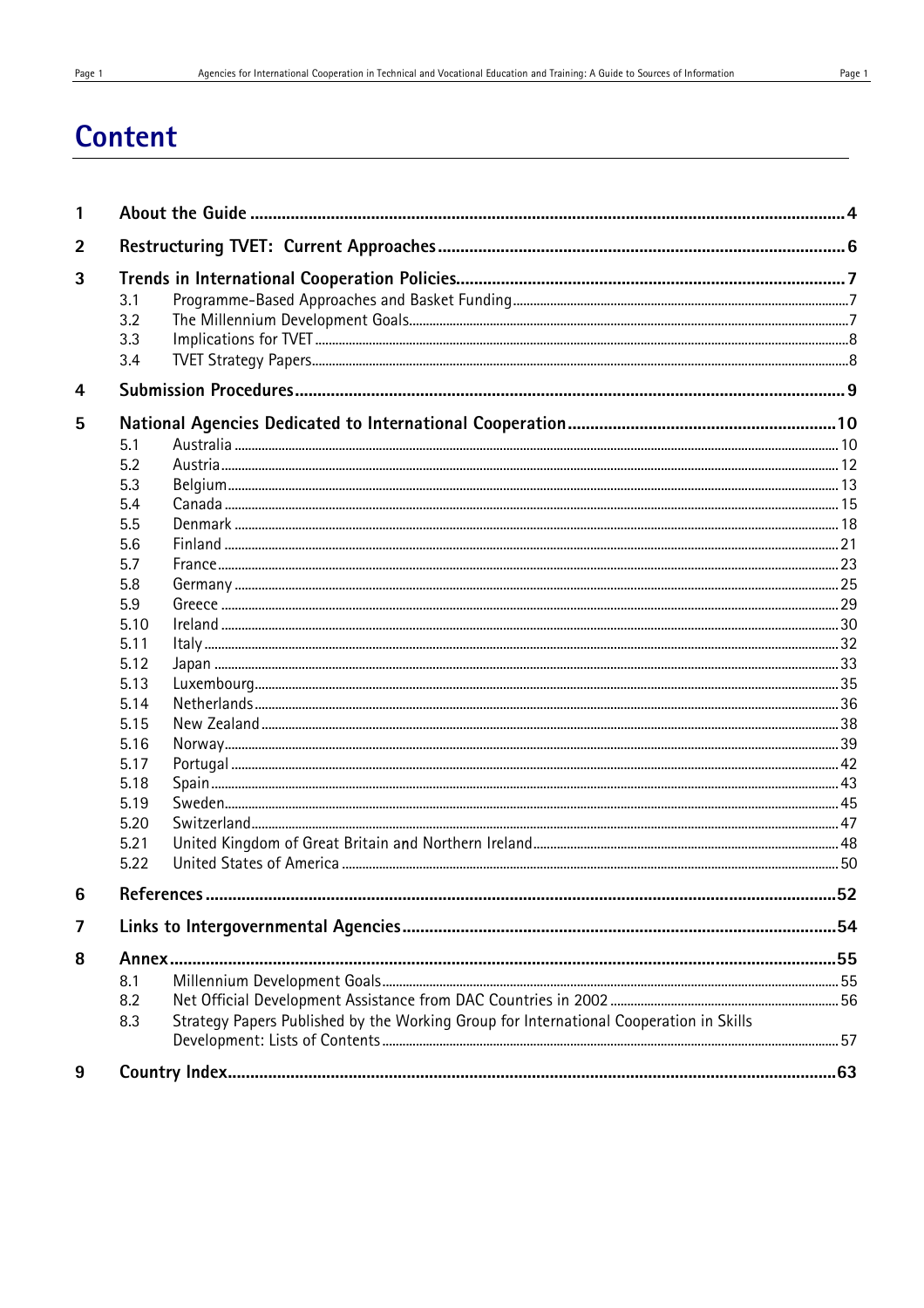# **Abbreviations**

| <b>AECI</b>   | Agencia Española de Cooperación Internacional, dependent agency within the Spanish Foreign Ministry                                                         |
|---------------|-------------------------------------------------------------------------------------------------------------------------------------------------------------|
| AIF           | Agence Intergouvernementale de la Francophonie                                                                                                              |
| APEFE         | Association pour la promotion de l'éducation et de la formation à l'étranger                                                                                |
| AusAID        | Australian Agency for International Development                                                                                                             |
| ΒF            | <b>Basket Funding</b>                                                                                                                                       |
| BMZ           | German Federal Ministry for Economic Cooperation and Development: Bundesministerium für wirtschaftliche<br>Zusammenarbeit und Entwicklung                   |
| <b>BTC</b>    | Belgian Technical Cooperation agency                                                                                                                        |
| CEEC          | Central and Eastern European Countries                                                                                                                      |
| <b>CIDA</b>   | Canadian International Development Agency                                                                                                                   |
| <b>CIM</b>    | Center for International Migration and Development: Centrum für internationale Migration und Entwicklung                                                    |
| <b>CIS</b>    | Commonwealth of Independent States (former Soviet Union)                                                                                                    |
| COCOP         | Comité d'Orientation, de Coordination et de Projet; French development cooperation instrument                                                               |
| COL           | Commonwealth of Learning                                                                                                                                    |
| DAC           | Development Assistance Committee of the Organisation for Economic Cooperation and Development                                                               |
| Danida        | Danish Development Agency                                                                                                                                   |
| <b>DCI</b>    | Development Cooperation Ireland                                                                                                                             |
| DED           | German Development Service: Deutscher Entwicklungsdienst                                                                                                    |
| <b>DFID</b>   | Department for International Development, British government department                                                                                     |
| <b>DGCID</b>  | Direction générale de la Coopération internationale et du Développement, directorate within the Foreign Ministry<br>of France                               |
| <b>DGCS</b>   | Directorate General for Development Cooperation, within the Ministry of Foreign Affairs of Italy                                                            |
| <b>DGDC</b>   | Directorate-General for Development Cooperation, directorate within the Belgian Department of Foreign Affairs,<br>Foreign Trade and Development Cooperation |
| EED           | Church Development Service, Association of the Protestant Churches in Germany: Evangelischer<br>Entwicklungsdisenst                                         |
| EU            | <b>European Union</b>                                                                                                                                       |
| <b>FSP</b>    | Fonds de Solidarité Prioritaire, French development cooperation instrument                                                                                  |
| <b>GNP</b>    | <b>Gross National Product</b>                                                                                                                               |
| GTZ           | German Agency for Technical Cooperation: Deutsche Gesellschaft für Technische Zusammenarbeit                                                                |
| <b>HID</b>    | Human and Institutional Development                                                                                                                         |
| <b>ICTs</b>   | Information and Communication Technologies                                                                                                                  |
| ILO           | International Labour Organisation                                                                                                                           |
| IMF           | <b>International Monetary Fund</b>                                                                                                                          |
| IMT           | Prince Leopold Institute of Tropical Medicine                                                                                                               |
| <b>INGO</b>   | International Non-Governmental Organisation                                                                                                                 |
| <b>InWEnt</b> | Capacity Building International, Germany: Internationale Weiterbildung und Entwicklung gGmbH                                                                |
| <b>IPAD</b>   | Portuguese Development Cooperation Institute                                                                                                                |
| <b>JICA</b>   | Japan International Cooperation Agency                                                                                                                      |
| <b>JOCVs</b>  | Japan Overseas Cooperation Volunteers                                                                                                                       |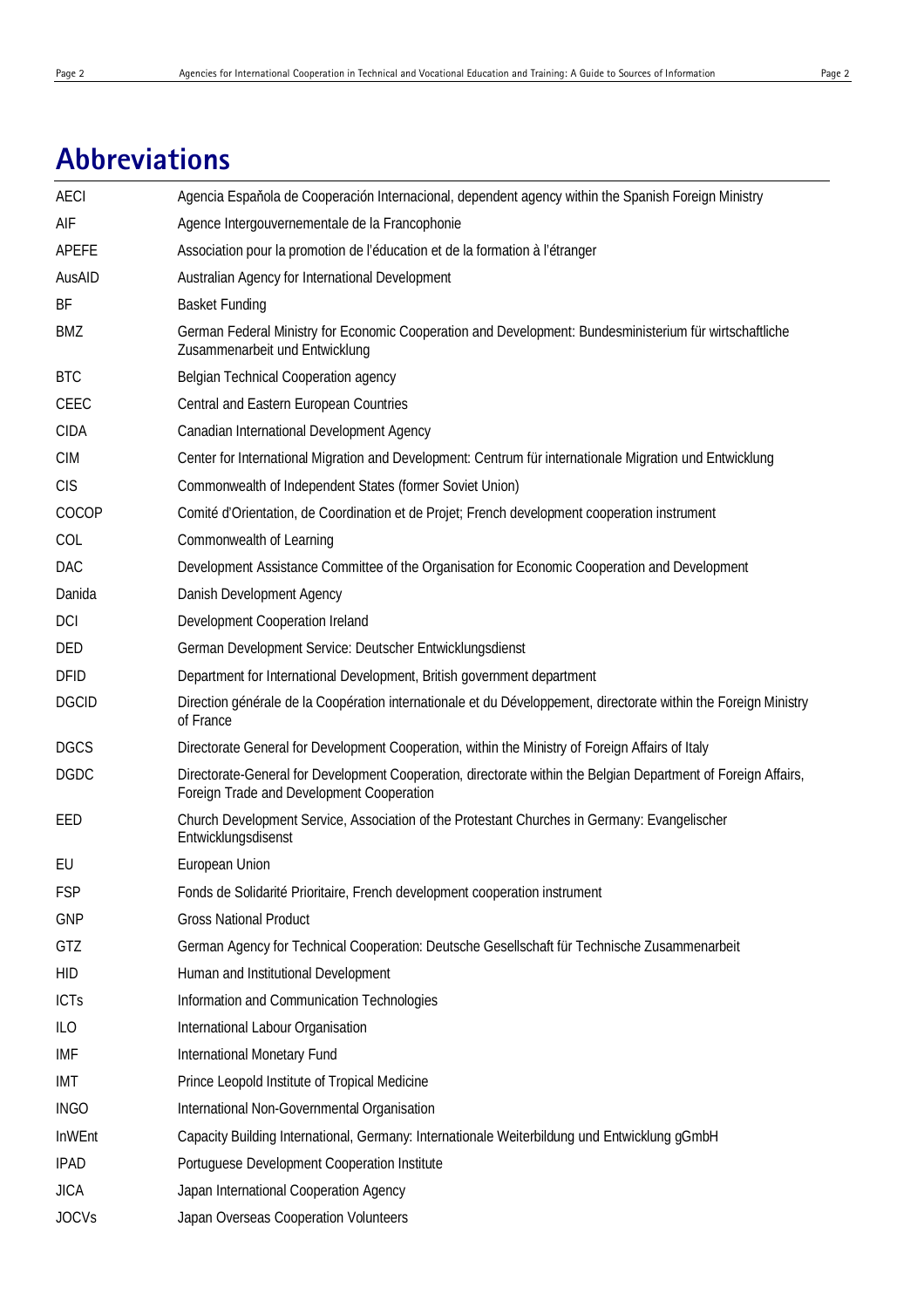| Page 3          | Agencies for International Cooperation in Technical and Vocational Education and Training: A Guide to Sources of Information           | Page 3 |
|-----------------|----------------------------------------------------------------------------------------------------------------------------------------|--------|
| <b>KfW</b>      | KfW Group: KfW Bankengruppe - Kreditanstalt für Wiederaufbau                                                                           |        |
| LFA             | Logical Framework Approach                                                                                                             |        |
| <b>MDGs</b>     | Millennium Development Goals                                                                                                           |        |
| <b>MISEREOR</b> | Episcopal aid organization: Bischöfliches Hilfswerk                                                                                    |        |
| NGO             | Non-Governmental Organisation                                                                                                          |        |
| <b>NIS</b>      | Newly Independent States                                                                                                               |        |
| <b>NORAD</b>    | Norwegian Agency for Development Cooperation                                                                                           |        |
| <b>NORRAG</b>   | Northern Policy Research and Advisory Network                                                                                          |        |
| <b>NZAID</b>    | New Zealand Agency for International Development                                                                                       |        |
| OECD            | Organisation for Economic Cooperation and Development                                                                                  |        |
| ÖEZA            | Österreichische Entwicklungszusammenarbeit im Aussenministerium (Austrian Development Cooperation<br>Agency)                           |        |
| OA              | <b>Official Aid</b>                                                                                                                    |        |
| ODA             | <b>Official Development Assistance</b>                                                                                                 |        |
| PBA             | Programme Based Approach                                                                                                               |        |
| <b>PPP</b>      | Public Private Partnership                                                                                                             |        |
| <b>PRSC</b>     | Poverty Reduction Support Credit                                                                                                       |        |
| <b>PRSP</b>     | Poverty Reduction Strategy Paper                                                                                                       |        |
| <b>SADC</b>     | Southern African Development Community                                                                                                 |        |
| <b>SDC</b>      | Swiss Agency for Development and Cooperation                                                                                           |        |
| SEQUA           | Foundation for Economic Development and Vocational Training: Stiftung für wirtschaftliche Entwicklung und<br>berufliche Qualifizierung |        |
| Sida            | Swedish International Development Cooperation Agency                                                                                   |        |
| <b>SME</b>      | Small and Medium-sized Enterprise                                                                                                      |        |
| <b>SPS</b>      | Sector Programme Support                                                                                                               |        |
| SWAp            | Sector Wide Approach                                                                                                                   |        |
| ТA              | <b>Technical Assistance</b>                                                                                                            |        |
| <b>TVE</b>      | <b>Technical and Vocational Education</b>                                                                                              |        |
| <b>TVET</b>     | Technical and Vocational Education and Training                                                                                        |        |
| UN              | <b>United Nations</b>                                                                                                                  |        |
| <b>UNAids</b>   | Joint United Nations Programme on HIV/AIDS                                                                                             |        |
| <b>UNDP</b>     | United Nations Development Programme                                                                                                   |        |
| <b>UNESCO</b>   | United Nations Educational, Scientific and Cultural Organization                                                                       |        |
|                 | UNESCO-UNEVOC UNESCO-UNEVOC International Centre for Technical and Vocational Education and Training                                   |        |
| <b>UNICEF</b>   | United Nations Children's Fund                                                                                                         |        |
| <b>UNIDO</b>    | United Nations Industrial Development Organisation                                                                                     |        |
| <b>USAID</b>    | United States Agency for International Development                                                                                     |        |
| <b>UTC</b>      | Central Technical Unit of DGCS                                                                                                         |        |
| <b>VET</b>      | Vocational Education and Training                                                                                                      |        |
| <b>VVOB</b>     | Flemish Association for Development Cooperation and Technical Assistance (Belgium)                                                     |        |
| <b>WFP</b>      | World Food Programme                                                                                                                   |        |
| ZOPP            | Zielorientierte Projektplanung/ Objectives-oriented Project Planning, Guidelines developed by GTZ                                      |        |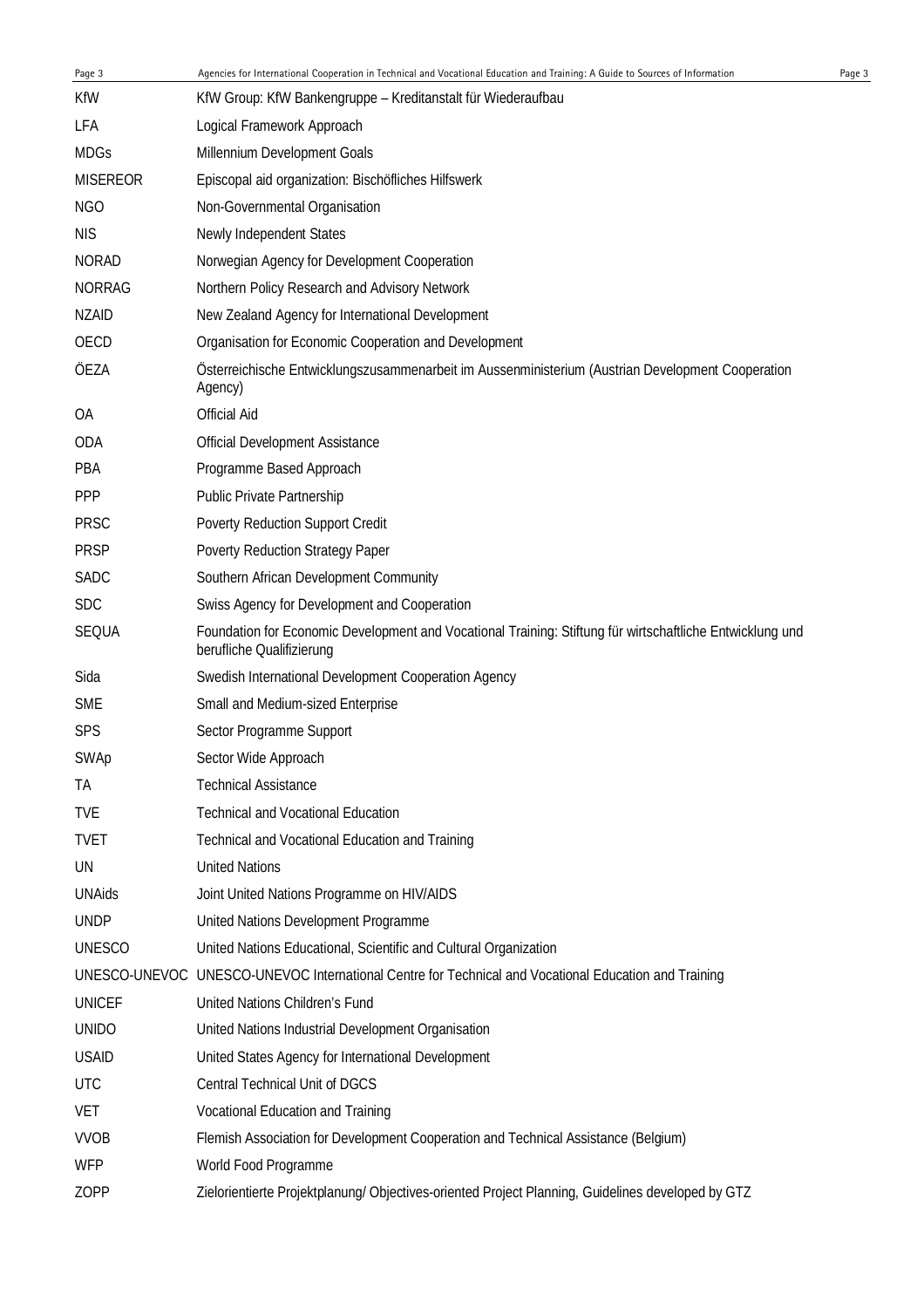# **1 About the Guide**

#### **Purpose of the Guide**

This guide provides an overview of technical backstopping opportunities for development projects and programmes. It focuses on support services for technical and vocational education and training (TVET) and skills development.

Agencies for International Cooperation have different thematic approaches and priority countries, planning horizons, communication levels, financial regulations, and submission and reporting procedures. The guide focuses on development cooperation with the 22 countries that are members of the Development Assistance Committee (DAC) of the Organisation for Economic Cooperation and Development (OECD), which are major donors in development cooperation (see Section 5 "National Agencies Dedicated to International Cooperation", page 10).

This guide facilitates access to information on:

- Current trends in international cooperation policies;
- Potential donors and their programme focuses, strategies and policies;
- Donors' requirements concerning programme or project definition and management, assessment and evaluation techniques, and reporting procedures.

### **Content Overview**

Section 2 "Restructuring TVET: Current Approaches" (page 6) describes recent trends in organising TVET.

The focus of Section 3 "Trends in International Cooperation Policies" (page 7) is on overall trends in development cooperation with special consideration of TVET and Skills Development. The move to Programme Based Approaches (PBAs) and Basket Funding (BF) is presented in this section. This is supposed to familiarize with the context in which a potential cooperation programme or project could be localised. It serves as background information to find the appropriate partner(s).

Section 4 is dedicated to submission procedures (page 9). The section presents guidelines frequently used in international cooperation. Links to these guidelines and their matrices are provided.

Access to more information can be found in Section 7 "Links to Intergovernmental Agencies" (page 54).

Each of the country sections contains "DAC Donor aid at a glance charts", giving an overview of the Official Development Assistance of the particular DAC Member State for the years 2001 and 2002. The OECD defines Official Development Assistance (ODA) in the following way: "Flows of official financing administered with the promotion of the economic development and welfare of developing countries as the main objective […]." At least 25% of the amount granted to the recipient will not have to be repaid, 75% or less will have to be repaid. ODA flows are contributions of donor government agencies that are provided to developing countries either through bilateral cooperation or through multilateral institutions. In the case of multilateral cooperation, a donor country's Official Development Assistance refers to the contribution of this country to the multilateral joint fund.<sup>1</sup>

Official Aid (OA) is defined as flows that "meet conditions of eligibility for inclusion in Official Development Assistance (ODA)".2

The following information is provided in each chart: (1) net ODA flows; (2) a breakdown of bilateral ODA by income group and by region, (3) the top ten recipients of gross bilateral ODA/OA, and (4) bilateral ODA by sector.<sup>3</sup>

The chart in Annex 8.2, page 56, provides an overview of the net Official Development Assistance by all DAC Member States in 2002.

We are grateful to OECD for granting permission to reproduce the "DAC Donor aid at a glance charts" and the chart "Net Official Development Assistance from DAC countries" in this guide. Additional information on DAC statistics: http://www.oecd.org/dac/stats. Copyright OECD, 2004.

## **How to use this Guide**

Only in few cases do development agencies earmark particular budgets for TVET and Skills Development. Instead, they often cover broader fields such as education, enterprise development, gender, informal sector, HIV/AIDS (e.g. concerning persons teaching in TVET). TVET and skills development initiatives can be conceived in these contexts. Please see section 3 (page 7) on the linkage of a TVET initiative to the Millennium Development Goals and the corresponding donor strategies.

The guide is reduced to key information. Users are directed where to read more, or to check for possible information updates.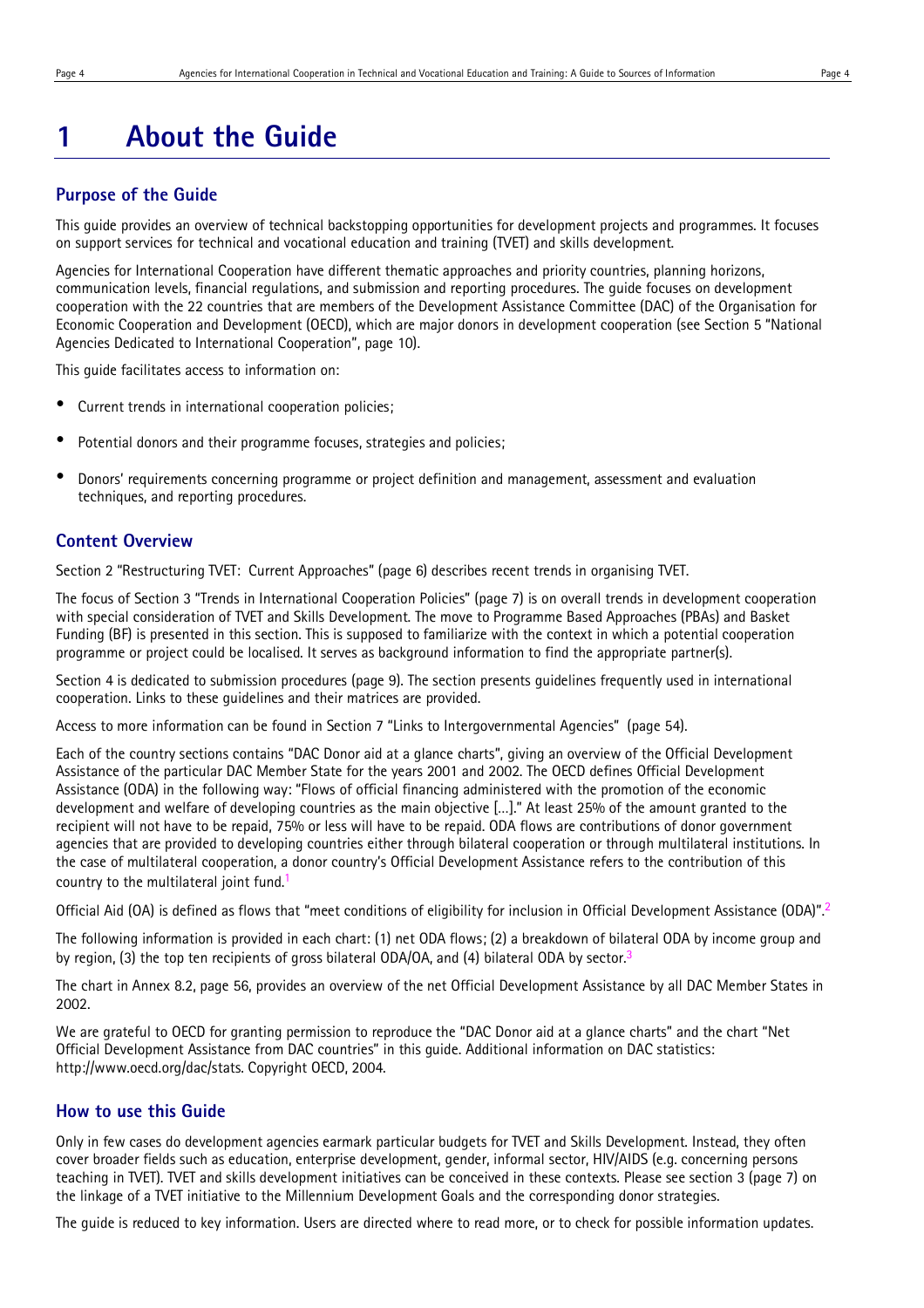l

This guide is presented in English. Whenever information is available in other languages, this is indicated in the guide. In particular, more information is frequently available in the donor country's official language(s).

Partners in development cooperation are encouraged to share their observations, comments and suggestions with the UNESCO-UNEVOC International Centre, so that new information and insights can be incorporated.

- 2 Source: http://www.oecd.org > Statistics > OECD Glossary of Statistical Terms > O > Official Aid (OA), access: 19 January 2004.
- 3 Source of "Donor aid at a glance charts": Source: www.oecd.org > (Find) Statistics > Development > Aid at a Glance by Donor (English) > Donor Aid at a Glance Charts and Tables, access: 19 January 2004.

<sup>1</sup> Source: http://www.oecd.org > Statistics > OECD Glossary of Statistical Terms > O > Official development Assistance (ODA), access: 19 January 2004.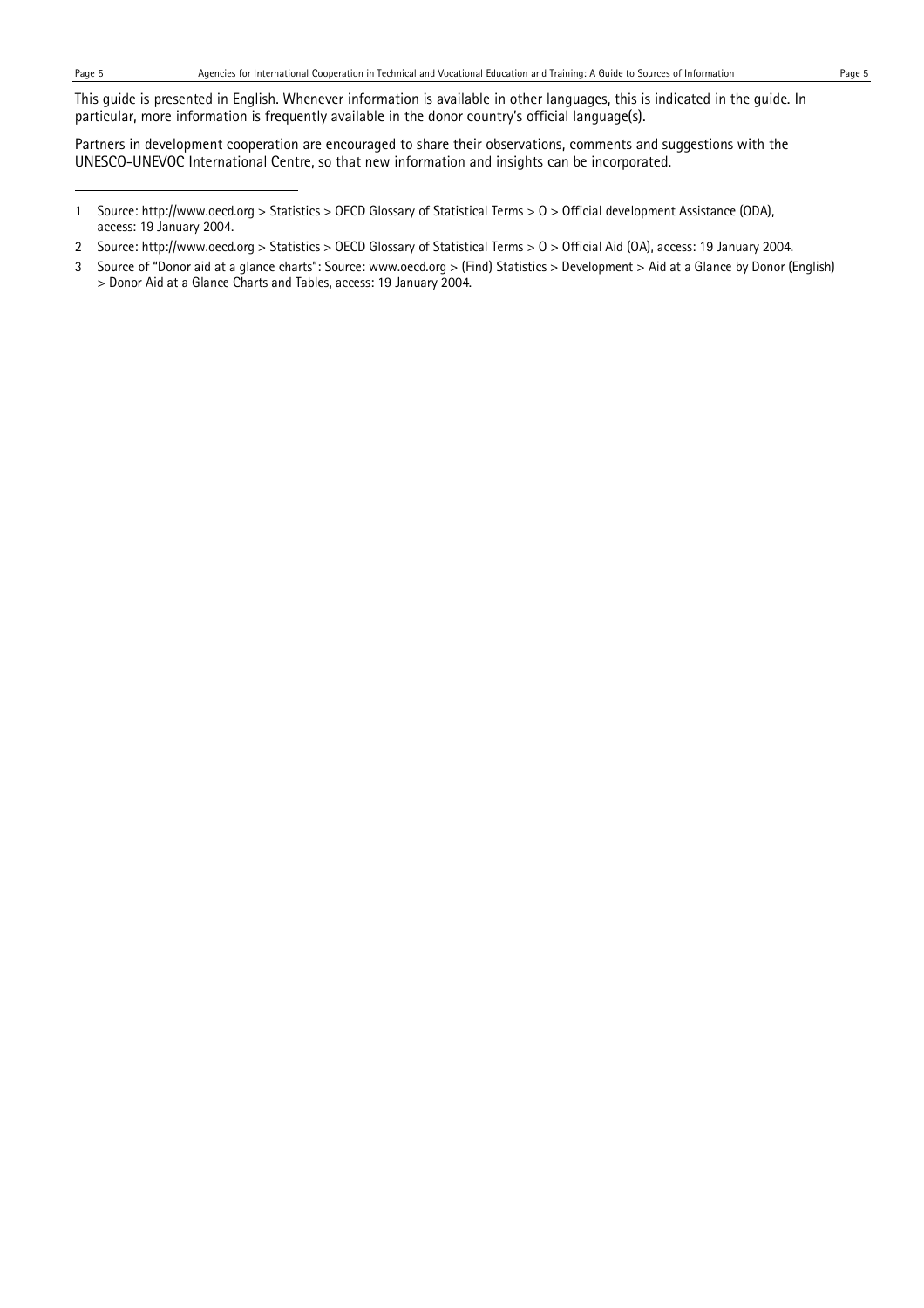l

# **2 Restructuring TVET: Current Approaches**

The delivery patterns of Technical and Vocational Education and Training worldwide are characterized traditionally by a great variety of approaches, ranging from school-based provision to non-formal training arrangements, or any combination. In response to the global economy, a market-oriented approach towards education is favoured by more and more actors, also in TVET. Skills are required to respond flexibly to rapidly changing demands in a combination of traditional and new fields of technical and vocational work, dominated by the knowledge paradigm of the Information Age. Knowledge-intensive work invades traditional work environments and causes a demand for life skills adaptable to new evolving contexts.

A combination between education and training, knowledge and skills is representative for the concept of TVET itself. Skills development can best meet the demands if the fields of education and labour are organised and analysed in a coordinated and market-oriented way.

The restructuring of TVET systems worldwide shows the following trends<sup>1</sup>:

- (1) Generally a policy shift from input-based to output-based activities is favoured.
- (2) Exclusively government-controlled TVET systems are opening up to a linkage with private TVET institutions and skills development providers (including company-based training), sometimes co-financed from national budgets.
- (3) Entrepreneurship in TVET and skills development is encouraged through micro financing.
- (4) Greater autonomy is being granted to TVET institutions.
- (5) The involvement of all partners in the field in political decision-making is favoured.
- (6) New financing as well as certification mechanisms are envisaged at national, regional and international levels to assure quality.
- (7) The curricula for the training of trainers and apprenticeship schemes are being revised.
- (8) Dual forms of training are promoted.

These approaches are often recognized and supported by Agencies for International Cooperation.2 Aid modalities are presented in the following section.

2 Atchoarena, David; Delluc, André, Revisiting technical and vocational education in sub-saharan Africa. An update on trends, innovations and challenges, Paris 2002 (UNESCO Publishing), p. 9.

<sup>1</sup> Atchoarena, David; Delluc, André, Revisiting technical and vocational education in sub-saharan Africa. An update on trends, innovations and challenges, Paris 2002 (UNESCO Publishing), p. 2.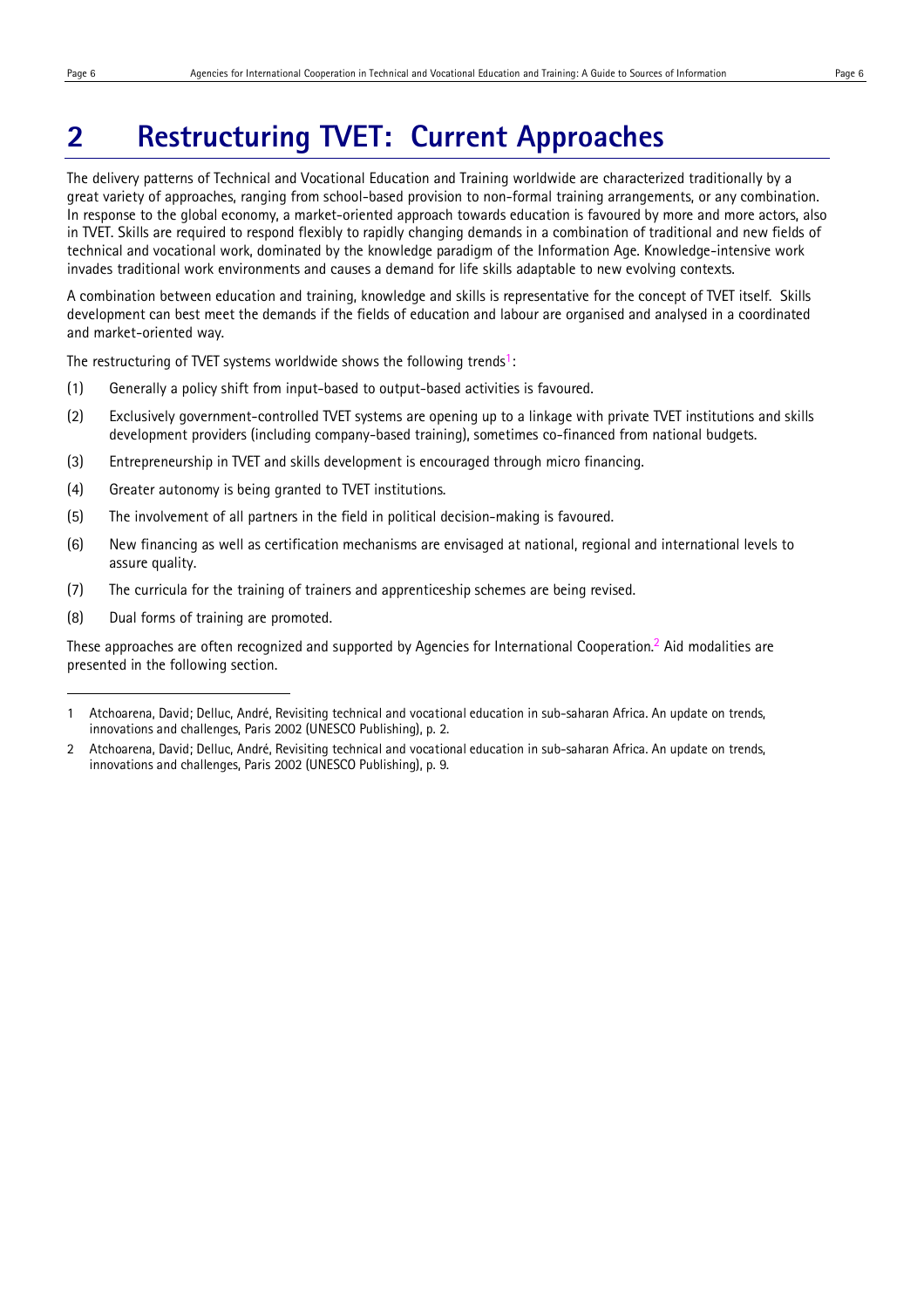# **3 Trends in International Cooperation Policies**

# **3.1 Programme-Based Approaches and Basket Funding**

Since the 1990s, policies of Agencies for International Cooperation move more and more towards Programme Based Approaches (PBAs). The purpose is to avoid fragmentation of development assistance, to achieve enhanced coordination of financial means and better cooperation. Also the ownership of development programmes of recipient countries and the support of partners' institutional development are strongly emphasized, which could not be achieved to a satisfactory degree by the project-based approach:

"[A] multiplicity of donor organizations pursued "their own" interventions, paying insufficient attention to intra- and intersectoral issues and to recipient country needs and preferences."<sup>1</sup> This does not mean that there is no support for projects anymore, but rather the embedding of the project approach has changed: "It is the notion of who is leading and who 'owns' the development agenda [...]"<sup>2</sup>

The most important approach of programme-based assistance is the Sector-Wide Approach (SWAp). It is characterized by various forms and definitions according to the multiple agencies involved in International Cooperation, which also name these approaches in slightly different ways. Individual interpretations by the various donors are mentioned in the respective sections of this guide.

A Sector-Wide Approach (SWAp) is

"[…] a process in which funding for the sector – whether internal or from donors – supports a single policy and expenditure programme, under government leadership, and adopting common approaches across the sector. It is generally accompanied by efforts to strengthen government procedures for disbursement and accountability. A SWAp should ideally involve broad stakeholder consultation in the design of a coherent sector programme at micro, meso and macro levels, and strong co-ordination among donors and between donors and government." $3$ 

The Sector-Wide Approach (SWAp) also provides room for funding of projects, where the projects are entirely part of the policy and budget.

Most Agencies for International Cooperation favour programme-based approaches. They are in different stages of adaptation of their respective policies to this modality though.

Agencies for International Cooperation vary in the interpretation of the concept of "ownership". The definitions of "ownership" ranges from (central) government ownership, over the inclusion of local government and/or key elements of civil society to "everyone involved in a given sector".<sup>4</sup>

Together with the idea of SWAp-like approaches goes the concept of Basket Funding (BF), which means joint funding by several donors. It may or it may not be provided in the form of budget support to the recipient government. The budget support (or cash transfer) in turn can be provided either as support to the budget as a whole or as part of a programme or sector.

Prerequisites for the receipt of development assistance under the new aid paradigm are national policy frameworks of good governance and decentralization that have been implemented or are in the process of being implemented.

# **3.2 The Millennium Development Goals**

In May 1996 the Development Assistance Committee (DAC) of the Organisation for Economic Cooperation and Development (OECD) adopted the strategy "Shaping the 21st Century: The Contribution of Development Cooperation": This initiative included the definition of International Development Targets (IDTs) that would lead to the fulfilment of international development goals, which had emerged from several United Nations summits held during the 1990s.<sup>5</sup>

These International Development Targets correlate closely with the Millennium Development Goals (MDGs) proclaimed in September 2000 at the United Nations Millennium Summit. In 2001 the United Nations Secretariat together with the International Monetary Fund (IMF), OECD and the World Bank agreed on eight main development goals, 18 sub-targets and 48 corresponding indicators in order to measure the results of development cooperation (see Annex 8.1 "Millennium Development Goals" and International Development Targets, page 55).

The principle goal of the United Nations Millennium Declaration is the eradication of extreme poverty and hunger, which leads to the definition of the Poverty Reduction Strategy Papers (PRSPs), elaborated by donor agencies together with partner countries. Medium-Term Expenditure Plans are being developed in order to support the partner countries' budgets on a regular basis, if the adopted initiatives by the partners' governments be linked to development priorities by the respective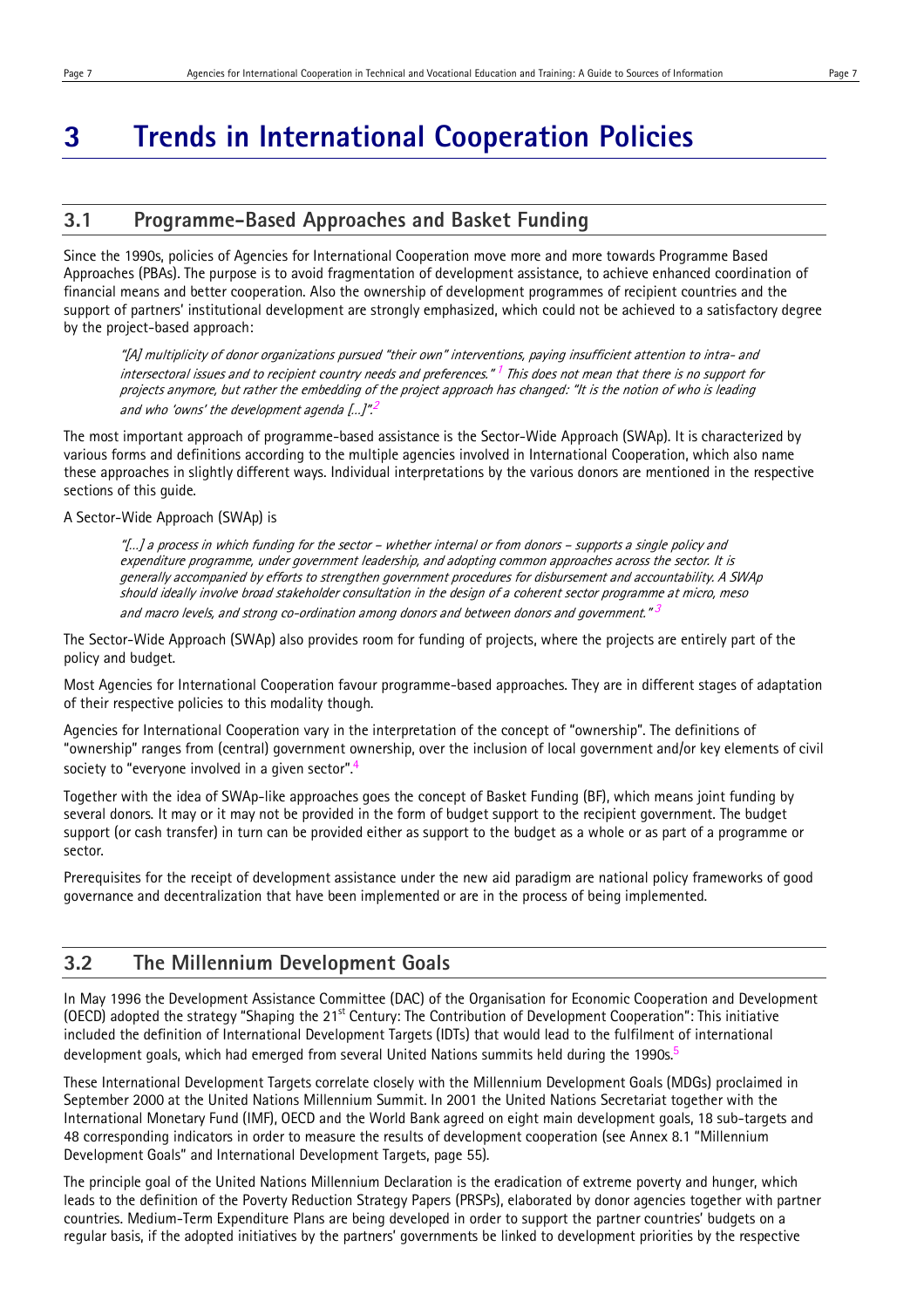l

donors. Part of the concept of Poverty Reduction Strategies is their *cross*-sectoral and "bottom-up" character. Implementation should take place as decentralised as possible. An emphasis on these crosscutting priorities – such as good governance, gender and environmental concerns – is intended to strengthen the efforts to reach the Millennium Development Goals and Targets.<sup>6</sup>

# **3.3 Implications for TVET**

The outlined trends in international cooperation - Programme-Based Approaches and Basket Funding -, adopted to work towards the fulfilment of the United Nations Millennium Development Goals, have the following implications for the support of TVET and Skills Development:

- (1) There is little investment in TVET and Skills Development projects as such. This means that TVET and skills development initiatives have to be set in the framework of the agencies' defined priorities, oriented towards the Millennium Development Goals (other than for example primary education, TVET and Skills Development are not mentioned explicitly (compare Annex 8.1, page 55).
- (2) Poverty Reduction Strategies, based on the first principle of the Millennium Development Goals Poverty Alleviation -, are the dominant paradigm to fulfil this first development goal. The aim of poverty alleviation is thought to be reachable by giving emphases on crosscutting priorities, the Millennium Development goals and targets. Likewise TVET and skills development initiatives need to be shown in their connection to poverty alleviation and its crosscutting priorities.
- (3) There is still funding available for projects after the orientation towards Programme Based Approaches. There is the will to embed projects in the local government's programmes considered worthy to be supported due to their relevance in the context of the Millennium Development Goals.

# **3.4 TVET Strategy Papers**

The Working Group for International Cooperation in Skills Development<sup>7</sup> is an informal group of representatives of national and multilateral Agencies for International Cooperation engaged in the field of TVET. It serves as a forum for dialogue concerning good practice and trends in skills development. Its secretariat is jointly hosted by the Swiss Agency for Development and Cooperation (SDC), the International Labour Organisation (ILO) and the Northern Policy Research Review and Advisory Network (NORRAG).

The term 'skills development' favoured by the Working Group refers to the areas education, training and production systems. It envisages new organisational approaches of TVET systems, e.g. TVET systems beyond the exclusive control of the government/ public sector, new forms of formal and non-formal training.<sup>8</sup>

The Working Group's discussion papers provide an excellent insight in international development trends, always focusing on issues relevant to TVET and skills development. Please find an overview of available papers in Annex 8.3, page 57.

8 http://www.norrag.org/wg, access: 19 December 2002.

<sup>1</sup> Netherlands Ministry of Foreign Affairs, http://minbuza.nl > English site > Development Cooperation > Sectoral Approach > Further reading > Dossier Sector Wide Approaches, access: 01 March 2003.

<sup>2</sup> Netherlands Ministry of Foreign Affairs, http://minbuza.nl > Development Cooperation > Sectoral Approach > Further reading > Resources > Synthesis report on development agency policies and perspectives on programme-based approaches, access: 1 March 2003, p. 1.

<sup>3</sup> Netherlands Ministry of Foreign Affairs, http://minbuza.nl > Development Cooperation > Sectoral Approach > SWAp Keysheet, access: 1 March 2003.

<sup>4</sup> Netherlands Ministry of Foreign Affairs, http://minbuza.nl > Development Cooperation > Sectoral Approach > Further reading > Resources > Synthesis report on development agency policies and perspectives on programme-based approaches, access: 1 March 2003, p. 4.

<sup>5</sup> Development Initiatives (organisation), http://www.devinit.org/aid.htm, access: 17 April 2003.

<sup>6</sup> Netherlands Ministry of Foreign Affairs, http://minbuza.nl > Development Cooperation > Sectoral Approach > SWAp Keysheet, access: March 2003.

<sup>7</sup> Quotations of content of papers for download taken from the website: http://www.norrag.org/wg > papers, access: 02 December 2002.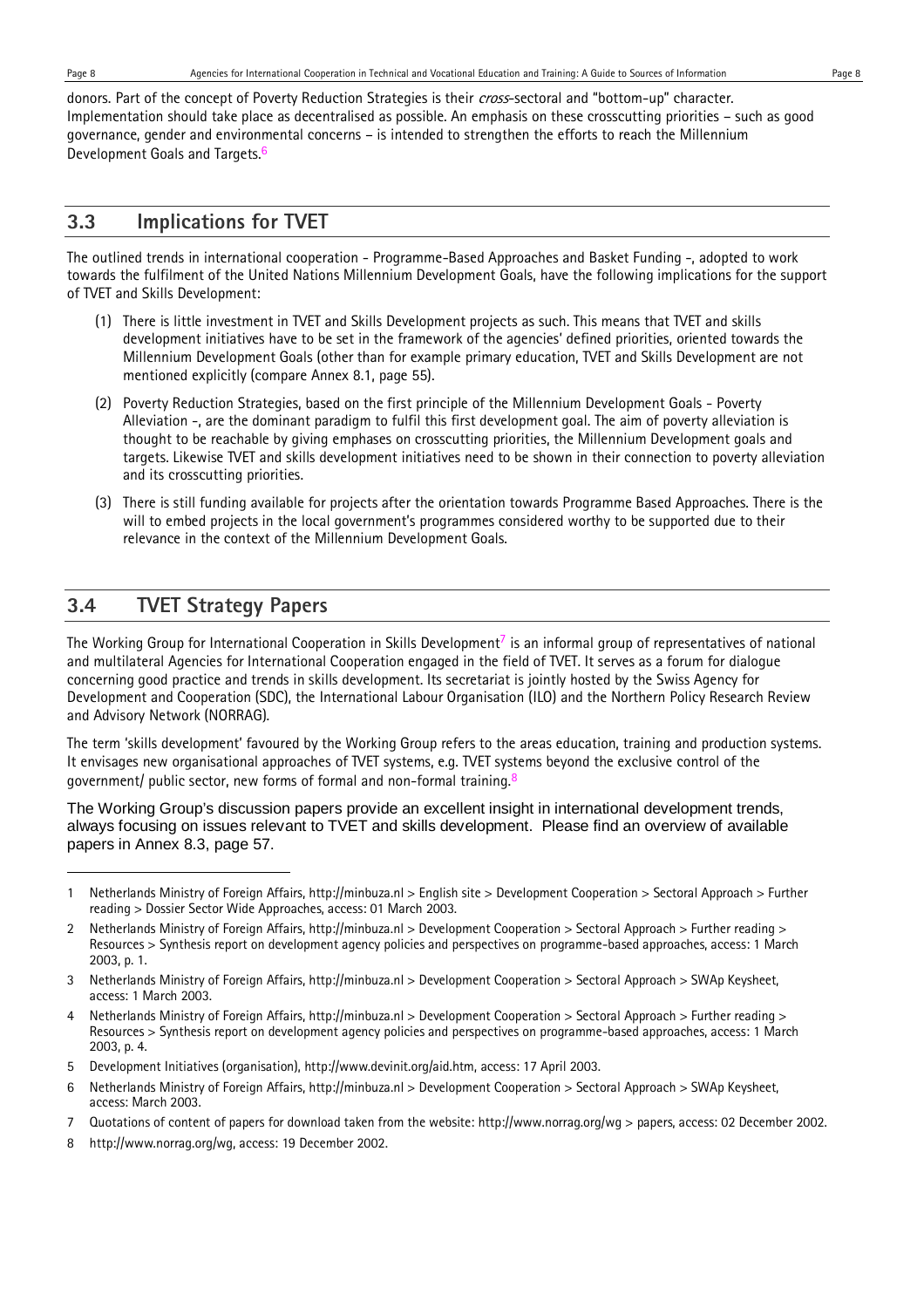# **4 Submission Procedures**

Having chosen the potential partner agency for the project or programme in question in correspondence with the agency's country priorities or programme focuses, the next step should be a familiarisation with the agency's submission procedures.

The submission should

- provide all requested information,
- embed the description of the initiative in the current development trends and strategies (see section 2),
- reflect the development agency's mission statement and programme emphases.

Various agencies have adopted special submission guidelines including matrices that would help partners to develop their request. Two well-known and clear examples are the "Logical Framework Approach (LFA)" (comprising the "Logframe Matrix") and the approach "Objectives-oriented Project Planning ("Zielorientierte Projektplanung/ ZOPP" including its "Project Planning Matrix/ PPM"). ZOPP is a further development by GTZ of the LFA. The LFA was first used by USAID. Both approaches have their advocates among the agencies.

The named guidelines and their respective matrices can be downloaded on the following websites:

- (1) "Logical Framework Approach (LFA)" and its "Logframe Matrix": http://www.ausaid.gov.au/ausguide/ausguidelines/ausguidelines-1.pdf
- (2) "Objectives-oriented Project Planning (ZOPP)" and its "Project Planning Matrix": http://www.unhabitat.org/cdrom/governance/html/books/zopp.pdf

In the individual analyses of the national agencies in Section 4 it is indicated whether the agency concerned explicitly favours a special submission approach.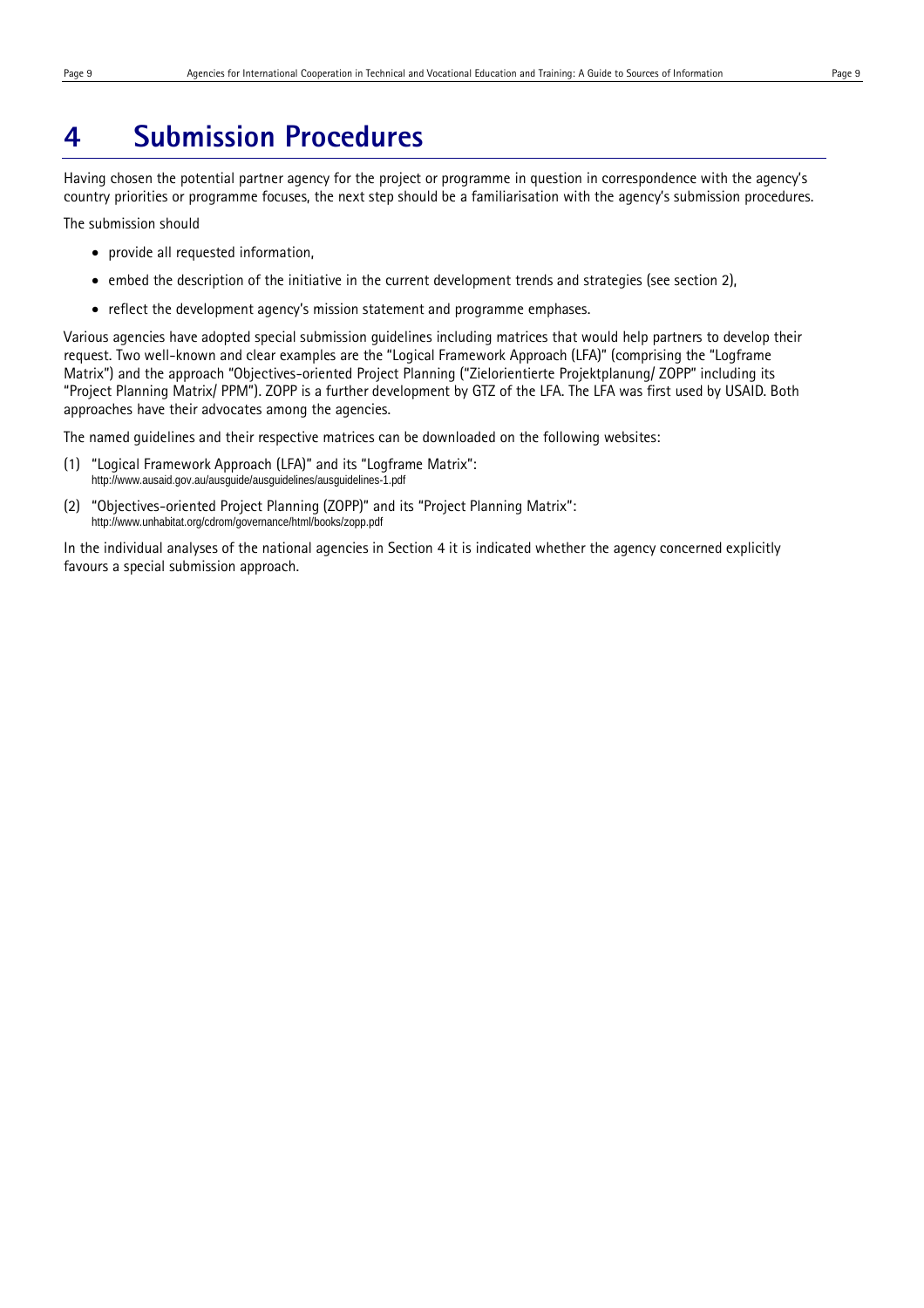# **5 National Agencies Dedicated to International Cooperation**

# **5.1 Australia**

The following OECD-DAC chart informs about the country's development assistance in the years 2001 and 2002 (see also page 4):

| (1) Net ODA flows                                | (2) Breakdown of bilateral ODA |
|--------------------------------------------------|--------------------------------|
| (3) Top ten recipients of gross bilateral ODA/OA | $\bullet$ by income group      |
|                                                  | by region                      |
| (4) Bilateral ODA by sector                      |                                |

#### **AUSTRALIA** *Gross Bilateral ODA, 2001-02 average, unless otherwise shown*



*Source:* OECD

The **Australian Agency for International Development (AusAID)** is the managing agency of the Australian Government's official overseas aid programme. It is an administratively autonomous agency affiliated with the Australian Department of Foreign Affairs and Trade. Australia's aid contribution lies with 0.25% of the gross national income over the international average of 0.23%.

**Target countries**: Priority countries are Bangladesh, Bhutan, Cambodia, China, Cook Islands, Fiji, India, Indonesia, Lao People's Democratic Republic, Iraq, Kiribati, Maldives, Micronesia, Mongolia, Myanmar, Nauru, Nepal, Niue, Pakistan, Palestinian Authority, Papua New Guinea, Philippines, Samoa, Solomon Islands, South Africa, Sri Lanka, Thailand, Timor-Leste, Tokelau, Tonga, Tuvalu,

Vanuatu, Viet Nam. There are special programmes for Regional East Asia, the Regional South Pacific, Africa and the Middle East. Detailed information can be found on the following Website: http://www.ausaid.gov.au > Country Information.

Access to information through a world map, which shows the target countries of Australian aid:

http://www.ausaid.gov.au > How Australian aid makes a difference > Where we give aid: world map.

**Development priorities**: The guiding issues faced in Australia's aid programme in order to reduce poverty and advance sustainable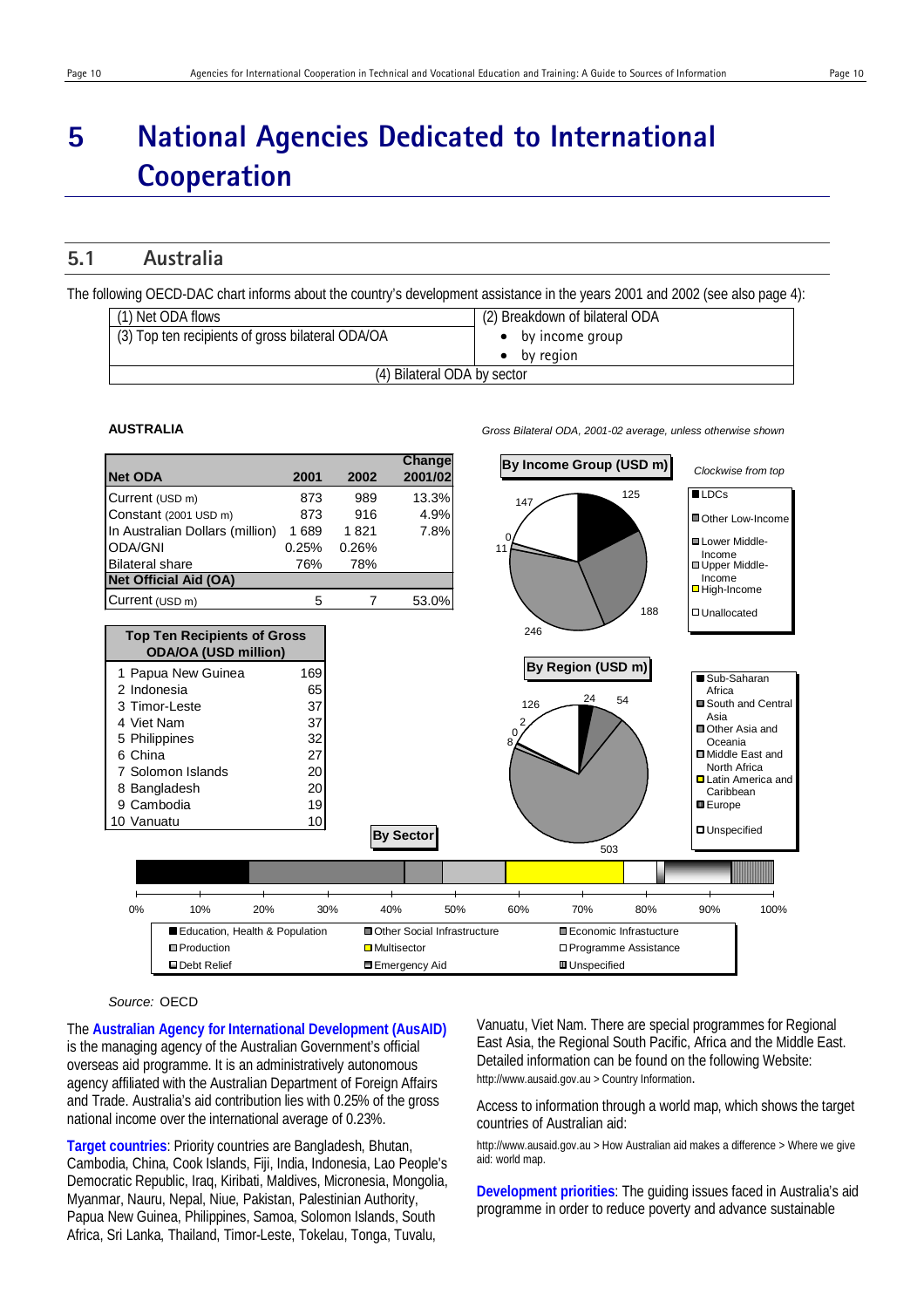development are the following: governance, globalisation, human capital, regional security, sustainable resource management.<sup>1</sup>

**Priority sectors**: AusAID has seven priority sectors: governance, health, education, rural development, infrastructure, gender, environment. Additional programme focuses are humanitarian assistance, peace, HIV/AIDS, food security, private sector development, human rights, Information and Communication Technologies.2

**Donors' Approaches:** AusAID uses the terms "programme approach"/ "programme aid". In the past AusAID applied the term "programme approach" when referring to different approaches to aid delivery including sector support programmes, technical assistance facilities and flexible implementation mechanisms as they differed from typical bilateral project aid in terms of their flexibility, progressive design or level of partner government ownership. According to international donor trends, only sector support programmes now are being defined as "programme approach" or "programme aid". AusAID supports the sectoral approach. Special emphasis is given to in-country activity management and monitoring.3 Projects are the most common type of AusAID's bilateral development assistance.4

**TVET:** Concerning the field of education, AusAID puts particular focus on basic and technical and vocational education. Major topics are TVE curriculum development, teaching standard and competency, and infrastructure. Support is given to the introduction of demand driven approaches, the encouragement of public and private sector employers, and activities to improve the access of vulnerable groups to TVET and skills development, especially girls.

Major regional focus areas are Australia's neighbours in the Pacific and South East Asia.

According to the AusAID's document on Education Sector Interventions (July 1999), education and training is AusAID's largest allocation sector - in 1998/99, 17% of Official Development Assistance. The division of this amount between training and education in 1998/99 was approximately 60:40.<sup>5</sup>

**Technical assistance:** Information not identified yet.

**NGOs**: The relevant policy paper is AusAID, "Working with Australian NGOs. An Australian Aid Programme Policy Paper", August 1999. This paper as well as more information can be found here:

http://www.ausaid.gov.au > NGOs (> NGO Policy Statement).

#### **Submission**

- Logical Framework Approach (LFA), project planning guidelines favoured by AusAID. An outline of the LFA can be accessed in the "AusGUIDElines: Managing Projects through the Activity Cycle";
- Australian Agency for International Development, http://www.ausaid.gov.au > Publications > AusGUIDE;
- "AusGUIDELINES: Managing Projects through the Activity Cycle<sup>" 6</sup>, a guide for project and programme preparation and management for stakeholders involved in designing and delivering development assistance programmes.

#### **Documents**

• "Australian Aid: Investing in Growth, Stability and Prosperity", Eleventh Ministerial Statement to Parliament on Australia's Development Cooperation Programme, September 2002);<sup>7</sup>

- "AusAID's Education Sector Interventions", Working paper on the implementation of the policy: Education and Training in Australia's Aid Programme, May 1999; 8
- "Education and Training in Australia's Aid Programme", Policy Statement announced by the Hon Alexander Downer MP, the Minister of Foreign Affairs, August 1996; 9
- "Working with Australian NGOs. An Australian Aid Programme Policy Paper", August 1999. 10

#### **Australian Agency for International Development (AusAID)**

**for** 62 Northbourne Avenue • Canberra ACT 2601  $\equiv$  GPO Box 887 • Canberra ACT 2601  $\mathbf{\widehat{m}}$  [+61] (2) 6206 4000 [+61] (2) 6206 4880 @ infoausaid@ausaid.gov.au  $\circledast$  http://www.ausaid.gov.au (English) AusAID's head office, Canberra provides interested parties with information on AusAID presences in individual states. Information for this section on Australian Development Cooperation was taken from AusAID's website:

http://www.ausaid.gov.au, access: 12 June 2003.

-

- 1 Australian Agency for International Development, http://www.ausaid.gov.au > Key Aid Sectors, 13 June 2003.
- 2 Australian Agency for International Development, http://www.ausaid.gov.au > Key aid sectors, 13 June 2003.
- 3 Australian Agency for International Development, http://www.ausaid.gov.au > Publications > AusGUIDE > Introduction > Key terms > Programme Approach, access: 20 June 2003.
- 4 Australian Agency for International Development, http://www.ausaid.gov.au > Publications > AusGUIDE > Introduction > Key terms > Project, access: 20 June 2003.
- 5 Australian Agency for International Development, http://www.ausaid.gov.au > Key aid sectors > Education, access: 13 June 2003. AusAID, "AusAID's Education Sector Interventions", http://www.ausaid.gov.au > Publications > Policy Documents > AusAID's Education Sector Interventions, access: 14 June 2003.
- 6 Australian Agency for International Development, http://www.ausaid.gov.au > Publications > AusGUIDE, 14 June 2003.
- 7 Australian Agency for International Development, http://www.ausaid.gov.au > Publications > Policy Documents > Australian Aid: Investing in Growth, Stability and Prosperity, 13 June 2003.
- 8 Australian Agency for International Development, http://www.ausaid.gov.au > Publications > Policy Documents > AusAID's Education Sector Interventions, 14 June 2003.
- 9 Australian Agency for International Development, http://www.ausaid.gov.au > Publications > Policy Documents > Education and Training in Australia's Aid Program, 14 June 2003.
- 10 Australian Agency for International Development, http://www.ausaid.gov.au > NGOs > NGO Policy Statement > Working with Australian NGOs. An Australian Aid Programme Policy Paper, access: 25 June 2003.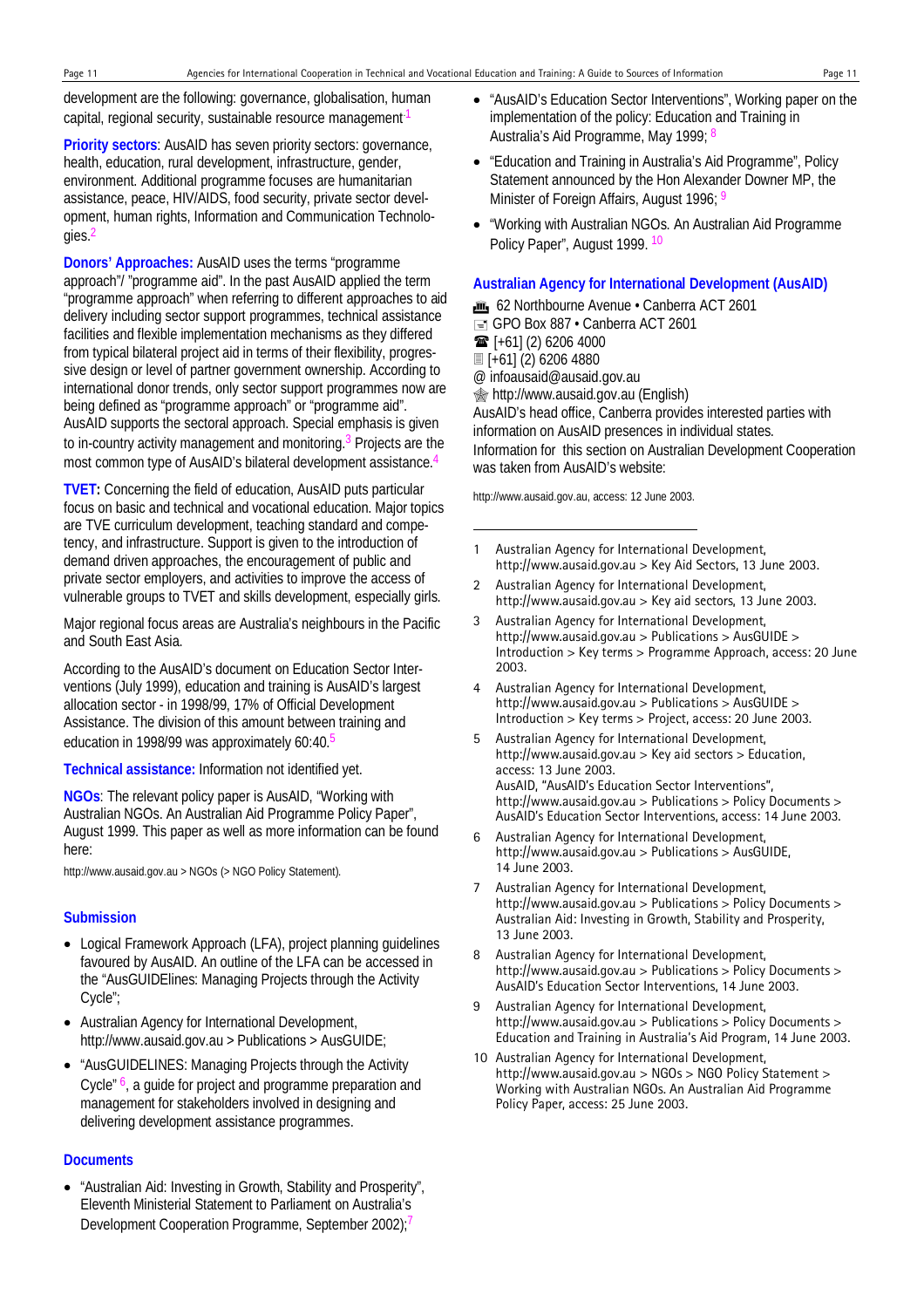# **5.2 Austria**

The following OECD-DAC chart informs about the country's development assistance in the years 2001 and 2002 (see also page 4):

| (1) Net ODA flows                                | (2) Breakdown of bilateral ODA |
|--------------------------------------------------|--------------------------------|
| (3) Top ten recipients of gross bilateral ODA/OA | by income group                |
|                                                  | by region                      |
| (4) Bilateral ODA by sector                      |                                |

#### **AUSTRIA** *Gross Bilateral ODA, 2001-02 average, unless otherwise shown*



#### *Source:* OECD

The **Federal Ministry of Foreign Affairs** defines the Austrian development policies. The **Austrian Development Agency GmbH (ADA**) is the implementing agency.

**Target countries**: Austrian Development Cooperation concentrates on the following target countries: Afghanistan, Albania, Bhutan, Bosnia and Herzegovina, Bulgaria, Burkina Faso, Burundi, Cape Verde, Costa Rica, Croatia, El Salvador, Ethiopia, the former Yugoslav Republic of Macedonia, Guatemala, Iraq, Kenya, Mozambique, Namibia, Nepal, Nicaragua, Pakistan, Palestinian Authority, Republic of Moldova, Romania, Rwanda, Senegal, Serbia and Montenegro, South Africa, United Republic of Tanzania, Western Sahara, Zimbabwe.

**Development priorities**: Austria's development objectives and priorities are combating poverty, peace and human security, protection and conservation of the environment, gender, socially compatible economic development/ fair trade.

Austria's development priorities for Central and Eastern European Countries (CEEC) are the promotion of sustainable economic

development in Central and Eastern Europe/ economic integration within Europe.

Concerning CEEC as well as the Newly Independent States (NIS) Austria states the following development targets: democratisation and peace-keeping (pluralistic democratic structures, effective political and administrative systems; modern education systems; human, minority, refugee rights); poverty alleviation.

The partner country's realization of fundamental principles of democracy is a precondition for Austria's development assistance: respect of human rights, attention to refugees and minority groups. Furthermore Austrian assistance requires the partners' will to participate actively in the reform process and commitment to long-term support to the projects realized with Austria's assistance.

**Priority sectors**: Priority sectors are rural development, decentralization, educational development/ vocational training, water supply and sanitation, energy, promotion of small and medium enterprises, transport.

Regarding CEEC and NIS, priority sectors are the following: Public administration, democracy and human rights; environment (with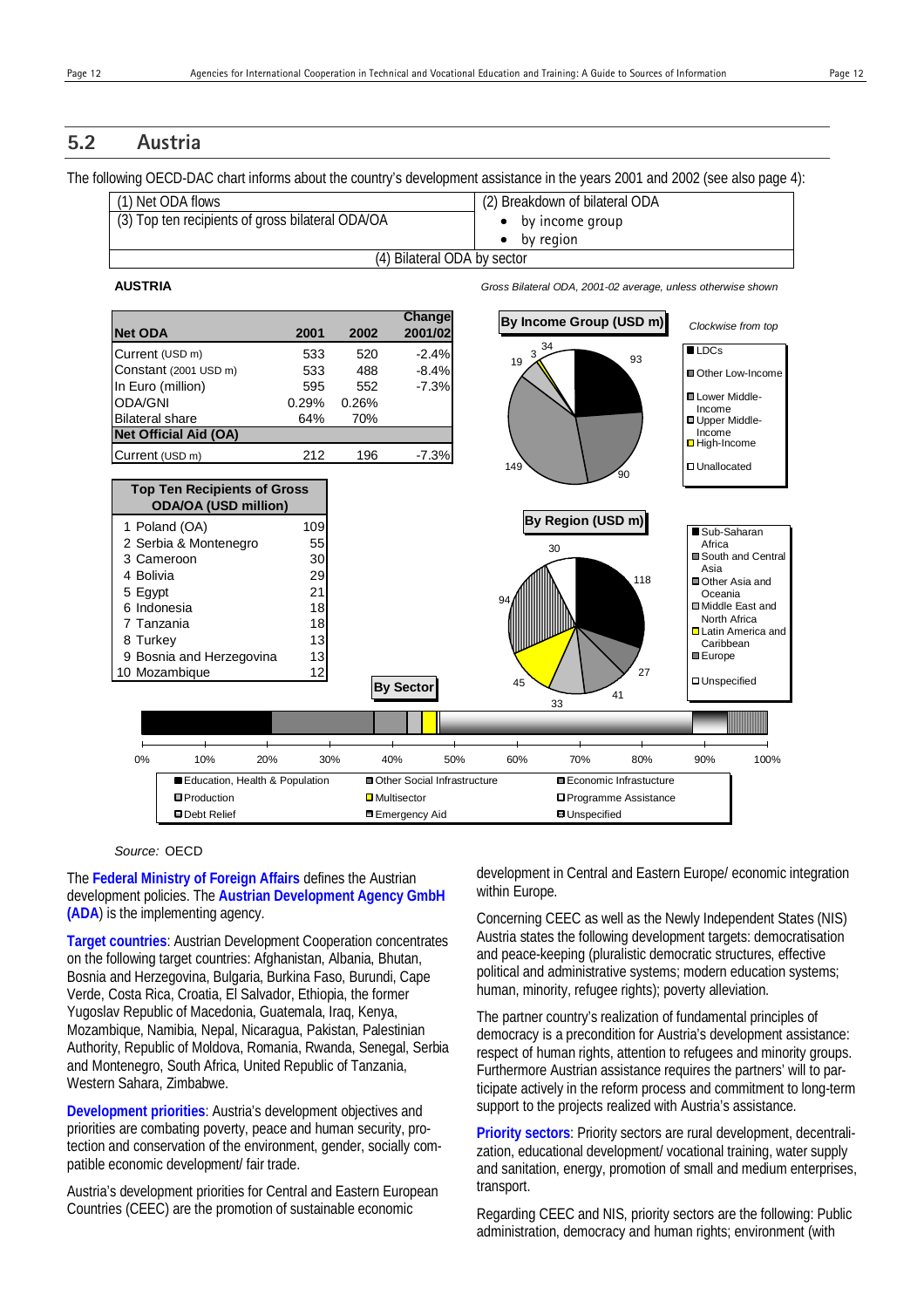particular emphasis on water and energy); education and youth; employment and social services.

## **Donors' Approaches**: Austria provides sector support.

**TVET**: The strengthening and networking of institutions within the education sector is a central aim of Austrian assistance. More detailed information can be found in the following paper: "Educational Development/ Vocational Training". Further papers concerning Austria's development approach in this field are "Micro, Small and Medium Enterprise Development", and "Promoting Trades and Crafts".

**Technical assistance**: Information not identified yet.

**NGOs**: Austria is providing co-financing to NGOs.

**Submission**: Information not identified yet.

**Documents**: Federal Ministry for Foreign Affairs, "Three-Year-Programme 2001-2003 of the Austrian Development Cooperation", Vienna 2000.

# **Federal Ministry for Foreign Affairs**

Department Austrian Development Cooperation

- **in** Ballhausplatz 2 · 1014 Vienna
- $\mathbf{\widehat{m}}$  [+43] (5) 01150-0
- [+43] (5) 011 59-0
- @ E-Mail form on Website: http://www.bmaa.gv.at > English > Service > Contact
- **s**http://www.bmaa.gv.at

# **Austrian Development Agency (ADA)**

Federal Ministry of Foreign Affairs **E** Ballhausplatz 2 · 1014 Vienna

 $\mathbf{F}$  [+43] (5) 01150-4459

http://www.ada.gv.at (English, German)

# **5.3 Belgium**

The following OECD-DAC chart informs about the country's development assistance in the years 2001 and 2002 (see also page 4):

| (1) Net ODA flows                                | (2) Breakdown of bilateral ODA |
|--------------------------------------------------|--------------------------------|
| (3) Top ten recipients of gross bilateral ODA/OA | • by income group              |
|                                                  | by region                      |
| (4) Bilateral ODA by sector                      |                                |



**BELGIUM** *Gross Bilateral ODA, 2001-02 average, unless otherwise shown*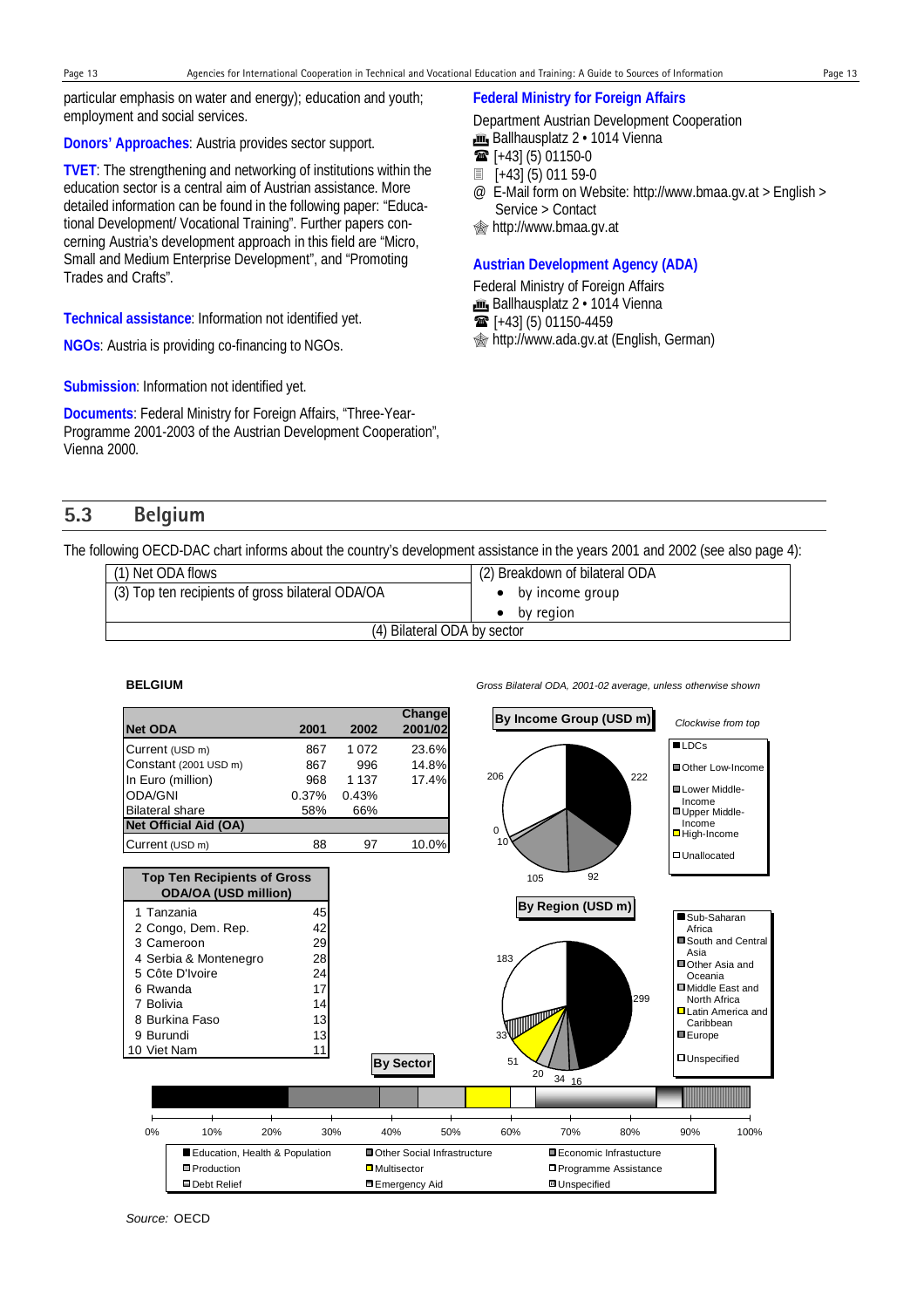The **Directorate-General for Development Cooperation (DGDC)**, general directorate within the federal Department of Foreign Affairs, Foreign Trade and Development Cooperation, is responsible for the execution of the cooperation programmes (policy-making and strategy planning, identification of cooperation programmes and activities).

The implementing agency is **Belgian Technical Cooperation (BTC)**. It is a public-law company with social purposes and has the exclusive authority to formulate and implement Belgian direct bilateral cooperation as a public service task. BTC representatives in partner countries ("cooperation attachés") are based in the Belgian embassies. They are responsible for projects and programmes, and the contact persons concerning project definition,

implementation and evaluation.

DGDC's cooperation programme is divided into direct (projects, training programmes, technical assistance, financial cooperation and debt reduction) and indirect bilateral cooperation (see below). Multilateral activities are undertaken in cooperation with around 20 international organisations and the European Union (European Development Fund).

**Target countries**: Belgian bilateral assistance concentrates on the following countries and regions:

Algeria, Angola, Bangladesh, Benin, Bolivia, Botswana, Burkina Faso, Burundi, Cambodia, Cameroon, China, Democratic Republic of the Congo, Côte d'Ivoire, Ecuador, El Salvador, Ethiopia, Guatemala, Haiti, Indonesia, Kenya, Lao People's Democratic Republic, Lesotho, Mali, Malawi, Mauritius, Morocco, Mozambique, Namibia, Niger, Palestinian Authority, Peru, Philippines, Rwanda, Senegal, Seychelles, Swaziland, Thailand, Tunisia, United Republic of Tanzania, Uganda, Viet Nam, South Africa, Zambia, Zimbabwe.

Information concerning each country is available here: http://www.dgdc.be > Partner countries.

Information concerning the support of Africa and the Middle East, Asia, and Latin America can be found here:

http://www.dgdc.be > Publications > Quality in Solidarity. A Partnership for Sustainable Development > Political Note of Secretary of State Eddy Boutmans > (Chapter 4: Geographic distribution) Africa and the Middle East / Latin America/ Asia.

Information about BTC projects and programmes can be accessed here: http://www.btcctb.org > English > Countries and project.

**Development priorities**: Belgian development priorities are poverty alleviation, agriculture and food security, gender, controlling conflicts and reconstructing peace, public health, social economy, education and training, promotion of the private sector, basic infrastructures, environment.<sup>2</sup>

**Priority sectors**: Direct bilateral assistance is provided within the framework of the following key sectors basic health care, training and education, agriculture and food security, basic infrastructure and social structure (including conflict prevention), and the three sectoral themes equal opportunities for women and men, environment and social economy.

**Donors' Approaches**: The policy document "Quality in Solidarity" outlines the Belgian position concerning programme aid and budget aid (see also the government's respective white paper), and states that these cooperation modes will be extended. Still cooperation in form of projects is more frequent than programme-based interventions, and the transition process towards the latter takes its time. **TVET**: One of the priority sectors is "training and education".

Belgium offers study and training grants for students from developing countries. Please find the corresponding information here: http://www.dgdc.be > Publications > Study and Training Grants for Students from Developing Countries.

**Technical assistance**: Belgian technical assistance emphasizes institutional support for the definition of education policy. Special attention lies on girls' and women's inclusion to education and training.

**NGOs**: Belgium intends to reinforce the cooperation with NGOs further, as well as its cooperation with the universities, the Association pour la promotion de l'éducation et de la formation à l'étranger (APEFE) and the Flemish Association for Development Cooperation and Technical Assistance (VVOB), scientific institutions such as the Prince Leopold Institute of Tropical Medicine (IMT) of Antwerp, the Royal Museum of Central Africa and other associations in partnership with public authorities. Indirect bilateral cooperation programmes are co-financed by the DGDC, the indirect agents prepare and execute them.

Belgium provides direct financing of organisations of the South to the extent that they support cooperation programmes.

Please find more information including a list of recognized NGOs here: http://www.dgdc.be > Publications > Actors > Indirect Cooperation > Introduction/ Recognized NGOs:

http://www.dgdc.be > Publications > Quality in Solidarity. A Partnership for Sustainable Development > Political Note of Secretary of State Eddy Boutmans (1999-2003) > [Chapter 5: Channels] Indirect actors.

**Submission**: Information not identified yet.

#### **Documents**

- DGDC, "Quality in solidarity. A Partnership for Sustainable Development", Political Note of Secretary of State Eddy Boutmans, 1999-2003 (http://www.dgdc.be > Publications > Quality in Solidarity. A Partnership for Sustainable Development).
- DGDC, Government's white paper concerning Budget Support.

### **Directorate-General for Development Cooperation (DGDC)**

#### Federal Public service

Foreign Affairs, Foreign Trade and Development Cooperation Belgium

- $\mathbf{m}$  Rue des Petits Carmes, 15  $\cdot$  1000 Brussels
- $\mathbf{\widehat{m}}$  [+32] (2) 501 81 11

**s** http://www.dgdc.be (Dutch, English, French, German, Spanish)

#### **Belgian Technical Cooperation Agency (BTC)**

- $m$  147 Rue Haute  $\cdot$  1000 Brussels
- $\mathbf{F}$  [+32] (2) 50 53 700
- [+32] (2) 50 29 862 or [+32] (2) 50 24 314

@ E-Mail form: http://www.btcctb.org > English > Contact

http://www.btcctb.org (Dutch, English, French)

For contact information of Belgian Technical Cooperation Agency's country representations please check http://www.btcctb.org > English > Contact.

Unless indicated otherwise information concerning this chapter was taken from the Website of the Belgian Directorate General for Development Cooperation http://www.dgdc.be, and Belgian Technical Cooperation agency's Website: http://www.btcctb.org, access: 18 July 2003, and Riddell 2002, p. 22.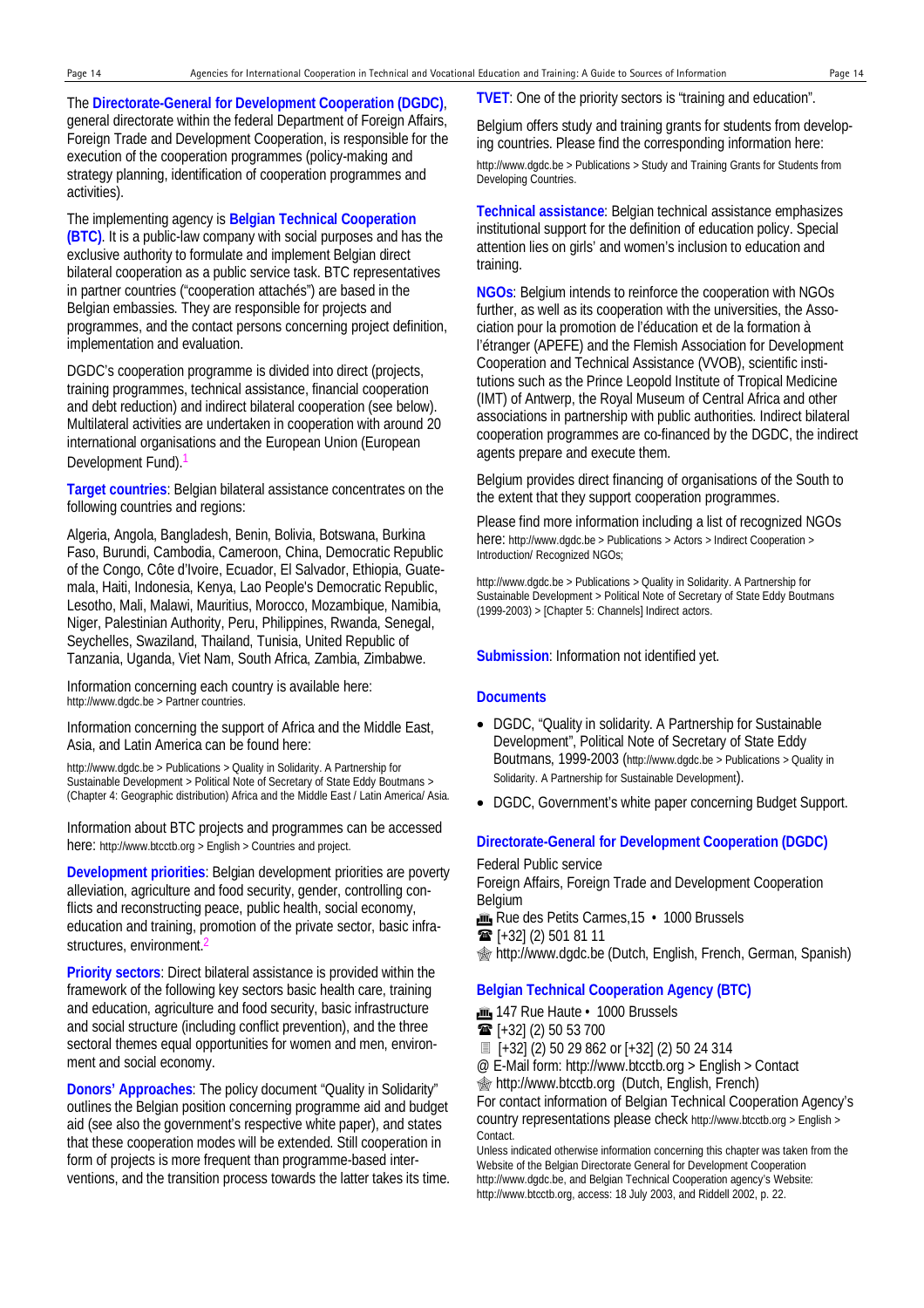l

1

- 1 http://www.dgdc.be > Actors > Multilateral Cooperation/ European Union, access: 18 July 2003.
- 2 http://www.dgdc.be > Topics > The priority sectors and topics of Belgian cooperation.

# **5.4 Canada**

The following OECD-DAC chart informs about the country's development assistance in the years 2001 and 2002 (see also page 4):

|                                                  |                             |                                | $\sim$ |
|--------------------------------------------------|-----------------------------|--------------------------------|--------|
| (1) Net ODA flows                                |                             | (2) Breakdown of bilateral ODA |        |
| (3) Top ten recipients of gross bilateral ODA/OA |                             | by income group                |        |
|                                                  |                             | by region                      |        |
|                                                  | (4) Bilateral ODA by sector |                                |        |
|                                                  |                             |                                |        |

**CANADA** *Gross Bilateral ODA, 2001-02 average, unless otherwise shown*



*Source:* OECD

The **Canadian International Development Agency (CIDA)** is the federal agency responsible for planning and implementing most of Canada's international development cooperation programme. CIDA administers 80% of the Canadian aid budget, while the Department of Finance and the Department of Foreign Affairs and International Trade are in charge of the remaining 20%. CIDA cooperates with partner countries, Canadian organisations, institutions and businesses, and international organisations and agencies.

**Target countries**: Canada's list of countries eligible for Official Development Assistance is based on the DAC compilation. These countries can be supported through the various programmes of the ODA budget. Nevertheless Canada might consider them as ineligible due to a country's situation concerning human rights, or its relations with Canada.

Africa and Middle East: Algeria, Angola, Benin, Botswana, Burkina Faso, Burundi, Cameroon, Cape Verde, Central African Republic, Chad, Comoros, Congo, Côte d'Ivoire, Democratic Republic of the Congo, Djibouti, Egypt, Equatorial Guinea, Eritrea, Ethiopia, Gabon, Gambia, Ghana, Guinea, Guinea-Bissau, Jordan, Kenya, Lebanon, Lesotho, Liberia, Madagascar, Malawi, Mali, Mauritania, Mauritius, Morocco, Mozambique, Namibia, Niger, Nigeria, Palestinian Authority, Rwanda, Sao Tome and Principe, Senegal, Seychelles, Sierra Leone, Somalia, South Africa, Sudan, Swaziland, Syrian Arab Republic, United Republic of Tanzania, Togo, Tunisia, Uganda, Yemen, Zambia, Zimbabwe.

America: Anguilla, Antigua and Barbuda, Argentina, Barbados, Belize, Bolivia, Brazil, Chile, Colombia, Costa Rica, Cuba, Dominica, Dominican Republic, Ecuador, El Salvador, Grenada,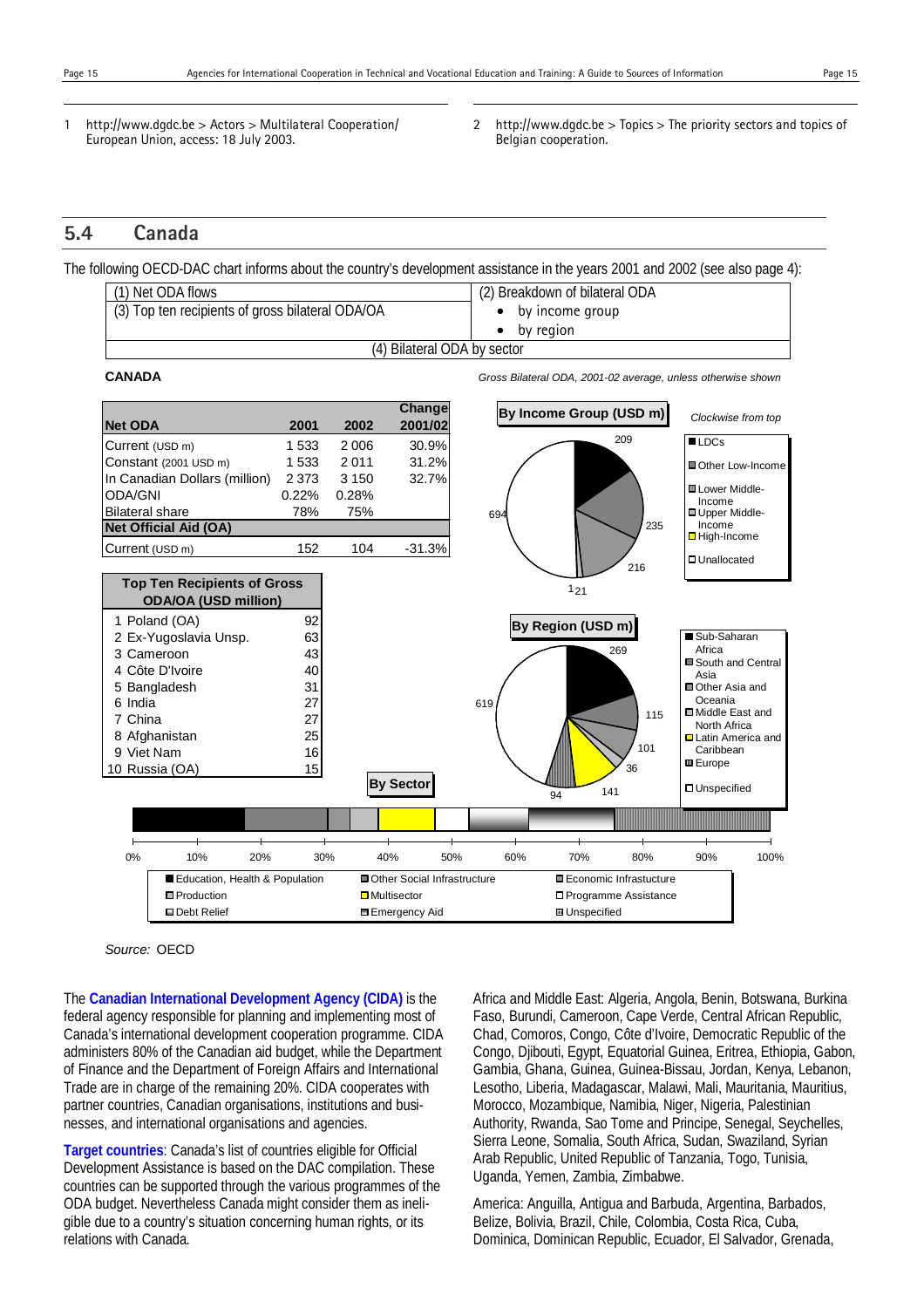Guatemala, Guyana, Haiti, Honduras, Jamaica, Mexico, Montserrat, Nicaragua, Panama, Paraguay, Peru, Saint Kitts and Nevis, Saint Vincent and the Grenadines, Saint Lucia, Suriname, Trinidad and Tobago, Turks and Caicos Islands, Uruguay, Venezuela.

Asia: Afghanistan, Bangladesh, Bhutan, Cambodia, China, Cook Islands, Democratic People's Republic of Korea, Fiji, India, Indonesia, Kiribati, Lao People's Democratic Republic, Malaysia, Maldives, Marshall Islands, Micronesia, Mongolia, Nauru, Nepal, Niue, Palau, Pakistan, Papua New Guinea, Philippines, Solomon Islands, Sri Lanka, Thailand, Tonga, Tuvalu, Vanuatu, Viet Nam, Samoa.

Central and Eastern Europe and Newly Independent State: Albania, Armenia, Azerbaijan, Belarus, Bosnia and Herzegovina, Bulgaria, Croatia, Czech Republic, Estonia, Georgia, Hungary, Kazakhstan, Kyrgyzstan, Latvia, Lithuania, Republic of Moldova, Poland, Romania, Russian Federation, Serbia-Montenegro, Slovakia, Slovenia, Tajikistan, the former Yugoslav Republic of Macedonia, Turkey, Turkmenistan, Ukraine, Uzbekistan.1

For overviews on CIDA's thematic emphases and activities in the regions Africa and Middle East, Americas, Asia, Central and Eastern Europe please check the respective Webpages: http://www.acdi-cida.gc.ca > English/ French > Regions and countries > Africa and Middle East/ Americas/ Asia/ Central and Eastern Europe.

#### In order to find information about CIDA's activities in the individual countries see

http://www.acdi-cida.gc.ca > English/ French > Regions and countries, and click on a continent, choose again "regions and countries" at the page bottom, and finally click on the country in question.

Recipient countries that have highest priority for CIDA are the "*Category 1 countries*", belonging to the "Country Development Programming Framework". This category comprises 28 countries and territories, 12 in Africa, nine in America and seven in Asia including Mali, Mozambique, United Republic of Tanzania, Malawi, Rwanda, Ethiopia, Ghana, Senegal, Cameroon, Zimbabwe, Egypt, Guyana, Nicaragua, Honduras, Peru, Lee and Windward, Bolivia, Jamaica, Guatemala, Brazil, Bangladesh, China, Indonesia, India, Pakistan, Viet Nam, Philippines.

**Development priorities**: Canadian assistance has the following development priorities centred around the core objective poverty reduction: basic human needs, gender equality, infrastructure services, human rights, democracy and good governance, private sector development, the environment.

**Priority sectors**: In September 2000 CIDA defined four Canadian priority sectors for the following five years: health and nutrition, basic education, HIV/AIDS and child protection.

**Donors' Approaches**: CIDA uses both terms, "SWAp" and "Sector Approach". CIDA defines a SWAp as a long-term joint financial commitment of recurrent costs and capital investment by the recipient country and the donors. The emphasis is on local ownership, a coherent programming framework, donor arrangements under domestic leadership. Capacity building of the recipient country is the intended outcome.

Canada plans to move the main emphasis from the project approach to programme-based approaches such as SWAps. SWAps and budget support provided as long-term assistance are seen as tools to strengthen the ownership of recipient countries. The project approach looses its relative importance. Still project support will continue as large part of aid in SWAps for a short to medium term.

Canada supports general budget support. A prior condition to general budget support is a recipient government's commitment to reform

**TVET**: Information not identified yet.

**Technical assistance**: CIDA plans to reduce technical assistance in the education sector, and instead intends to increase it in the sectors of environment, capacity building and management.

**NGOs**: Through its partnership fund for Canadian NGOs working in developing countries "Non-Governmental Organisation (NGO) Project Facility" CIDA supports more than 125 Canadian NGOs.

CIDA extends financial support to NGOs within SWAps.3

#### **Submission**

- "A Guide to CIDA's Bilateral Responsive Mechanism (Unsolicited Proposals)", including a matrix for the required "Results-based Logical Framework Analysis": This paper contains information on how to (1) determine availability of funding for the envisaged initiative, familiarizes with (2) the procedural direction to follow when submitting proposals, (3) proposal content requirements, and (4) proposal assessment criteria used by CIDA (http://www.acdi-cida.gc.ca > English > Search [use the search function]: Guide to CIDA's Bilateral Responsive Mechanism);
- "Your guide to working with CIDA": A guide directed to Canadian firms, consultants, voluntary organisations and institutions, providing basic information about the contracting process with CIDA.

#### **Documents**

- "Canada in the world", Canada's Foreign Policy Review, 1995, informs about international assistance: its mandate, countries eligible for Canadian aid, a list of documents by countries, development policies, management policies, strategies, official publications;
- "Sustainable Development Strategy 2001-2003: An Agenda for Change" (Chapter on Effective Development Programming Approaches);
- "Government of Canada Policy for CIDA on Human rights, Democratization and Good Governance";
- CIDA, "CIDA's Policy on Agriculture"
- CIDA, "CIDA's Policy for Environmental Sustainability";
- CIDA, "CIDA's Policy on Gender Equality";
- CIDA, "CIDA's Policy on Meeting Basic Human Needs";
- CIDA, "CIDA's Policy on Poverty Reduction";
- CIDA, "CIDA's Policy on Private Sector Development";
- CIDA, "Social Development Priorities Framework", including "Action Plan on Health and Nutrition", "Action Plan on Basic Education", "HIV/AIDS Action Plan", "Action Plan on Child Protection";
- CIDA, "CIDA's strategy on knowledge for development through information and communication technologies (ICT)";
- CIDA, "Strategy for Health".

All these documents are accessible here:

http://www.acdi-cida.gc.ca > English > Resources > Publications > Policies / Strategies.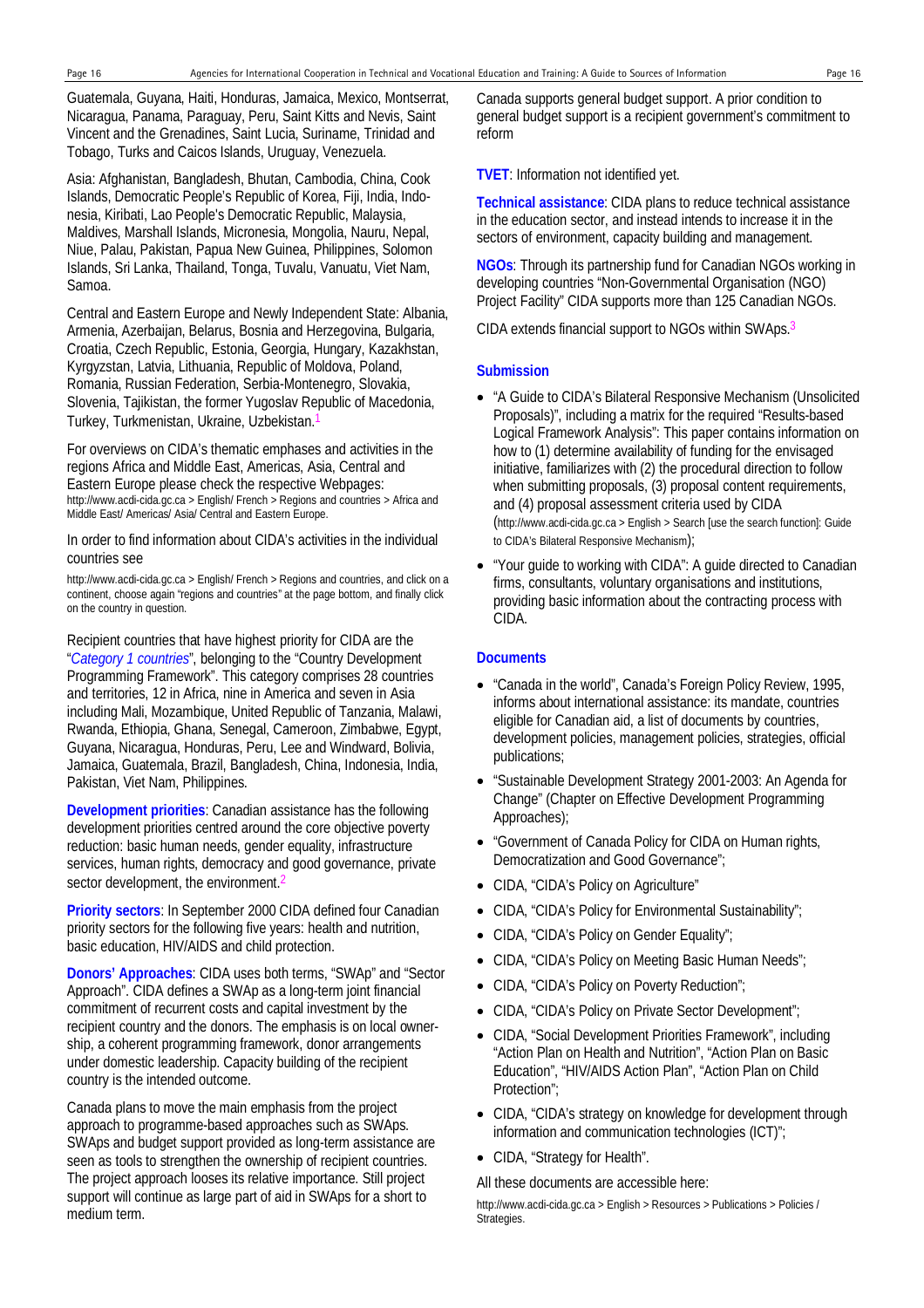#### *Documents on TVET and skills development*

• "CIDA's Policy on Private Sector Development",

http://www.acdi-cida.gc.ca > English > Resources > Publications > Policies > CIDA's Policy on Private Sector Development and http://www.acdi-cida.gc.ca > English > Private Sector Development;

• "Supporting Entrepreneurship and Information and Communication Technologies in Africa", one of the "New Canadian Initiatives for Africa",

> http://www.acdi-cida.gc.ca > English > Canada fund for Africa > Canada helps build new Partnerships with Africa.

#### *Documents concerning Africa*

- "Building a new Partnership on Africa's Development": a programme developed at Kananaskis, Alberta (Canada) G8 Summit in June 2002; http://www.acdi-cida.gc.ca > English/ Français > CIDA, Africa & the G8,
- Supporting Entrepreneurship and Information Communications Technologies in Africa;
- Creating an e-Policy Resource Centre for Africa and a Centre for Connectivity in Africa;
- Developing a Project Preparation Facility for Africans

The documents concerning Africa are accessible here:

http://www.acdi-cida.gc.ca > English/ Français > CIDA, Africa & the G8 > Canada helps build new partnerships with Africa.

#### *IT enabled development*

## Programme "Digital Opportunities for All"

http://www.acdi-cida.gc.ca > English/ Français > CIDA, Africa & the G8 > Canada helps build new partnerships with Africa > Digital Opportunities Task (DOT) Force, Report Card.

#### *Evaluations*

Review of Canada's Development Cooperation: OECD Development Assistance Committee, Peer Review of Canada (> English, German, French)

http://www.acdi-cida.gc.ca > English/ Français > OECD Development Assistance Committee, Peer Review of Canada (> table and graph).

#### **Canadian International Development Agency (CIDA)**

- **1** 200 Promenade du Portage Gatineau Quebec K1A 0G4
- $\mathbf{\widehat{m}}$  [+1] (819) 997 5006
- [+1] (819) 953 6088

@ info@acdi-cida.gc.ca

**Manuship://www.acdi-cida.gc.ca (English, French)** 

#### *Atlantic Canada Regional Office*

1045 Main Street, Unit 103 • Moncton, New Brunswick E1C 1H1  $\mathbf{\widehat{m}}$  [+1] (506) 851 6605 [+1] (506) 851 6429

#### *Prairies Regional Office*

\* 725 Canada Place, 9700 Jasper Avenue • Edmonton, Alberta T5J 4C3  $\mathbf{\widehat{m}}$  [+1] (780) 495 7529 [+1] (780) 495 4507

### *Pacific Regional Office*

10 300 West Georgia Street, Suite 2000 Vancouver, British Columbia V6B 6E1

 $\mathbf{\widehat{m}}$  [+1] (604) 666 5697

[+1] (604) 666 0954

-

For the hearing and speech impaired only (TDD/TTY): [+1] (819) 953 5023;

Toll free for the hearing and speech impaired only: (800) 331 5018. Information in this section about CIDA is taken from the following sources, unless indicated otherwise: CIDA's website: www.acdi-cida.gc.ca, access: 23 July 2003;

Hasegawa 2002, pp. 42-48; Riddell 2002, pp. 17, 22 and 32.

- 1 http://www.acdi-cida.gc.ca > English/ French > Regions and countries.
- 2 http:/www.acdi-cida.gc.ca > English/ Français > What we do > CIDA priorities.
- 3 http://www.acdi-cida.gc.ca > English > NGO Project Facility.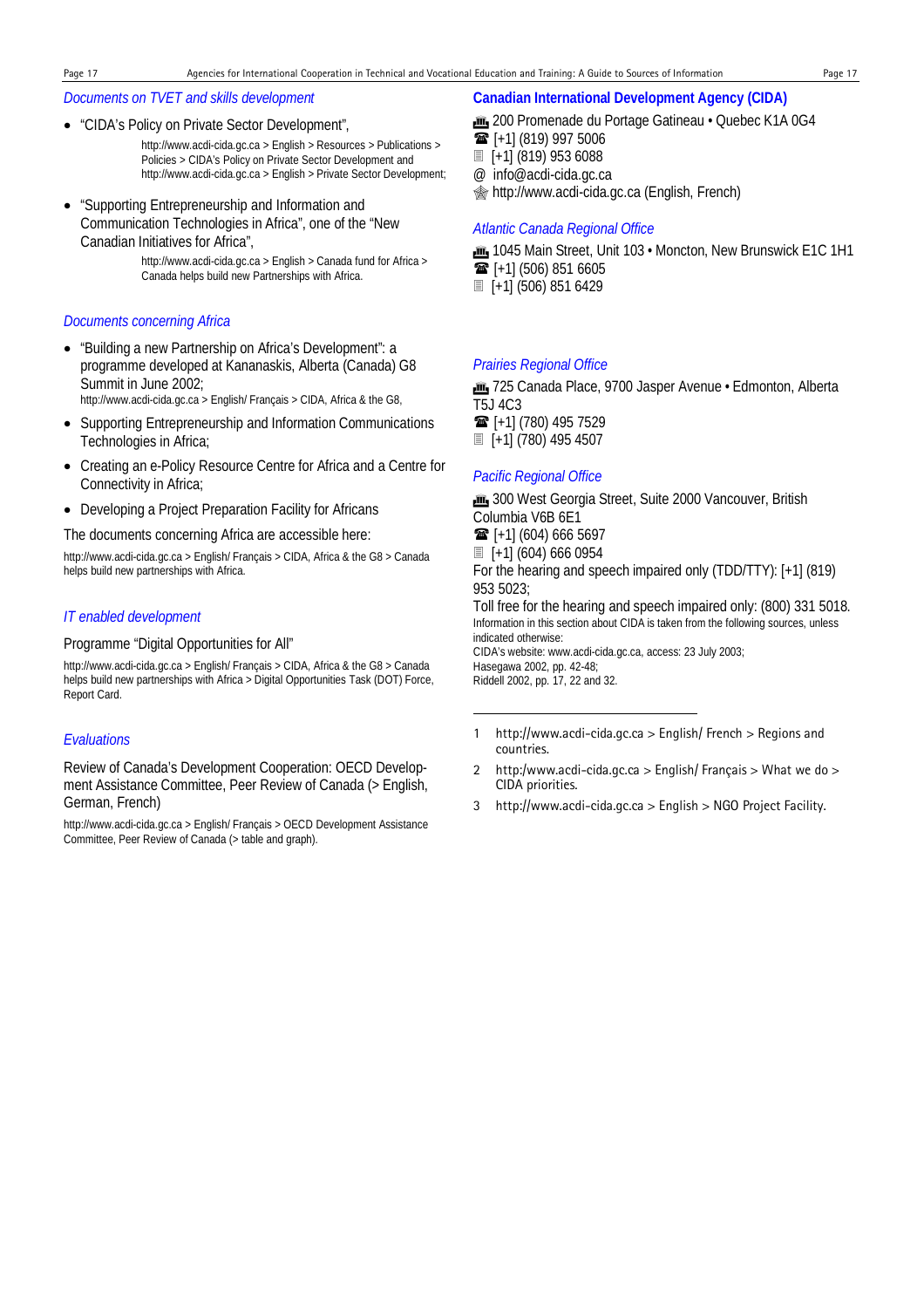# **5.5 Denmark**

The following OECD-DAC chart informs about the country's development assistance in the years 2001 and 2002 (see also page 4):

| (1) Net ODA flows                                | (2) Breakdown of bilateral ODA |
|--------------------------------------------------|--------------------------------|
| (3) Top ten recipients of gross bilateral ODA/OA | $\bullet$ by income group      |
|                                                  | by region                      |
| (4) Bilateral ODA by sector                      |                                |

#### **DENMARK** *Gross Bilateral ODA, 2001-02 average, unless otherwise shown*



*Source:* OECD

The **Danish Development Agency (Danida)** is based in the Danish Ministry of Foreign Affairs.

Denmark is providing development assistance in bilateral and multilateral cooperation. Partner organisations of multilateral development assistance are the development banks, especially the World Bank, the European Union, the United Nations, namely UNDP, UNAids; UNICEF, WFP, ILO, UNIDO, UNESCO.1

**Target countries**: There are 15 priority countries of Denmark's bilateral assistance, divided in three groups of support:

- Large assistance programmes in six countries, assistance of more than  $DKK<sup>2</sup>$  200 million annually in their country frame: United Republic of Tanzania, Uganda, Mozambique, Ghana, Bangladesh, Viet Nam;
- Annual programmes in seven countries, DKK 150-175 million per country: Benin, Burkina Faso, Zambia, Egypt, Nepal, Nicaragua, Bolivia;

• Limited country programmes in two countries: Kenya (DKK 70 million) and Bhutan (DKK 65 million).

Support to selected other countries is being provided concerning the following issues: poverty reduction, women in development, democracy and human rights, conflict prevention, support to the participation of developing countries in the international fight against terrorism, environmental issues: Afghanistan, Palestinian Authority, Niger, South Africa, India (assistance will be phased out).

Environmental assistance is provided to Malaysia, Thailand, Cambodia, Namibia, Botswana (decreasing amount of assistance).3

**Development priorities**: Danida's main focus lies on poverty reduction. This goal is intended to be achieved by the support to the following fields: sustainable development through poverty-oriented economic growth; education; health; infrastructure; development of a private sector as an engine for growth and the framework conditions for its activities; women's participation in the development process; environmental issues; health, especially HIV/AIDS, fair trade policy, humanitarian assistance.4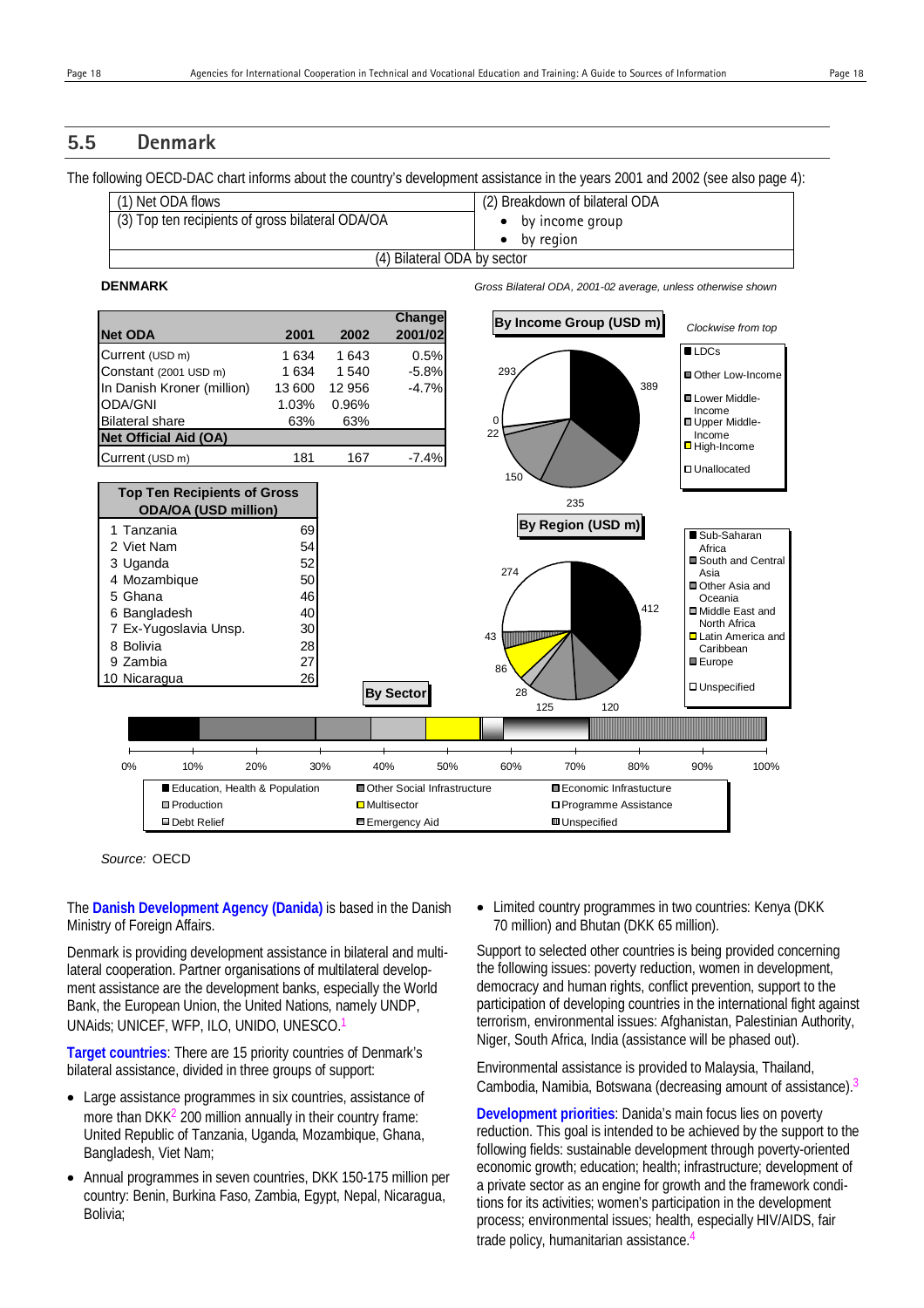**Priority sectors**: Danida has defined the following six priority sectors: water and sanitation, private sector development, education, health, agriculture and rural roads.

**Donors' Approaches**: Danida uses the term "Sector Programme Support".

Denmark has defined a maximal involvement in three sectors for each programme country.<sup>5</sup>

The Danish sectoral approach emphasizes the partner country's central government as well as all other participation levels including actors of the private sector and civil society as owners of a programme. Assistance is applicable to all levels between policy making/ strategy planning and programme implementation ("Guidelines for Sector Programme Support", May 1998 (revised), that are currently being revised again).

Danida favours general budget support.

The agency names the following factors as conditions to be granted Danish assistance: past aid performances, macroeconomic conditions, and adequate financial management abilities by the recipient country. The disbursement will be ended if programme performance fails or the issues democracy and human rights are neglected.

Danida names the following conditions attached to development assistance: responsibility for the development process in the hands of the partner government; good governance in terms of an efficient, poverty-oriented national strategy; plans and procedures in development cooperation should reflect human rights and democracy.<sup>6</sup>

The following connection between assistance policy and Danish refugee policy is described:

> "Countries receiving Danish assistance must live up to their international obligation to readmit their own citizens whose applications for asylum in Denmark have been rejected. […] Denmark can assist countries that have taken in large groups of refugees. […] During the EU Presidency, Denmark will work to create greater understanding of the importance of a strategy to assist neighbouring countries to help countries in conflict."<sup>1</sup>

The Project Approach is considered of minor relevance since the decision for Sector Programme Support. Nevertheless projects will be held up in the sectors and thematic areas, e.g. gender, democracy, civic participation, good governance, protection of human rights, etc.

Furthermore projects are supported under the Danish Transitional Assistance, regional assistance, research assistance, and small grants under control of each embassy.

A planned project needs to be set in the frame of the Sector Programme Support concept. A project is bound to a period of ten to 15 years under Sector Programme Support, funds are allocated in intervals of three to four years.

**TVET**: In 2001 Danida drafted a new policy on skills development to replace the 1994 policy. Two important changes have been worked out:

• Expression "Skills Development" instead of "Vocational Education and Training/ VET": This wider term makes Skills Development fit not only in a sector called VET, but also in related sectors. This makes it possible to support it in a context of various fields.

• Linkage of the policy to the new overall development strategy "Partnership 2000": Recognition of Skills Development of contributing to poverty reduction and the Danish crosscutting policy concerns (environment, gender, human rights, good governance, democratisation/ participation).

Since 1994 the Danish support to VET is characterized by a change of geographical concentration of aid: the emphasis for the creation of new projects was laid on Africa instead of Asia. With the move to sector programme support less projects were funded, but these projects more extensively.

Danish assistance to VET from 1990 to 2001 amounted to DKK 1.3 billion which was about 2.1% of total Danish bilateral assistance. This sum was allocated in 23 countries dominantly in Asia and Africa.<sup>8</sup>

Concerning TVET and other fields Danida is concentrating its programme support on systems reform and institutional development.

Technical assistance: Danida provides technical assistance in form of technical advisors, consultant services, the multilateral Junior Professional Officer Programme. The latter is question to adjustment in the current revision of development assistance.<sup>9</sup>

The proportion of technical assistance in relation to the total Official Development Assistance is low (6% in 1996, 5% in 1999). New technical assistance guidelines have been developed in 2001.

In 2001, the number of Danish long-term advisors in the field increased. The percentage of non-Danish technical assistance personnel lies between 30 and 40.

**NGOs**: Denmark encourages the assistance through NGOs.

Support to the development work of Danish NGOs was reduced by 9.5% in 2002, after it had been increased by 70% from 1996 to 2001.10

**Submission**: Danida works with governments and -regarding TVET- public sector training centres. In response to SWAps, Denmark is currently considering to shift the decision-making authorities to the embassy level. The embassies are already responsible for programme implementation and monitoring.

The following policy guidelines and submission information are of interest:

• Guidelines for Sector Programme Support, May 1998 (revised), currently being revised, include:

(1) information about a National Sector Framework (NSF) that Danida asks the partner government for in order to start a sector programme;

(2) a detailed description of the Sector Programme Support process and the role of the stakeholders (institutions, organisations, donors, NGOs, private enterprises, other stakeholders, target groups);

• Logical Framework Approach (LFA), project planning guidelines favoured by Danida (see section 4, page 9 for information on LFA).

#### **Documents**

- New overall development strategy "Partnership 2000", replacing the strategy document "A Developing World", 1994 (outlines Danida's poverty reduction strategy);
- Guidelines for Sector Programme Support <sup>11</sup>, May 1998 (revised), is currently being revised;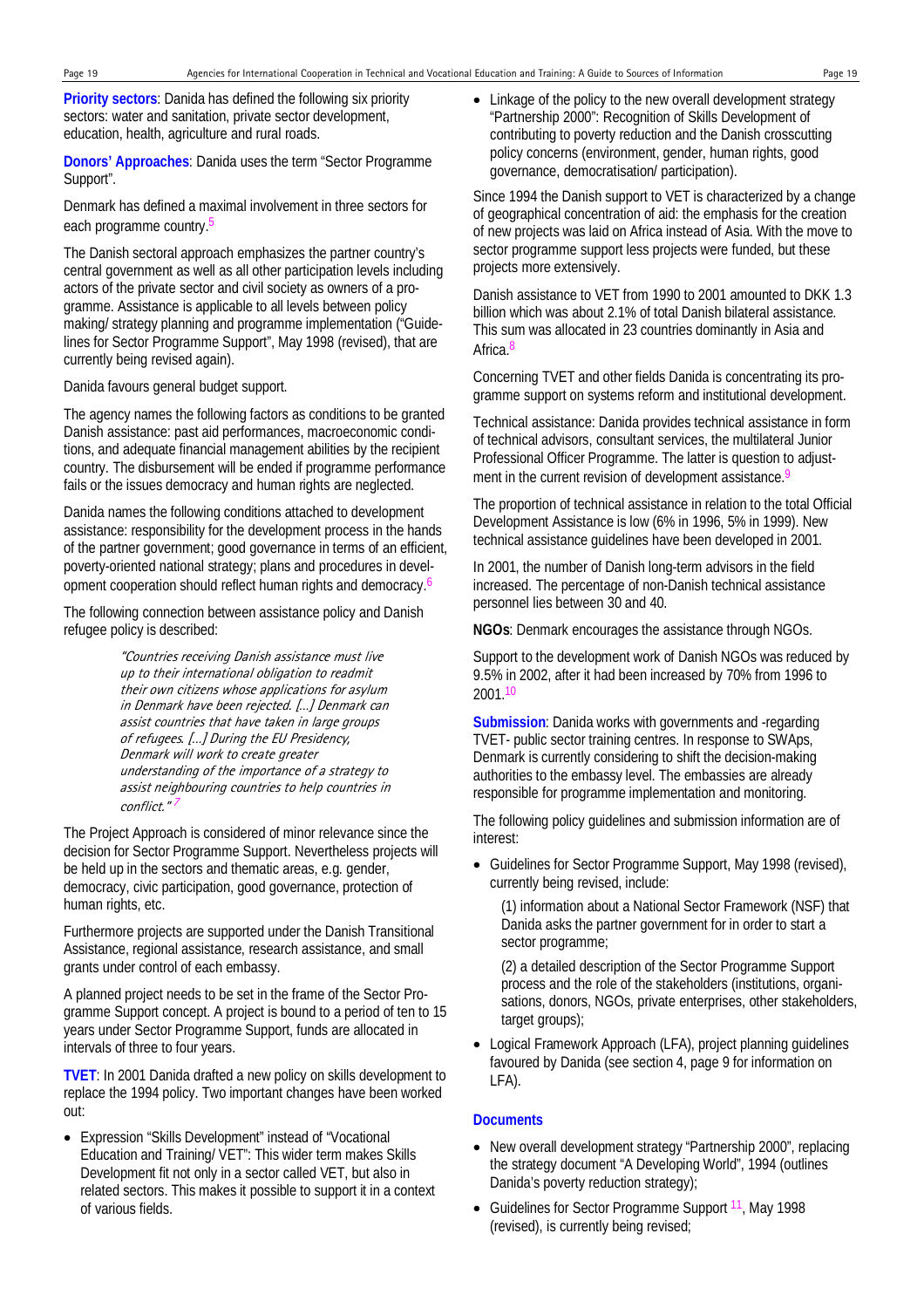1

• 2001 draft on Skills Development, intended to replace the 1994 policy (first-mentioned document in this section).

#### **Evaluations**

http://www.um.dk > English > Development Policy > Danish Development Policy > Evaluations.

### **Danish Development Agency (Danida) Royal Danish Ministry of Foreign Affairs**

**fig.** Asiatisk Plads 2 · 1448 Copenhagen K

**■** [+45] 33 92 00 00

[+45] 32 54 05 33

@ um@um.dk (ministry)

http://www.um.dk > English > Development Policy

Main language Danish, information also available in English,

French, German, Spanish

Telegram: Etrangères

Telex: 31292 etr dk

-

Office hours (local time): Monday through Wednesday from 9 to 16, Thursday and Friday from 9 to 17

Telephone and telefax monitored 24 hours a day Information regarding Danida chapter taken from the following sources: Danish Ministry of Foreign Affairs' website: http://www.um.dk > English > Development Policy;

Danish Ministry of Foreign Affairs, Evaluation. Danish Assistance to Vocational Education and Training, Aarhus 2002 (COWI);

Hasegawa, Yusuke, "Trends in Aid by Major Aid Agencies (Summary), Unofficial Translation, 2002, http://www.minbuza.nl > Development Cooperation > Sectoral Approach > Further reading > Resources > Trends in Aid by Major Aid Agencies, access: 01 March 2003;

Riddell, Abby, "Synthesis Report on Development Agency Policies and Perspectives on Programme-Based Approaches", prepared for the Forum on Accountability and Risk Management under Program-Based Approaches, organized by the Learning Network on Program-Based Approaches, Ottawa, Canada 2002, 2002, draft, http://www.minbuza.nl > Development Cooperation > Sectoral Approach > Further reading > Resources >Synthesis Report on Development Agency Policies and Perspectives on Programme-Based Approaches; access: 1 March 2003 Danida contact information taken from http://www.um.dk > English > Development Policy > Contact

- 1 http://www.um.dk > English > Development Policy > Danish Development Policy > Multilateral Development Assistance Please find information concerning Danida's budget here: http://www.um.dk > English > Development Policy > Danish Development Policy > Statistics.
- 2 Denmark Kroner (DKK): Rate of 11 June 2003: 100 Denmark Kroner = 15.7298 United States Dollars.
- 3 http://www.um.dk > English > Development Policy > Danish Development Policy > Bilateral assistance.
- 4 http://www.um.dk > English > Development Policy > Danish Development Policy; http://www.um.dk > English > Development Policy >

Danish Development Policy > Multilateral Development Assistance

- 5 http://www.um.dk/english/dp (English) > Danish development policy.
- 6 Hasegawa, Yusuke, "Trends in Aid by Major Aid Agencies (Summary), Unofficial Translation, 2002, http://www.minbuza.nl > Development Cooperation > Sectoral Approach > Further reading > Resources > Trends in Aid by Major Aid Agencies, access: 01 March 2003, pp. 49-54.
- 7 Danish Ministry of Foreign Affairs, http://www.um.dk > English > Development Policy > Danish Development Policy, access: 04 June 2003.
- 8 Danish Ministry of Foreign Affairs, Evaluation. Danish Assistance to Vocational Education and Training, Aarhus 2002 (COWI), pp. 9-24.
- 9 http://www.um.dk > English > Development Policy > Danish Development Policy > Other forms of assistance and activities.
- 10 http://www.um.dk > English > Development Policy > Danish Development Policy > Other forms of assistance and activities.
- 11 You find this document through the site map of the "Extranet on Program-based Approaches" by the "Canadian International Development Agency". A free registration is needed: http://remote4.acdi-cida.gc.ca/extranet/ExtranetHome.nsf/vluabo utdoc/SWAPSEn?OpenDocument. You can register for this extranet here: http://remote4.acdi-cida.gc.ca/pbas > New member registration.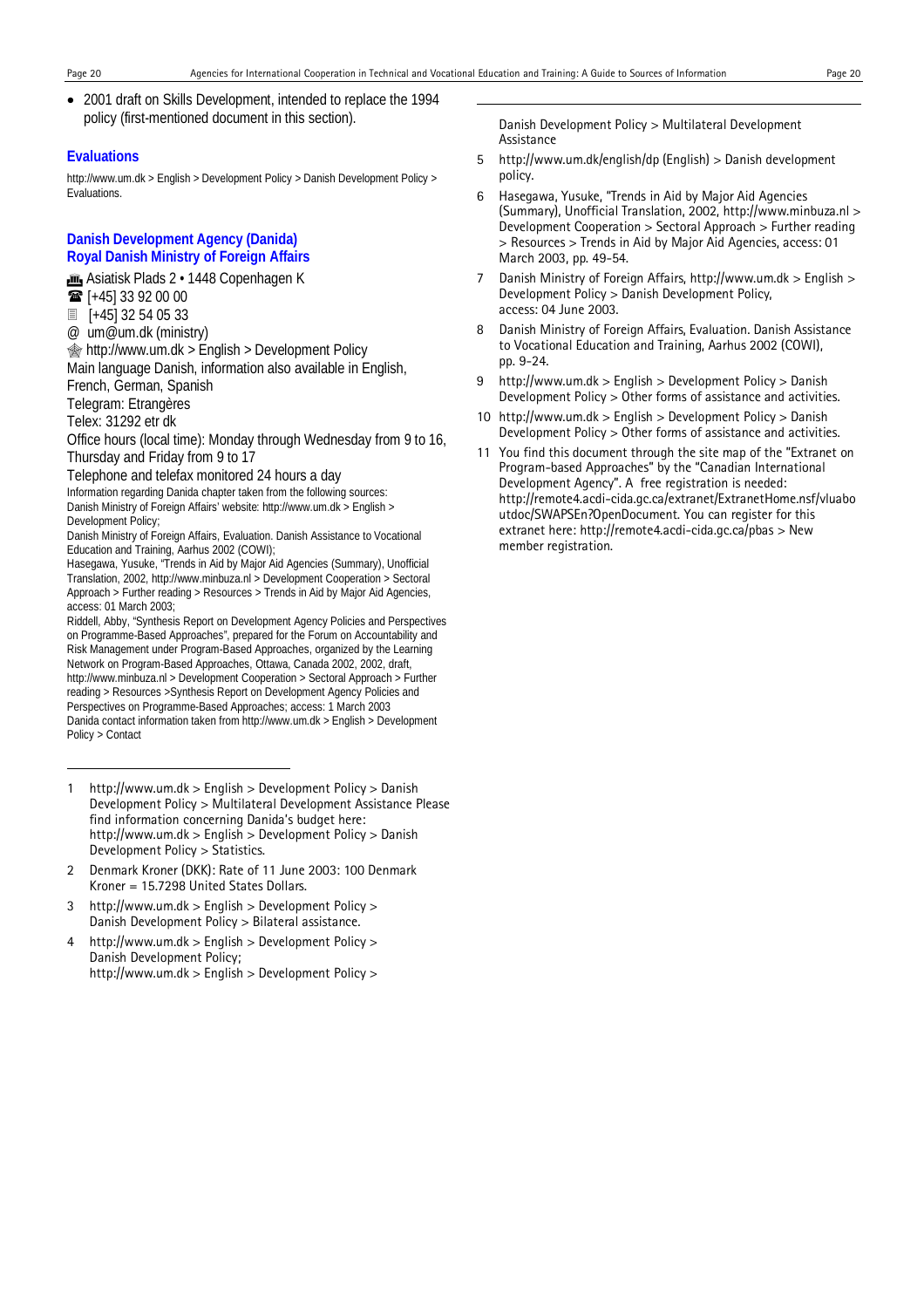# **5.6 Finland**

The following OECD-DAC chart informs about the country's development assistance in the years 2001 and 2002 (see also page 4):

| (1) Net ODA flows                                | (2) Breakdown of bilateral ODA |
|--------------------------------------------------|--------------------------------|
| (3) Top ten recipients of gross bilateral ODA/OA | $\bullet$ by income group      |
|                                                  | by region                      |
| (4) Bilateral ODA by sector                      |                                |

#### **FINLAND** *Gross Bilateral ODA, 2001-02 average, unless otherwise shown*



#### *Source:* OECD

The **Department for International Development Cooperation** is part of the Finnish Ministry of Foreign Affairs.

**Target countries**: Finnish bilateral development cooperation distinguishes between two partnership categories, "Long-term Partner Countries" and "other partnerships". Please find criteria for the selection, as well as instruments of cooperation in the policy document "Operationalisation of Development Policy Objectives in Finland's International Development Cooperation", February 2001.1

Partner countries include the following: Mozambique, Viet Nam, Ethiopia, United Republic of Tanzania, Nepal, Kenya, Nicaragua, Zambia, Egypt, Namibia, Peru, Bosnia and Herzegovina, Palestinian Authority, China, Serbia and Montenegro, South Africa, Timor-Leste.

**Development priorities**: The Finish development priorities are the promotion of global security, poverty reduction, human rights and democracy, prevention of global environmental problems, promotion of economic dialogue.

**Priority sectors**: The choice of programmes and sectors is oriented towards the principles set in the poverty-reduction strategy adopted

by the partner country on the one hand, and is based on the two policy papers "Decision-in-principle on Finland's Development Cooperation" and "Finland's Policy on Relations with Developing Countries" on the other.2

**Donors' Approaches**: Finland sets the following criteria for its sector programmes: Responsibility for the whole initiative is with the target country's authorities and stakeholders, including the development of comprehensive development plans, and the use of the partner country's existing administrative structures in implementation.

Finland follows an output-oriented approach. The monitoring of the initiatives takes place through jointly defined criteria.

In case direct sectoral or general budgetary support is not yet possible, projects will be supported according to the country's set priorities. It is intended to work for the building up of the partner country's own administrative structures and procedures. In general fewer countries are supported with more resources now. The defined support limit of three sector programmes or projects per country.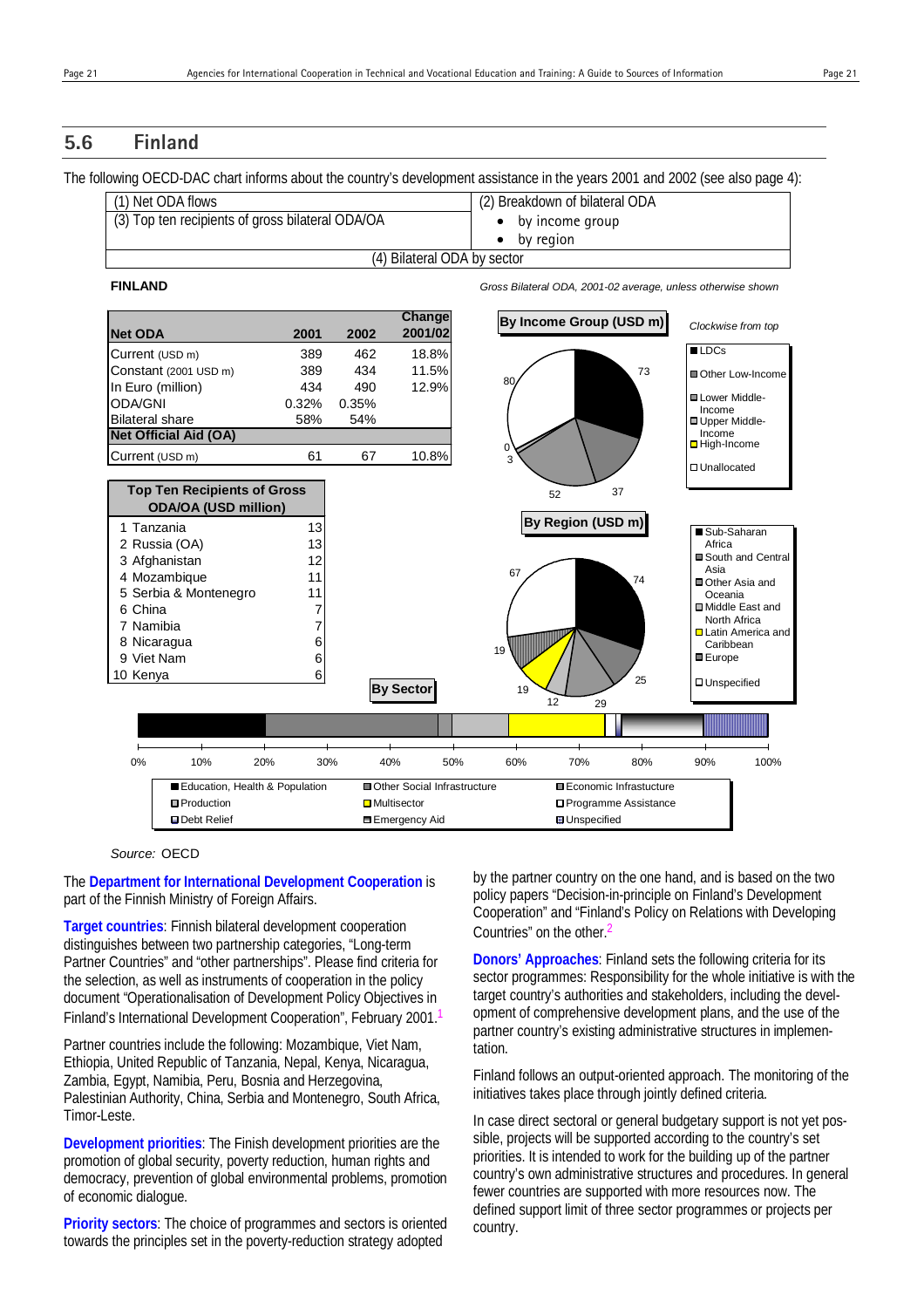-

As condition attached to assistance partner countries are required to possess adequate capacity in order to realize the initiative and to be committed to good governance.

**TVET**: Information not identified yet.

**Technical assistance**: Information not identified yet.

**NGOs:** Please find information about support of Non-Governmental Organisations and International Non-Governmental Organisations here: http://global.finland.fi > English > NGOs and INGOs.

**Submission**: Information not identified yet.

#### **Documents**

- "Decision-in-principle on Finland's Development Cooperation", September 1996, including the main goals of Finnish development cooperation, and forms and channels of cooperation;
- "Finland's Policy on Relations with Developing Countries", October 1998 (shows development cooperation's role as part of the Finnish foreign policy);
- Decision-in-principle: "Operationalisation of Development Policy Objectives in Finland's International Development Cooperation", February 2001 (contains the criteria for the selection of partner countries and instruments of cooperation).<sup>3</sup>

• Evaluation reports: http://global.finland.fi > English > Evaluations.

#### **Department for International Development Cooperation**

Ministry of Foreign Affairs Information Unit **m** Kanavakatu 4 a · 00160 Helsinki  $\equiv$  P.O.Box 176  $\cdot$  00161 Helsinki [+358] (9) 1605 6370, 1605 6349 [+358] (9) 1605 6375 @ keoinfo@formin.fi; firstname.lastname@formin.fi **s**http://global.finland.fi (English, Finnish, Swedish) Opening hours information unit: Monday-Friday 8.00-16.00 Library: Monday-Friday 10.00-16.00 Unless indicated otherwise information concerning Finland's development cooperation is taken from the following sources: Website of the Department for International Development Cooperation of the Finnish Ministry of Foreign Affairs, http://global.finland.fi > English, access: 01 August 2003; Riddell 2002, pp. 19 + 24.

- 1 http://global.finland.fi > English > About us > Strategic goals > Policy documents.
- 2 http://global.finland.fi > English > About us > Strategic goals > Policy documents
- 3 http://global.finland.fi > English > About us > Strategic goals > Policy documents.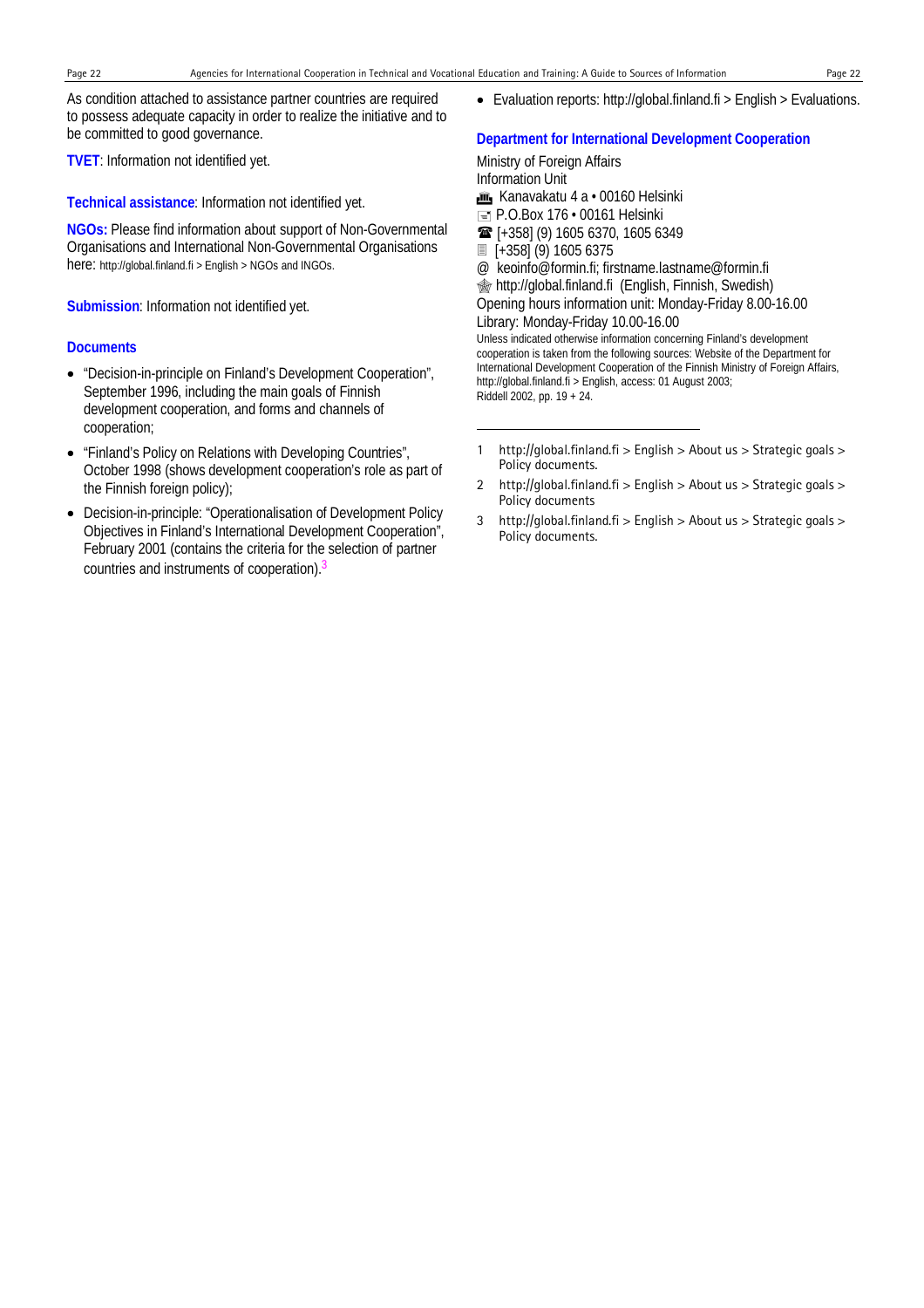# **5.7 France**

The following OECD-DAC chart informs about the country's development assistance in the years 2001 and 2002 (see also page 4):

| (1) Net ODA flows                                | (2) Breakdown of bilateral ODA |
|--------------------------------------------------|--------------------------------|
| (3) Top ten recipients of gross bilateral ODA/OA | by income group                |
|                                                  | by region                      |
| (4) Bilateral ODA by sector                      |                                |

**FRANCE** *Gross Bilateral ODA, 2001-02 average, unless otherwise shown*



#### *Source:* OECD

The **Direction Générale de la Coopération Internationale et du Développement (DGCID)** is part of the foreign ministry.French development cooperation has two main instruments, the Comité d'Orientation, de Coordination et de Project (COCOP) and the Fonds de Solidarité Prioritaire (FSP). COCOP is an inter-ministerial committee responsible for the French cooperation with Eastern Europe. The Fonds de solidarité prioritaire (FSP) by the French Ministry of Foreign Affairs is dedicated to the institutional, social, cultural development and research of selected countries.

http://www.cooperation.gouv.fr/cooperation > Les instruments de la DGCID > COCOP: Comité d'Orientation de Coordination et de Projet;

http://www.cooperation.gouv.fr/cooperation > Les instruments de la DGCID > Fonds de Solidarité Prioritaire.

**Target countries**: DGCID has defined target countries related to its two instruments, COCOP and FSP.

### *Comité d'Orientation, de Coordination et de Project (COCOP), target countries*

#### *Central and Eastern European accession countries*:

Bulgaria, Estonia, Hungary, Latvia, Lithuania, Poland, Czech Republic, Romania, Slovakia, Slovenia;

*South Eastern European countries*:

Albania, Bosnia and Herzegovina, Croatia, Macedonia, Croatia, Republic of Moldova, Serbia and Montenegro

#### *Newly Independent States*:

Armenia, Azerbaijan, Belarus, Georgia, Kazakhstan, Kyrgyzstan, Uzbekistan, Russian Federation, Tajikistan, Turkmenistan, Ukraine.

COCOP projects can target one or various countries.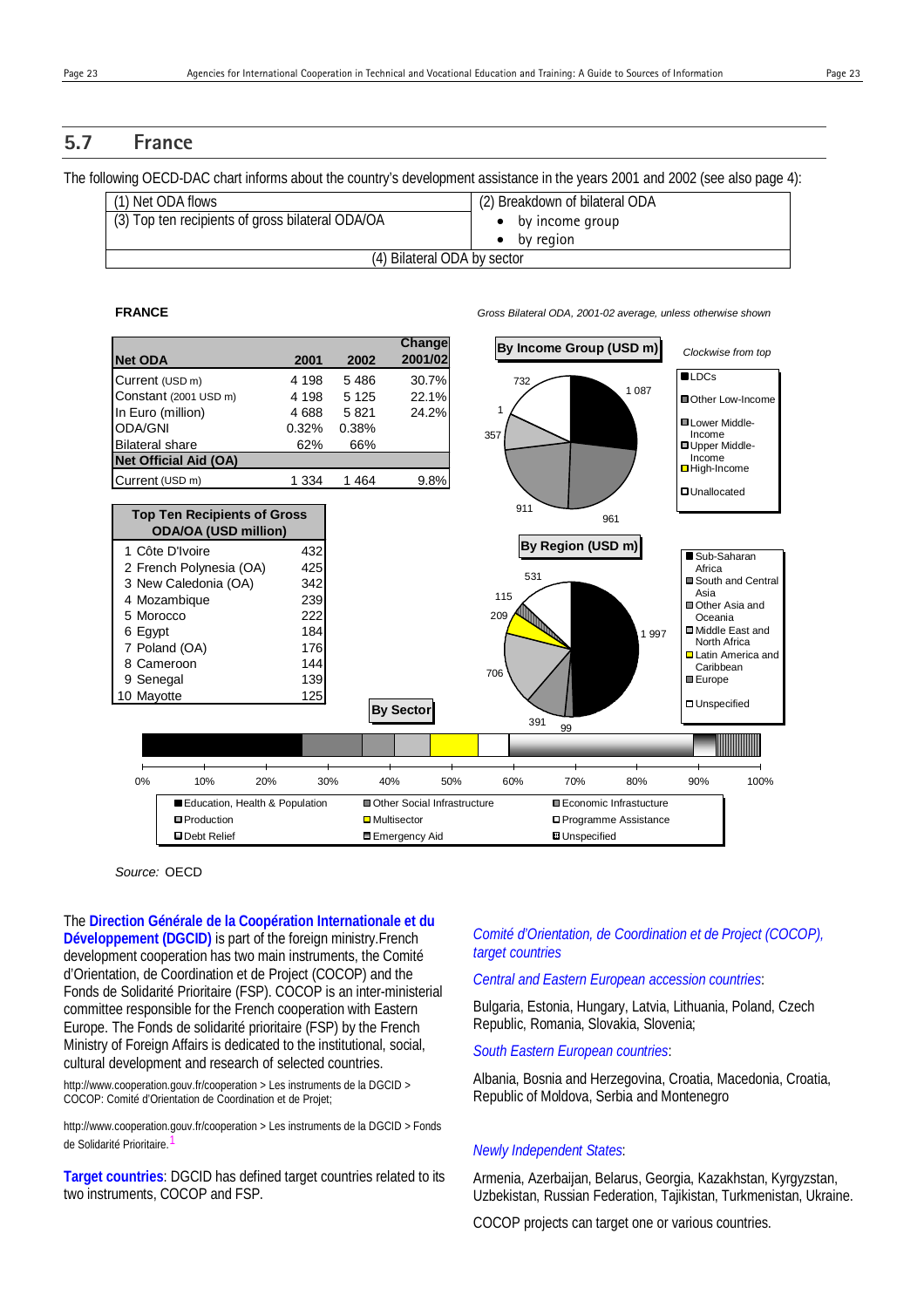### *Fonds de Solidarité Prioritaire (FSP) target countries*

France has defined priority countries and areas for partnership, which are available for the Fonds de Solidarité Prioritaire. These are the priority countries:

Algeria, Angola, Benin, Burkina Faso, Burundi, Cambodia, Cameroon, Cape Verde, Central African Republic, Chad, Comoros, Congo, Côte d'Ivoire, Cuba, Democratic Republic of the Congo, Djibouti, Dominican Republic, Equatorial Guinea, Eritrea, Ethiopia, Gabon, Gambia, Ghana, Guinea, Guinea-Bissau, Haiti, Kenya, Lao People's Democratic Republic, Lebanon, Liberia, Madagascar, Mali, Mauritania, Morocco, Mozambique, Namibia, Niger, Nigeria, Palestinian Authority, Rwanda, Sao Tome and Principe, Senegal, Sierra Leone, South Africa, Sudan, Suriname, Togo, Uganda, United Republic of Tanzania, Vanuatu, Viet Nam, Yemen, Zimbabwe.2

#### *Strategic country documents*

DGCID produces strategic country documents informing about the French assistance for the following countries:

Benin, Brazil, Burkina Faso, Cameroon, Central African Republic, Chad, Colombia, Congo, Côte d'Ivoire, Ethiopia, Gabon, Ghana, Guinea, India, Lao People's Democratic Republic, Lebanon, Madagascar, Mali, Mauritania, Mauritius, Morocco, Niger, Poland, Romania, South Africa, Senegal, United Republic of Tanzania, Thailand, Viet Nam.

http://www.cooperation.gouv.fr/cooperation (Français) > Les Documents Stratégiques Pays

**Development priorities**: In view of its commitment to human development French cooperation concentrates on poverty reduction and basic human needs, economic and social development and the promotion of democracy. Other priorities of French cooperation are urban development and the support of decentralization, development on the regional level and natural resources management.

**Priority sectors**: The priority sectors of French cooperation are the improvement of agricultural productivity, capacity building for the state and its units, land and natural resources management, basic health and basic education.

**Donors' Approaches**: In French development cooperation the term SWAp is being used.

French assistance to SWAps takes in most cases the form of project support. This is because France considers projects to be more efficient in many cases compared to programme aid, in case that government channels cannot be used due to tyranny or political disturbances. French cooperation considers financial transparency and ownership as the basic requirements to approach a SWAp. In case theses prerequisites should not be present, the focus would lie on capacity building to achieve them.

French cooperation considers the project approach to be more efficient than general budget support, but still France agrees potentially to provide budget support. The recipient country's agreement to ownership of the development activity and financial transparency are the prior conditions for receiving general budget support by French cooperation.

**TVET**: The promotion of TVET is considered an important component in reducing poverty. Priorities of French cooperation concerning TVET are the following: Support to develop education policies that are sensitive to sectoral requirements and economically sustainable; building partnerships with civil society (employer and

employee associations), favouring the creation of continuing education funds.<sup>3</sup>

**Technical assistance:** The French Foreign Ministry administers a Technical Assistance programme. The personnel has sectorspecific specializations, including education, economic and financial sector, employment, health, and agriculture, livestock and rural technologies. Only French professionals are sent out in the TA programme.

**NGOs**: France favours the role of the government in development assistance. According to this the volume of assistance through NGOs in French official aid is very small, it lies around 0.6% of total Official Development Assistance (on the DAC basis). Embassies may execute some projects through NGOs.4

#### **Submission**

#### *COCOP framework*

Submission schemes and procedures as well as information concerning project eligibility here (only available in French):

http://www.cooperation.gouv.fr/cooperation > Les instruments de la DGCID > COCOP Procedures > Soumission des projets;

http://www.cooperation.gouv.fr/cooperation > Les instruments de la DGCID > COCOP Procedures > Constitution d'un projet;

http://www.cooperation.gouv.fr/cooperation > Les instruments de la DGCID > COCOP Éligibilité;

http://www.cooperation.gouv.fr/cooperation > Les instruments de la DGCID > COCOP Suivi et nouveaux projets.

**Documents**: Information not identified yet.

### **Direction Générale de la Coopération Internationale et du Développement (DGCID)**

- 1244, Boulevard Saint-Germain 75303 Paris 07SP
- $\mathbf{\widehat{m}}$  [+33] (1) 43 17 90 00
- **m** 20, rue Monsieur; or
- 57, Boulevard des Invalides 75700 Paris 07SP
- $\mathbf{R}$  [+33] (1) 53 69 30 00
- @ cooperation.dgcid@diplomatie.gouv.fr

**<sup></sub> http://www.cooperation.gouv.fr/mae > The Ministry's mission and**</sup> organisation > The Directorate general for international cooperation and development (main information in French, limited information in English, German, Spanish).

Unless indicated otherwise information concerning this chapter is taken from the following sources: DGCID's website: http://www.diplomatie.gouv.fr;

Hasegawa 2002, pp. 26-29;

Riddell 2002, pp. 24/25

l

- 1 Information concerning the budget of France for development cooperation can be found here: http://www.cooperation.gouv.fr/cooperation > Le budget de la DGCID.
- 2 http://www.cooperation.gouv.fr/cooperation (Français) > Les instruments de la DGCID > Fonds de Solidarité Prioritaire > Zone de solidarité prioritaire (ZSP).
- 3 DGCID, "La formation professionelle en France. Une réponse à vos questions", p. 1.
- 4 http://www.cooperation.gouv.fr/cooperation > La coopération non-gouvernementale.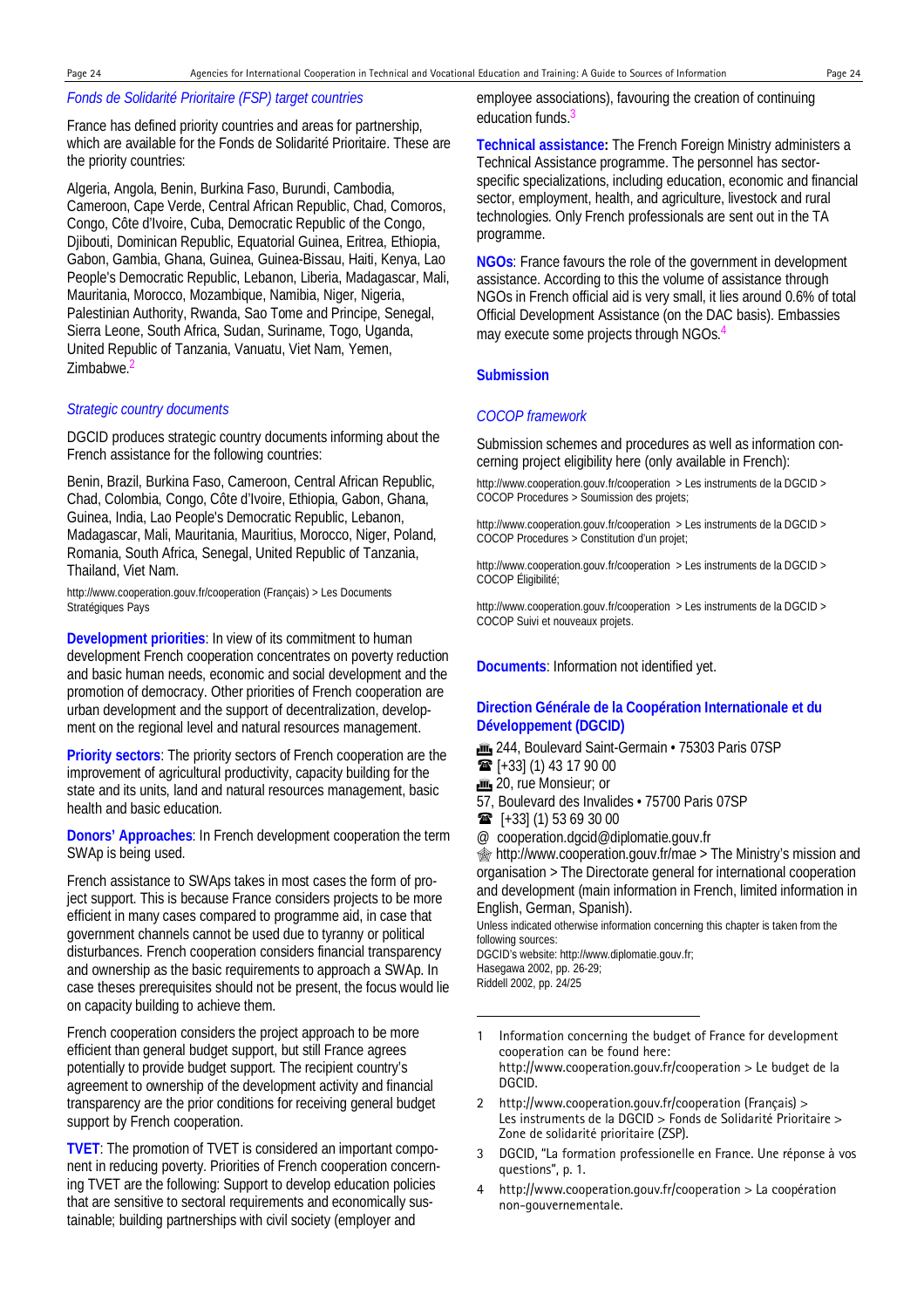## **5.8 Germany**

The following OECD-DAC chart informs about the country's development assistance in the years 2001 and 2002 (see also page 4):

| (1) Net ODA flows                                | (2) Breakdown of bilateral ODA |
|--------------------------------------------------|--------------------------------|
| (3) Top ten recipients of gross bilateral ODA/OA | $\bullet$ by income group      |
|                                                  | by region                      |
| (4) Bilateral ODA by sector                      |                                |

**GERMANY** *Gross Bilateral ODA, 2001-02 average, unless otherwise shown*



*Source:* OECD

The **German Federal Ministry for Economic Cooperation and Development (BMZ)** is responsible for Germany's development policy and cooperation. As the funder of all German bilateral technical and financial cooperation activities, BMZ commissions **GTZ (German Agency for Technical Cooperation)** and **KfW Group (KfW Bankengruppe, Kreditanstalt für Wiederaufbau)** as well as **InWEnt (Capacity Building International Germany)** and **DED (German Development Service)** with the implementation of Germany's contribution to programmes and projects of partner governments. Further more BMZ contributes to the projects of institutions like **SEQUA (Foundation for Economic Development and Vocational Training), CIM (Centre for International Migration and Development)** and the churches.

InWEnt is an organization for international human resource development, advanced training and dialogue. InWEnt offers training programmes relevant for the sustainable development of the partner and cooperation countries. These training programmes take place

in BMZ's cooperation countries, in Germany, as well as online on InWEnt's e-cooperation platform "Global Campus 21" (http://www.gc21.de).

**Target countries**: In an effort to concentrate, BMZ has reduced the number of its bilateral cooperation countries and has divided the target countries into "priority countries" and "partner countries".

"Priority countries" are defined to have three priority sectors; "partner countries" should be limited to one. The distinction between "priority" and "partner" countries is not connected to a higher or lower aid amount level. The different naming only focuses on programme emphasis and intensity of development cooperation.

*Priority countries*: There are 37 countries defined as priority countries (14 in Sub-Saharan Africa, 9 in Asia and Oceania, 5 in the Middle East, 5 in Latin America, 4 in Central and Eastern Europe and the CIS).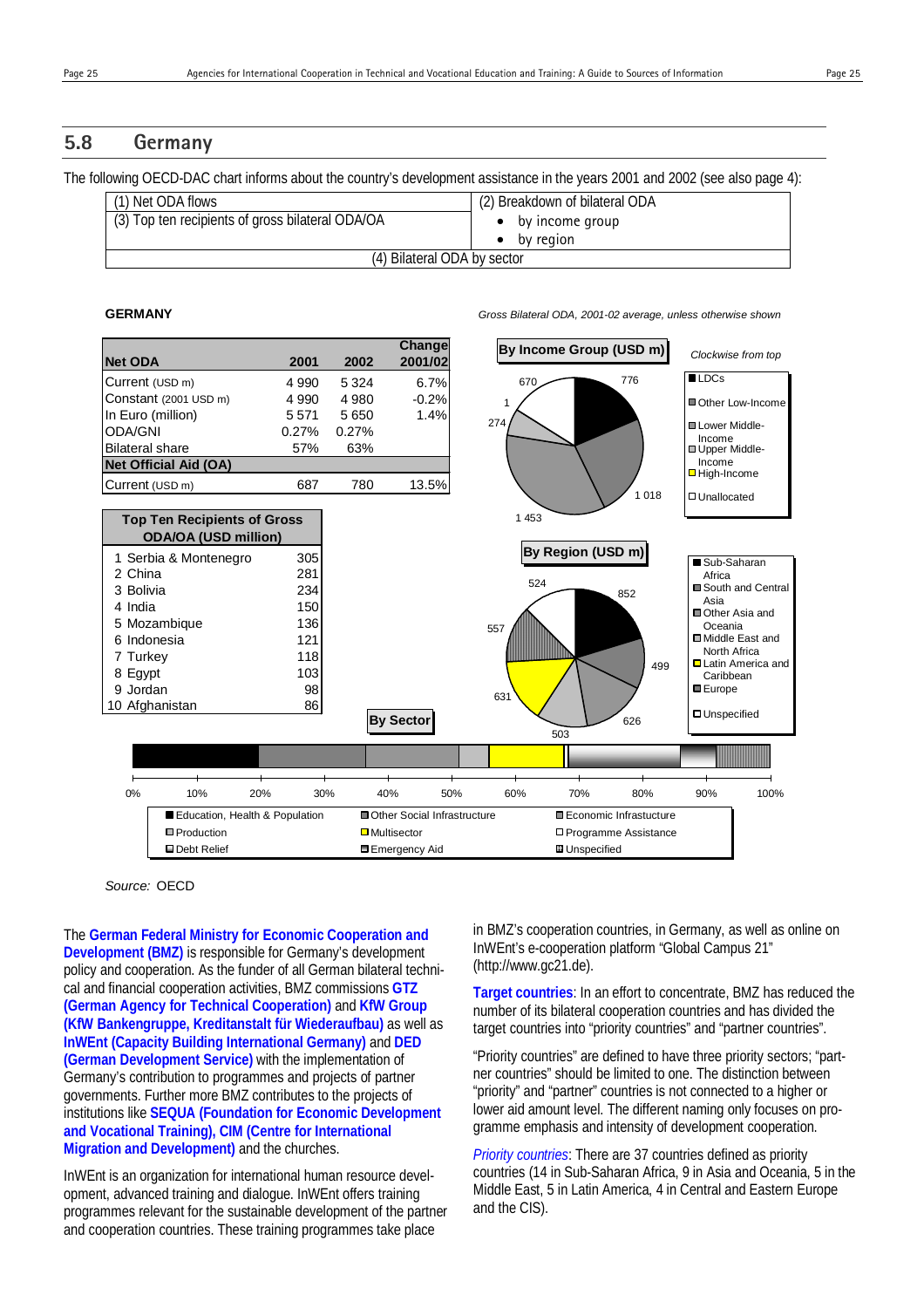Priority countries are, among others, Egypt, Yemen, the Palestinian Authority, Benin, Burkina Faso, Ghana, Mali, Malawi, Mozambique, South Africa, the United Republic of Tanzania, Uganda, Bangladesh, China, Indonesia, Cambodia, Nepal, Philippines, Viet Nam, Bolivia, Peru.

BMZ and the partner country develop strategy papers and country concepts for priority countries that constitute the basis of the sectorpolitical discourse between the recipient country, BMZ and other donors.

*Partner countries*: The 33 partner countries show the following regional distribution: 10 Latin American countries, 9 Sub-Saharan African countries, 5 countries in Asia and Oceania, 5 in Central and Eastern Europe and CIS, 4 countries in the Middle East.

Mauritania, Guinea, Lesotho, Madagascar, Niger, Chad, Lao People's Democratic Republic, Mongolia, Thailand, Brazil, Chile, Mexico, Cuba, Kyrgyzstan, Uzbekistan, Kazakhstan, Bulgaria, Romania and others are German partner countries.

*Potential cooperation countries*: Germany has set up a list of potential cooperation countries. Concerning these countries Germany currently sees no cooperation possibility due to the country's (structural) situation. In case of changing circumstances, these countries would be candidates for support:

Syrian Arab Republic, Sudan, Togo, Myanmar, Haiti are among the potential cooperation countries.

BMZ has developed a Central Asia Concept and a Caucasus Initiative.

The Central Asia Concept focuses on the strengthening of democratic and rule-of-law structures, the support of economic reforms and poverty reduction,and the promotion of supra-national co-operation.

http://www.bmz.de > English > Topics > BMZ Central Asia Concept

The focus of the Caucasus Initiative lies on conflict reduction and crisis prevention.

Multi-country approaches in the Caucasus concentrate on the development of the legal system and the strengthening of democracy, support of the energy sector, fostering the private sector, supporting the fight against tuberculosis, promoting the protection of biosphere reserves.

http://www.bmz.de > English > Topics > BMZ Caucasus Initiative

GTZ's website provides country project descriptions:

http://www.gtz.de > English > Countries;

http://www.gtz.de > English > Introducing GTZ > What we do > themes and key areas > Project search [French, German, English, Spanish].

Descriptions of more than 700 projects can currently be accessed on the GTZ Website (in German and English, some are also in French and Spanish).

**Development priorities**: Germany has defined the following development priorities: poverty reduction; democracy; promotion of economic rights; rights for food security and agricultural reforms; equal opportunities in trade; debt reduction; provision of basic social services; access to resources and environmental participation; respect for human rights and labour standards; gender equality; good governance, strengthening civil society; conflict resolution; mainstreaming peace policy, education (TVET, training for teachers, in-company training, gender, etc.); combating HIV/ AIDS.<sup>2</sup>

**Priority sectors**: BMZ defines "priority countries" as having up to three priority sectors that may be supported, "partner countries" should be limited to one.

BMZ concentrates on eleven thematic and sectoral focal areas:

- democracy, civil society and public administration (human rights – especially women's and children's rights, legal reform, decentralisation and municipal development);
- peace-building and crisis prevention (including the strengthening of peace constituencies, reconciliation, demobilisation);
- education;
- health, family planning, HIV/AIDS;
- water supply, water management, sanitation/solid waste management;
- food security, agriculture (including fisheries);
- environmental policy, conservation and sustainable management of natural resources (including desertification control, maintenance of soil fertility, sustainable forest management, biodiversity);
- economic reform and establishment of a market economy (including financing, trade policy and private-sector promotion, employment, vocational training, informal sector, small and medium-sized enterprises, industrial environmental protection);
- energy (including energy efficiency, renewable energies);
- transport and communications;
- regional focus within the scope of integrated approaches to rural or urban development.

GTZ is committed to the fields of policy reforms, rural development, social development, environment and infrastructure and also considers cross-sectoral topics.

These and more sectoral themes fall under the named rubriques:

- Political reforms: democracy and rule of law, decentralization/ local governance, public finance, economic reform, etc.
- Rural development: poverty and hunger, farming and food, regionalization, natural resources, etc.
- Social development: health and population, education, HIV/AIDS, social protection, etc.
- Environment and Infrastructure: environmental policy, ecoefficiency, water, energy, transport, social and ecological standards, etc.
- Economic development and employment: vocational training, private sector, ICT and economy, financial systems, etc.
- Cross-sectoral themes: gender, crisis prevention, youth, HIV/ AIDS, emergency aid, poverty, food and nutrition security, Rio +10, PPP, social and ecological standards, etc.

You can all of GTZ's sectoral themes in a pull down menu here:

http://www.gtz.de > English > Sectoral Themes

**Donors' Approaches**: German programme-oriented development cooperation includes SWAps, Structural Adjustment/ Poverty Reduction Support Credits and Direct Budget Aid. Germany uses the term SWAp. According to the German definition, a SWAp should be initiated by the recipient government, and its sector-wide investment programme should comprise the wide participation of citizens. Emphasis is on the partner country's ownership of the programme. Unlike in the SWAp approach, direct budget support means that donor funds go through the regular government budget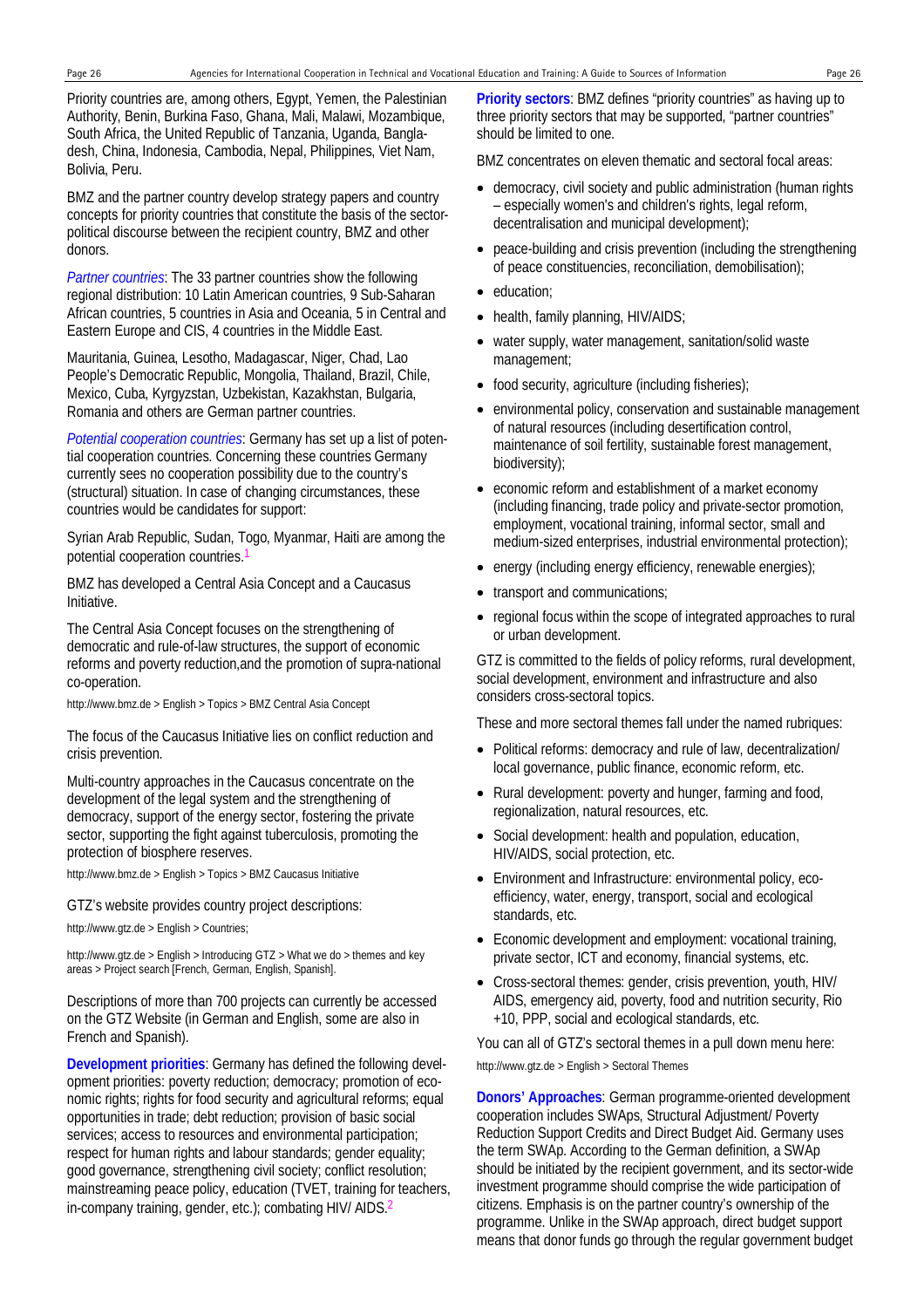system. German direct budget aid is limited to co-financing of structural adjustment programmes and Poverty Reduction Support Credits.

German involvement in programme-oriented co-financing has the following preconditions:

- The focal sector in question and the sectoral objectives need to correspond to the German sectoral preferences or need to be of high developmental importance.
- The responsible and transparent use of funds and a sustainable development impact need to be guaranteed.
- The partner country's institutional development needs to be sufficient for the envisaged programme implementation. Stable macro-economic conditions and a reliable legal system need to be in place.
- A German General Auditor has to have the partner country's permission to monitor the appropriate use of funds.

GTZ will be actively involved in SWAps (including a common fund approach), but will emphasize general budget support less.

In the SWAp framework projects will continue to be the major aid modality. Germany considers the project as an indispensable means to achieve aid visibility and trust building between Germany and the recipient.

### **TVET**

*Over a period of more than 30 years, GTZ has provided advisory services and technical assistance components covering the whole range of expertise needed to develop efficient and effective TVET systems. TVET is an integral part of GTZ's focal area "Economic Reform and Development of the Market System" (WiRAM) strategies. GTZ's services and contributions are tailor-made and address the needs of institutions and individuals in the context of their country's development process. As a partner, GTZ provides services ranging from targeting specific components of the TVET system to holistic systems support: employmentoriented qualification systems; centres for advanced technology training and services; qualification of TVET management and teaching staff and development of curricula; qualification for poverty reduction and reconstruction.*3

Please find sectoral themes relating to economic development and employment here: http://www.gtz.de > English > Sectoral Themes > Vocational Training. These are private sector promotion in technical cooperation (small and medium-sized enterprise sector), financial system development, and ICT & economy.

InWEnt provides assistance in the development of effective vocational training systems and seeks to improve existing curricula in cooperation countries by making them more practice-oriented. The following areas, considered as increasingly important in the context of promoting economically, socially and ecologically oriented TVET, are being supported by InWEnt:

- vocational training policy, labour markets and employment: policy seminars, labour market research and training tailored to specific target groups, promotion of labour market and careers information systems;
- system development: vocational training planning and research, skills-based and employment-oriented training systems, quality management;

• technology- and environment-oriented networks: train-the-trainer, in-company human resource development, environmentally friendly technologies, curricula and media development.

The Foundation for Economic Development and Vocational Training (SEQUA) was founded in 1991 as subsidiary of the DIHK (Association of German Chambers of Commerce and Industry), ZDH (German Confederation of Small Business and Skilled Crafts) and BDA (Confederation of German Employers' Associations). As a non-profit development organization of the German private sector, SEQUA seeks to mobilise the know-how and resources of German business organizations and enterprises for programmes and projects of international cooperation. It carries out projects focusing on the promotion of small and medium-sized enterprises and the support of vocational training in its cooperation countries up to now. SEQUA's projects are funded by public and private donors, with the BMZ being one of the most important funding sources: In the framework of the Partnership Programme, SEQUA supports the cooperation between German business organizations and their partners in developing and transformation countries. In this respect business organizations abroad are strengthened in their roles as promoters, providers and coordinators of vocational training. As implementing agency of BMZ's Public Private Partnership Programme, SEQUA supports projects of Western European enterprises which contain components of vocational training, e.g. the establishment of training centres, the provision of training equipment, the development of curricula and the training of trainers.

The Centre for International Migration and Development (CIM) is a human resources provider with a development policy mandate. CIM places experienced professionals in partner organizations in Africa, Asia, Latin America and Central Europe, also in the field of vocational training. CIM comes only into place if the expertise cannot be found on the local market.

TVET will also be executed by the KfW Group (Kreditanstalt für Wiederaufbau), the German Development Service (DED), as well as by several NGO's and the church.

**Technical assistance**: GTZ envisages enhancing its role in capacity building through technical assistance in the context of PRSP and SWAps in the future. Technical assistance can also take place through NGOs.

**NGOs**: Assistance through NGOs accounts for more than 10% of the BMZ aid budget. Most of these NGOs are political foundations and church-based organisations.

**Submission:** The cooperation between BMZ and the implementing agencies is described here taking the example of GTZ:

The cooperation between the German Government and the partner country starts with an initial meeting in which fields of cooperation and objectives are determined. Usually, these meetings take place once a year, and outcomes are documented in memoranda of understanding. Agreements on concrete projects and programmes referring to this framework require separate agreements. The next step would be the submission proposal by the potential recipient to the German Government. If this submission is considered to be in line with the German development policy, the proposal is passed on to GTZ. GTZ and the partner then review the proposal not only concerning technical feasibility, but also in terms of economic, socio-cultural and ecological sustainability. Often GTZ is also involved in the partner country's preparation of projects and programmes. An agreement of project implementation between the German and the partner government is stated in form of a contract. Then BMZ hires GTZ to assist in the project/ programme implementation.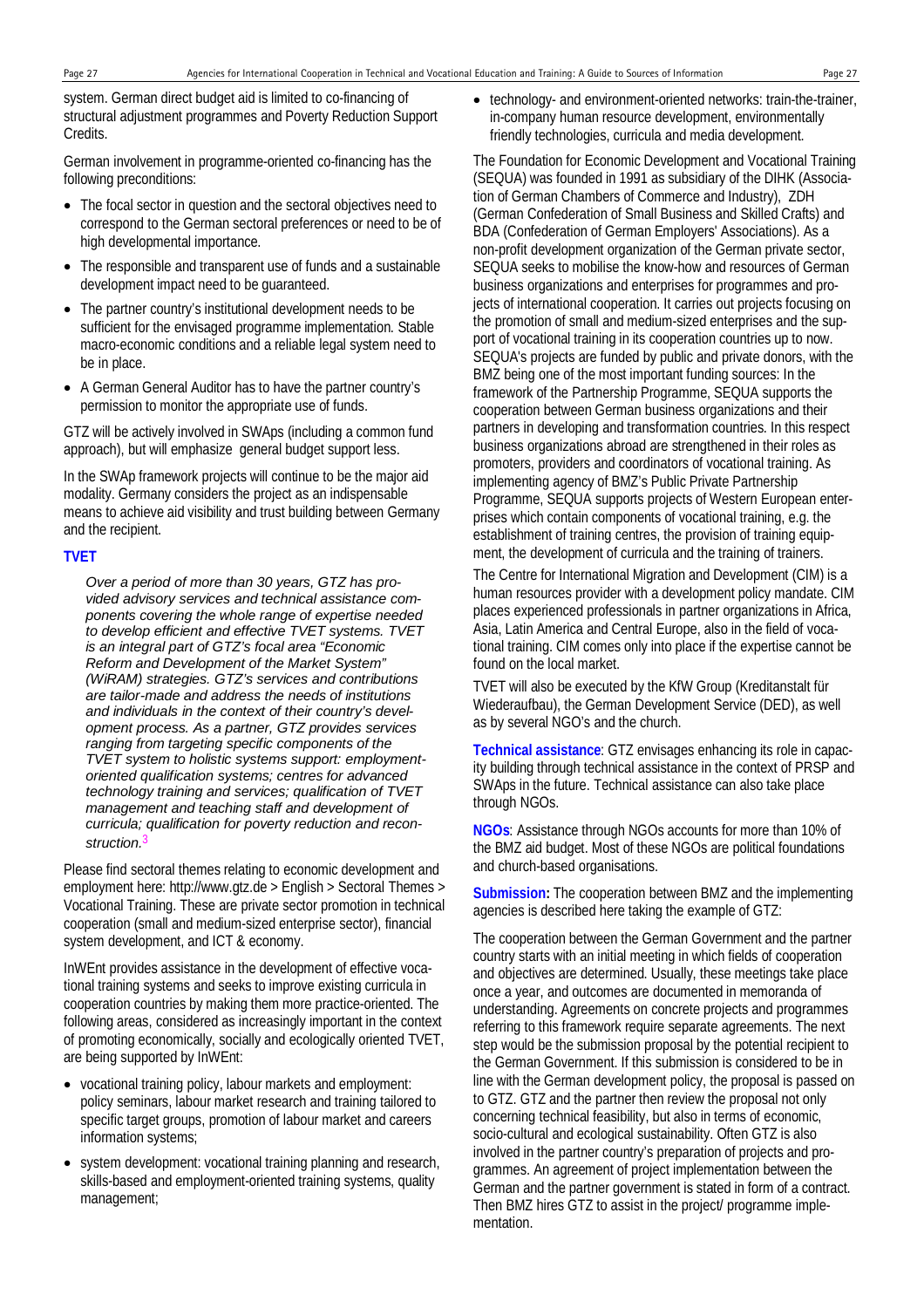GTZ, "A Project is Born", Schotten 2002 (AS-Druck + Verlag): this leaflet describes the steps to realize a development project/ programme in cooperation with BMZ and GTZ.

"Objectives-oriented project planning ", GTZ's tool to plan project preparation and implementation.

**Documents**: BMZ conducts instrument, project, sector and topic evaluations: http://www.bmz.de > English > Topics > Summaries of Evaluation reports.

#### **BMZ - German Federal Ministry for Economic Cooperation and Development (Bundesministerium für wirtschaftliche Zusammenarbeit und Entwicklung)**

- Friedrich-Ebert-Allee 40 · 53113 Bonn
- **for** Stresemannstr. 94 · 10963 Berlin
- **■** [+49] (1888) 535-0
- [+49] (1888) 535-3500
- @ E-Mail form on website: http://www.bmz.de > Contact > e-Mail **<sup></sub> nttp://www.bmz.de (English, German)**</sup>

#### **CIM - Center for International Migration and Development (Centrum für Internationale Migration und Entwicklung)**

- **.** until end of April 2004: Barckhausstraße 16 · 60325 Frankfurt from May 2004 on: Mendelssohnstr. 75-77 • 60325 Frankfurt
- $\mathbf{\widehat{m}}$ [+49] (69) 719121-0
- [+49] (69) 719121-19
- @ cim@gtz.de
- **M** http://www.cimonline.de (English, German)

#### **DED – German Development Service (Deutscher Entwicklungsdienst)**

- Tulpenfeld 7 · 53113 Bonn
- $\overline{3}$  [+49] (228) 24 34-0
- [+49] (228) 24 34-111
- @ E-Mail form on website: http://www.ded.de > English > Contact > E-Mail
- http://www.ded.de (English, German)

#### **EED – Church Development Service - Association of the Protestant Churches in Germany (Evangelischer Entwicklungsdienst)**

- **1** Ulrich-von-Hassell-Strasse 76 · 53123 Bonn
- [+49] (228) 81 01-0
- [+49] (228) 81 01-160
- @ eed@eed.de

**Manuship://www.eed.de (English, French, German, Spanish)** 

# **GTZ - German Agency for Technical Cooperation (Deutsche Gesellschaft für Technische Zusammenarbeit GmbH)**

- **m**, Dag-Hammarskjöld-Weg 1-5 · 65760 Eschborn
- $\mathbf{\widehat{m}}$  [+49] (6196) 79-0
- [+49] (6196) 79-1115

@ E-mail form on website: http://www.gtz.de > contact > GTZ general inquiry

**Momber 15 http://www.gtz.de (English, German)** 

Offices worldwide: http://www.gtz.de > English > Offices.

#### **InWEnt - Capacity Building International, Germany**

- $m$  Tulpenfeld  $5 \cdot 53113$  Bonn
- $\mathbf{F}$  [+49] (228) 24 34-5
- [+49] (228) 24 34-766
- **m** Weyerstr. 78-83 50676 Köln
- $\mathbf{\widehat{m}}$  [+49] (221) 2098-0
- [+49] (221) 2098-11
- @ info@inwent.org
- http://www.inwent.org (English, German)
- http://www.gc21.de (English, French, German, Spanish)

#### **KfW Group (KfW Bankengruppe – Kreditanstalt für Wiederaufbau)**

- **Frankfurt** Palmengartenstr. 5-9 60325 Frankfurt
- $\mathbf{R}$  [+49] (69) 74 31-0
- [+49] (69) 7431-2944
- @ infocenter@kfw.de or E-Mail for on website: http://www.kfw.de > English > Contact > E-Mail
- http://www.kfw.de (English, German, Japanese)

#### **MISEREOR – Bischöfliches Hilfswerk**

- **m**, Mozartstraße 9 · 52064 Aachen
- $\mathbf{\widehat{m}}$  [+49] (241) 442-0
- [+49] (241) 442-188
- addresses in Berlin in Munich: http://www.misereor.de > Kontakt
- @ postmaster@misereor.de
- http://www.misereor.de (German)

#### **SEQUA – Foundation for Economic Development and Vocational Training (Stiftung für wirtschaftliche Entwicklung und berufliche Qualifizierung)**

- $m$  Mozartstr. 4-10 53113 Bonn
- $\mathbf{\widehat{m}}$  [+49] (228) 98 238-0
- [+49] (228) 98 238-19/ -29
- @ info@sequa.de

l

http://www.sequa.de (English, French, German, Spanish)

Unless indicated otherwise information of this chapter was taken from the following source:

Large part of this section was drafted by BMZ and its implementing agencies; BMZ's website: http://www.bmz.de; GTZ, "A Project is Born", Schotten 2002 (AS-Druck + Verlag); Hasegawa 2002, pp. 15-20; Riddell 2002, pp. 19; 25; GTZ's website: http://www.gtz.de.

- 1 Bohnet, Michael, "Regionale und sektorale Schwerpunktbildung in der EZ. Die Arbeit an der neuen Länderliste", in: E+Z Year 41 (2000), nr. 7/8, pp. 196/7.
- 2 http://www.bmz.de > English > Topics > Policy focuses.
- 3 Quoted from text submitted for this guide by BMZ and its implementing agencies.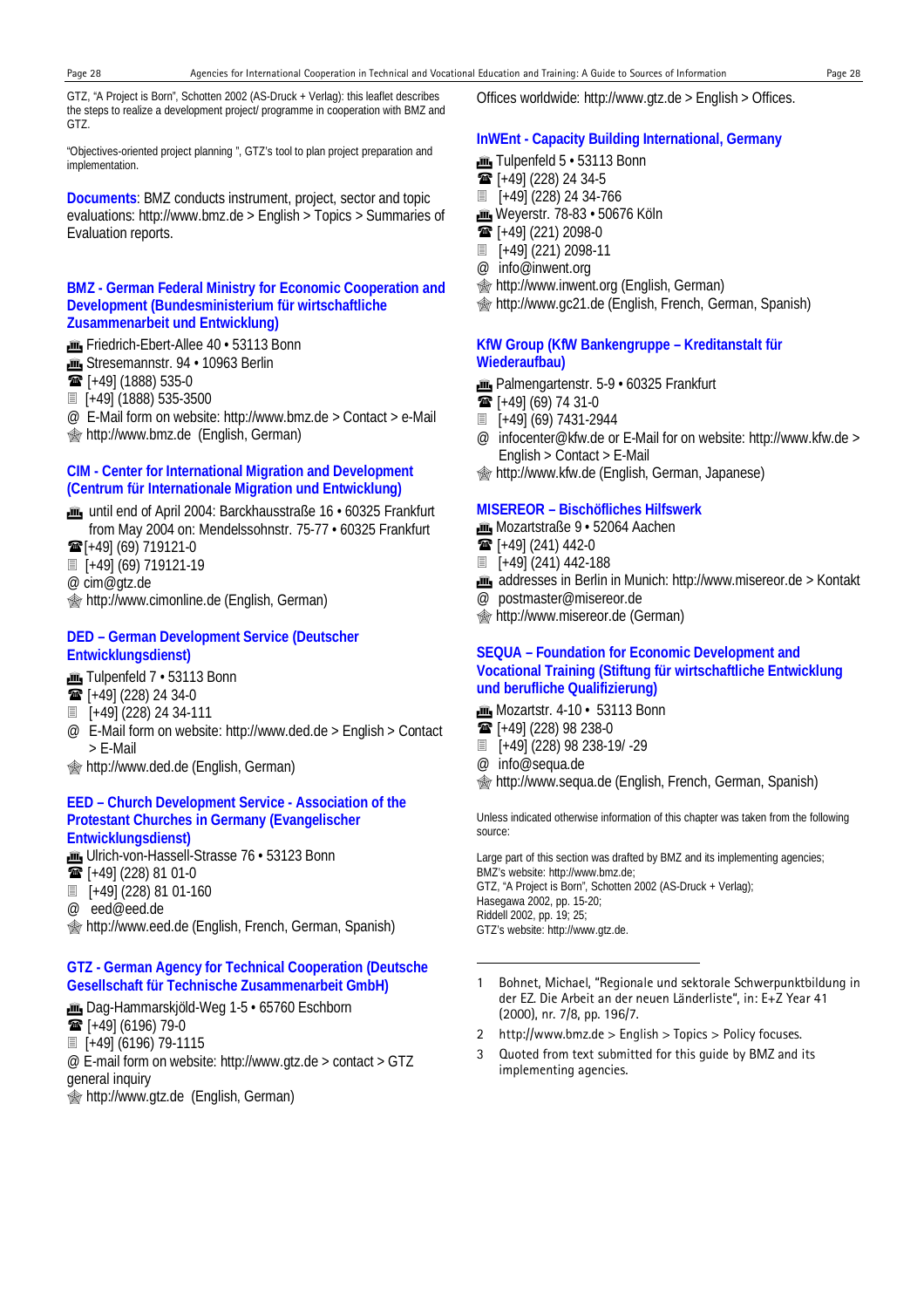The following OECD-DAC chart informs about the country's development assistance in the years 2001 and 2002 (see also page 4):

| (1) Net ODA flows                                | (2) Breakdown of bilateral ODA |
|--------------------------------------------------|--------------------------------|
| (3) Top ten recipients of gross bilateral ODA/OA | $\bullet$ by income group      |
|                                                  | by region                      |
| (4) Bilateral ODA by sector                      |                                |

#### **GREECE** *Gross Bilateral ODA, 2001-02 average, unless otherwise shown*



*Source:* OECD

**HELLENIC – AID**, Greek's International Development Cooperation Department, is responsible for development programmes, humanitarian aid, support of existing and newly founded NGOs, and educational and information activities promoting voluntary service. It is an independent, organic section of the Ministry of Foreign Affairs.

**Target countries**: Information not identified yet.

**Development priorities**: HELLENIC-AID development programmes are intended to combat poverty by enhancing the living standard

**Priority sectors**: HELLENIC-AID names the following priority sectors for co-financed development programmes: social sector, basic education, vocational training involving young people and women in particular; environmental protection, agricultural growth, housing, and material and technical infrastructure; sectors producing income and substantially reducing the level of poverty; small infrastructure

and local business initiatives aiming at the promotion of employment; human rights, gender equality, democratic institutions, strengthening of local communities and participatory decentralized growth.

**Donors' Approaches**: HELLENIC-AID supports development activities and programmes, also in form of a contribution to cofinancing. Local ownership is emphasized.

**TVET**: Vocational Training is one of the Greek priority sectors for co-financed development programmes. A focus lies on the support of young people and women.

**Technical assistance**: Information not identified yet.

**NGOs**: Collaboration with and support of NGOs is one of the major roles of HELLENIC-AID.

**Submission:** HELLENIC –AID lists fundamental criteria for the acceptance of development activities and programmes: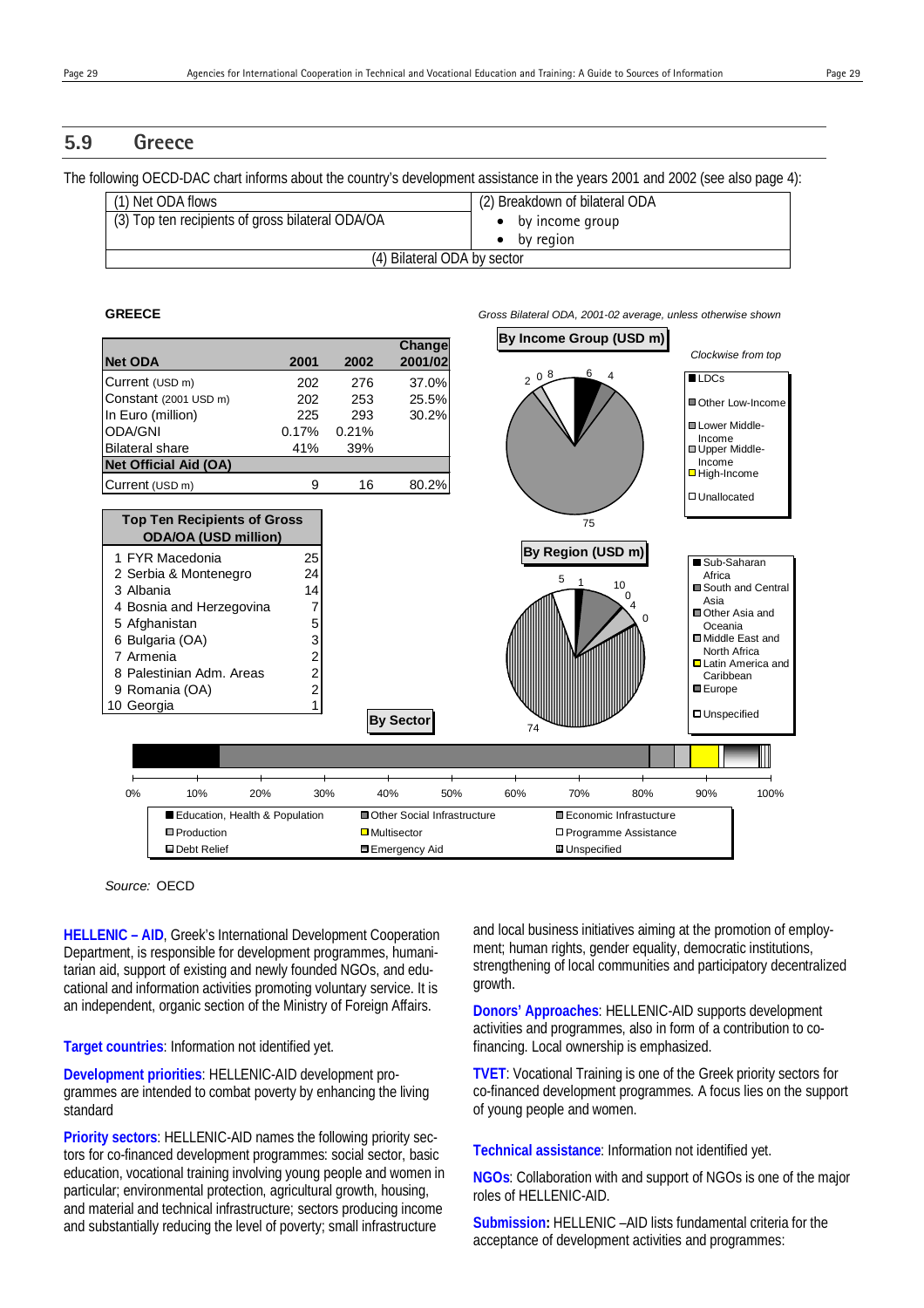@ cio@mfa.gr

**HELLENIC-AID** 

http://www.mfa.gr > Site Map > Foreign Policy: Development Cooperation and Humanitarian Aid > Development Programmes.

**Documents**: Information not identified yet.

#### **Ministry of Foreign Affairs**

Information Centre **fin** Akademias 3, Stoa Davaki • Athens  $\mathbf{\widehat{m}}$  [+30] (01) 210.3682700 [+30] (01) 210.3682474

# **5.10 Ireland**

The following OECD-DAC chart informs about the country's development assistance in the years 2001 and 2002 (see also page 4):

| (2) Breakdown of bilateral ODA |  |
|--------------------------------|--|
| by income group                |  |
| by region                      |  |
| (4) Bilateral ODA by sector    |  |
|                                |  |



*Source:* OECD

**Development Cooperation Ireland (DCI)** is the Government of Ireland's programme of assistance to developing countries, an integral part of Irish foreign policy and based in the Department of Foreign Affairs.

**Target countries**: Direct funding is provided to programmes and projects targeting basic needs in the following seven priority countries: Ethiopia, Lesotho, Mozambique, Timor-Leste, Uganda, United Republic of Tanzania, Zambia. Next to the named priority countries, bilateral aid is provided for these additional programme countries: Albania, Armenia, Azerbaijan, Belarus, Bosnia and Herzegovina, Bulgaria, Croatia, Georgia, Former Yugoslav Republic of Macedonia, Republic of Moldova, Romania, Serbia and Montenegro, Palestinian Authority, Russian Federation, South Africa, Zimbabwe. Other countries eligible for DCI support are Angola, Iraq, Liberia, Malawi, Sierra Leone.

**IRELAND** *Gross Bilateral ODA, 2001-02 average, unless otherwise shown*

**<sup></sub> http://www.mfa.gr > Site Map > Foreign Policy: Development**</sup> Cooperation and Humanitarian Aid (Website in English and Greek). Unless indicated otherwise, information concerning this section on HELLENIC-AID was taken from the following source: http://www.mfa.gr > Site Map > Foreign Policy: Development Cooperation and Humanitarian Aid, access: 31 October 2003.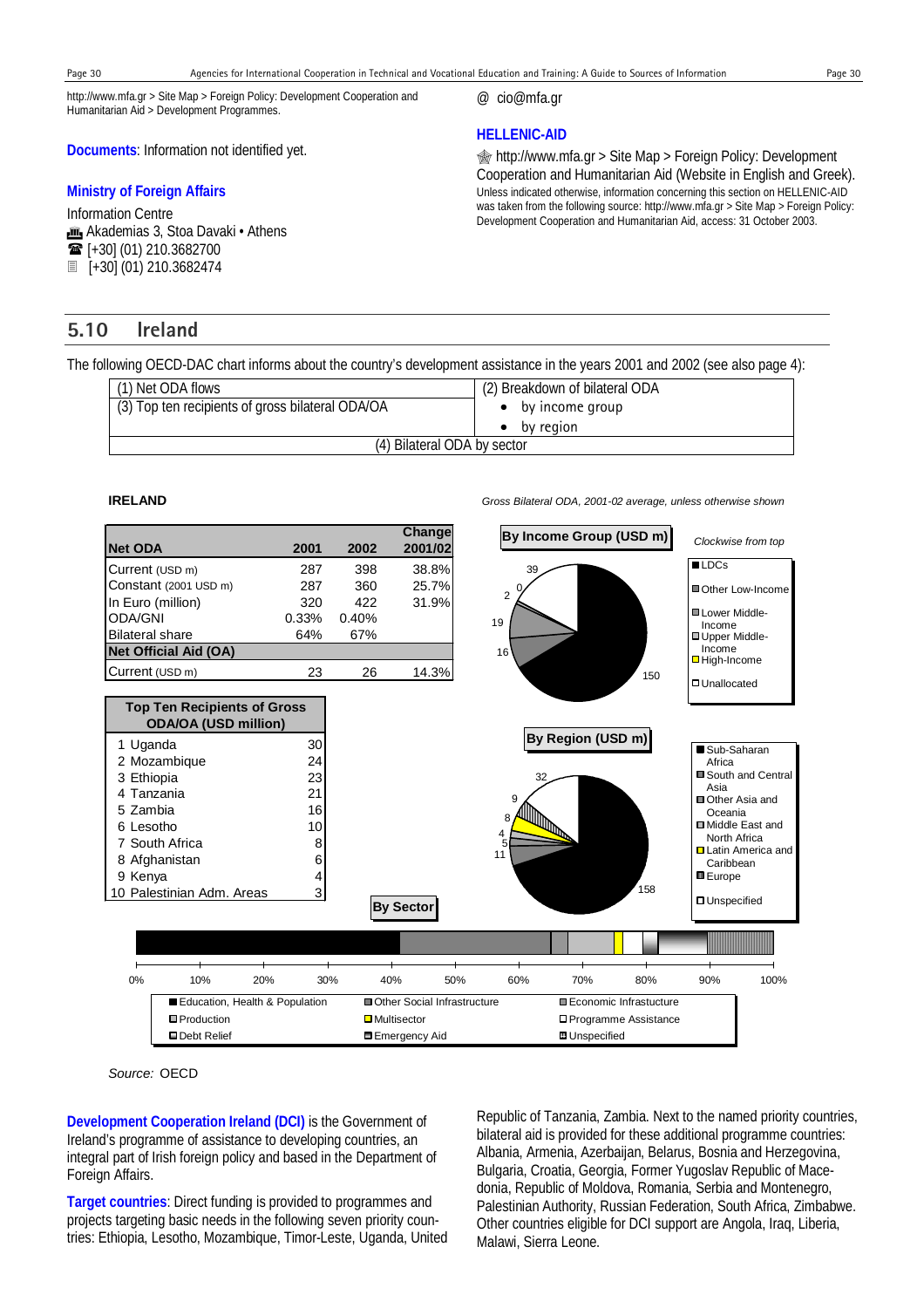**Development priorities**: DCI is especially committed to human rights and fairness in international relations, and has the objective to contribute to peace and poverty reduction through sustainable development. DCI's development cooperation follows the Millennium Development Goals (see ANNEX 7.1).

**Priority sectors**: Within the Sector Wide Approach framework, DCI concentrates on the sectors of education, health, agriculture and food security, water and sanitation, infrastructure and roads, trade, and good governance. However, as DCI recognizes that the causes for poverty are multiple, it considers openness to cross-sectoral activities as essential, and emphasizes the following cross-sectoral issues: gender, governance, HIV/AIDS, the environment.

**Donors' Approaches**: DCI is strongly supporting the transition from the Project to the Sector Wide Approach. Furthermore, it provides general budget support. It emphasizes the importance of local ownership of the development activity.

**TVET**: Information not identified yet.

**Technical assistance**: Information not identified yet.

**NGOs**: DCI works together with NGOs and missionaries in the fields of development, emergency and recovery work. More information can be found here: http://www.dci.gov.ie > Partners > Civil Society Organisations.

#### **Submission**: Several grant schemes can be accessed on DCI's website:

http://www.dci.gov.ie > Grants > Multi-Annual Programme Scheme (MAPS)/ Human Rights and Democratisation Scheme (HRD)/ Media Challenge Fund.

**Documents**: Publications and evaluation materials can be accessed here: http://www.dci.gov.ie > Publications and evaluation.

#### **Development Cooperation Ireland**

Department of Foreign Affairs

**Em** Bishops Square • Redmond Hill • Dublin 2

- $\overline{\bullet}$  [+353] (1) 408 2000
- [+353] (1) 408 2880
- @ dci@iveagh.irlgov.ie

**form** http://www.dci.gov.ie (Website in English)

DCI has programme offices in Ethiopia, Lesotho, Mozambique, United Republic of Tanzania, Timor-Leste, Uganda and Zambia, contact information on DCI's website:

http://www.dci.gov.ie > About > Contact Development Cooperation Ireland.

Information concerning this section on DCI is taken from the following sources: Development Cooperation Ireland' website: http://www.dci.gov.ie, access: 03 November 2003;

Vincent O'Neil, "Development Cooperation Ireland and Programme-based Approaches", October 2003, http://remote4.acid-

cida.gc.ca/extranet/policy/swapsbboard.nsf/722bd37412f9080285256b7b00592e47/4 b8210fa11813f7585256dc0003329eb/\$FILE/irelandbrief.doc, free login needed for Extranet on Programme Based Approaches by CIDA (http://remote4.acdicida.gc.ca/pbas > New member registration, access: 03 November 2003.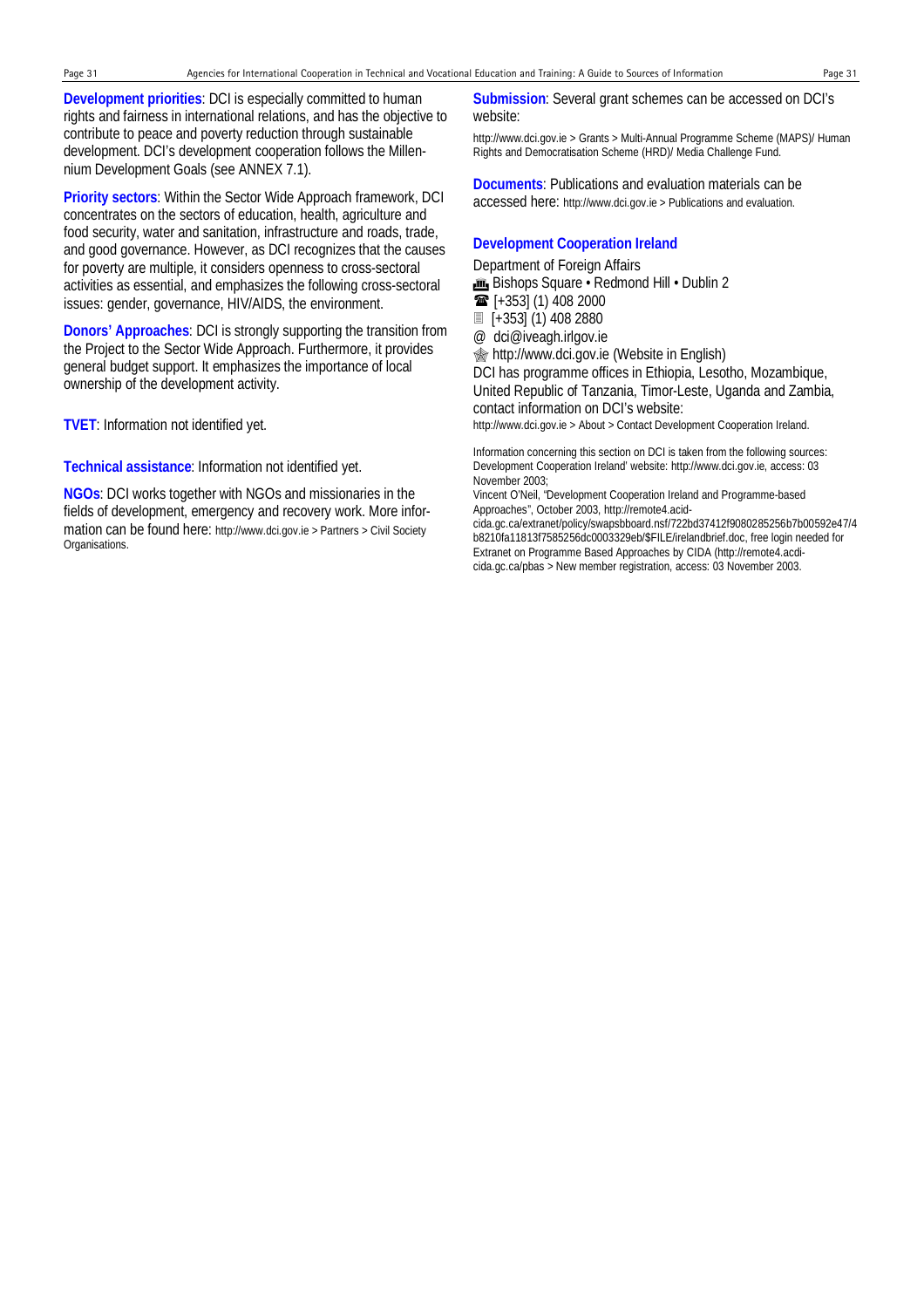# **5.11 Italy**

The following OECD-DAC chart informs about the country's development assistance in the years 2001 and 2002 (see also page 4):

| (1) Net ODA flows                                | (2) Breakdown of bilateral ODA |
|--------------------------------------------------|--------------------------------|
| (3) Top ten recipients of gross bilateral ODA/OA | $\bullet$ by income group      |
|                                                  | by region                      |
| (4) Bilateral ODA by sector                      |                                |

#### **ITALY** *Gross Bilateral ODA, 2001-02 average, unless otherwise shown*

**Net ODA 2001 2002 Change 2001/02** *Clockwise from top* **By Income Group (USD m)** Current (USD m) 1 627 2 332 43.3% Constant (2001 USD m) 1 627 2 157 32.6% In Euro (million) 1 817 2 475 36.2% ODA/GNI 0.15% 0.20% Bilateral share 27% 43% **Net Official Aid (OA)**  $Current (USD m)$  281 1 Mozambique 230 2 Tanzania 67 3 Eritrea 33 4 Tunisia 32 5 Ethiopia 32 6 Afghanistan 25 7 Albania 24 8 Cameroon 23 9 Palestinian Adm. Areas 19 10 Somalia 18 **Top Ten Recipients of Gross ODA/OA (USD million) By Sector**  0% 10% 20% 30% 40% 50% 60% 70% 80% 90% 100% Education, Health & Population  $\Box$  Other Social Infrastructure  $\Box$  Economic Infrastucture **D** Production **Production C D** Multisector **Production C** Production **Production** Debt Relief Emergency Aid Unspecified 1 18 150 484 75 24  $\overline{\blacksquare}$ Other Low-Income **Lower Middle-**Income Upper Middle-Income ■ High-Income Unallocated **By Region (USD m)** 116  $29/41$  508 63 68 93 Sub-Saharan **Africa** South and Central Asia Other Asia and Oceania ■Middle East and North Africa Latin America and **Caribbean Europe** Unspecified

*Source:* OECD

The **Directorate General for Development Co-operation (DGCS)** within the Italian **Ministry of Foreign Affairs** is responsible for biand multilateral development cooperation activities.

#### **Target countries**: Information not identified yet.

**Development priorities**: Italian development policy and strategy follow the Millennium Development Goals (see ANNEX 7.1) with their principle goal of poverty alleviation. Italian development cooperation especially focuses on the following issues: basic needs, safeguarding human life, food self-sufficiency, enhancing human resources, environment conservation and self-reliance, social and cultural development, the improvement of women's living conditions.

**Priority sectors**: The priority sectors of Italian development cooperation are good governance, economic development, health and social services, education and vocational education and training,

and infrastructure for sustainable management of natural resources. Gender equality and child protection are considered cross-cutting issues of development programmes.

**Donors' Approaches:** All projects and programmes are defined by the following characteristics: area-based interventions, central and local counterparts, participatory planning mechanisms.

**TVET**: TVET is one of the priority sectors of Italian cooperation.

**Technical assistance**: Information not identified yet.

**NGOs**: Information not identified yet.

**Submission**: The Central Technical Unit (UTC) of DGCS provides technical advice in Project Cycle Management. Especially, UTC is responsible for the identification, formulation, monitoring and evaluation of development programmes.

**Documents**: Policy documents can be found on this WebPage: http://www.esteri.it > Foreign Policy > Development Cooperation > Documenti (most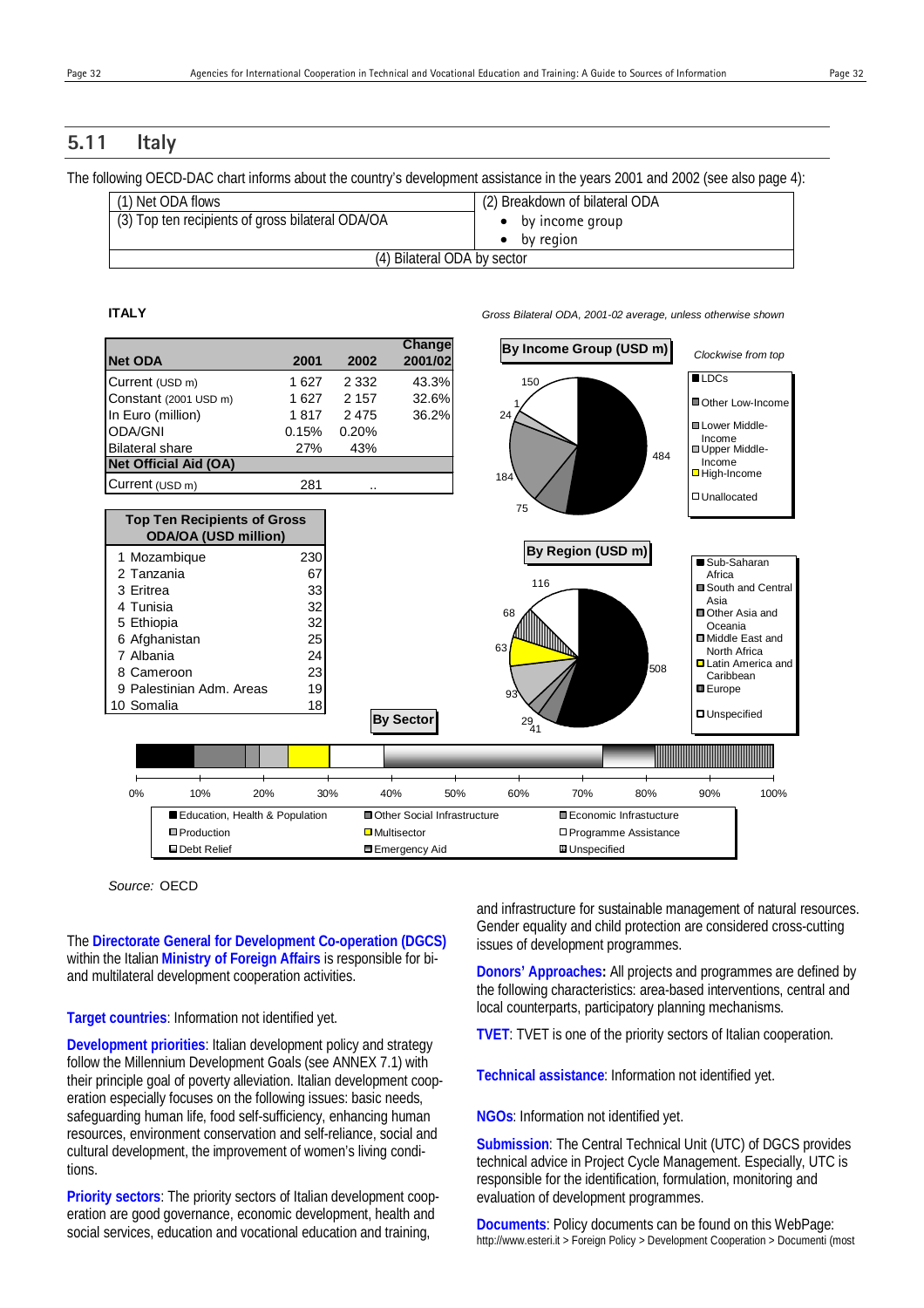documents in Italian); case studies of development activities can be accessed here: http://www.esteri.it > Foreign Policy > Development Cooperation > Pubblicazioni (publications in English).

#### **Ministry of Foreign Affairs**

**Fiazzale della Farnesina, 1 · 00194 Roma**  $\mathbf{F}$  [+39] (06) 36911

 http://www.esteri.it > Foreign Policy > Development Cooperation (Information on the Webpages concerning development cooperation in Italian, documents in English and Italian). Information concerning the section on Italian Cooperation taken from the following sources:

Italian Cooperation Office in Beijing, http://www.sinoitaliancoop.org/main.htm#4, access: 03 November 2003;'

Italian Ministry of Foreign Affairs, Development cooperation, http://www.esteri.it > Foreign Policy > Development Cooperation, access: 03 November 2003.

# **5.12 Japan**

The following OECD-DAC chart informs about the country's development assistance in the years 2001 and 2002 (see also page 4):

| (1) Net ODA flows                                | (2) Breakdown of bilateral ODA |
|--------------------------------------------------|--------------------------------|
| (3) Top ten recipients of gross bilateral ODA/OA | by income group                |
|                                                  | by region                      |
| (4) Bilateral ODA by sector                      |                                |



*Source:* OECD

**Japan International Cooperation Agency (JICA)** is the implementing agency of Japan's Official Development Assistance, especially responsible for technical cooperation and grant-aid studies. On 1 October 2003 JICA turned into an independent administrative institution, and is no longer a "special public institution" of the Government as it was since 1974. The agency commits itself to autonomous and flexible operations.

**Target countries**: Japan has programmes for the following regions: Southeast Asia, East Asia, Central Asia and Caucasia, Southwest

Asia, Oceania, Central America and the Caribbean, South America, Africa, Middle East, Europe. Please find these programmes here: http://www.jica.go.jp > English> Regions & Countries.

**Development priorities**: JICA names the following development priorities: women in development/ gender equality, environment, population/AIDS, trade, education, disability, poverty, efforts pertaining to peace-building.<sup>2</sup>

**Priority sectors**: JICA's priority sectors are health, education, poverty, rural development, small-scale industry.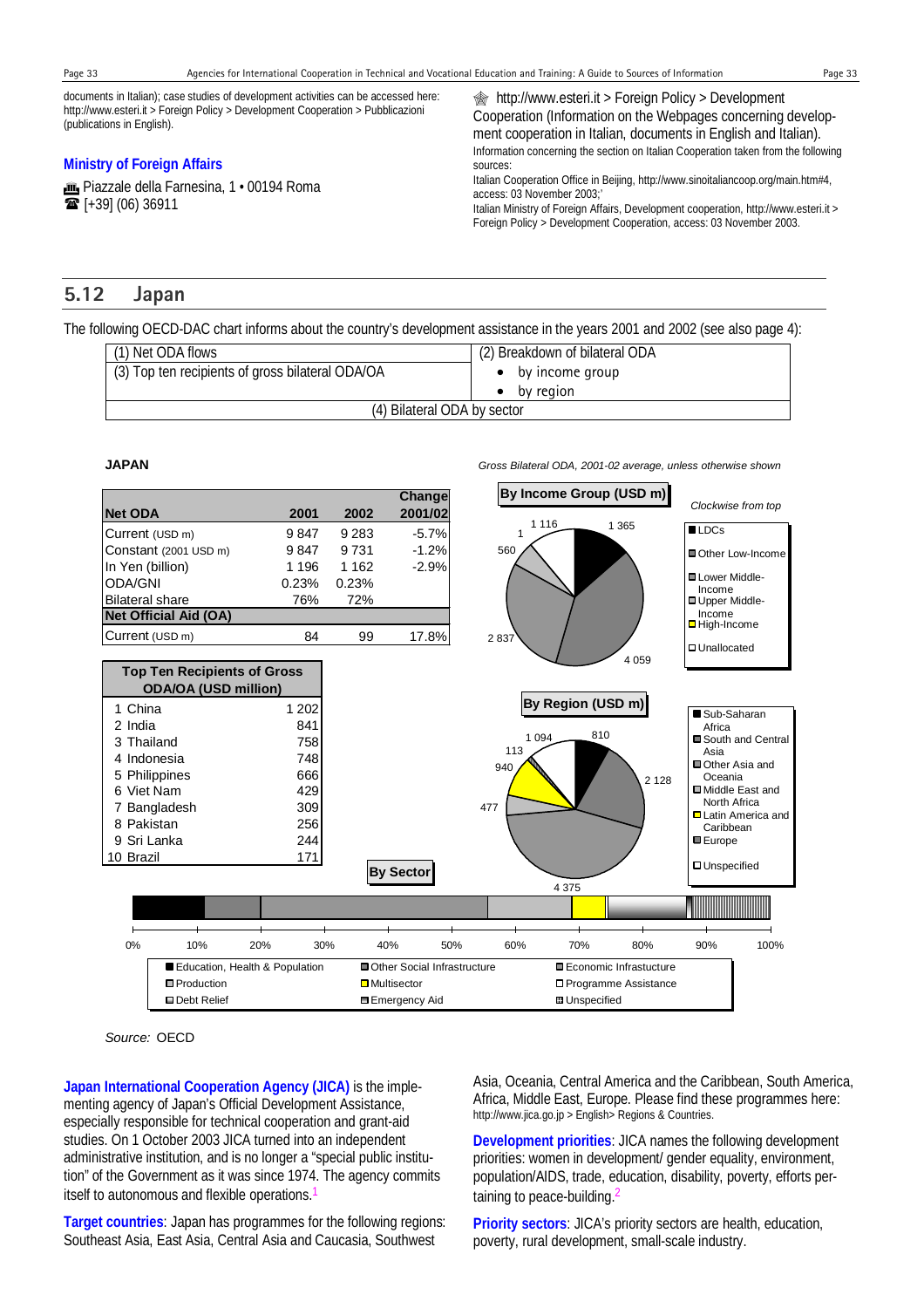**Donors' Approaches**: Japan uses the term "Sector Wide Approach". Due to Japan's definition, SWAps should be completely owned by the host country.

The shift from project to programme assistance is in debate.

A condition to be supported by Japanese Official Development Assistance is that it is not being used for military purposes or as a means to enhance international conflicts.

**TVET**: Education is one of JICA's priority sectors. The following measures are of interest concerning TVET:

- Dispatch of experts to education-related agencies;
- training programmes on vocational training in Japan and developing countries;
- project-type technical cooperation directed at universities (agricultural, engineering, medical departments, etc.) and vocational training schools;
- dispatch of Japan Overseas Cooperation Volunteers (JOCVs);
- exchange programme for young people in education;
- grant aid (including construction of education-related facilities such as school buildings, expansion of broadcast education services, and training and retraining of educators) $3$ ;
- promotion of Public Private Partnerships.

Japan intends to support the promotion of TVET when promoting basic education/ general education, so that skills relevant for employment can be developed in relation to the local demand structure.<sup>4</sup>

JICA understands the concept of "skills" in a holistic way, comprising technical, social, spiritual and intellectual components of skills and training.<sup>5</sup>

**Technical assistance**: JICA provides technical assistance in the following forms: technical training to overseas participants, dispatch of technical cooperation experts, provision of equipment, projecttype technical cooperation, dispatch of Japan Overseas Cooperation Volunteers (JOCVs).

http://www.jica.go.jp > English > Outline of JICA Activities > What is JICA's Role.

**NGOs**: Information not identified yet.

**Submission**: Information not identified yet.

**Documents**: Project evaluations, annual evaluation reports, country-programme evaluations and thematic evaluations: http://www.jica.go.jp > English > Evaluation.

#### **Japan International Cooperation Agency (JICA)**

**Headquarters** for 6-13F, Shinjuku Maynds Tower • 1-1, Yoyogi 2-chome, Shibuya ku • Tokyo 151-8558 [+81] (3) 5352 5311/5312/5313/5314 Hiroo Training Centre 10-0012 2-24, Hiroo 4-chome, Shibuya-ku • Tokyo 150-0012  $\mathbf{\widehat{m}}$  [+81] (3) 3400 7717 http://www.jica.go.jp (English, Japanese)

#### *JICA Domestic Offices*

http://www.jica.go.jp > English> Domestic Offices

#### *Overseas Offices*

l

http://www.jica.go.jp > English > Overseas Office. Unless indicated otherwise the information provided in this chapter is taken from the following sources: JICA's website, http://www.jica.go.jp > English, access: 03 March 2003; Riddell 2002, p. 26.

- 1 http://www.jica.go.jp > English > A New JICA Appearing October 2003.
- 2 http://www.jica.go.jp > English > Global Issues [select a global issue].
- 3 http://www.jica.go.jp > English > Education > What we do, and www.jica.go.jp/english > Education > Japan's Educational Support Policy, access: 02 March 2003.
- 4 http://www.jica.go.jp > English > Education > Japan's Educational Support Policy, access: 02 March 2003.
- 5 Working Group for International Cooperation in Skills Development, Donor Policies in TVET and Skills Development: a review (1996-2000), January 2001, http://www.vetnet.ch/wg/papers.htm, access: 10 December 2002, pp. 45/46. Information concerning JICA from year 2000. More information about JICA education projects, cases by countries and regions: http://www.jica.go.jp > English > Education.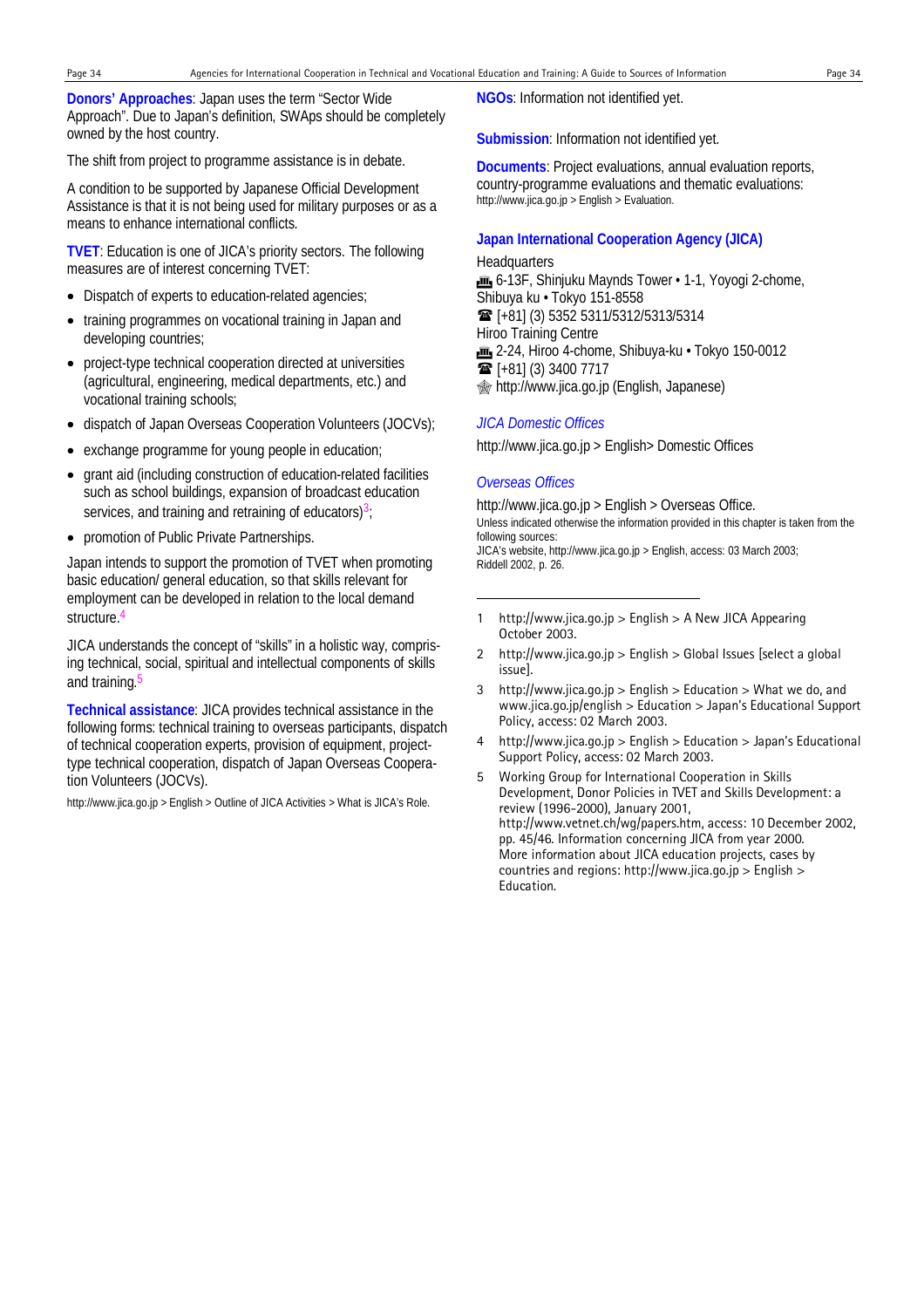# **5.13 Luxembourg**

The following OECD-DAC chart informs about the country's development assistance in the years 2001 and 2002 (see also page 4):

| (1) Net ODA flows                                | (2) Breakdown of bilateral ODA |
|--------------------------------------------------|--------------------------------|
|                                                  |                                |
| (3) Top ten recipients of gross bilateral ODA/OA | by income group                |
|                                                  | by region                      |
|                                                  |                                |
| (4) Bilateral ODA by sector                      |                                |
|                                                  |                                |

|                              |       |       | Change  |
|------------------------------|-------|-------|---------|
| <b>Net ODA</b>               | 2001  | 2002  | 2001/02 |
| Current (USD m)              | 139   | 147   | 5.6%    |
| Constant (2001 USD m)        | 139   | 139   | 0.2%    |
| In Euro (million)            | 155   | 156   | 0.4%    |
| ODA/GNI                      | 0.76% | 0.77% |         |
| <b>Bilateral share</b>       | 77%   | 79%   |         |
| <b>Net Official Aid (OA)</b> |       |       |         |
| Current (USD m)              |       | 10    | 15.4%   |

| <b>Top Ten Recipients of Gross</b><br><b>ODA/OA (USD million)</b> |   |
|-------------------------------------------------------------------|---|
| 1 Serbia & Montenegro                                             |   |
| 2 Cape Verde                                                      |   |
| 3 El Salvador                                                     | 6 |
| 4 Afghanistan                                                     | 5 |
| 5 Mali                                                            | 5 |
| 6 Burkina Faso                                                    | 5 |
| 7 Viet Nam                                                        | 5 |
| 8 Laos                                                            | 5 |
| 9 Nicaragua                                                       | 4 |
| 0 Namibia                                                         |   |

*Source:* OECD

The **Ministry of Foreign Affairs, External Trade and Cooperation** is responsible for the formulation of Luxembourg's development cooperation policy.

**LUX-DEVELOPMENT** is the development cooperation agency implementing most of Luxembourg's bilateral projects, certain emergency interventions and food aid. It is an autonomous private limited company whose capital is partly owned by the State (61%), professional associations, consultancy firms, banks, and industry.

**Target countries**: LUX-DEVELOPMENT supports ten target countries: Burkina Faso, Cape Verde, El Salvador, Lao People's Democratic Republic, Mali, Namibia, Nicaragua, Niger, Senegal, Viet Nam. Other supported countries are Albania, Burundi, Chile, Mauritius, Morocco, Rwanda, South Africa, Tunisia.

**Development priorities**: LUX-DEVELOPMENT's main goals are poverty reduction and sustainable development.

**Priority sectors**: The agency concentrates on the following priority sectors: health, education, water and sanitation, rural development, environment and the social sector.

**Donors' Approaches**: LUX-DEVELOPMENT support the Project and the Sector-Wide Approach.



#### **TVET**: Information not identified yet.

**Technical assistance**: Information not identified yet.

**NGOs**: NGOs are one of LUX-DEVELOPMENT's aid channels. Luxembourg's NGO umbrella organisation is called Cercle de Coopération des ONG de Luxembourg. NGO details are accessible on LUX-DEVELOPMENT's Website: http://www.lux-development.lu > Partenaires > Liens verse les ONG partenaires.

**Submission**: Information not identified yet.

**Documents**: Policy statements and major reports can be found here: http://www.mae.lue > Cooperation and Humanitarian Aid > Politique (in French).

Annual reports on LUX-DEVELOPMENT activities are accessible on the LUX-DEVELOPMENT Website: http://www.lux-development.lu > The Agency (in English and French).

### **Ministry of Foreign Affairs, External Trade and Co-operation**

Direction de la Coopération au Développement **f** 6, rue de la Congrégation • 1352 Luxembourg  $\mathbf{F}$  [+352] 478-1 [+352] 22 22 48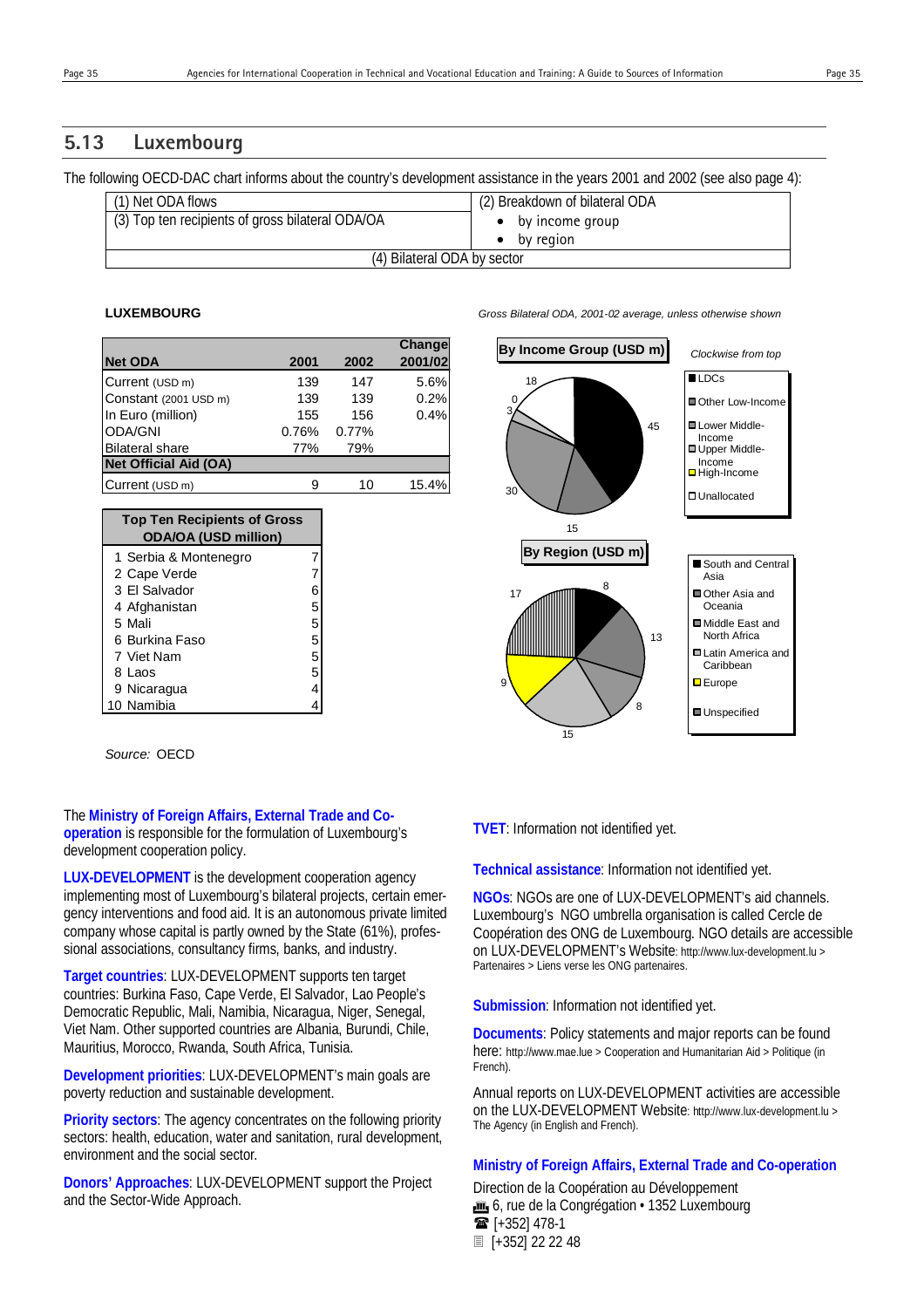http://www.mae.lu > Coopération et Action humanitaire (Information related to development cooperation in French)

#### **Lux-Development S.A.**

**10**, rue de la Grève · 1643 Luxembourg  $\equiv$  B.P. 2273 • 1022 Luxembourg **■** [+352] 29 58 58 1

- [+352] 29 58 58 200
- @ ask@lux-development.lu

 http://www.lux-development.lu (English, French) Information concerning this section on Luxembourg's development cooperation is taken from the following sources: LUX-DEVELOPMENT, website: http://www.lux-development.lu, access: 04 November 2003; Ministry of Foreign Affairs, External Trade and Co-operation, http://www.mae.lue > Cooperation and Humanitarian Aid, access: 04 November 2003.

# **5.14 Netherlands**

The following OECD-DAC chart informs about the country's development assistance in the years 2001 and 2002 (see also page 4):

| (1) Net ODA flows                                | (2) Breakdown of bilateral ODA |
|--------------------------------------------------|--------------------------------|
| (3) Top ten recipients of gross bilateral ODA/OA | by income group                |
|                                                  | by region                      |
| (4) Bilateral ODA by sector                      |                                |

#### **NETHERLANDS** *Gross Bilateral ODA, 2001-02 average, unless otherwise shown*



*Source:* OECD

The **Netherlands Ministry of Foreign Affairs** is responsible for coordinating and implementing the Netherlands' development policy.

**Target countries**: The Netherlands' development cooperation has defined two groups of recipient countries, receiving either "structural bilateral aid", or "theme-based aid". The first-named group receives either comprehensive long-term support or short-term support. The "theme-based aid" group is entitled to receive aid in the three

sectors environment; human rights/ peace keeping/ good governance; and development of the private sector.

Target countries of the "structural bilateral aid" group receiving are: Bangladesh, Benin, Bolivia, Burkina Faso, Eritrea, Ethiopia, Ghana, India, the former Yugoslav Republic of Macedonia, Mali, Mozambique, Nicaragua, Rwanda, Sri Lanka, United Republic of Tanzania, Uganda, Viet Nam, Yemen, Zambia.

Three countries belonging to the structural bilateral aid group receive short-term cooperation: Egypt, Indonesia, South Africa.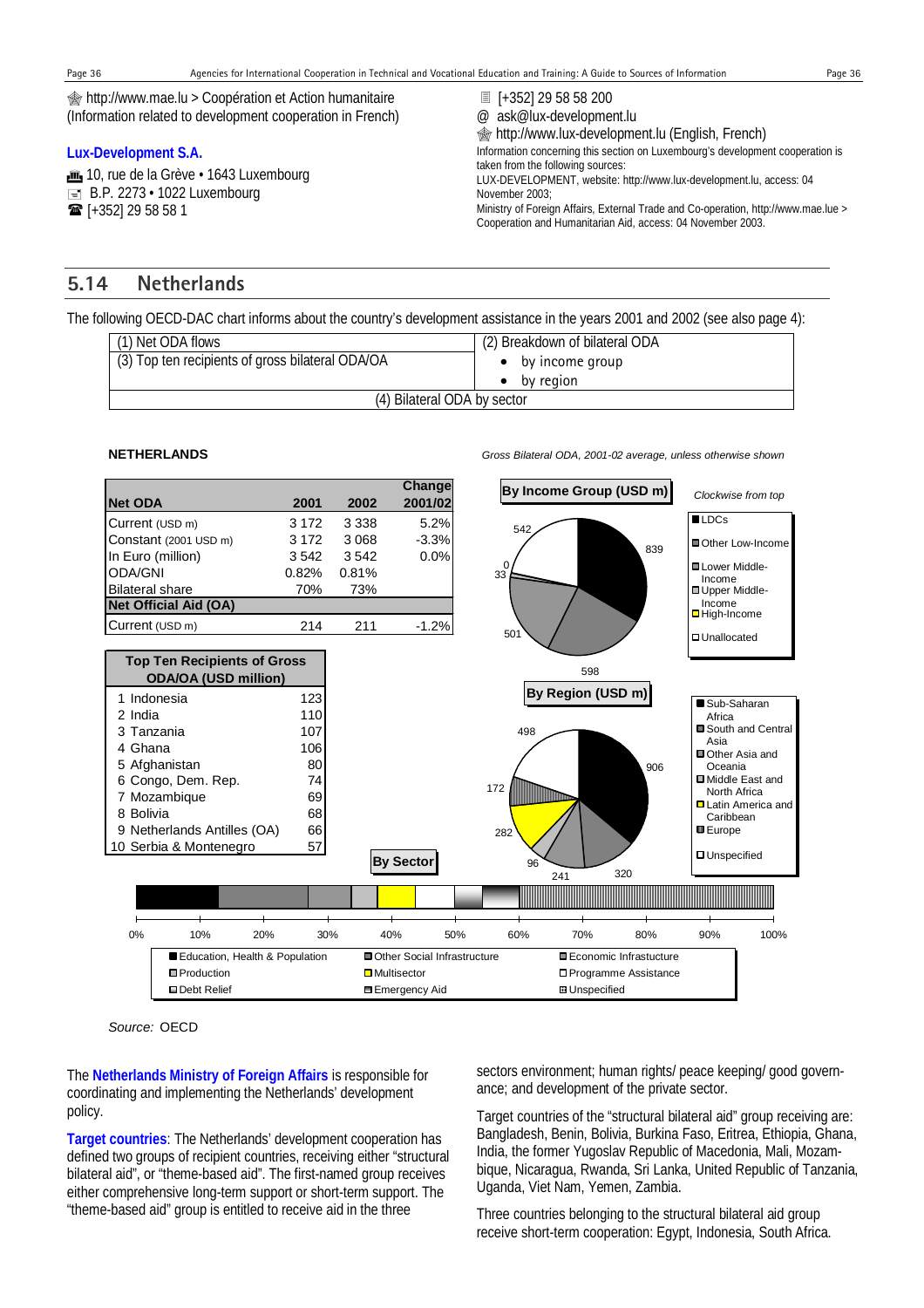**Development priorities**: The Netherlands' principal development target is poverty reduction through the mobilization of local resources, physical as well as human resources.

**Priority sectors**: The Netherlands' priority sectors are selected in accordance to the five key aims which cut across sectors named by the acronym GAVIM: good governance, poverty reduction, women and development, establishment of systems and organisations, environment.

The Netherlands' development cooperation intends to further emphasize priority sectors.

**Donors' Approaches**: The Netherlands use the term "Sector Approach". It is defined by a long-term support to a sector policy framework prepared by the recipient country. Two or more donors are providing sector budget support in that framework. The recipient government should favour the sector policy and implementation plan. A major focus lies on national ownership. The Netherlands encourage this combination of sector and general budget support, because this helps to realize the national ownership of the programme. Likewise the splitting of the financial contribution to subsectors is rejected.

The following steps are taken before the Netherlands get involved into general budget support:

- Policies of multi-lateral aid agencies are reviewed and discussed with the potential recipient country;
- the recipient country's macro-economic policies as well its policies on social development are being assessed;
- good governance and institutional capacities are subject to analysis.

The amount granted for budget support is defined referring to the following factors: the public financial gap of the target country, the aid volume of the Netherlands provided in the past as well as the amount granted by other donors, the recipient country's economic resources.

The Netherlands' amount for project aid will be reduced in the future. Project aid will still be granted where organisational and system capacities are not sufficiently present to realize programme aid.

**TVET**: Information not identified yet.

**Technical assistance**: The contribution of the Netherlands to technical assistance has been reduced in the last years. In general, developing countries are asked to indicate their preferred form of technical assistance.

**NGOs**: Approximately 20% of the Netherlands' Official Development Assistance was provided through NGOs in the last years. Half of this amount was used in activities of the group of major partner NGOs called "Four Pillars + 1". In case the recipient country's governance and policy framework are not considered as sufficiently constructive, the Netherlands contribution would be provided through NGOs rather than though the recipient country's government.

**Submission**: Information about Theme-based Co-financing and the Sectoral Approach can be found at the following source: http://www.minbuza.nl > Site Information > Site Map > Development Cooperation/ Grant Programmes/ Theme-based Cofinancing, Sectoral Approach. The processes how such aid modalities can be realized are described as well.

**Documents**: OESO/DAC peer review Netherlands, a review of the Netherlands' development cooperation:

http://www.minbuza.nl > Search > Type in the Search function: OESO/DAC peer review Netherlands > "klik hier".

#### **Netherlands Ministry of Foreign Affairs**

**.** Bezuidenhoutseweg 67 • The Haque

- $\equiv$  PO Box 20061  $\cdot$  2500 EB  $\cdot$  The Hague
- $\mathbf{F}$  [+31] (70) 3486486
- **■** [+31] (70) 3486789 (Information Desk)
- [+31] (70) 3484848

@ E-mail forms on website http://www.minbuza.nl > Development Cooperation > Contact us

**s** http://www.minbuza.nl > Development Cooperation (Dutch, English)

Opening hours Information desk: Mondays 10-16.30 hours, Tuesdays to Fridays 9-16.30 hours.

Unless indicated otherwise information concerning the Netherlands' development assistance is taken from the following sources:

Hasegawa 2002, pp. 30-35;

Ministry of Foreign Affairs, website: http://www.minbuza.nl > Development Cooperation, access: 20 August 2003.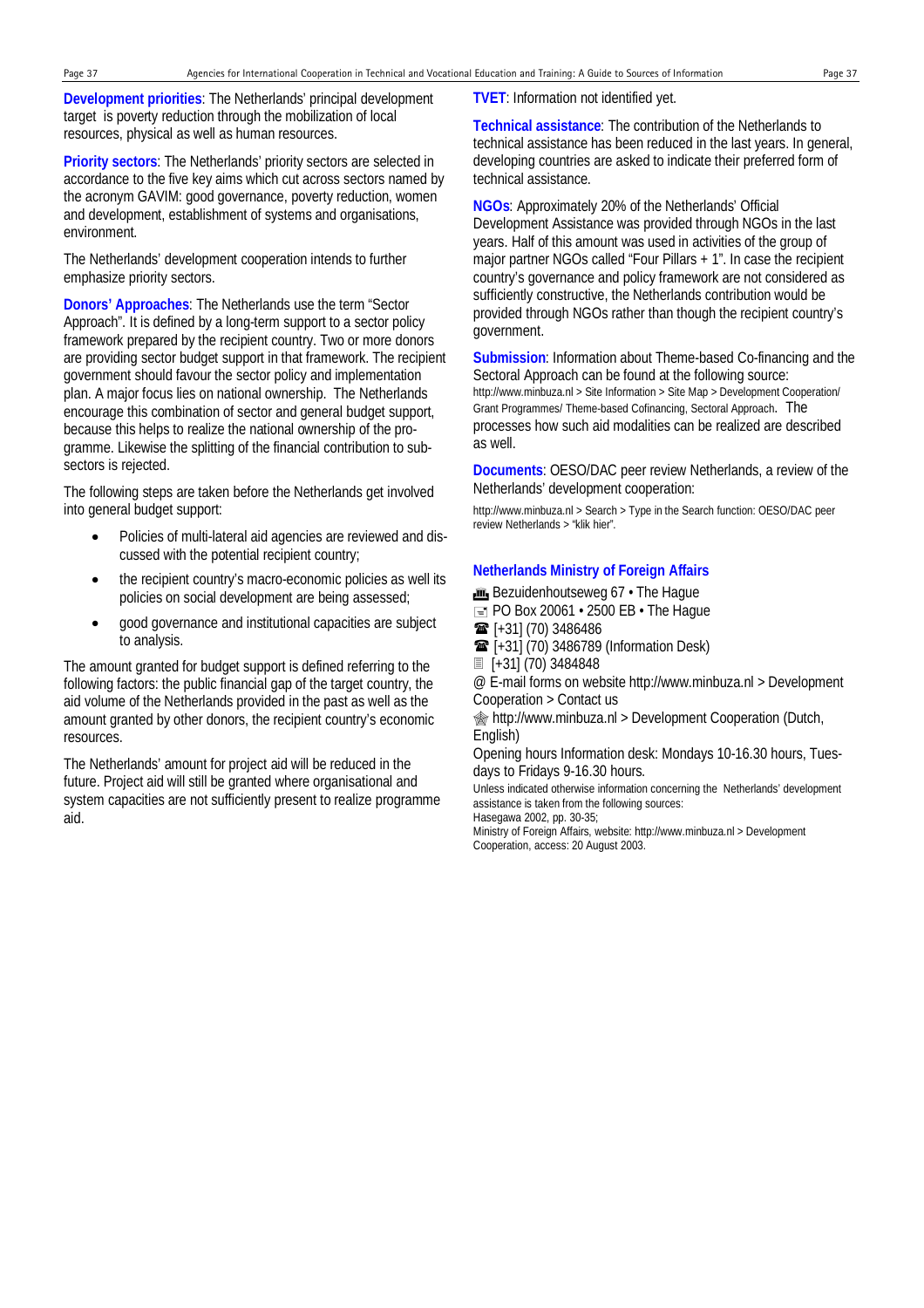# **5.15 New Zealand**

The following OECD-DAC chart informs about the country's development assistance in the years 2001 and 2002 (see also page 4):

| (1) Net ODA flows                                | (2) Breakdown of bilateral ODA |
|--------------------------------------------------|--------------------------------|
| (3) Top ten recipients of gross bilateral ODA/OA | by income group                |
|                                                  | by region                      |
| (4) Bilateral ODA by sector                      |                                |

**NEW ZEALAND** *Gross Bilateral ODA, 2001-02 average, unless otherwise shown*



*Source:* OECD

**New Zealand Agency for International Development (NZAID)** is a semi-autonomous agency within the Ministry of Foreign Affairs and Trade implementing New Zealand's development cooperation.

**Target countries**: NZAID supports Argentina, Bangladesh, Bhutan, Botswana, Bougainville, Brazil, Brunei Darussalam, Cambodia, Chile, China, Colombia, Cook Islands, Fiji, Futuna, French Polynesia, Guatemala, India, Indonesia, Kenya, Kiribati, Lao People's Democratic Republic, Maldives, Mexico, Micronesia, Mozambique, Myanmar, Namibia, Nepal, New Caledonia, Niue, Pakistan, Papua New Guinea, Paraguay, Peru, Philippines, Samoa, Singapore, Solomon Islands, South Africa, Sri Lanka, Thailand, Timor-Leste, Tokelau, Tonga, Tuvalu, United Republic of Tanzania, Uruguay, Vanuatu, Venezuela, Viet Nam, Wallis and Futuna Islands, Zimbabwe.

NZAID especially focuses on developing countries in the Pacific.

**Development priorities**: NZAID's is committed to contributing to poverty alleviation. The background of the agency's activities is the Millennium Development Goals (see ANNEX 7.1).

**Priority sectors**: Regional and country strategies are developed for intervals of four to five years by NZAID and the partner countries concerned. These country strategies provide recommendations on sectoral or other emphases. NZAID supports the following priority sectors: education, the environment, gender, governance, human rights.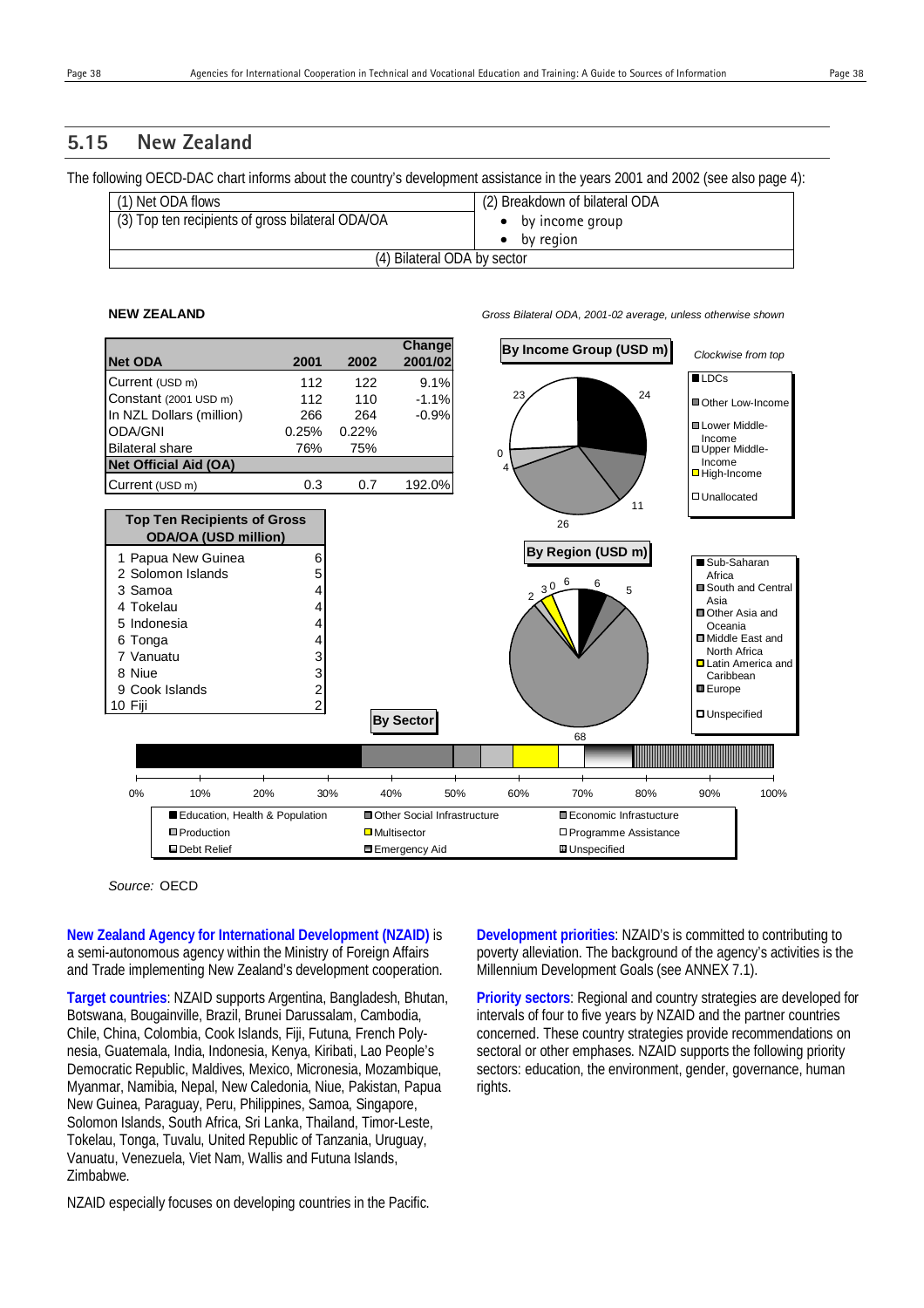**Donors' approaches**: Information not identified yet.

**TVET**: Information not identified yet.

**Technical assistance**: Information not identified yet.

**NGOs**: NZAID provides financial and other support to NGOs. A Strategic Policy Framework for Relations with NGOs was developed as a pilot approach in March 2003.

**Submission**: Information not identified yet.

**Documents**: Since July 2003 NZAID uses a new Policy Framework. This and other documents are accessible here: http://www.nzaid.govt.nz > About > NZAID Policies.

#### **Ministry of Foreign Affairs and Trade**

- **m** 195 Lambton Quay Wellington
- $\equiv$  Private Bag 18901 Wellington
- $\mathbf{\widehat{m}}$  [+64] (04) 439 8000
- [+64] (04) 439 8511

@ enquiries@mgat.govt.nz

http://www.mfat.govt.nz (English, Maori)

#### **New Zealand Agency for International Development (NZAID)**

**E** Private Bag 18-901 • Wellington

 $\mathbf{\widehat{m}}$  [+64] (4) 439 8200

- [+64] (4) 439 8515
- @ enquiries@nzaid.govt.nz

http://www.nzaid.govt.nz (English, Maori)

Information concerning this section on New Zealand's development cooperation was taken from the following source: NZAID's website: http://www.nzaid.govt.nz, access: 04 November 2003.

# **5.16 Norway**

The following OECD-DAC chart informs about the country's development assistance in the years 2001 and 2002 (see also page 4):

| (1) Net ODA flows                                | (2) Breakdown of bilateral ODA |
|--------------------------------------------------|--------------------------------|
| (3) Top ten recipients of gross bilateral ODA/OA | by income group                |
|                                                  | by region<br>٠                 |
| (4) Bilateral ODA by sector                      |                                |

**Net ODA 2001 2002 Change**  Current (USD m) 1 346 1 696 26.0% Constant (2001 USD m) 1 346 1 517 12.7% In Norwegian Kroner (million) 12 104 13 544 11.9% ODA/GNI 0.80% 0.89% Bilateral share 70% 68% **Net Official Aid (OA)**

**NORWAY** *Gross Bilateral ODA, 2001-02 average, unless otherwise shown*

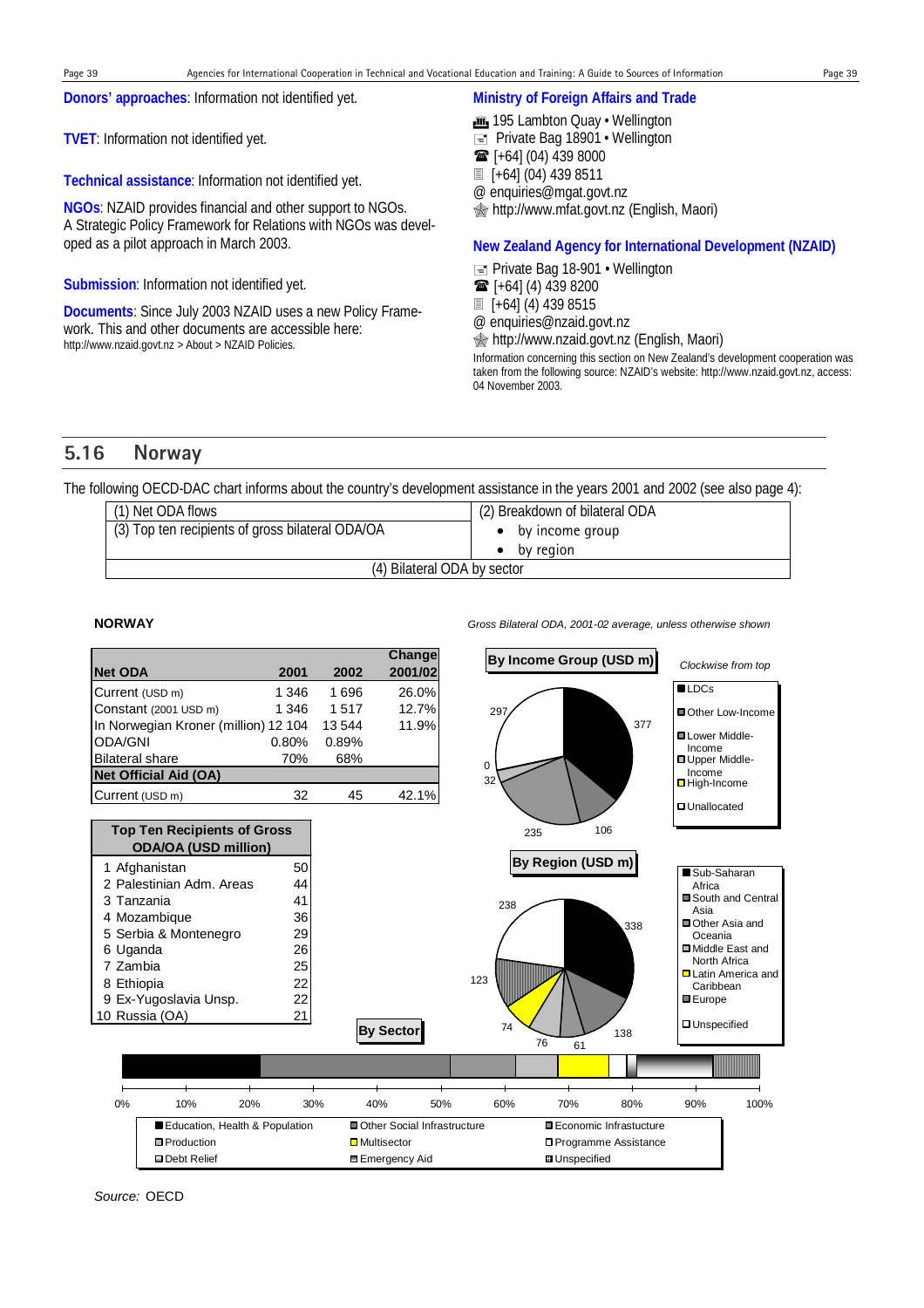The **Norwegian Ministry of Foreign Affairs** defines Norway's development policy and works out strategies for cooperation with individual countries. Multilateral development cooperation and Norwegian disaster relief is furthermore responsibility of the Ministry.

The **Norwegian Agency for Development Cooperation (NORAD)** is a directorate under the Norwegian Ministry of Foreign Affairs. It administers government-to-government development cooperation. NORAD works through Norwegian embassies.

**Target countries**: There are two categories of priority countries, "programme countries" and "other countries and territories". The currently seven "priority countries" are defined as such due to the long-term character of Norwegian support for these countries. There are 17 countries that are categorized as "other countries and territories". NORAD intends to reduce the number of priority countries.

#### *Programme countries*:

Malawi, Mozambique, United Republic of Tanzania, Uganda, Zambia, Bangladesh, Nepal.

#### *Other countries and territories*:

Angola, Eritrea, Ethiopia, Mali, Namibia, Nigeria, South Africa, Zimbabwe, Palestinian Authority, India, Indonesia, China, Sri Lanka, Pakistan, Viet Nam, Guatemala, Nicaragua.

**Development priorities**: Norwegian development priorities are poverty reduction and the improvement of the standard of living, especially in the fields of employment, health and education; the promotion of peace, democracy and human rights; environmental concerns; prevention of poverty due to political conflicts and hazards; gender equality.

**Priority sectors**: NORAD's priority sectors are institutional development, human rights/ democracy, peace/ conflict prevention, gender, basic social services, private sector development, infrastructure, environment/ natural resources, human resource development, culture, debt relief/ financial sector development.1

In each programme country, NORAD can support three to four sectors. Interventions should always be in line with the recipient countries' policies, such as the Poverty Reduction Strategy Papers.

**Donors' Approaches**: Norway uses the terms SWAp, Sector programme, and sub-sector programme. A SWAp is a medium to longterm sector programme, prepared and owned by the recipient country and reflecting the recipient country's development targets. The planning and monitoring process of the programme are considered essential.2

As stated in "Norway's Action Plan towards 2015 for Combating Poverty in the South", the guidelines for Norwegian development cooperation for poverty reduction, the recipient country's ownership of programmes is wished-for. Furthermore, this document describes Norway's intention to reduce project assistance in favour of sector programme and budget support, responding to the partner country's development strategy.

Conditions attached to general budget support are an economic situation that can promote growth and equitable distribution, and good public financial management systems. The recipient country's past aid performances and actual donor involvement are taken into consideration when the decision about general budget support is taken. The Norwegian embassy is responsible for the required assessment of the host country's economic situation.

**TVET**: NORAD's 2003 strategy on education and development, defined in the document "Education Job Number 1 - Norwegian strategy for delivering Education For All by  $2015<sup>n3</sup>$ , sets Norway's goal to provide 15% of its international development assistance to the education sector. This comprises the fields of education (general), basic education, post-primary education and higher education. With that Norway has to double the support to the education sector - referring to the budget of 2001 – from about USD 99 million in 2001 to about USD 211 million in 2005.

Norway's support to TVET projects includes youth enterprise centre, prevocational training, teacher training, traditional vocational skills training, skills development courses connected to adult literacy efforts, skills development training combined with non-formal education to keep children off the streets and to confront the issue of child labour, skills training for marginalized groups, skills training for persons with disabilities.

Most of Norway's TVET support is provided by NGOs.4

**Technical assistance**: About 10% of NORAD's Official Development Assistance is dedicated to technical assistance.

Technical assistance in form of technical know-how through experts, volunteers and consultants is provided for programme countries, but also to other countries concerning sectors where Norway has technical expertise (fisheries, petroleum and offshore industries, shipping and hydropower).

**Cooperation with NGOs**: About one third of NORAD assistance is provided through NGOs. 20% of this budget is distributed to NGOs based in Norway. NORAD evaluates NGO activities to add to their efficiency.

**Submission**: Information not identified yet.

#### **Documents**

- Norwegian Ministry of Foreign Affairs, "Norway's Action Plan towards 2015 for Combating Poverty in the South", guidelines for Norwegian development cooperation for poverty reduction, March 2002.
- NORAD, "NORAD invests in the future. NORAD's strategy for 2002-2005", http://www.norad.no > About NORAD > Strategy > NORAD invests in the future. NORAD's strategy for 2002-2005.
- NORAD, "Norwegian views on Poverty Reduction Strategy Processes in Partner Countries", http://www.norad.no > About NORAD > Publications > Publications.
- Norwegian Ministry of Foreign Affairs, "Education Job Number 1 - Norwegian strategy for delivering Education For All by 2015", 2003, http://odin.dep.no/archive/udvedlegg/01/05/utdan018.pdf.

#### **Norwegian Ministry of Foreign Affairs**

International Development  $\equiv$  P.O. Box 8114-dep 0032  $\cdot$  Oslo  $\mathbf{F}$  [+47] (22) 24 36 00 [+47] (22) 24 95 88 @ E-mail form on website: http://www.odin.dep.no > Language > Ministry of Foreign Affairs> Contact http://www.odin.dep.no > Language > Ministry of Foreign Affairs

#### **Norwegian Agency for Development Cooperation (NORAD)**

# *Head office*

**im** Ruseløkkveien 26 · Oslo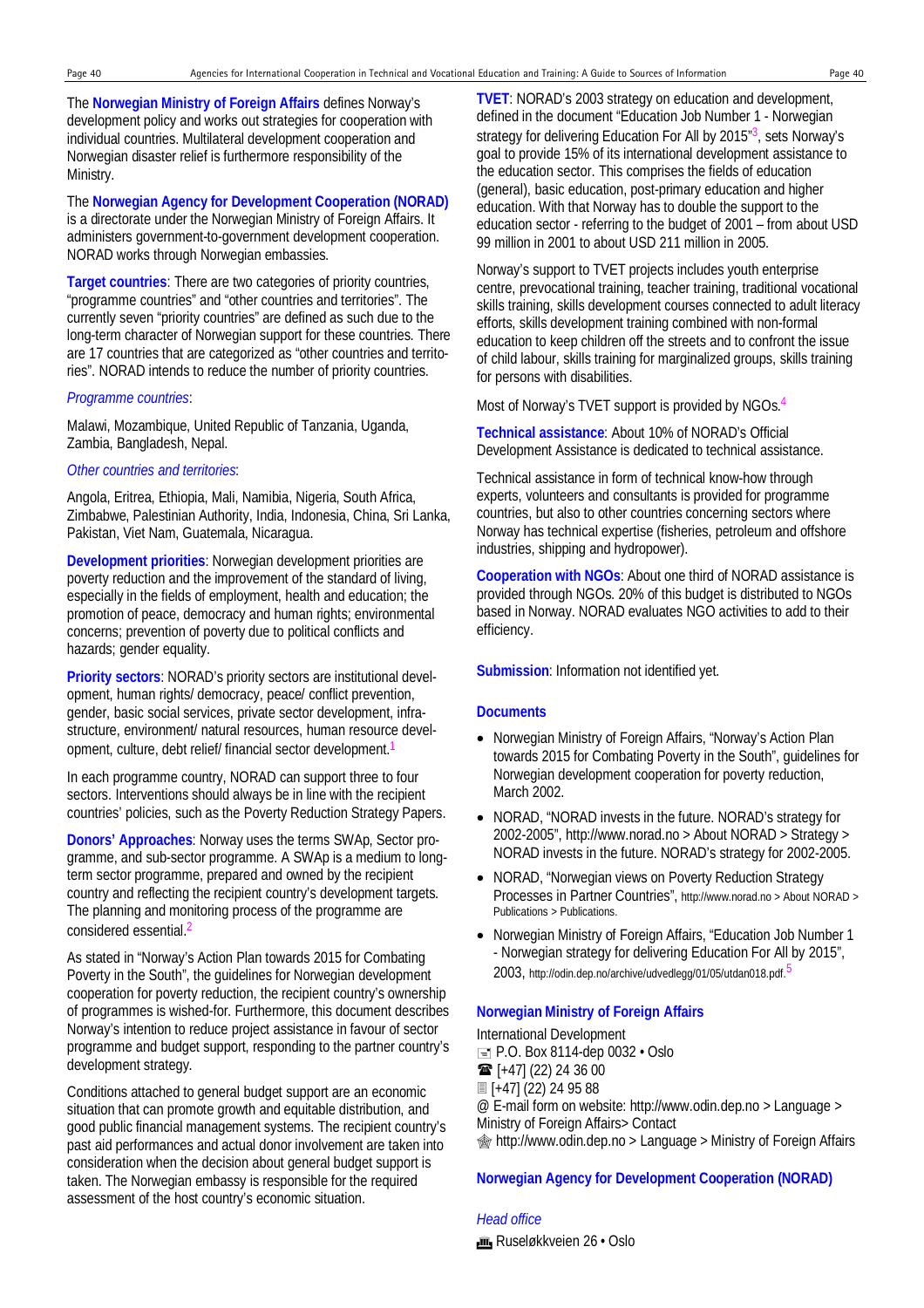1

Postboks 8034 Dep • 0030 Oslo  $\mathbf{F}$  [+47] (22) 24 20 30 [+47] (22) 24 20 31 @ postmottak@norad.no http://www.norad.no (English, Norwegian)

#### *NORAD Information Centre*

 $\mathbf{F}$  [+47] (22) 24 20 60 @ sk@norad.no

NORAD offices are located in the following 16 additional countries, integrated within Norwegian embassies: Angola, Bangladesh, Eritrea, Ethiopia, Guatemala, India, Malawi, Mozambique, Nepal, Nicaragua, Pakistan, Palestinian Authority, Sri Lanka, South Africa, United Republic of Tanzania, Uganda, Viet Nam, Zambia, Zimbabwe: http://www.norad.no/default.asp?V\_DOC\_ID=249.

You find departments within NORAD and contacts here: http://www.norad.no > About NORAD > Organisation.

Unless indicated otherwise, information concerning Norwegian development cooperation is taken from the following sources:

Hasegawa 2002, pp. 55-60;

Norwegian Agency for Development Cooperation, website: http://www.norad.no, access: 03 September 2003;

Norwegian Ministry of Foreign Affairs, website: http://www.odin.dep.no > Language > Ministry of Foreign Affairs, access: 05 September 2003; Riddell 2002, p. 27.

- 1 Compare "NORAD invests in the future. NORAD's strategy for 2002-2005",
	- http://www.norad.no/english/files/NoradStrategiEng.pdf.
- 2 See NORAD's document on Poverty Reduction Strategy Papers.
- 3 Please find the document at here: http://odin.dep.no/archive/udvedlegg/01/05/utdan018.pdf.
- 4 For detailed information about Norway's development assistance in TVET please see the following paper: Wirak, A., "Norway's Support to Technical and Vocational

Education and Training and Skills Development: a Brief Outline", (Report 2003-3) LINS, NCG.DECO, 2003 Information concerning this section is taken from the following

two documents:

Heen, Dr., Elisabeth F., "Norway's efforts to make education and training "JOB NUMBER ONE", paper presented at the meeting of the Working Group for International Cooperation in Skills Development/ Conference on "Life Skills: A Bridge Between Education and Training?" in Bonn, Germany, 28/ 29 April 2003; Heen, Dr., Elizabeth F., "Norwegian Strategy for Delivering Education for All by 2015", paper presented at the meeting of the Working Group for International Cooperation in Skills Development/ Conference on "Life Skills: A Bridge Between Education and Training?" in Bonn, Germany, 28/ 29 April 2003.

5 Please find more documents here: http://www.odin.dep.no > Language > Ministry of Foreign Affairs > Publications.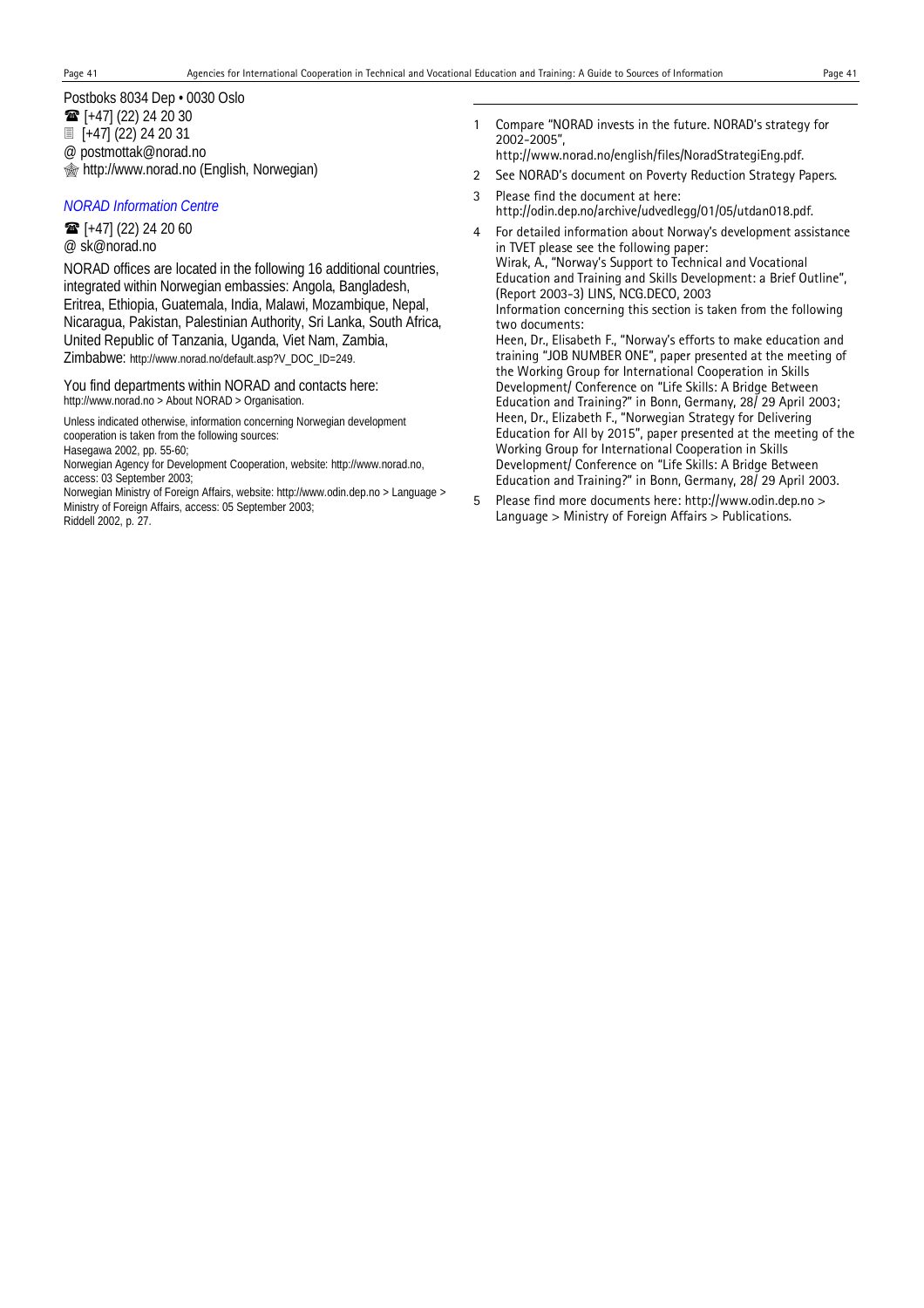# **5.17 Portugal**

The following OECD-DAC chart informs about the country's development assistance in the years 2001 and 2002 (see also page 4):

| (1) Net ODA flows                                | (2) Breakdown of bilateral ODA |
|--------------------------------------------------|--------------------------------|
| (3) Top ten recipients of gross bilateral ODA/OA | $\bullet$ by income group      |
|                                                  | by region                      |
| (4) Bilateral ODA by sector                      |                                |

**PORTUGAL** *Gross Bilateral ODA, 2001-02 average, unless otherwise shown*



#### *Source:* OECD

The **Portuguese Development Cooperation Institute (IPAD)** is responsible for Portugal's development cooperation. It carries out the policies formulated in the **Ministry of Foreign Affairs**.

**Target countries**: Priority countries of Portuguese development cooperation are the Portuguese-speaking African countries (PALOP) Angola, Cape Verde, Guinea-Bissau, Mozambique, and Sao Tome and Principe, as well as Timor-Leste. Other countries that received Portuguese aid in 2002 were Afghanistan, Algeria, Argentina, Armenia, Benin, Bosnia and Herzegovina, Brazil, Cambodia, Chile, China, Colombia, Comoros, Côte d'Ivoire, Croatia, Cuba, Democratic Republic of the Congo, Egypt, Ethiopia, the former Yugoslav Republic of Macedonia, Gabon, Georgia, India, Indonesia, Iran, Islamic Republic of , Kenya, Lao People's Democratic Republic, Madagascar, Malaysia, Mauritania, Mexico, Morocco, Namibia, Nigeria, Pakistan, Palestinian Authority, Peru, Philippines, Senegal, Serbia and Montenegro, Sierra Leone,

Slovenia, South Africa, Tajikistan, Thailand, Timor-Leste, Tunisia, Uruguay, Venezuela, Western Sahara, Zimbabwe.

**Development priorities**: Portugal's development priorities are the Millennium Development goals with the overall goal of poverty alleviation.

**Priority sectors**: The priority sectors of Portuguese development cooperation are education, health, agriculture, private sector development, infrastructure, the producing sector.

**Donors' Approaches**: Portugal works with the Programme Based Approach and the Project Approach.

**TVET:** Information not identified yet.

**Technical assistance:** Information not identified yet.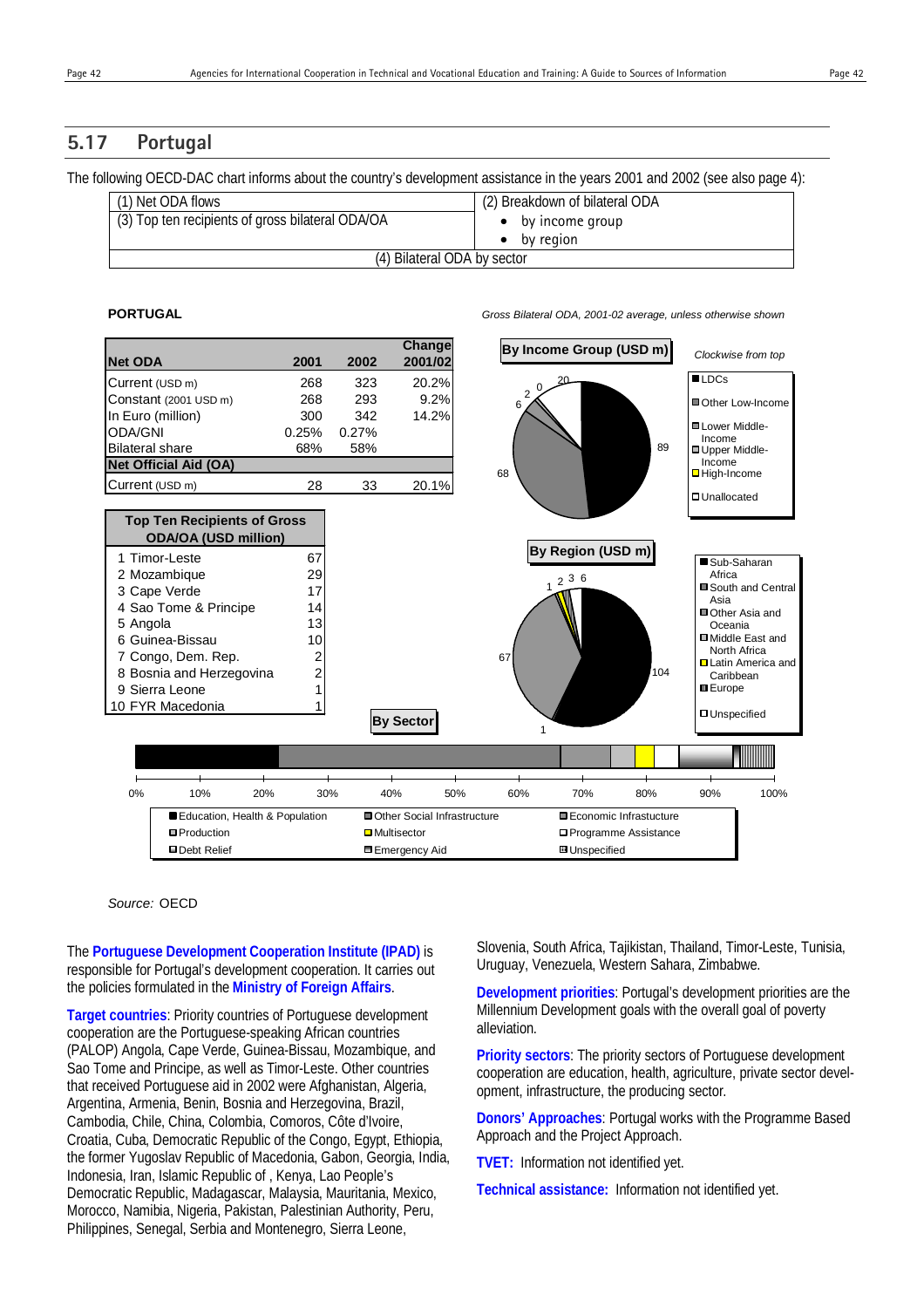**NGOs:** IPAD co-finances NGO activities. Information and submission criteria and guidelines in Portuguese are accessible here: http://www.ipad.mne.gov.pt > ONGD.

**Submission**: Information on submission criteria and procedures (in Portuguese) are available here: http://www.ipad.mne.gov.pt > Avaliação.

**Documents**: Policy documents (in Portuguese) can be accessed on IPAD's website: http://www.ipad.mne.gov.pt > Legislação.

#### **Ministry of Foreign Affairs**

Palácio das Necessidades **fin**, Largo do Rilvas, 1399 • 030 Lisboa  $\mathbf{\widehat{m}}$  [+351] (21) 3946000 @ E-Mail form: http://www.min-nestrangeiros.pt/mne > ??? (click on this sign) > contacto

http://www.min-nestrangeiros.pt/mne (Portuguese)

#### **Portuguese Development Cooperation Institute (IPAD)**

\* Avenida da Liberdade, 192-2° • 1250-147 Lisboa  $\mathbf{\widehat{m}}$  [+351] (21) 3176700 [+351] (21) 3147897 @ cooperacao.portuguesa@ipad.mne.gov.pt  $\circledast$  http://www.ipad.mne.gov.pt (Portuguese). Information concerning this section on Portuguese development cooperation was taken from the following sources: Portuguese Development Cooperation Institute, http://www.ipad.mne.gov.pt, access: 06 November 2003; Portuguese Ministry of Foreign Affairs, http://www.min-nestrangeiros.pt/mne, access:

# **5.18 Spain**

The following OECD-DAC chart informs about the country's development assistance in the years 2001 and 2002 (see also page 4):

| (1) Net ODA flows                                | (2) Breakdown of bilateral ODA |
|--------------------------------------------------|--------------------------------|
| (3) Top ten recipients of gross bilateral ODA/OA | by income group                |
|                                                  | by region                      |
| (4) Bilateral ODA by sector                      |                                |

06 November 2003.

**SPAIN** *Gross Bilateral ODA, 2001-02 average, unless otherwise shown*



*Source:* OECD

The **Spanish Agency for International Cooperation (AECI)** is a dependent agency of the **State Secretariat for International**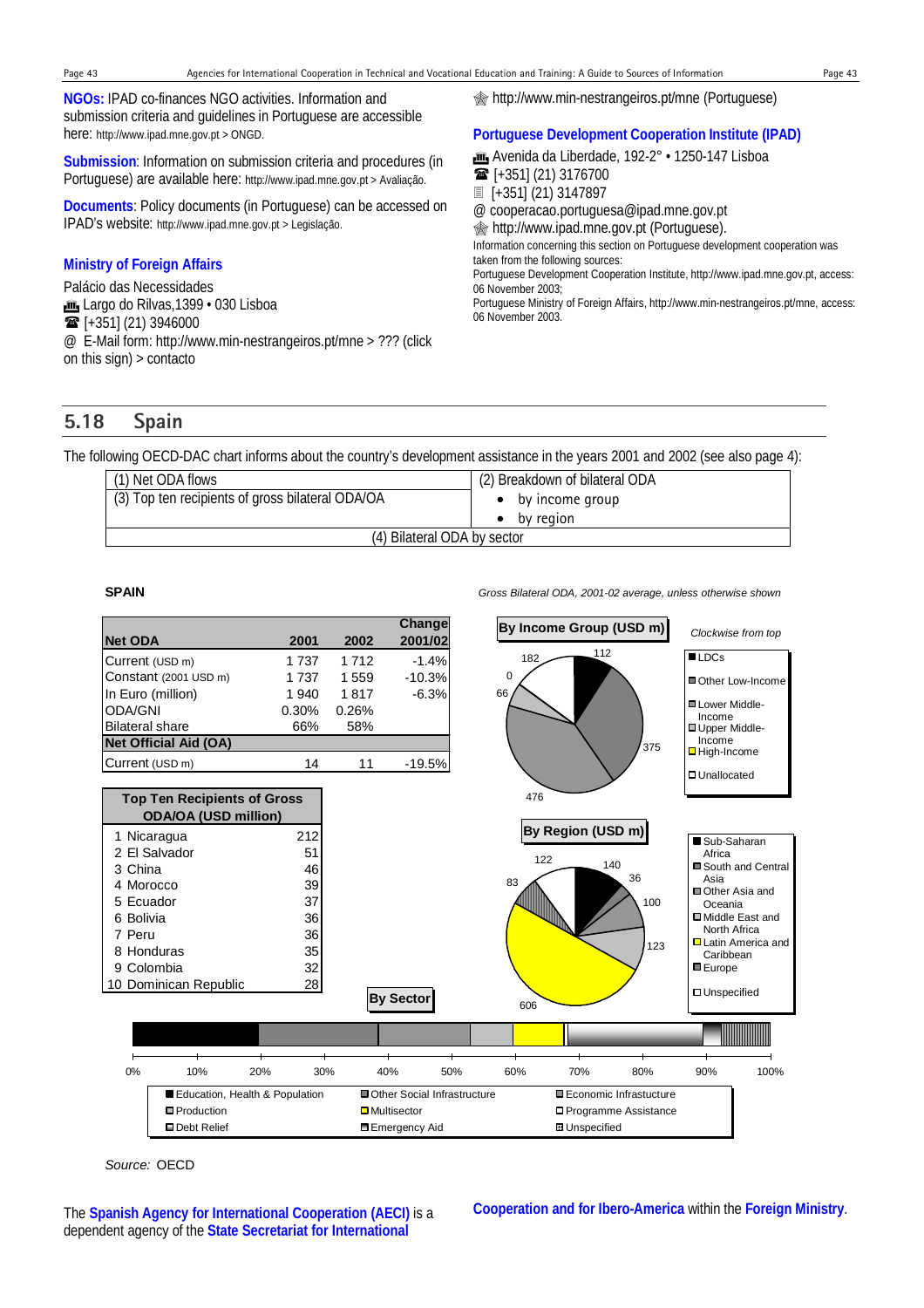It is responsible for the planning and implementation of the Spanish development cooperation.

**Target countries**: Spanish programme countries are Albania, Angola, Bolivia, Bosnia and Herzegovina, Cape Verde, China, Dominican Republic, Ecuador, El Salvador, Equatorial Guinea, Guatemala, Guinea-Bissau, Honduras, Mauritania, Morocco, Mozambique, Namibia, Nicaragua, Palestinian Authority, Paraguay, Peru, Philippines, Sao Tome and Principe, Senegal, Serbia and Montenegro, Tunisia, Viet Nam, Western Sahara.

**Development priorities:** The priorities of Spanish development cooperation are poverty alleviation, gender equality, and the conservation of the environment.

**Priority sectors**: The sectoral priorities of Spanish development cooperation are basic social needs (heath, sanitation, education, food security, human resources development); education, research and cultural identity; infrastructure and the producing sector (including private sector development); environmental issues; social participation, development of institutional structures, good governance; conflict prevention and the promotion of peace.

**Donors' Approaches**: Spain supports the Sector Wide Approach.

**TVET**: Education is one of the priority sectors of Spanish development cooperation. This sector includes vocational education and training.

**Technical assistance**: There are 29 Spanish technical cooperation offices worldwide; the respective contact information can be found here: http://www.mae.es > Enlaces.

**NGOs**: About a third of the amount dedicated to Spanish bilateral development assistance is channelled through NGOs. On the other hand, Spanish NGOs focus on the geographical priorities of the governmental Spanish development assistance; most of Spanish NGO activities take place in Latin American countries.

**Submission**: AECI has a planning and evaluation unit (Oficina de planificación y evaluación). Contact information of this division is available here: http://www.aeci.es > Oficina Planificación y Evaluación.

#### **Documents**: Publications on Spanish Development Cooperation (in Spanish) as well as evaluations can be found here: http://www.mae.es > Cooperación al desarrollo > Publicaciones de la Cooperación Española; http://www.aeci.es > Programas de cooperación; and http://www.aeci.es > Documentación de Cooperación. Agreements between Spain and partner countries can be accessed here: http://www.aeci.es > Acuerdos y convenios.

#### **State Secretariat for International Cooperation and for Ibero-America**

Foreign Ministry

**Fig.** Plaza de la Provincia, 1 · 28012 Madrid  $\mathbf{\widehat{m}}$  [+32] (91) 379 97 00 and

\* Plaza del Marqués de Salamanca, 8 • 28006 Madrid  $\mathbf{\widehat{m}}$  [+32] (91) 379 83 00

 http://www.mae.es > Cooperación al desarrollo (Spanish) There are 29 Spanish technical cooperation offices worldwide, as well as 12 culture centres and three training centres; contact information can be found here: http://www.mae.es > Enlaces.

#### **Spanish Agency for International Cooperation (AECI)**

\* Avenida de los Reyes Católicos, 4 • 28040 Madrid

 $\mathbf{\widehat{m}}$  [+32] (91) 583 81 00/01/02

[+32] (91) 583 83 10/11/13

@ E-mail form: http://www.aeci.es > Buzón de sugerencias, consultas e información

http://www.mae.es (Spanish).

Information used in this section on Spanish development cooperation was taken from the following sources:

Spanish Ministry of Foreign Affairs, http://www.mae.es, access: 07 November 2003; Spanish Agency for International Cooperation, http://www.aeci.es, access: 07 November 2003.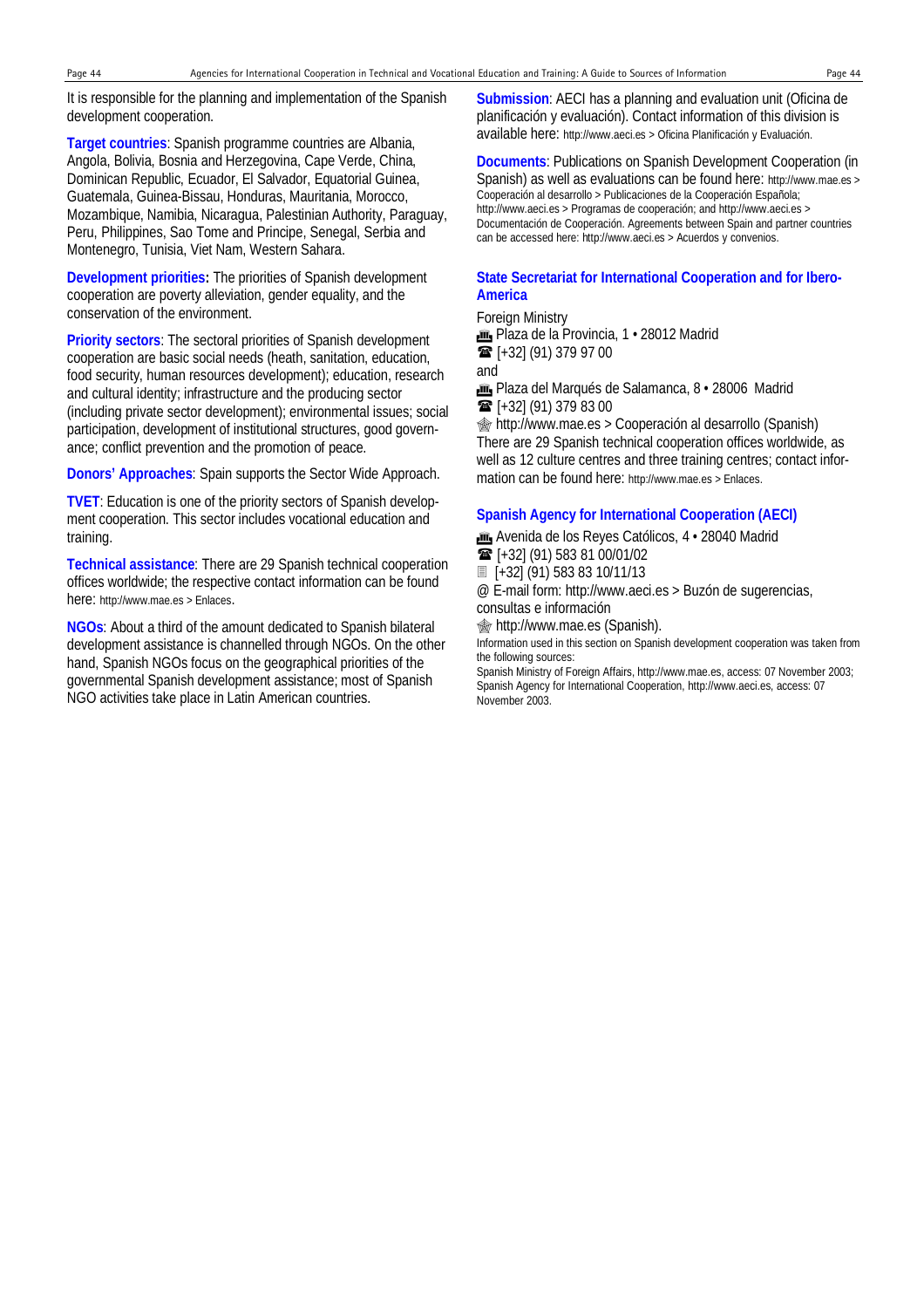# **5.19 Sweden**

The following OECD-DAC chart informs about the country's development assistance in the years 2001 and 2002 (see also page 4):

| (1) Net ODA flows                                | (2) Breakdown of bilateral ODA |
|--------------------------------------------------|--------------------------------|
| (3) Top ten recipients of gross bilateral ODA/OA | $\bullet$ by income group      |
|                                                  | by region                      |
| (4) Bilateral ODA by sector                      |                                |

**SWEDEN** *Gross Bilateral ODA, 2001-02 average, unless otherwise shown*



*Source:* OECD

The **Swedish International Development Cooperation Agency (Sida)** is responsible for the bilateral programme of Swedish development cooperation and humanitarian assistance. Sida offices are located in Stockholm and Härnösand (Sida Civil Society Center). In addition Sida staff is working overseas at embassies and consulates in partner countries. Sida has regional departments for Africa, Asia and Latin America in charge of strategies for the respective regions and countries. The embassies in partner countries are responsible for project assessment and administration. Sida's five sector departments (Democracy and Social Department; Infrastructure and Economic Cooperation; Natural Resources and the Environment; Research Cooperation, and Cooperation with NGOs; Humanitarian Assistance and Conflict Management) revise project proposals in terms of their sustainability and appropriateness concerning the Swedish contribution.

**Target countries**: 20 of about 100 current programme countries are the following: Angola, Bangladesh, Cambodia, Eritrea, Ethiopia,

Guinea-Bissau, Lao People's Democratic Republic, Mozambique, United Republic of Tanzania, Uganda, Zambia, Bolivia, Kenya, Nicaragua, Viet Nam, Zimbabwe, Namibia, South Africa, Sri Lanka, Palestinian Authority.

Country specific information about cooperation with Sida can be found here: http://www.sida.se > Country information.

**Development priorities**: Sweden's development priorities are economic growth, economic and political independence, economic and social equity, democratisation, natural resources development/ environment, gender equality. As reflected in these priorities, Swedish development cooperation concentrates on a rights-based approach for poverty reduction.

**Priority sectors**: Poverty reduction, environment, democracy and human rights, gender equality, health, HIV/AIDS, education, culture and media, infrastructure, urban development, rural development, economy, Information and Communication Technologies (ICTs),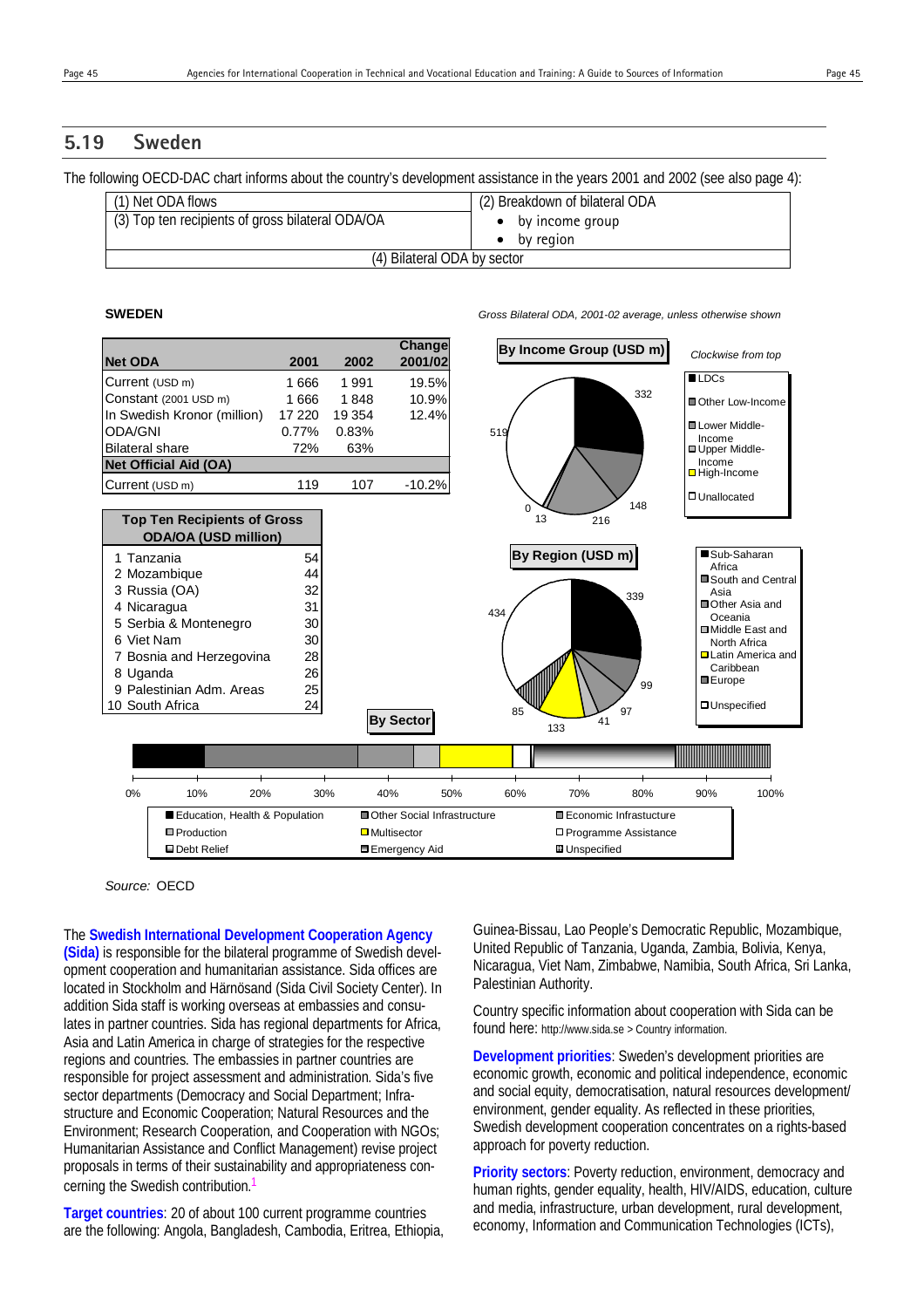-

research cooperation, humanitarian assistance and conflict management.

Sector-specific information is available here:

http://www.sida.se > Sector information.

**Donors' Approaches**: Sweden uses the term Sector Programme Support (SPS). The Swedish definition of a SPS includes the following criteria: ownership and political commitment of the recipient country; strengthening of institutional and organisational capacity.

Factors influencing Sweden's involvement in a SPS are the recipient country's macroeconomic, political and governance conditions, and the sector policies.

Sweden is in favour of General Budget Support. Preconditions for Sweden to agree to General Budget Support is the recipient country's situation regarding macroeconomic stability, the government's commitment, human rights/ democracy, good governance.

The aid amount is dependent on the following criteria: public financial gap of developing countries, aid amount provided by Sida in the past, and the amount granted by other donors; the Swedish domestic financial situation.

Project aid is still the major support modality, but programme support is expected to become the main form of Swedish aid in the future.

**TVET**: Sida offers training programmes to enhance managerial and technical skills. In focus are the fields of transport, communications, energy, environmental protection and industry. Please find the respective information including application procedures here: http://www.sida.se > Training Programmes > International Training Programmes.

**Technical assistance**: Sweden has in principle decided against a continuation of technical assistance, but is still provided at a very reduced level. Sweden opposes the sending of bilateral technical assistance professionals for project implementation. Local consultants have been increasingly employed in the last years in Swedish technical assistance.

**NGOs**: In the last years development assistance through NGOs reached a maximum in Sweden. The Swedish parliament as well as citizens consider support through NGOs a priority.

**Submission:** A request for project funding should be submitted to the Swedish embassy in the respective partner country. If Sida is not represented in the potential recipient country, requests should be made to Sida headquaters. If the embassy is approached, a Sida representative will undertake a first assessment of the project proposal together with the regional department and sector department at Sida. Afterwards the sector department does an in-depth analysis of the project proposal. Once the project is approved, the embassy together with the sector department at Sida takes care of the implementation of the project.

**Documents**: Three main policy documents guide Sida's work:

- "Sida Looks Forward", Sida's mission statement stating Sida's development goals;
- "Perspectives on Poverty": Policy document on Sida's overall goal poverty reduction;
- "Sida at Work" consists of two documents: (1) A Guide to Principles, Procedures and Working Methods, (2) a manual on contribution management explaining Sida's decision-making process in relation to the partners' programme- and projectcycles. "Sida at Work" refers to the Swedish goals in development cooperation and informs about cooperation between Sida and its partners.

#### **Swedish International Development Cooperation Agency (Sida)**

■ Sida • 105 25 Stockholm [+46] (8) 698 50 00 [+46] (8) 20 88 64 http://www.sida.se (English, French, Portuguese, Spanish, Swedish). Unless indicated otherwise, information concerning Swedish development cooperation was taken from the following sources: Hasegawa 2002, pp. 36-41; Sida's website: http://www.sida.se, access: 22 May 2003.

<sup>1</sup> Information on Sida's budget is available here: http://www.sida.se/Sida/jsp/Crosslink.jsp?d=160&a=12125, access: 22 May 2003.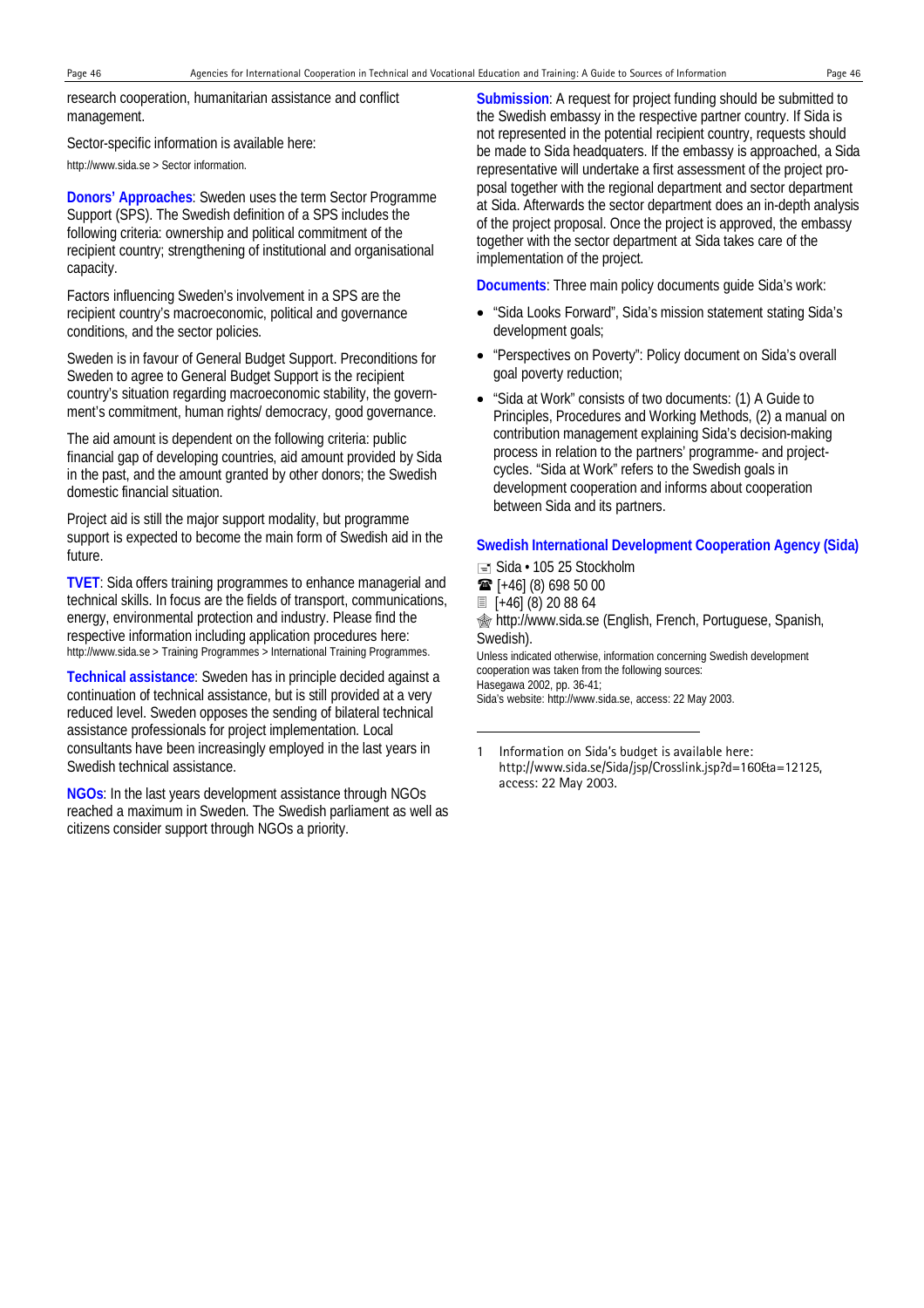# **5.20 Switzerland**

The following OECD-DAC chart informs about the country's development assistance in the years 2001 and 2002 (see also page 4):

| (1) Net ODA flows                                | (2) Breakdown of bilateral ODA |
|--------------------------------------------------|--------------------------------|
| (3) Top ten recipients of gross bilateral ODA/OA | $\bullet$ by income group      |
|                                                  | by region                      |
| (4) Bilateral ODA by sector                      |                                |

**SWITZERLAND** *Gross Bilateral ODA, 2001-02 average, unless otherwise shown*



*Source:* OECD

The **Swiss Agency for Development and Cooperation (SDC)** is Switzerland's international cooperation agency. It is embedded in the ministry of foreign affairs. SDC is – in cooperation with other federal agencies - responsible for the coordination of development activities, cooperation with Eastern Europe, and humanitarian aid. Its partners are both, governments and "civil society".

**Target countries**: Priority countries for SDC aid are Albania, Bangladesh, Benin, Bhutan, Bolivia, Burkina Faso, Bosnia and Herzegovina, Brazil, Bulgaria, Cambodia, Chad, Colombia, Croatia, Cuba, Ecuador, El Salvador, the former Yugoslav Republic of Macedonia, Honduras, India, Iraq, Jordan, Kazakhstan, Kyrgyzstan, Lebanon, Mali, Madagascar, Mozambique, Nepal, Nicaragua, Niger, Pakistan, Palestinian Authority, Peru, Romania, Russian Federation, Rwanda, Serbia and Montenegro, South Africa, Ukraine, United Republic of Tanzania, Viet Nam.

In focus for humanitarian aid are Afghanistan and Angola.

**Development priorities**: In order to contribute to poverty alleviation, sustainable development and to reduce causes of structural conflict SDC supports development activities focusing on priority sectors.

**Priority sectors**: SDC's key topics are conflict prevention and management, good governance, income-generating projects, social justice and sustainable use of natural resources. Gender is emphasized as a cross-cutting issue. Priority areas related to these key topics are outlined in SDC's "Strategy 2010" paper (http://www.deza.ch > Development Cooperation and Cooperation with the East).

**Donors' approaches**: SDC works with the programme based approach, budget support, and the project approach.

**TVET**: As defined in the document "Strategy 2010", employment and income is one of SDC's thematic priorities. Vocational education and training and skills development and the promotion of micro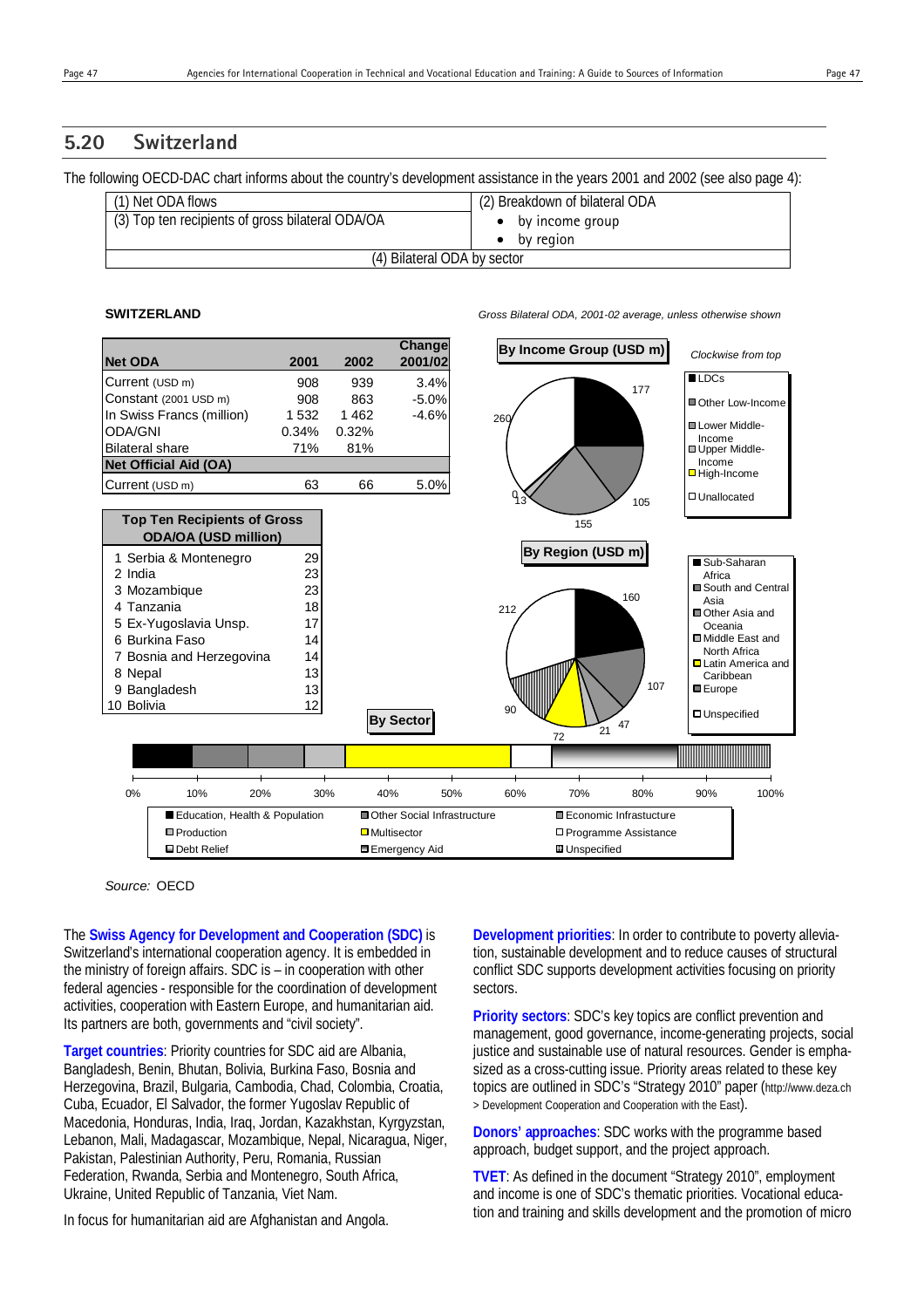and small enterprises are considered the key instruments to work for the named key topic.

http://www.vetnet.ch provides the information on SDC's activities in the field of vocational education and training, as well as the SDC publication "Skills Development in Swiss Development Cooperation. Insight and Outlook", Zürich 2001 (KODIS).

**Technical assistance**: Information not identified yet.

**NGOs**: Cooperation with NGOs from the North and South is an important element of SDC's work. About 30% of SDC's bilateral development cooperation work is done by Swiss NGOs and private development organisations. As targeted in the SDC "Strategy 2010" cooperation with civil society organisations will be strengthened.

**Submission**: SDC's evaluation and controlling unit offers support concerning Programme Cycle Management, evaluation and controlling. Respective information can be accessed here: http://www.deza.ch > Services > Evaluation.

**Documents**: Policy documents and strategy papers guiding SDC's work and annual reports are accessible at the following two Webpages: http://www.deza.ch > Development policy, and http://www.deza.ch > Development Cooperation and Cooperation with the East.

# **Swiss Agency for Development and Cooperation**

#### Head office

Freiburgstrasse 130 · 3003 Berne **■** [+41] (31) 3222 34 75 [+41] (31) 324 13 48

@ info@deza.admin.ch

**s** http://www.deza.ch (English, French, German, Italian, Spanish) and http://www.vetnet.ch.

Information on Swiss cooperation offices worldwide can be found here: http://www.deza.ch > Contact.

Unless indicated otherwise information concerning this section on SDC has been taken from SDC's websites: http://www.deza.ch, http://www.vetnet.ch, access: 30 October 2003.

# **5.21 United Kingdom of Great Britain and Northern Ireland**

The following OECD-DAC chart informs about the country's development assistance in the years 2001 and 2002 (see also page 4):

| (1) Net ODA flows                                | (2) Breakdown of bilateral ODA |
|--------------------------------------------------|--------------------------------|
| (3) Top ten recipients of gross bilateral ODA/OA | $\bullet$ by income group      |
|                                                  | by region                      |
| (4) Bilateral ODA by sector                      |                                |

**Net ODA 2001 2002 Change 2001/02** *Clockwise from top* **By Income Group (USD m)** Current (USD m) 4 579 4 924 7.5% 1 India  $27<sup>1</sup>$ 2 Serbia & Montenegro 238 3 Tanzania 198 4 Mozambique 117 5 Bangladesh 113 6 Ghana 111 7 Uganda 92 8 Afghanistan 83 9 Zambia 62 **Top Ten Recipients of Gross ODA/OA (USD million) By Sector**  0% 10% 20% 30% 40% 50% 60% 70% 80% 90% 100% ■ Education, Health & Population ■ Other Social Infrastructure ■ Economic Infrastucture **On Automation Contract Contract Contract Contract Contract Contract Contract Contract Contract Contract Contract Contract Contract Contract Contract Contract Contract Contract Contract Contract Contract Contract Contract**  0 547 81 992 731  $\alpha$ **LDCs** Other Low-Income Lower Middle-Income Upper Middle-Income ■ High-Income Unallocated **By Region (USD m)** 732 57<br>169<br>589 1 114  $240$  276 Sub-Saharan Africa South and Central Asia ■Other Asia and Oceania Middle East and North Africa **D** Latin America and Caribbean **III** Europe **D**Unspecified

**UNITED KINGDOM** *Gross Bilateral ODA, 2001-02 average, unless otherwise shown*

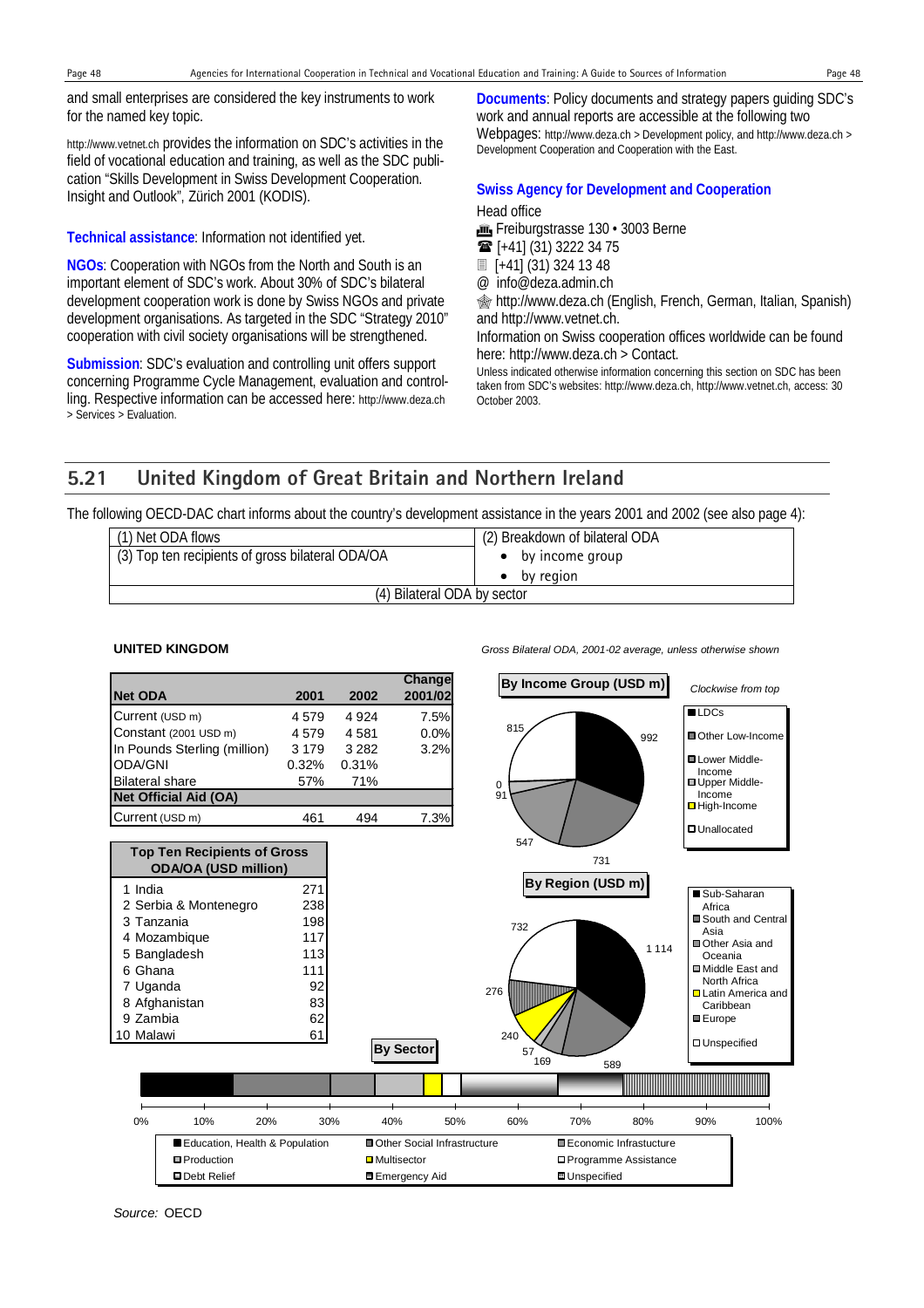The **Department for International Development (DFID)** is the British government department responsible for development assistance.

**Target countries**: Afghanistan, Albania, Algeria, Angola, Anguilla, Antigua and Barbuda, Argentina, Armenia, Azerbaijan, Bahamas, Bangladesh, Barbados, Belarus, Belize, Benin, Bermuda, Bolivia, Bosnia and Herzegovina, Botswana, Brazil, British Virgin Islands, Brunei Darussalam, Bulgaria, Burkina Faso, Burundi, Cambodia, Cameroon, Cape Verde, Cayman Islands, Central African Republic, Chad, Chile, China, Colombia, Comoros, Congo, Democratic Republic of the Congo, Costa Rica, Côte d'Ivoire, Croatia, Cuba, Cyprus, Czech Republic, Democratic People's Republic of Korea, Djibouti, Dominica, Dominican Republic, Timor-Leste, Ecuador, Egypt, El Salvador, Equatorial Guinea, Eritrea, Estonia, Ethiopia, Falkland Islands (Malvinas), the former Yugoslav Republic of Macedonia, Gabon, Gambia, Georgia, Ghana, Grenada, Guatemala, Guinea, Guinea-Bissau, Guyana, Haiti, Honduras, Hong Kong of China, Hungary, India, Indonesia, Iran, Islamic Republic of, Iraq, Jamaica, Jordan, Kazakhstan, Kenya, Kiribati, Kyrgyzstan, Lao People's Democratic Republic, Latvia, Lebanon, Lesotho, Libyan Arab Jamahiriya, Lithuania, Malawi, Malaysia, Maldives, Mali, Malta, Marshall Islands, Mauritania, Mauritius, Mexico, Mongolia, Montserrat, Morocco, Mozambique, Myanmar, Namibia, Nepal, Nigeria, Oman, Pakistan, Palestinian Authority, Panama, Papua New Guinea, Paraguay, Peru, Pitcairn, Poland, Romania, Russian Federation, Republic of Korea, Republic of Moldova, Rwanda, Saint Helena, Saint Kitts and Nevis, Saint Lucia, Saint Vincent and the Grenadines, Samoa, Sao Tome and Principe, Senegal, Serbia and Montenegro, Seychelles, Sierra Leone, Slovakia, Slovenia, Somalia, South Africa, Sri Lanka, Sudan, Suriname, Swaziland, Syrian Arab Republic, Taiwan of China, Tajikistan, Thailand, Togo, Tonga, Trinidad and Tobago, Tristan da Cunha, Tunisia, Turkey, Turkmenistan, Turks and Caicos, Tuvalu, Uganda, Ukraine, United Republic of Tanzania, Uruguay, Uzbekistan, Vanuatu, Venezuela, Viet Nam, Samoa, Yemen, Zambia, Zimbabwe.

**Development priorities**: DFID's goal is to contribute to the achievement of the Millennium Development Goals. The focus of particular projects should lie on locally agreed priorities.

**Priority sectors**: Information not identified yet.

**Donors' Approaches**: DFID is currently shifting its aid modality focus from project to sector and budget support. DFID uses the term "Sector Wide Approach". According to DFID's understanding a Sector Wide Approach has the following characteristics:

The recipient country has to have an appropriate macroeconomic and budget framework based on a Medium Term Expenditure Framework (MTEF).

The government of the recipient country should take the decisions for sector policy, priority setting, expenditure programme, organisational and system reforms, accounting and reporting procedures. Also the formulation of the technical assistance plan should be responsibility of the host country.

The U.K. plans to provide approximately half of its total bilateral aid through direct budget support in some years. General budget support should always be in such a form that it is integrated into the recipient country's regular budgetary system. Preconditions to receive general budget support are the recipient country's commitment to poverty reduction, indicated by the existence of a Poverty Reduction Strategy Paper, the presence of an adequate public financial management framework, macroeconomic stability.

DFID will continue to support projects in the following cases:

- (1) the country's level of aid dependency is low,
- (2) donors cannot participate in the policy formulation process,
- (3) policy dialogue is not possible.

**TVET**: There is little direct investment in TVET projects from DFIDs side, because sector and budget support are increasingly emphasised. TVET initiatives need to be embedded in these frameworks.

**Technical assistance**: About 40% of DFID's bilateral programme are provided in form of technical assistance. 70% of this amount are spent on hiring consultants/ technical assistance personnel.

**NGOs**: DFID sees the task of NGOs in advocacy activities with the partner country, and less in service delivery as this could be a concurrence for public service delivery. If service delivery is intended, DFID correspondingly shifts funds originally dedicated to NGO activities to assistance through the government.

13% of the total amount of British bilateral aid are granted to British NGOs. Other areas of support to NGOs are humanitarian support and country programmes. Here local NGOs become involved.

**Submission**: Information not identified yet.

#### **Documents**

- DFID, Departmental Report 2003 (http://www.dfid.gov.uk > Publications > Departmental Report 2003: Summary Version);
- DFID, Departmental Report 2002. The Government's Expenditure Plans 2002/3 to 2003/2004.

#### **Department for International Development (DFID)**

1 Palace Street • London SW1E 5HE  $\mathbf{\widehat{m}}$  [+49] (20) 7023 0000 [+49] (20) 7023 0019 http://www.dfid.gov.uk (English) Public Enquiry Point 0845 30004100 (local call rate from within the UK) [+44] 1355 84 3132 (from outside the UK) Contact for a named member of staff (020) 7023 0000 from within the UK [+44] (20) 7023 0000 from outside the UK [+44] (0) 1355 84 3632 @ enquiry@dfid.gov.uk

#### *Abercrombie House*

**Eaglesham Road • East Kilbride • Glasgow G75 8EA**  $\mathbf{\widehat{m}}$  [+44] 01355 84 4000 [+44] 01355 84 4099

#### *Conflict and Humanitarian Affairs Department (CHAD)*

**m**, 20 Victoria Street • London SW1H ONF

 $\mathbf{\widehat{m}}$  [+44] (20) 7023 0000 [+44] (20) 7023 0019

Unless indicated otherwise information concerning the UK's development assistance is taken from the following sources:

Department for International Development (DFID)'s website: http://www.dfid.gov.uk, access: 05 September 2003;

DFID, "DFID Policy Developments", paper provided at the meeting of the Working Group for International Cooperation in Skills Development, Bonn, 28-30 April 2003; Hasegawa 2002, pp. 21-25; Riddell 2002, pp. 17+23.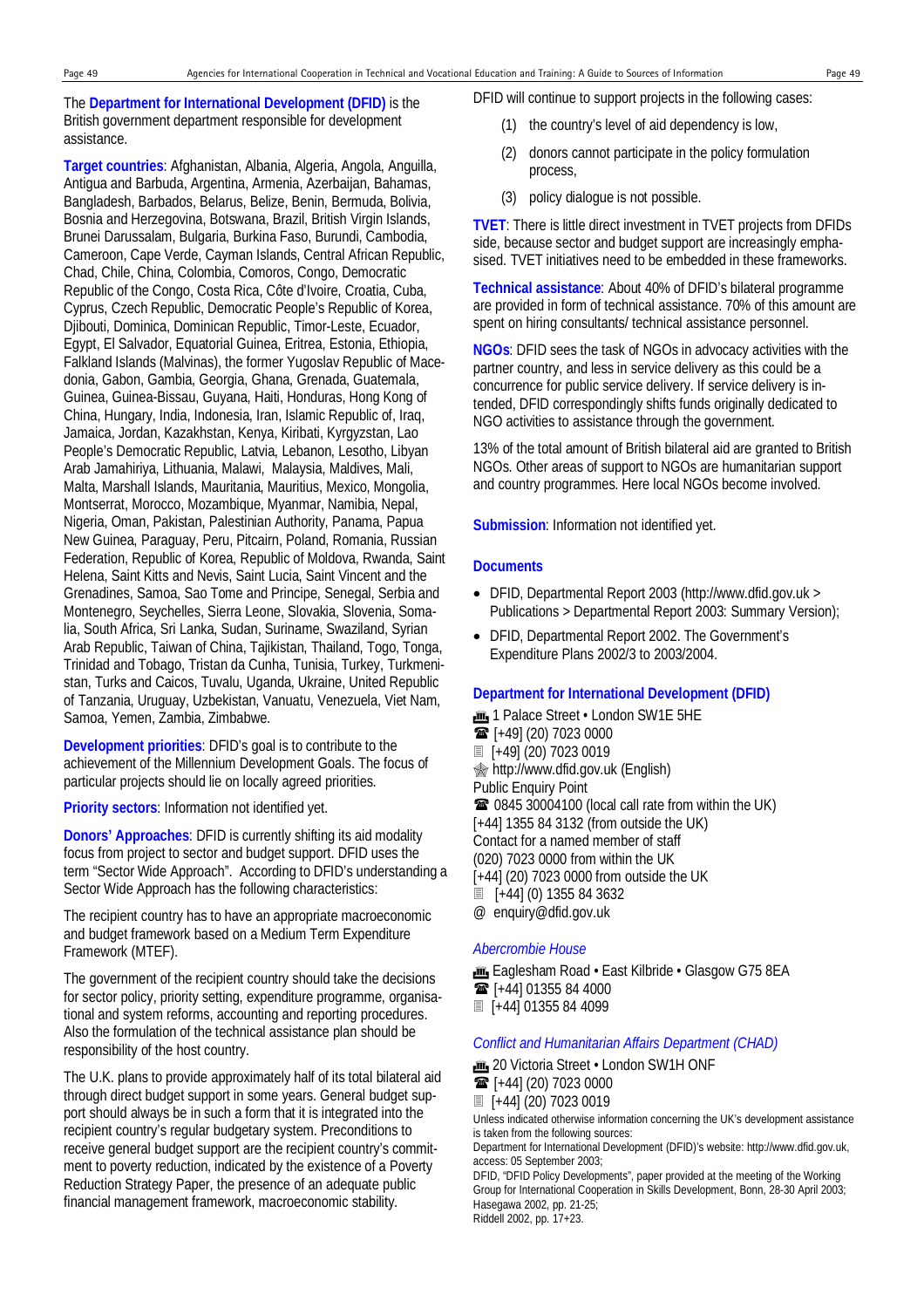# **5.22 United States of America**

The following OECD-DAC chart informs about the country's development assistance in the years 2001 and 2002 (see also page 4):

| (1) Net ODA flows                                | (2) Breakdown of bilateral ODA |
|--------------------------------------------------|--------------------------------|
| (3) Top ten recipients of gross bilateral ODA/OA | $\bullet$ by income group      |
|                                                  | by region                      |
| (4) Bilateral ODA by sector                      |                                |

**UNITED STATES** *Gross Bilateral ODA, 2001-02 average, unless otherwise shown*



*Source:* OECD

The **United States Agency for International Development (USAID)** is an independent federal government agency that supports economic development and humanitarian assistance in accordance with US economic and political interests overseas.

**Target countries**: Afghanistan, Albania, Angola, Armenia, Azerbaijan, Bangladesh, Belarus, Benin, Bolivia, Bosnia and Herzegovina, Brazil, Bulgaria, Burundi, Cambodia, Colombia, Croatia, Cuba, Cyprus, Czech Republic, Dominican Republic, Democratic Republic of the Congo, Ecuador, Egypt, El Salvador, Eritrea, Ethiopia, the former Yugoslav Republic of Macedonia, Georgia, Ghana, Guatemala, Guinea, Haiti, Honduras, India, Indonesia, Ireland, Jamaica, Jordan, Kazakhstan, Kenya, Kyrgyzstan, Lao People's Democratic Republic, Lebanon, Liberia, Lithuania, Madagascar, Malawi, Mali, Mexico, Mongolia, Morocco, Mozambique, Myanmar, Namibia, Nepal, Nicaragua, Pakistan, Palestinian Authority, Panama, Paraguay, Peru, Philippines, Poland, Republic of Moldova, Romania, Russian Federation, Rwanda, Senegal,

Serbia and Montenegro, Sierra Leone, Slovakia, Somalia, South Africa, Sri Lanka, Sudan, Tajikistan, Timor-Leste, Turkey, Turkmenistan, Uganda, Ukraine, United Republic of Tanzania, Uzbekistan, Viet Nam, Yemen, Zambia, Zimbabwe.

**Development priorities**: USAID names the following development priorities related to long-term and equitable economic growth in accordance with US foreign policy objectives: economic growth, agriculture and trade; global health; democracy, conflict prevention and humanitarian assistance.

**Priority sectors**: USAID's priority sectors are economic growth, democracy and governance, the environment, population-healthand nutrition, human capital development, and humanitarian assistance, with gender as a cross-cutting theme.

**Donors' Approaches**: USAID uses the term SWAp, and is involved in SWAps. USAID is not involved in direct General Budget Support. USAID is not authorized to contribute to a basket fund. Never-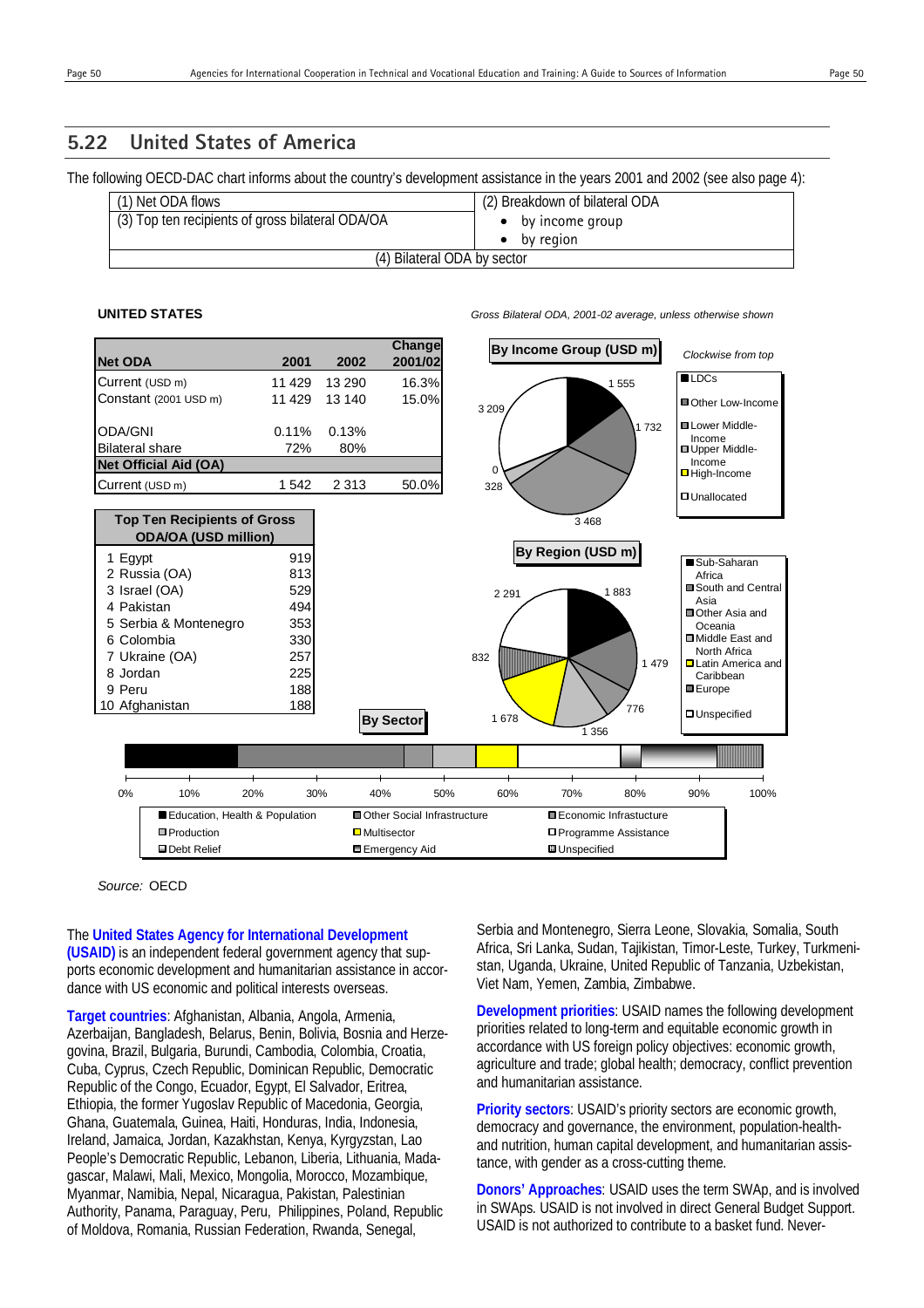theless, there is the option of providing funds for SWAps and in the framework of Poverty Reduction Strategy Papers through a separate account (this modality ensures sufficient accountability to the US Congress).

Conditions for USAID's involvement in this indirect form of General Budget Support are sufficiently good governance in governmental institutions (including transparency of procedures), commitment to reform at the macro and sectoral level, and the presence of a Poverty Reduction Strategy Paper.

The largest amount of aid is provided through projects in SWAps. But also projects that are not embedded in a SWAp can possibly be supported by USAID.

**TVET**: USAID supports education and training as well as workforce development in order to improve the quality of teacher training colleges and institutes, the administration of workforce institutions, workforce development skills and economic productivity, education and democratic principles, health, nutrition and the impact of HIV/AIDS, the utilization of the Internet and other communications technology, and to improve the management of natural resources. In order to achieve these goals, USAID is committed to establish partnerships between colleges in the US and worldwide. Furthermore, the agency sponsors training programmes worldwide taking place either as short- or long-term, degree-earning academic training for mid- to high-level professionals. More information on the training programme is available on USAID's training website: http://www.usaidtraining.net. Information on education partnerships can be found here: http://www.usaid.gov > Our work > Education & Universities > Education Partnerships.

**Technical assistance**: Around 30% of USAID's total bilateral aid is provided through technical assistance.

**NGOs**: One third of the USAID funds are provided through Private and Voluntary Organisations. They are almost exclusively USbased, and few international NGOs.

**Submission**: USAID provides a compilation of useful resources concerning submission requirements and procedures on its website: http://www.usaid.gov > Policy > Development Partners Resources.

**Documents**: USAID provides a compilation of useful resources concerning US development policies and plans, agency evaluations and annuals reports on its website: http://www.usaid.gov > Policy > Development Partners Resources.

#### **United States Agency for International Development (USAID)**

Information Centre **E** Ronald Reagan Building • Washington, D.C. 20523-1000  $\mathbf{\widehat{m}}$  [+1] (202) 712 4810 [+1] (202) 216 3524

@ E-mail form on website http://www.usaid.gov > Contact us http://www.usaid.gov (English)

Next to the head office in Washington, D.C., USAID works through field offices (mission directory and mission websites are accessible here: http://www.usaid.gov > Locations > Mission Directory/ Mission Web Sites). Unless indicated otherwise information concerning development assistance of the US is taken from the following sources: Hasegawa 2002, pp. 10-14; Unites States Agency for International Development (USAID), Website: http://www.usaid.gov, access: 30 October 2003.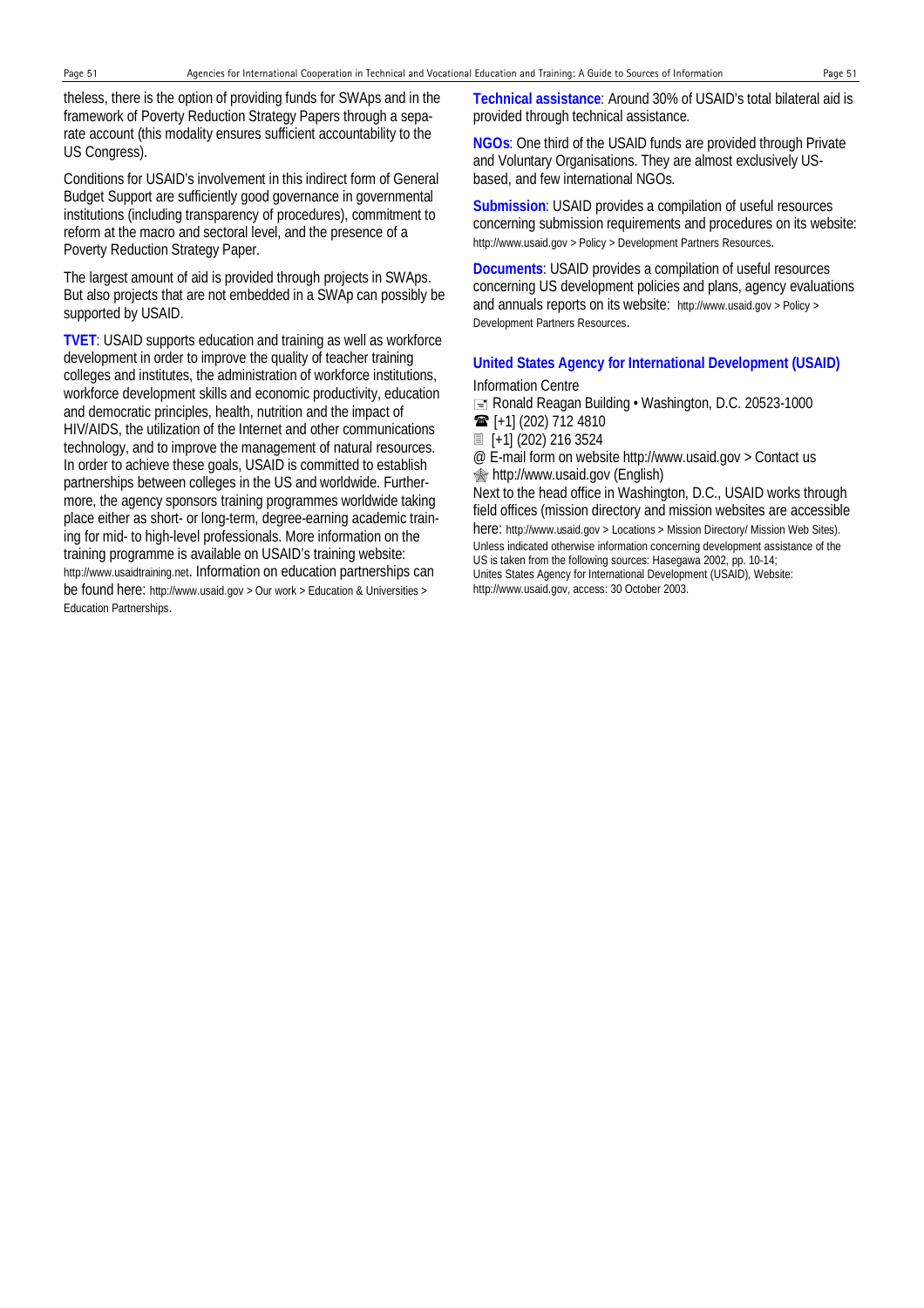# **6 References**

- Agencia Espaňola de Cooperación Internacional (AECI), http://www.aeci.es, access: 07 November 2003.
- Atchoarena, David, Delluc, André, Revisiting technical and vocational education in sub-saharan Africa. An update on trends, innovations and challenges, Paris 2002 (UNESCO Publishing).
- Australian Agency for International Development (AusAID), http://www.ausaid.gov.au, access: 12 June 2003.
- Australian Agency for International Development, "AusAID's Education Sector Interventions", http://www.ausaid.gov.au > Publications > Policy Documents > AusAID's Education Sector Interventions, access: 14 June 2003.
- Australian Agency for International Development, "Education and Training in Australia's Aid Programme", Policy Statement announced by the Hon Alexander Downer MP, Minister of Foreign Affairs, August 1996, http://www.ausaid.gov.au > Publications > Policy Documents > Education and Training in Australia's Aid Programme, access: 14 June 2003.
- Australian Agency for International Development, "The Logical Framework Approach", http://www.ausaid.gov.au/ausguide/ausguidelines/ausguideli nes-1.pdf, access: 14 June 2003.
- Australian Agency for International Development, "AusGUIDElines: Managing Projects through the Activity Cycle", http://www.ausaid.gov.au > All about AusAID > AusGUIDE, access: 14 June 2003.
- Australian Agency for International Development, "Australian Aid: Investing in Growth, Stability and Prosperity", Eleventh Ministerial Statement to Parliament on Australia's Development Cooperation Programme, September 2002, http://www.ausaid.gov.au > Publications > Policy Documents > Australian Aid: Investing in Growth, Stability and Prosperity, access: 13 June 2003.
- Australian Agency for International Development, "Working with Australian NGOs. An Australian Aid Programme Policy Paper", August 1999, http://www.ausaid.gov.au > NGOs > NGO Policy Statement, access: 14 June 2003.
- Austrian Federal Ministry of Foreign Affairs, "Three-Year-Programme 2001-2003 of the Austrian Development Cooperation", Vienna 2000.
- Belgian Technical Cooperation (BTC) Agency, http://www.btcctb.org, access: 18 July 2003.
- Bohnet, Michael, "Regionale und sektorale Schwerpunktbildung in der EZ. Die Arbeit an der neuen Länderliste", in: E+Z Year 41 (2000), nr. 7/8, pp. 196/197.
- Canadian International Development Agency (CIDA), http://www.acid-cida.gc.ca, access: 23 July 2003.
- Canadian International Development Agency, "A Guide to CIDA's Bilateral Responsive Mechanism (Unsolicited Proposals)", http://www.acid-cida.gc.ca > English > Search [use the search function]: Guide to CIDA's Bilateral Responsive Mechanism, access: 23 July 2003.
- Denmark Ministry of Foreign Affairs, http://www.um.dk > English > Development Policy, access: 04 June 2003.
- Denmark Ministry of Foreign Affairs, Evaluation. Danish Assistance to Vocational Education and Training, Aarhus 2002 (COWI).
- Department for International Development (DFID), http://www.dfid.gov.uk, access: 05 September 2003.
- Department for International Development, "DFID Policy Developments", paper provided at the meeting of the Working Group for International Cooperation in Skills Development, Bonn, 28-30 April 2003.
- Direction Générale de la Coopération Internationale et du Développement (DGCID), http://www.diplomatie.gouv.fr/cooperation, access: 01 August 2003.
- Directorate General for Development Cooperation (DGDC), http://www.dgdc.be, access: 04 August 2003.
- Directorate General for Development Cooperation, "Quality in solidarity. A Partnership for Sustainable Development", Political Note of Secretary of State Eddy Boutmans, 1999- 2003, http://www.dgdc.be > Publications > Quality in Solidarity. A Partnership for Sustainable Development, access: 04 August 2003.
- Deutsche Gesellschaft für Technische Zusammenarbeit (GTZ), http://www.gtz.de, access: 27 August 2003.
- Deutsche Gesellschaft für Technische Zusammenarbeit, "A Project is Born", Schotten 2002 (AS-Druck + Verlag).
- Deutsche Gesellschaft für Technische Zusammenarbeit, "Objectives-oriented project planning (ZOPP)", http://www.unhabitat.org/cdrom/governance/html/books/zop p.pdf, access: 27 August 2003.
- Development Cooperation Ireland (DCI), http://www.dci.gov.ie, access: 03 November 2003.
- Development Initiatives (organisation), http://www.devinit.org/aid.htm, access: 17 April 2003.
- Directorate General for Development Co-operation (DGCS), http://www.esteri.it > Foreign Policy > Development Cooperation, access: 03 November 2003.
- Finnish Department for International Cooperation, http://global.finland.fi, access: 01 August 2003.
- German Federal Ministry for Economic Cooperation and Development, http://www.bmz.de, access: 27 August 2003.
- Heen, Elizabeth F., "Norway's efforts to make education and training "JOB NUMBER ONE", paper presented at the meeting of the Working Group for International Cooperation in Skills Development/ Conference on "Life Skills: A Bridge Between Education and Training?" in Bonn, Germany, 28/ 29 April 2003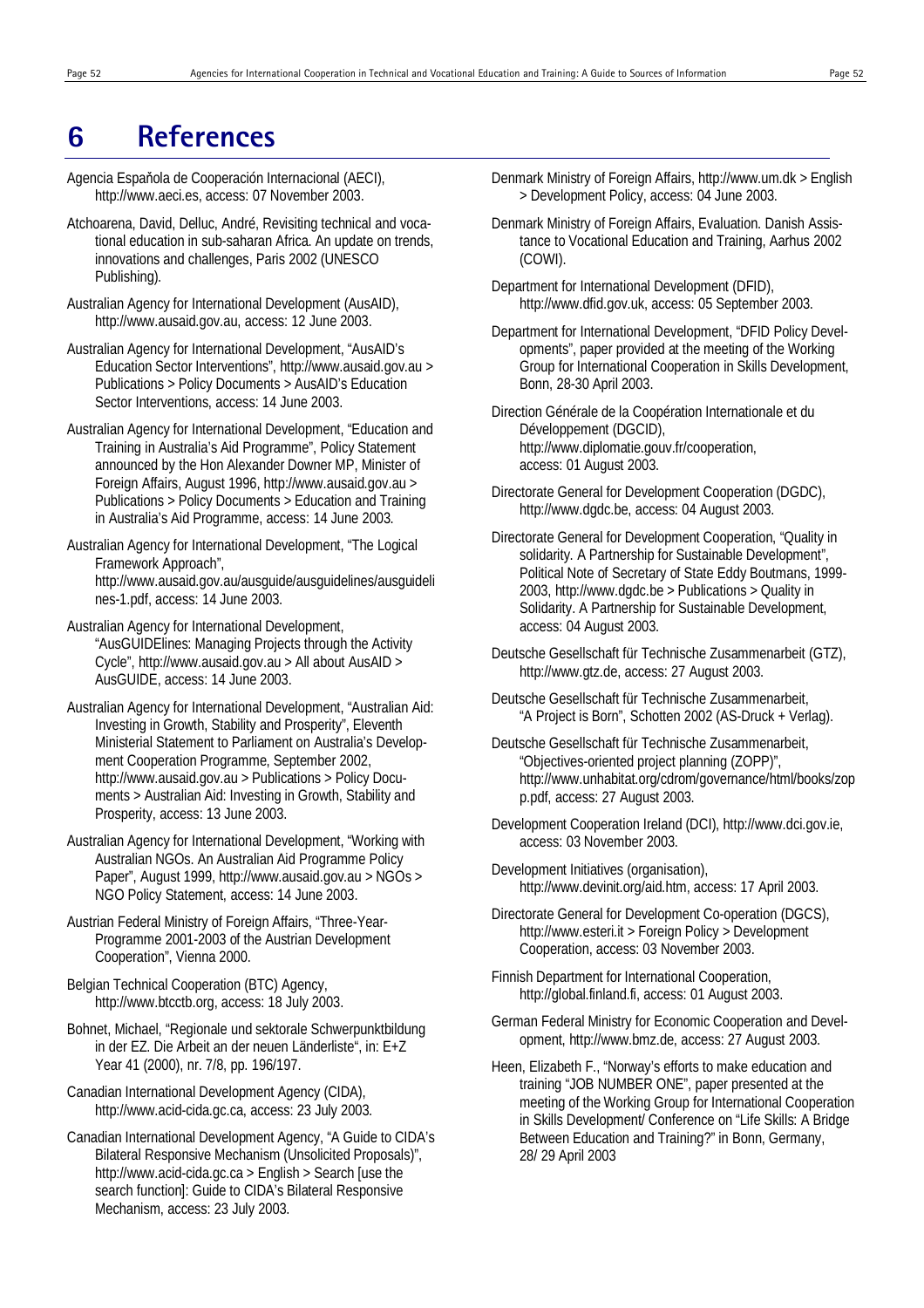- Heen, Elizabeth F., "Norwegian Strategy for Delivering Education for All by 2015", paper presented at the meeting of the Working Group for International Cooperation in Skills Development/ Conference on "Life Skills: A Bridge Between Education and Training?" in Bonn, Germany, 28/29 April 2003.
- HELLENIC-AID, http://www.mfa.gr > Site Map > Foreign Policy: Development Cooperation and Humanitarian Aid, access: 31 October 2003.
- Hasegawa, Yusuke, "Trends in Aid by Major Aid Agencies (Summary), Unofficial Translation, April 2002, http://www.minbuza.nl > Development Cooperation > Sectoral Approach > Further reading > Resources > Trends in Aid by Major Aid Agencies, access: 01 March 2003.
- Italian Cooperation Office in Beijing, China, http://www.sinoitaliancoop.org/main.htm#4, access: 03 November 2003.
- Japan International Cooperation Agency (JICA), http://www.jica.go.jp, access: 29 August 2003.
- Jensen, Anne Beathe, "Program-based approaches in NORAD", http://remote4.acdi-cida.gc.ca/pbas > Site Map > Internet Session Login (free login needed) > NORAD > Norway (Anne Beathe Jensen 2002-05-24), access: 29 August 2003.
- LUX-DEVELOPMENT, http://www.lux-development.lu, access: 04 November 2003.
- Luxembourg's Ministry of Foreign Affairs, External Trade and Cooperation, http://www.mae.lu > Cooperation and Humanitarian Aid, access: 04 November 2003.
- Netherlands Ministry of Foreign Affairs, http://www.minbuza.nl > Development Cooperation, access: 20 August 2003.
- New Zealand Agency for International Development (NZAID), http://www.nzaid.govt.nz, access: 04 November 2003.
- Norwegian Agency for Development Cooperation (NORAD), website: http://www.norad.no, access: 03 September 2003.
- Norwegian Agency for Development Cooperation, "NORAD invests in the future. NORAD's strategy for 2002-2005", http://www.norad.no > About NORAD > Strategy > NORAD invests in the future. NORAD's strategy for 2002-2005.
- Norwegian Agency for Development Cooperation, "Norwegian views on Poverty Reduction Strategy Processes in Partner Countries", http://www.norad.no > About NORAD > Publications.
- Norwegian Ministry of Foreign Affairs, website: http://www.odin.dep.no > Language > Ministry of Foreign Affairs, access: 05 September 2003.
- Norwegian Ministry of Foreign Affairs, "Education Job Number 1 Norwegian strategy for delivering Education For All by 2015", 2003,

http://odin.dep.no/archive/udvedlegg/01/05/utdan018.pdf, access: 05 September 2003.

- Norwegian Ministry of Foreign Affairs, "Norway's Action Plan towards 2015 for Combating Poverty in the South", guidelines for Norwegian development cooperation for poverty reduction, March 2002.
- O'Neil, "Development Cooperation Ireland and Programmebased Approaches", October 2003, http://remote4.acidcida.gc.ca/extranet/policy/swapsbboard.nsf/722bd37412f90 80285256b7b00592e47/4b8210fa11813f7585256dc000332 9eb/\$FILE/irelandbrief.doc, free login needed, access: 03 November 2003.
- Organisation for Economic Cooperation and Development, Development Assistant Committee, http://www.oecd.org > OECD directories > Development Co-operation (DAC) > Statistics > Aid at a glance by Donor > Donor Aid at a glance charts and tables, access: 16 March 2003.
- Österreichische Entwicklungszusammenarbeit im Aussenministerium (ÖEZA), http://www.bmaa.gv.at/eza, access: 27 June 2003.
- Portuguese Development Cooperation Institute (IPAD), http://www.ipad.mne.gov.pt, access: 06 November 2003.
- Portuguese Ministry of Foreign Affairs, http://www.minnestrangeiros.pt/mne, access: 06 November 2003.
- Riddell, Abby, "Synthesis Report on Development Agency Policies and Perspectives on Programme-Based Approaches", prepared for the Forum on Accountability and Risk Management under Programme-Based Approaches, organized by the Learning Network on Programme-Based Approaches, Ottawa, Canada 2002, draft, http://www.minbuza.nl > Development Cooperation > Sectoral Approach > Further reading > Resources> Synthesis Report on Development Agency Policies and Perspectives on Programme-Based Approaches; access: 01 March 2003.
- Swedish International Development Cooperation Agency (Sida), http://www.sida.se, access: 22 May 2003.
- Spanish Ministry of Foreign Affairs, http://www.mae.es, access: 07 November 2003.
- Swiss Agency for Development and Cooperation (SDC), http://www.deza.ch and http://www.vetnet.ch, access: 23 October 2003.
- Unites States Agency for International Development (USAID), website: http://www.usaid.gov, access: 03 August 2003.
- Wirak, A., "Norway's Support to Technical and Vocational Education and Training and Skills Development: a Brief Outline", (Report 2003-3) LINS, NCG.DECO, 2003.
- Working Group for International Cooperation in Skills Development, Donor Policies in TVET and Skills Development: a review (1996-2000), January 2001, http://www.norrag.org/wg > papers, access: 10 December 2002.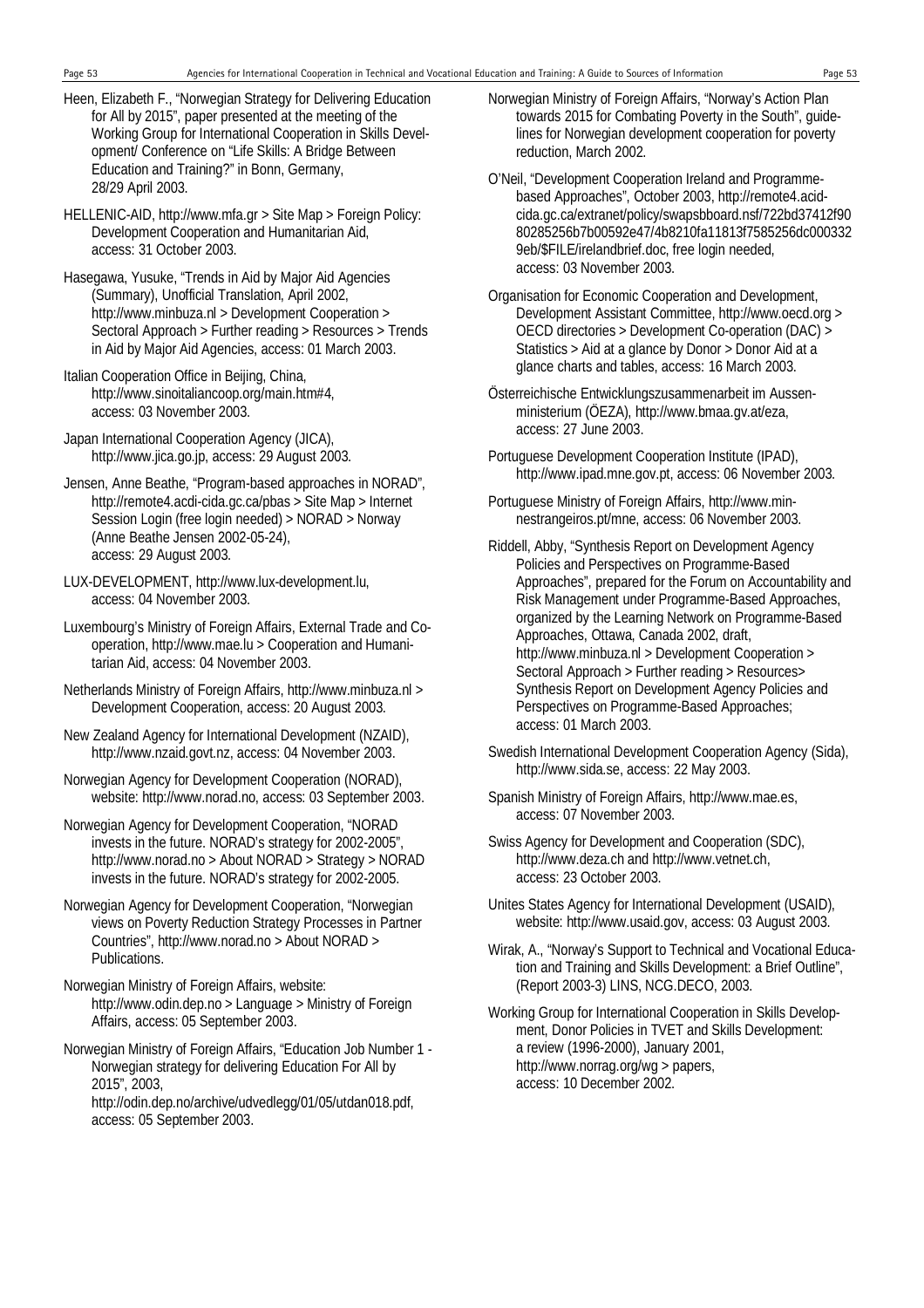# **7 Links to Intergovernmental Agencies**

**African Development Bank**  http://www.afdb.org

**Agence Intergouvernementale de la Francophonie**  http://agence.francophonie.org

**Asian Development Bank**  http://www.adb.org

**Caribbean Development Bank**  http://www.caribank.org

**Commonwealth of Learning**  http://www.col.org

**Commonwealth Secretariat** http://www.thecommonwealth.org

**Development Assistance Committee of the Organisation of Economic Cooperation and Development**  http://www.oecd.org/dac

**European Commission, Directorate General Development** http://europa.eu.int/comm/development/index\_en.htm

**European Commission, EuropeAid Co-operation Office**

http://europa.eu.int/comm/europeaid

**European Bank for Reconstruction and Development** http://www.ebrd.com

**European Training Foundation**  http://www.etf.eu.int

**Food and Agricultural Organisation of the United Nations**  http://www.fao.org

**Inter-American Development Bank**  http://www.iadb.org

**International Labour Organization** http://www.ilo.org

**United Nations Children's Fund**  http://www.unicef.org

**United Nations Development Programme**  http://www.undp.org

**United Nations Educational, Scientific and Cultural Organization (UNESCO)**  http://www.unesco.org

**World Bank Group**  http://www.worldbank.org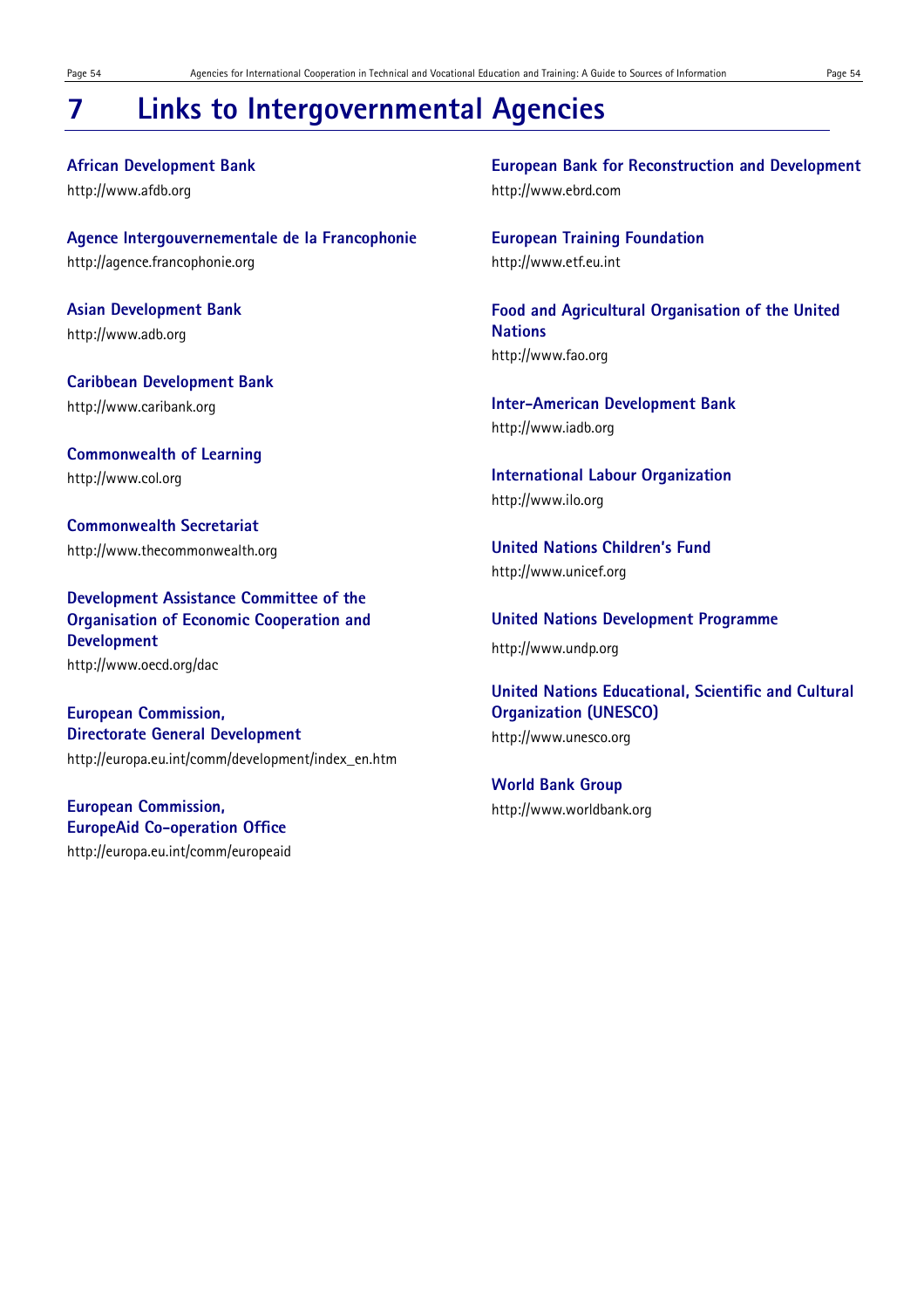# **8 Annex**

## **8.1 Millennium Development Goals1**

#### **Goal 1: Eradicate extreme poverty and hunger**

Target 1: Halve, between 1990 and 2015, the proportion of people whose income is less than one dollar a day. Target 2: Halve, between 1990 and 2015, the proportion of people who suffer from hunger.

#### **Goal 2: Achieve universal primary education**

Target 3: Ensure that, by 2015, children everywhere, boys and girls alike, will be able to complete a full course of primary schooling.

#### **Goal 3: Promote gender equality and empower women**

Target 4: Eliminate gender disparity in primary and secondary education preferably by 2005 and to all levels of education no later than 2015.

### **Goal 4: Reduce child mortality**

Target 5: Reduce by two-thirds, between 1990 and 2015, the under-five mortality rate.

#### **Goal 5: Improve maternal health**

Target 6: Reduce by three quarters, between 1990 and 2015, the maternal mortality ratio.

## **Goal 6: Combat HIV/AIDS, malaria and other diseases**

Target 7: Have halted by 2015, and begun to reverse, the spread of HIV/AIDS. Target 8: Have halted by 2015, and begun to reverse, the incidence of malaria and other major diseases.

#### **Goal 7: Ensure environmental sustainability**

Target 9: Integrate the principles of sustainable development into country policies and programmes and reverse the loss of environmental resources.

#### **Goal 8: Develop a Global Partnership for Development**

- Target 12: Develop further an open, rule-based, predictable, non-discriminatory trading and financial system. Includes a commitment to good governance, development, and poverty reduction – both nationally and internationally.
- Target 13: Address the special needs of the Least Developed Countries. Includes: tariff and quota free access for LDC exports; enhanced programme of debt relief for HIPC and cancellation of official bilateral debt; and more generous ODA for countries committed to poverty reduction.
- Target 14: Address the Special Needs of landlocked countries and small island developing states (through Barbados Programme and 22<sup>nd</sup> General Assembly provisions).
- Target 15: Deal comprehensively with the debt problems of developing countries through national and international measures in order to make debt sustainable in the long term.
- Target 16: In co-operation with developing countries, develop and implement strategies for decent and productive work for youth.
- Target 17: In co-operation with pharmaceutical companies, provide access to affordable, essential drugs in developing countries.
- Target 18: In co-operation with the private sector, make available the benefits of new technologies, especially information and communications.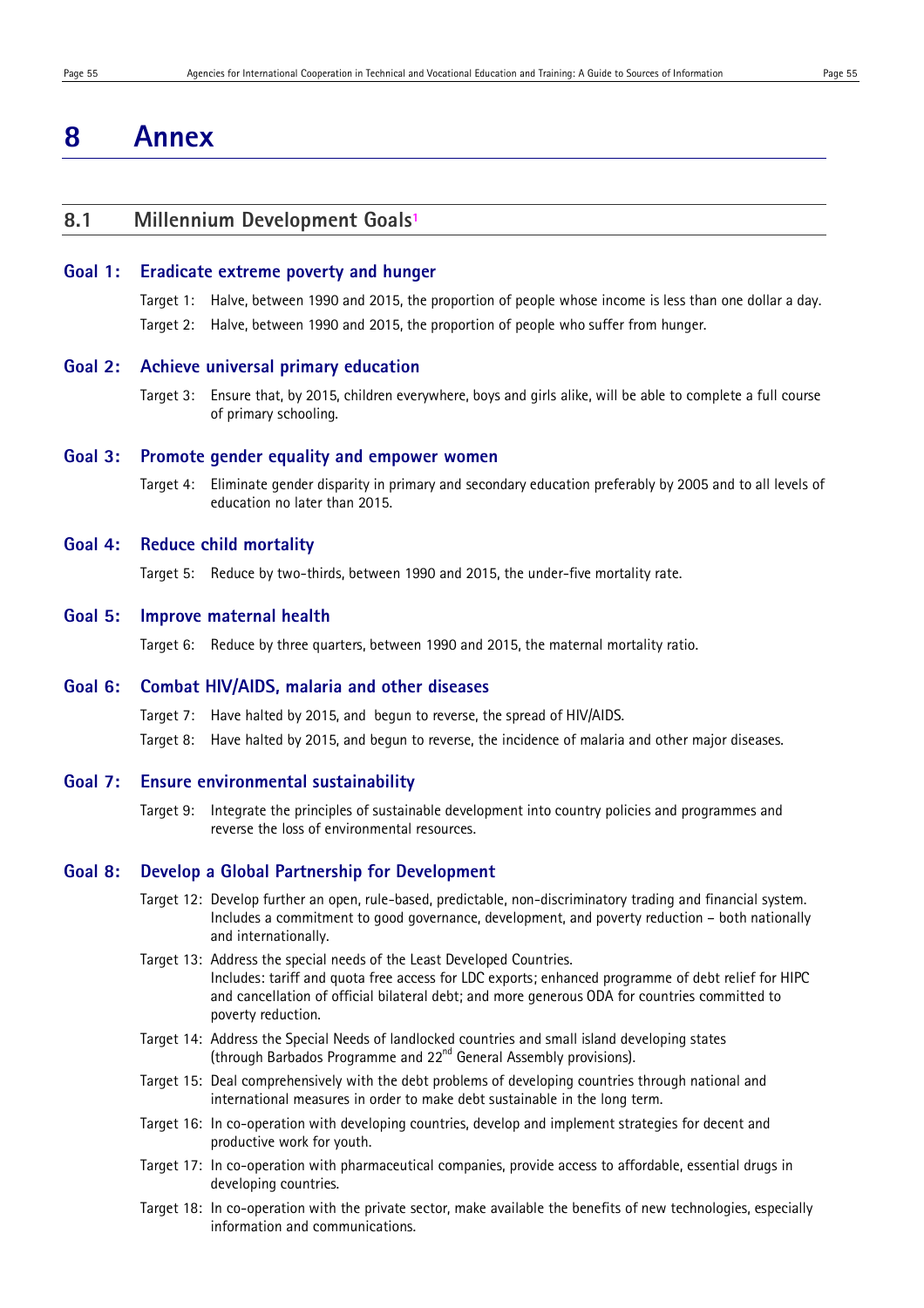# **8.2 Net Official Development Assistance from DAC Countries in 2002**<sup>2</sup>

The following figure shows the net Official Development Assistance (ODA) of the Member States of OECD's Development Assistance Committee (DAC)

- 1. in absolute amounts (in billion US Dollar),
- 2. in relative terms, as a percentage of the Gross National Income (GNI).

The year of reference is 2002.



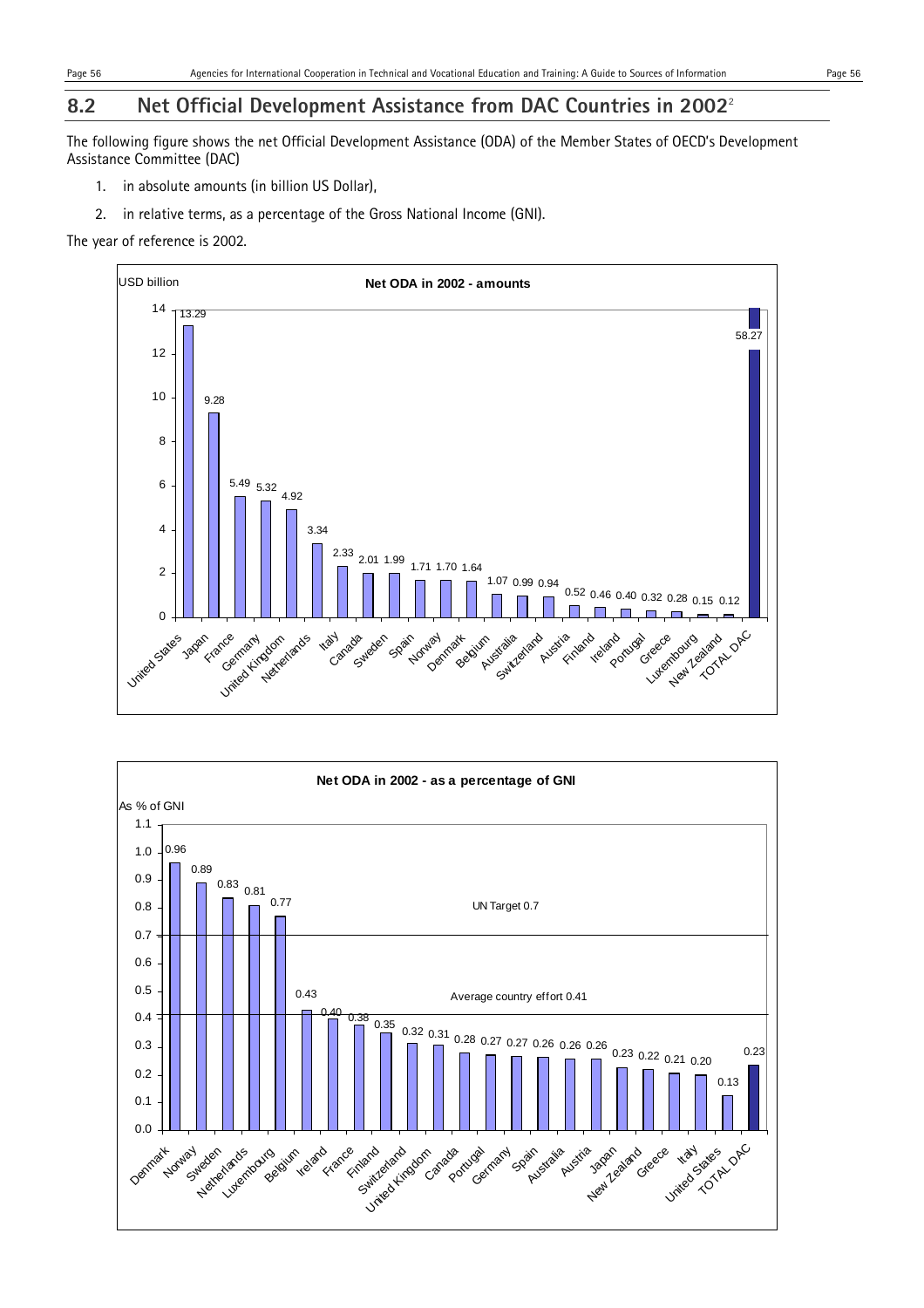Download from the following papers (excerpts): http://www.norrag.org/wg > here (papers)

# Paper 7 - The Edinburgh Meeting, October 2002

"The Edinburgh Meeting of the Working Group for International Cooperation in Skills Development marked a significant development in the activities of the Group. Rather than a discussion of a specific theme or series of initiatives, participants were asked to comment on one particular document, Vocational Skills Development in Sub-Saharan Africa: A World Bank Review (hereafter 'the Synthesis Report'). This focus and the opportunities it offered to share experiences and shape the text's main messages resulted in thorough and, at times, heated discussions. This gathering was a 'working' meeting in the very practical sense of the term as participants sought to offer constructive feedback on the important conceptual and policy issues at stake, and on how best to reframe and revise the text of the Synthesis Report.

The invitation to the Working Group from the World Bank to review the September 2002 draft of their Synthesis Report at a special meeting in Edinburgh was an opportunity for the Group to play a policy advisory role. This was the first occasion, outside the Bank, for this draft document to receive systematic comment. Such a review role has been a tradition of NORRAG on many previous occasions in respect of draft agency policies. The Bank's document has subsequently been published in a new version of February 2003. This present Paper remains a report of an important meeting, which, arguably, made a valuable contribution to the final shape of the Bank's Skills development in Sub-Saharan Africa. The Working Group would like to acknowledge the Bank's readiness to engage very openly in this debate about skills development policy, as the following pages of detailed commentary make abundantly clear.

- Introduction Martha Caddell and Keith Holmes
- Assessing the synthesis report: the response of the Working Group Martha Caddell and Keith Holmes
- Public training David Atchoarena
- Private training David Atchoarena
- Enterprise base training in formal sector medium and large scale African enterprises John Grierson
- Informal sector training Fred Fluitman and Hans Haan
- Vocationalized secondary education revisited with case studies from Botswana, Uganda and Kenya Jon Lauglo, Albert K. Akyeampong, Kilemi Mwiria and Sheldon G. Weeks
- Integrated entrepreneurship education in Botswana, Uganda and Kenya Halfdan Farstad
- Financing Training Adrian Ziderman
- Commentary: a broad view of the paper Claudio Moura Castro
- Appendix 1: Vocational Skills Development in Sub-Saharan Africa: A World Bank Review; Executive Summary
- Appendix 2: Principal Sources
- Appendix 3: List of Participants." <sup>3</sup>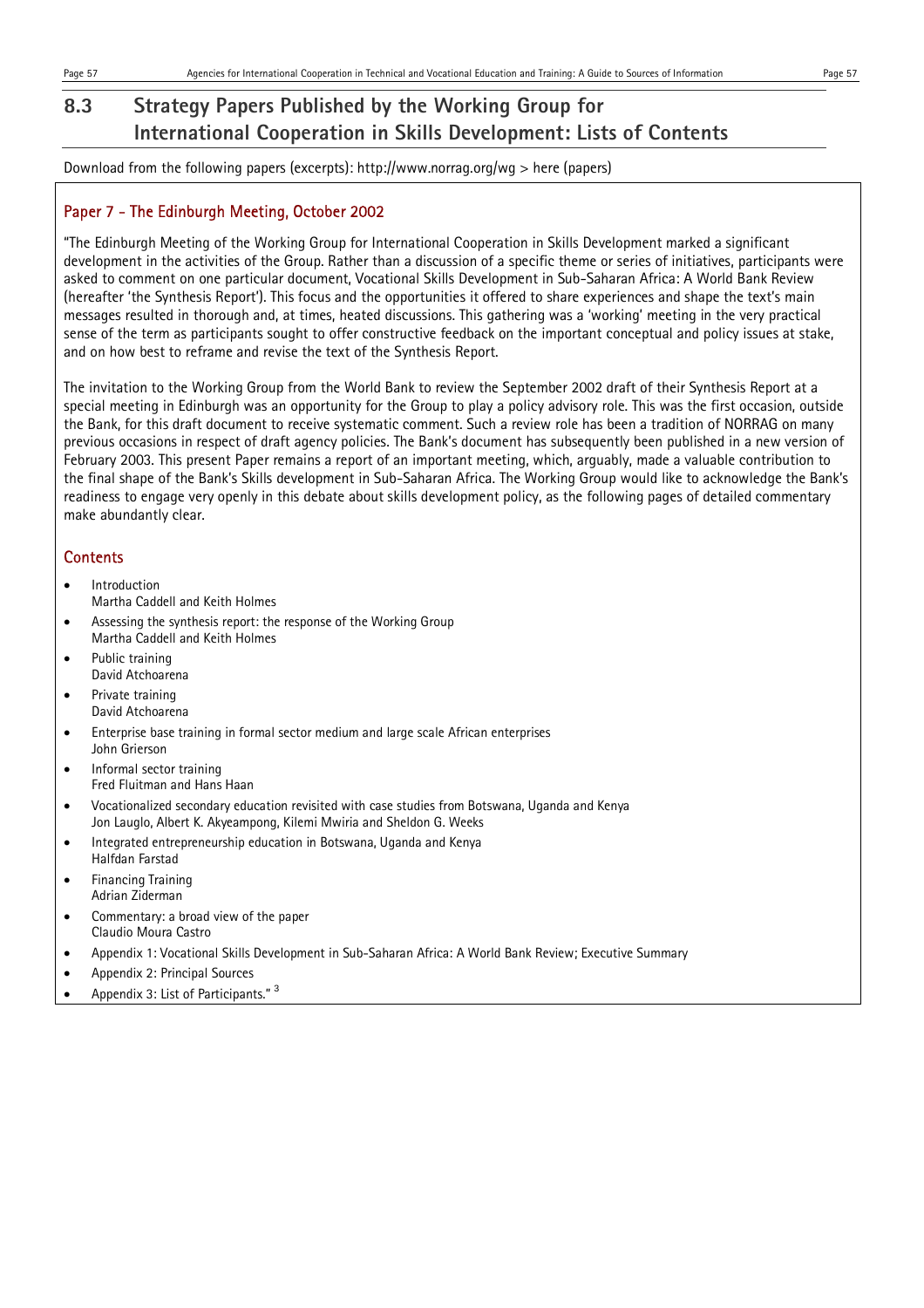### Paper 6 - The Interlaken Meeting, September 2001

"The Interlaken meeting of the Working Group for International Cooperation in Skills Development represented a new stage of evolution in the activities of the Group and set the stage for further such developments. Arising out of discussions at previous meetings, it was associated with the Swiss Agency for Development Cooperation's hosting of a major international conference on work, skills and knowledge, bringing together some 180 participants, half from the developing and transition countries, which took place on the three days immediately preceding the Working Group's meeting. In anticipation of the very rich discussion of the conference and its production of an "Interlaken Declaration" [download of the declaration on the same website; J.M.], it was decided to organize the Working Group meeting around the same main theme as the conference. However, this theme was then adapted to the concerns of the Group in three ways. First, it was associated to the specific issues surrounding the work of development cooperation agencies in linking work, skills and knowledge. Second, following on from the Latin American focus of the last meeting, the discussion also centered on lessons emerging from skills development activities in Africa, an issue that will be returned to in a special session of the Group next year. Third, as the Interlaken Declaration acknowledged, wide-ranging changes in the contexts in which development cooperation in skills development take place raise the importance of the Group considering a move from an emphasis on knowledge sharing to a position that also includes knowledge production.

### **Contents**

- Introduction
- Reflections on the Interlaken Conference
- Linking Skills, Work and Knowledge: Filling in the Gaps?
- Trends in Development Cooperation
- Germany
- Switzerland
- International Labour Organization
- United Nations Educational, Scientific and Cultural Organization
- Skills Development in Africa: Lessons from Research
- Research on how the World Bank's TVET Projects in Africa Reflect the Bank's Overall TVET Policy
- Learning to Compete: DFID-Supported Research on Education, Training and Enterprise in Ghana, Kenya and South Africa
- Revisiting Technical and Vocational Education in sub-Saharan Africa (A Research Conducted by IIEP on Behalf of the World Bank)
- Building new Knowledge on Work and Skills
- Learning for Life, Work and the Future: SADC Workshop and Research Plan
- Working Group for International Cooperation in Skills Development: An Outline for a Multi-Agency Research Study
- Interlaken and Beyond: Building the Future of the Working Group
- Appendix: List of Participants." <sup>4</sup>

A compilation of all the donor policies in TVET and skills development presented during the meetings of Working Group since 1996

Paper 6 is available in English, French and Spanish.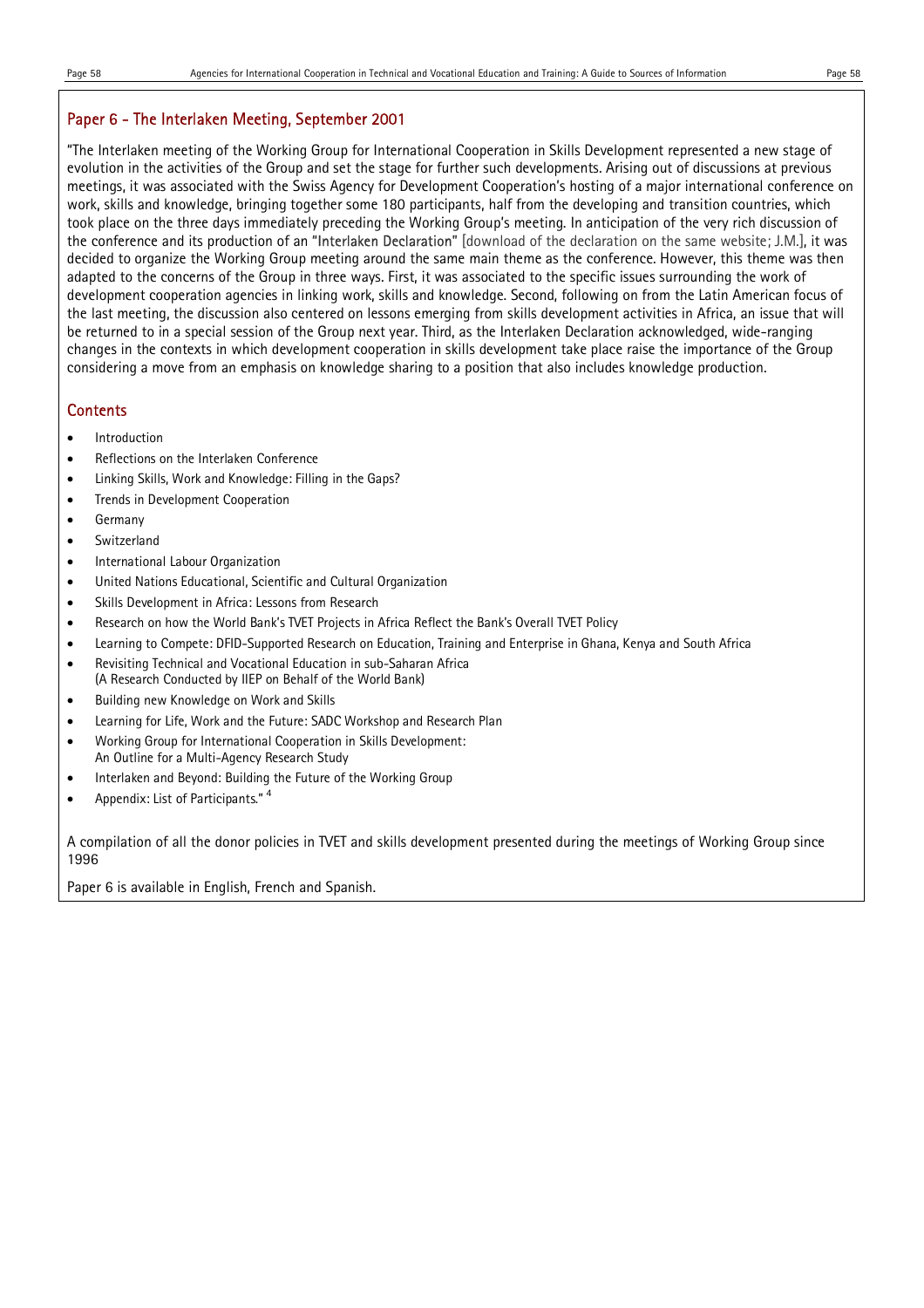### Paper 5 - The Washington Meeting, March 2000

"The sixth meeting of the Working Group for International Cooperation in Skills Development was held during March 2000 in Washington DC. This meeting was hosted jointly by the Inter-American Development Bank (IDB), the United States Agency for International Development (USAID) and the World Bank. As with previous meetings of the Group, it was supported by the Swiss Agency for Development and Cooperation. UNESCO-UNEVOC also sponsored the meeting.

In taking its first opportunity to move outside Europe, the Working Group was concerned to bring a regional focus to its work. The theme of this meeting, therefore, was "Poverty, growth and skills development: a focus on Latin America". The discussion paper reflects the discussions around this theme and groups them into four parts. First, a series of agency and non-agency researchers presented accounts of the history, evolution and current issues surrounding skills development in Latin America. Second, the three host agencies presented a flavour of their current policies and programmes in Latin America, and their links to overall strategies in the two cases where attention is not only on Latin America. Third, arising from two days of lively discussions, a synthesis piece seeks to bring together threads from the papers presented and the discussions that ensued. Fourth, a series of appendices note contributions from JICA and the Committee of Donor Agencies for Small Enterprise Development, as well as an overview of the Working Group's vision and a participants' list.

- Introduction
- Poverty, growth and training development in Latin America
- Employer-controlled training in Brazil
- Secondary technical and vocational education in Chile
- Vocational education and training in Colombia
- Training unemployed youth in Latin America
- Emerging World Bank concerns in post-basic education
- USAID's approach to workforce development and experiences in Latin America
- Skills development at the Inter-American Development Bank
- Learning in Latin America; learning from Latin America: the evolution of skills development
- Appendix one: Japan International Cooperation Agency and skills development
- Appendix two: Business development services: recent work by the Committee of Donor Agencies for Small Enterprise Development
- Appendix three: About the Working Group
- Appendix four: List of participants."<sup>5</sup>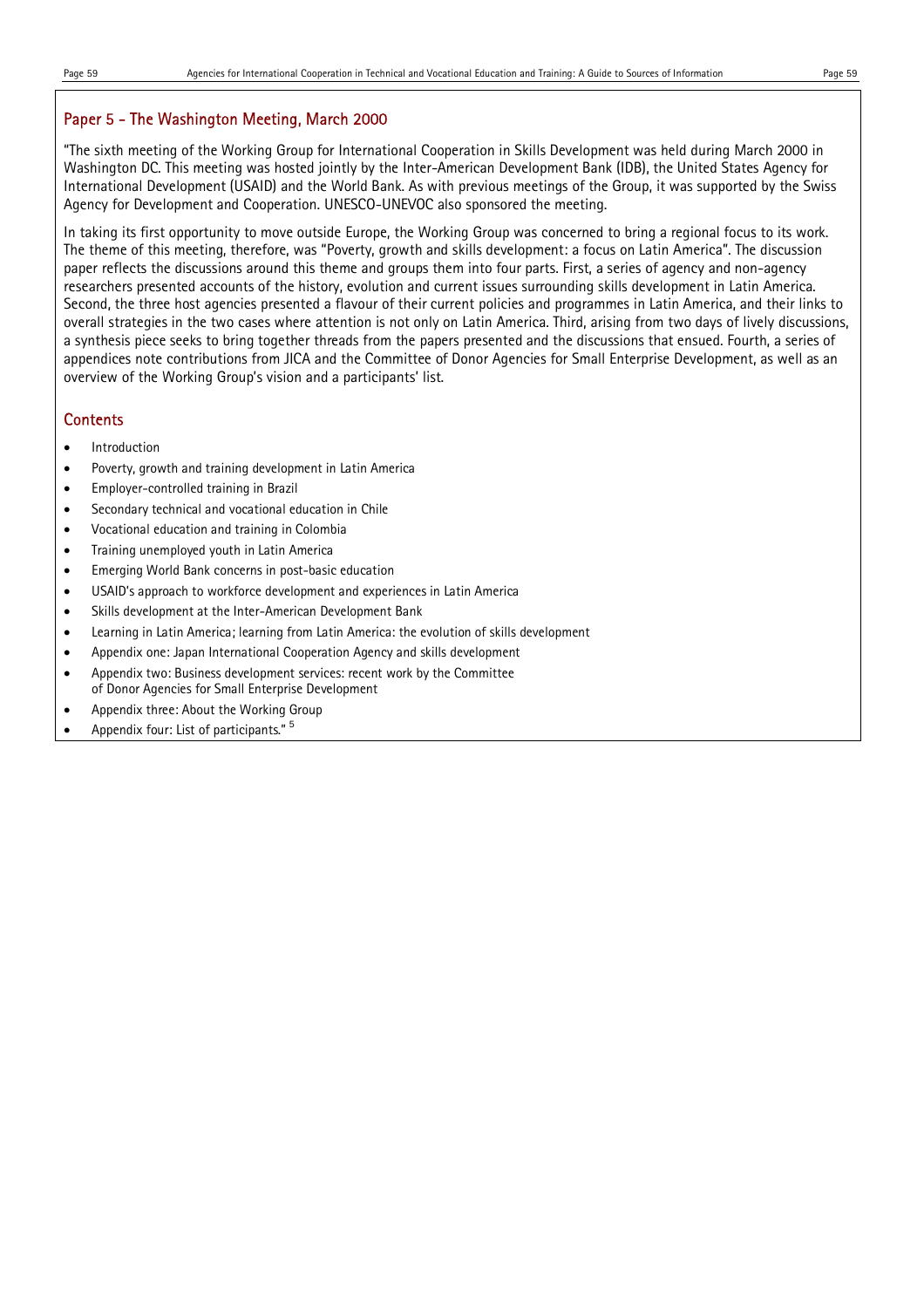# Paper 4 - The Copenhagen Meeting, June 1999

"This meeting marks the further evolution of this working group and is reflected in a new title for this series of discussion papers. In the first three papers of this series the primary focus was on the outlining of agency policies on skills development. This was reflected in the title: "Donor policies in skills development". However, this paper completes a shift away from a focus on overall policies towards a consideration that is driven by thematic concerns. Whilst the views of a series of donors on the theme in question are presented, their primary role of these is to provide case studies that illuminate a broader debate. Moreover, the group is concerned to be more than just a forum for donors to discuss their own policies and this was reflected in participation in Copenhagen. For both of these reasons, this paper will go under the title of "Debates in skills development".

This paper focuses on issues, which stretch far beyond the field of skills development. It is primarily concerned with the shift in many agencies to sector programme support. One thing that the debate around sector programmes does is to highlight the key importance of capacity building, both of individuals and institutions. For this reason the paper carries a secondary focus on human and institutional development. This is the focus of one case study, from Switzerland, in the first section of the paper. It is also given further attention through brief notes in the appendices, which report on the activities of some multilateral attempts to strengthen human and institutional development.

- Introduction
- Denmark
- Finland
- **Sweden**
- Switzerland
- Supporting Sectors, Strengthening Institutions and Developing Individuals
- Appendix 1: Selected HID [Human and Institutional Development; J.M.] Programmes."  $6$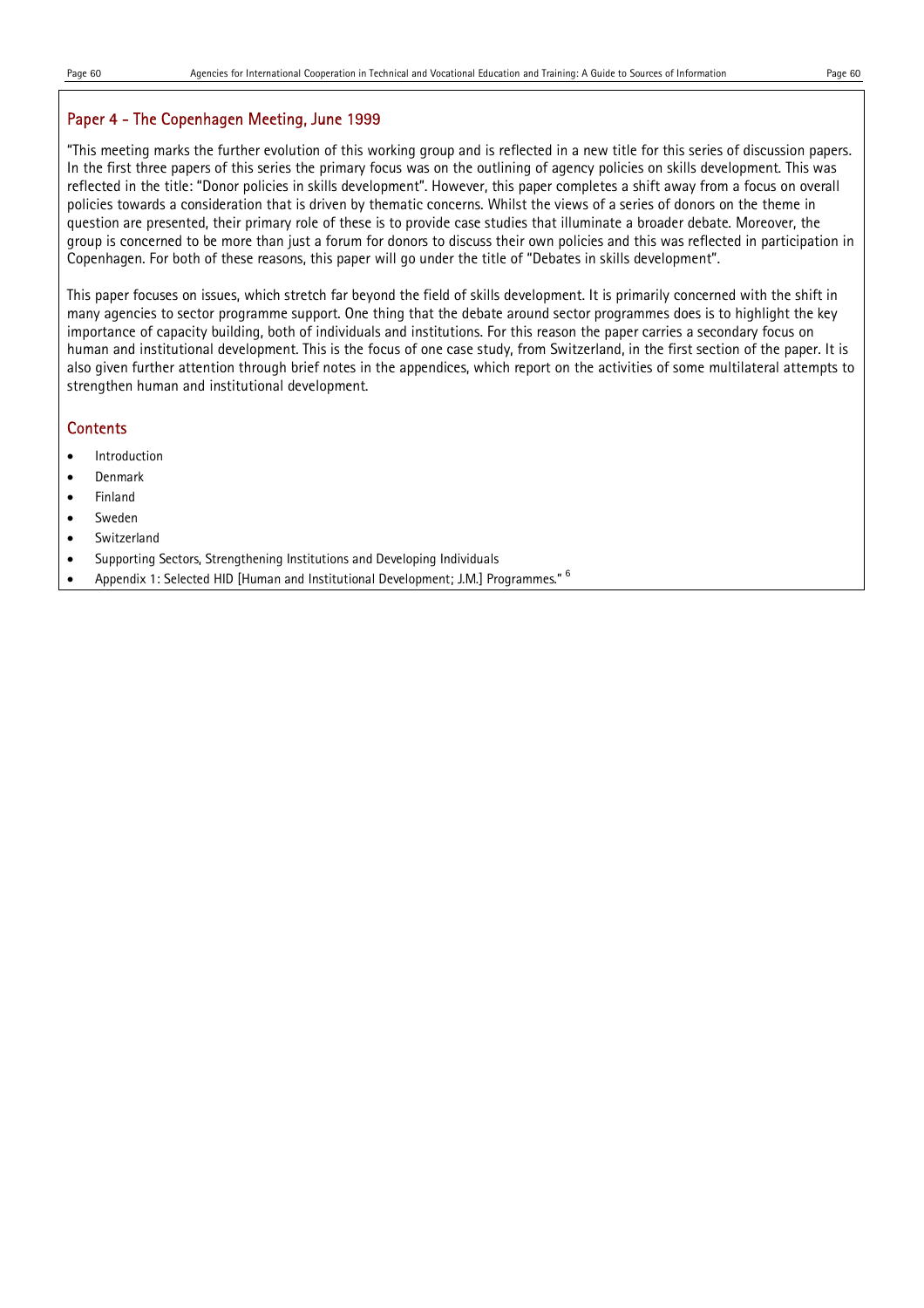### Paper 3 - The Geneva Meeting, April 1998

"As in the two previous meetings there were a small number of presentations of policy by bilateral and multilateral agencies and these are again a major element of this discussion paper. As on the previous occasions, these presentations were to a greater or lesser extent influenced by an overall theme to the meeting. On this occasion the theme was "Reforming Education and Training Policies and Systems". However, a crucial point at which this meeting and this discussion paper depart from the path of their predecessors is in the appearance of two case studies focusing on specific countries from the South. In this first such focus the two countries chosen were Indonesia and South Africa. The two cases proved very enlightening for those present and a further series of such case studies are planned for the next meetings of the Working Group.

Whilst research has been presented at the previous meetings of the Working Group, this discussion paper is the first to carry a report on such presentations, a trend that is likely to continue in subsequent papers in the series. On this occasion, it was appropriate that it was a member of staff of one of the host organizations who presented a valuable synthesis of the findings of a major research programme on the reformation of training systems.

The case of the South African presentation was significant in other ways too. The Working Group benefited greatly from the attendance of a senior policy maker from that country. Her presence highlighted again the importance of the Southern role in this series of meetings and the desirability of moving to a more partnership-like relationship with Southern colleagues. Nonetheless, it was clear that the nature of such a relationship would need further exploration as the Working Group enters into its next phase of development. The Geneva meeting also raised some of the other key issues for the future of the Working Group: the nature of its activities, particularly its ability/willingness to support projects and research; the structure of the Secretariat and of Working Group membership; and the Working Group's role in capacity building within its member agencies. As the Group looks forward to its next meeting, in Copenhagen during June 1999, these issues about future development will play a central role in its deliberations.

- **Introduction**
- Donor Policies in Skills Development
- **Finland**
- Inter-American Development Bank
- Japan
- United States of America
- Reformulating Education and Training Policies and Systems
- **Indonesia**
- Republic of South Africa
- Reforming vocational training: lessons from an international study
- Reforming TVET and its broader context."<sup>7</sup>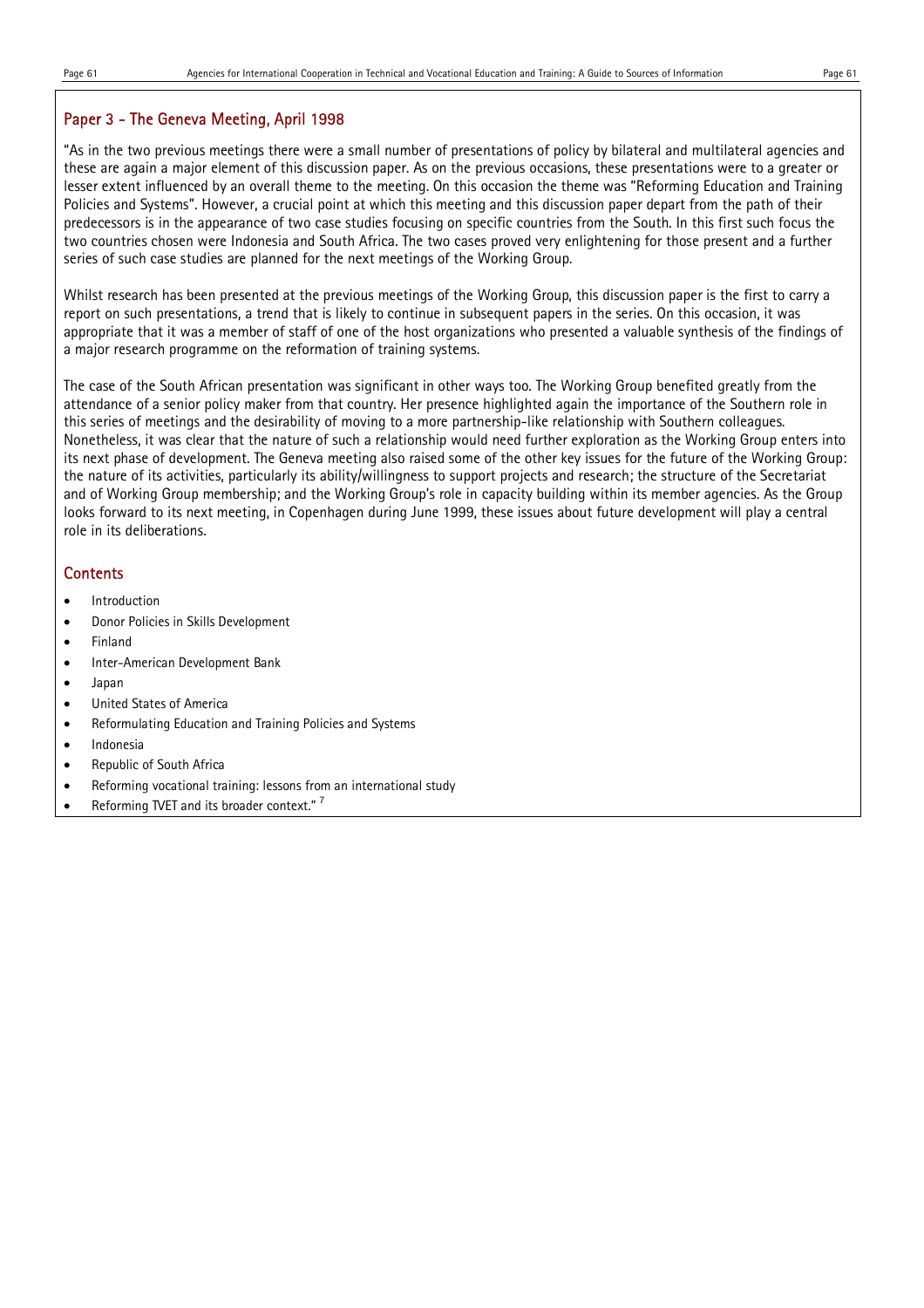### Paper 2 - The London Meeting, May 1997

"This second paper continues the emphasis, seen in the first discussion paper, on discussing the policies of donor agencies. However, it also introduced a thematic concern for the first time, through a focus on the linkages between skills development and small enterprise development. In order to capture this important debate, the analytical section of this paper will not simply focus on the agency presentations but will link them together with a series of presentations on the SD/SED relationship, and will also refer back to those agency policies reported in the first discussion paper.

As well as having thematic concerns, the Working Group is also interested in methodological issues. Some flavour of this is provided by the fourth agency presentation. In this the focus is not on UNESCO's broader policies but on the methodological challenge of developing and analyzing national policy, an area in which that agency has developed considerable competency in connection with the Association for the Development of African Education (ADAE) Working Group on Education Sector Analysis. This is a theme that the group intends to return to in greater depth on a later occasion.

### **Contents**

- Introduction
- Austria
- European Commission
- **France**
- UNESCO Education Sector Studies
- Delivering support to skills development and small enterprise development: Towards a coordination of approaches?
- Sources of further information."<sup>8</sup>

## Paper 1 - The Frankfurt Meeting, November 1996

"This first paper is intended to provide summaries of agency policies regarding skills development and think pieces which both provide a flavor of agency discussions and highlight some of the controversies and dilemmas in the field. These summaries are intended to facilitate information - sharing and improvements in the operation of development assistance between agencies, but should also be of interest to wider constituencies.

### **Contents**

- Introduction
- Denmark
- **Germany**
- Sweden

l

- Switzerland
- United Kingdom
- Comparative Analysis
- Sources of further information."<sup>9</sup>

Summary paper of the two first meetings, in French or in English.

- 6 Working Group for International Cooperation in Skills Development, http://www.vetnet.ch/wg > here (papers), access: 11 June 2003.
- 7 Working Group for International Cooperation in Skills Development, http://www.vetnet.ch/wg > here (papers), access: 11 June 2003.
- 8 Working Group for International Cooperation in Skills Development, http://www.vetnet.ch/wg > here (papers), access: 11 June 2003.
- 9 Working Group for International Cooperation in Skills Development, http://www.vetnet.ch/wg > here (papers), access: 11 June 2003.

<sup>1</sup> Source: http://www.undp.org/mdg/Millennium%20Development%20Goals.pdf, access: 13 December 2002, selection and emphases by J.M. Indicators for the measurability of the Millennium Development Goals and Targets are listed in the source document.

<sup>2 &</sup>quot;Net Official Development Assistance from DAC countries" (published with the friendly permission of OECD-DAC). For additional information on DAC statistics, please visit the Website http://www.oecd.org/dac/stats. Copyright OECD, 2004.

<sup>3</sup> Working Group for International Cooperation in Skills Development, http://www.vetnet.ch/wg > here (papers), access: 11 June 2003.

<sup>4</sup> Working Group for International Cooperation in Skills Development, http://www.vetnet.ch/wg > here (papers), access: 11 June 2003.

<sup>5</sup> Working Group for International Cooperation in Skills Development, http://www.vetnet.ch/wg > here (papers), access: 11 June 2003.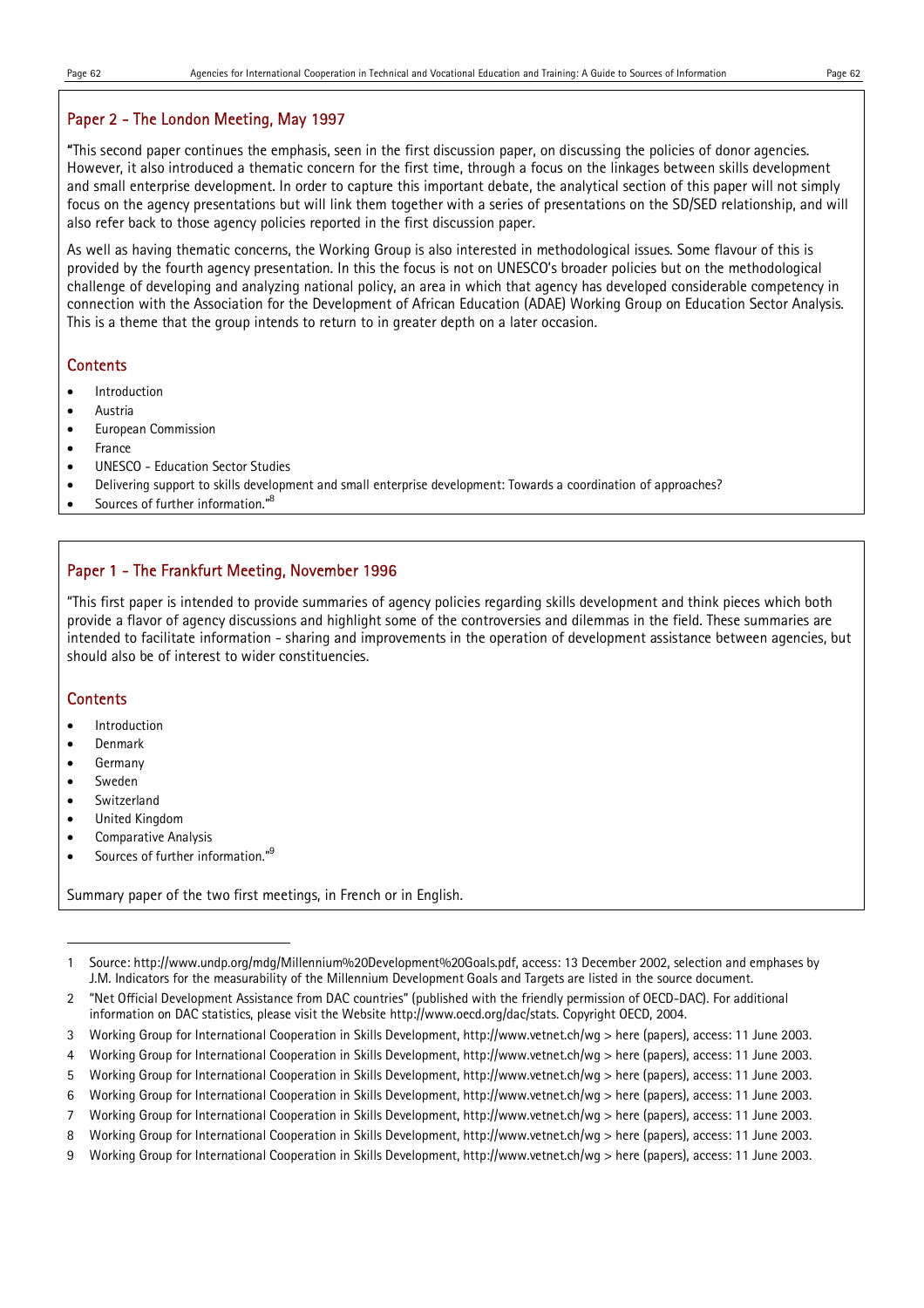# **9 Country Index**

Index entries cover countries and territories that are mentioned explicitly in this document.

Afghanistan, 12, 16, 18, 42, 47, 49, 50 Albania, 12, 16, 23, 30, 35, 44, 47, 49, 50 Algeria, 14, 15, 24, 42, 49 Angola, 14, 15, 24, 30, 40, 41, 42, 44, 45, 47, 49, 50 Anguilla, 15, 49 Antigua and Barbuda, 15, 49 Argentina, 15, 38, 42, 49 Armenia, 12, 16, 23, 30, 42, 49, 50 Australia, 10, 11, 52 Austria, 12, 13, 62 Azerbaijan, 12, 16, 23, 30, 49, 50 Bahamas, 49 Bangladesh, 10, 14, 16, 18, 26, 36, 38, 40, 41, 45, 47, 49, 50 Barbados, 15, 49, 55 Belarus, 16, 23, 30, 49, 50 Belgium, 3, 13, 14 Belize, 15, 49 Benin, 14, 15, 18, 24, 26, 36, 42, 47, 49, 50 Bermuda, 49 Bhutan, 10, 12, 16, 18, 38, 47 Bolivia, 14, 15, 16, 18, 26, 36, 44, 45, 47, 49, 50 Bosnia and Herzegovina, 12, 16, 21, 23, 30, 42, 44, 47, 49, 50 Botswana, 14, 15, 18, 38, 49, 57 Bougainville, 38 Brazil, 15, 16, 24, 26, 38, 42, 47, 49, 50, 59 British Virgin Islands, 49 Brunei Darussalam, 38, 49 Bulgaria, 12, 16, 23, 26, 30, 47, 49, 50 Burkina Faso, 12, 14, 15, 18, 24, 26, 35, 36, 47, 49 Burundi, 12, 14, 15, 24, 35, 49, 50 Cambodia, 10, 14, 16, 18, 24, 26, 38, 42, 45, 47, 49, 50 Cameroon, 14, 15, 16, 24, 49 Canada, 15, 16, 17, 20, 53 Cape Verde, 12, 15, 24, 35, 42, 44, 49 Cayman Islands, 49 Central African Republic, 15, 24, 49

Chad, 15, 24, 26, 47, 49 Chile, 15, 26, 35, 38, 42, 49, 59 China, 10, 14, 16, 21, 26, 38, 40, 42, 44, 49, 53 Colombia, 15, 24, 38, 42, 47, 49, 50, 59 Comoros, 15, 24, 42, 49 Congo, 14, 15, 24, 42, 49, 50 Cook Islands, 10, 16, 38 Costa Rica, 12, 15, 49 Croatia, 12, 16, 23, 30, 42, 47, 49, 50 Cuba, 15, 24, 26, 42, 47, 49, 50 Cyprus, 49, 50 Czech Republic, 12, 16, 23, 49, 50 Democratic People's Republic of Korea, 16, 49 Democratic Republic of the Congo, 14, 15, 24, 42, 49, 50 Denmark, 18, 19, 20, 52, 60, 62 Djibouti, 15, 24, 49 Dominica, 15, 49 Dominican Republic, 15, 24, 44, 49, 50 Ecuador, 14, 15, 44, 47, 49, 50 Egypt, 15, 16, 18, 21, 26, 36, 42, 49, 50 El Salvador, 12, 14, 15, 35, 44, 47, 49, 50 Equatorial Guinea, 15, 24, 44, 49 Eritrea, 15, 24, 36, 40, 41, 45, 49, 50 Estonia, 12, 16, 23, 49 Ethiopia, 12, 14, 15, 16, 21, 24, 30, 31, 36, 40, 41, 42, 45, 49, 50 Falkland Islands (Malvinas), 49 Fiji, 10, 16, 38 Finland, 21, 22, 60, 61 France, 2, 23, 24, 25, 62 Gabon, 15, 24, 42, 49 Gambia, 15, 24, 49 Georgia, 12, 16, 17, 23, 30, 42, 49, 50 Germany, 2, 25, 26, 27, 28, 41, 52, 53, 58, 62 Ghana, 15, 16, 18, 24, 26, 36, 49, 50, 58 Greece, 29 Grenada, 15, 49

Guatemala, 12, 14, 16, 38, 40, 41, 44, 49, 50 Guinea, 10, 15, 16, 24, 26, 38, 42, 44, 45, 49, 50 Guinea-Bissau, 15, 24, 42, 44, 45, 49 Guyana, 16, 49 Haiti, 14, 16, 24, 26, 49, 50 Honduras, 16, 44, 47, 49, 50 Hong Kong of China, 49 Hungary, 12, 16, 23, 49 India, 10, 16, 18, 24, 36, 38, 40, 41, 42, 47, 49, 50 Indonesia, 10, 14, 16, 26, 36, 38, 40, 42, 49, 50, 61 Iran, Islamic Republic of, 42, 49 Iraq, 10, 12, 30, 47, 49 Ireland, 2, 30, 31, 48, 50, 52, 53 Italy, 2, 32 Jamaica, 16, 49, 50 Japan, 2, 33, 34, 53, 59, 61 Jordan, 15, 47, 49, 50 Kazakhstan, 12, 16, 23, 26, 47, 49, 50 Kenya, 12, 14, 15, 18, 21, 24, 38, 42, 45, 49, 50, 57, 58 Kiribati, 10, 16, 38, 49 Kyrgyzstan, 16, 23, 26, 47, 49, 50 Lao People's Democratic Republic, 10, 14, 16, 24, 26, 35, 38, 42, 45, 49, 50 Latvia, 16, 23, 49 Lebanon, 15, 24, 47, 49, 50 Lee and Windward, 16 Lesotho, 14, 15, 26, 30, 31, 49 Liberia, 15, 24, 30, 50 Libyan Arab Jamahiriya, 49 Lithuania, 16, 23, 49, 50 Luxembourg, 35, 36, 53 Madagascar, 15, 24, 26, 42, 47, 50 Malawi, 14, 15, 16, 26, 30, 40, 41, 49, 50 Malaysia, 16, 18, 42, 49 Maldives, 10, 16, 38, 49 Mali, 14, 15, 16, 24, 26, 35, 36, 40, 47, 49, 50 Malta, 49 Marshall Islands, 16, 49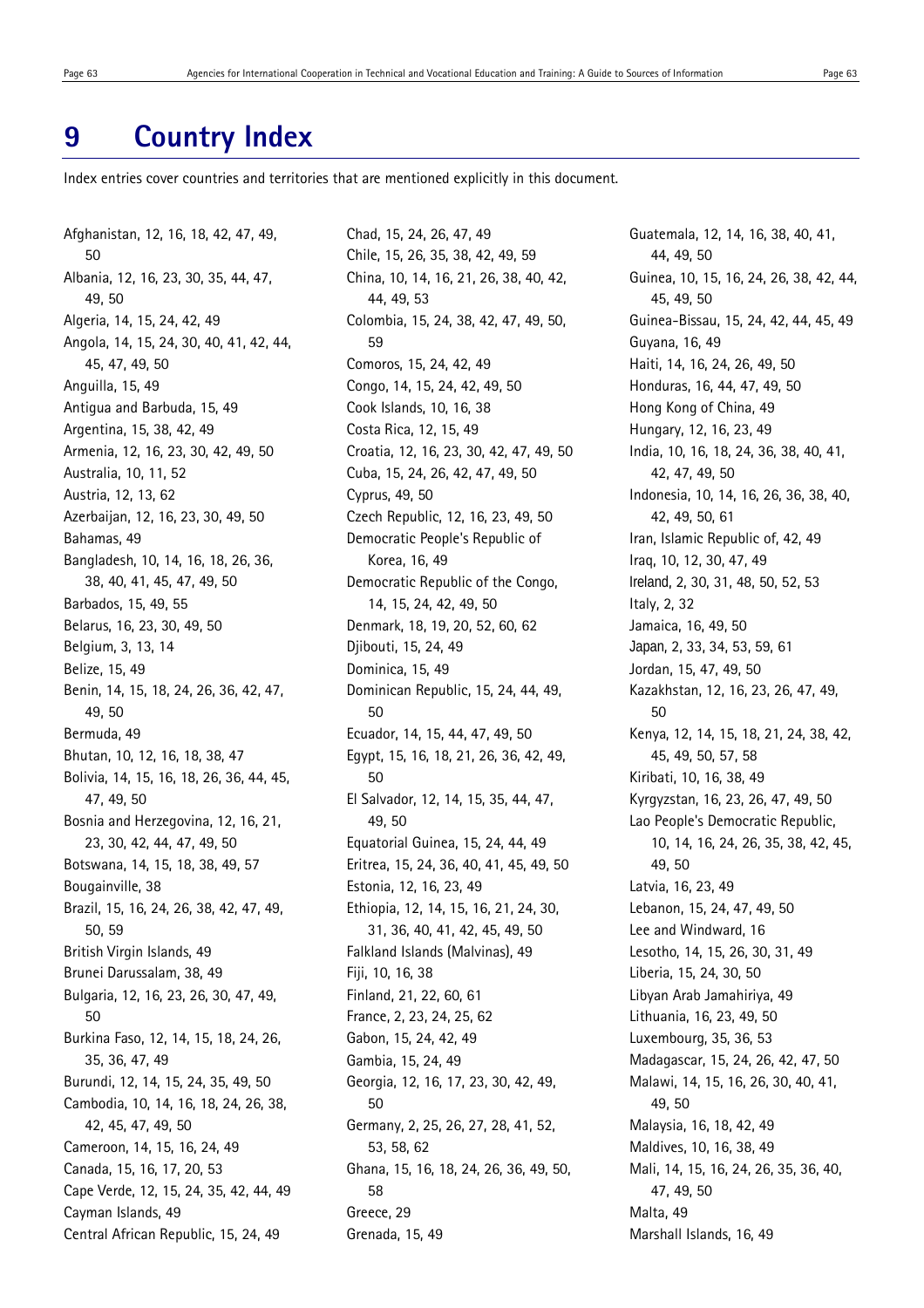Mauritania, 15, 24, 26, 42, 44, 49 Mauritius, 14, 15, 24, 35, 49 Mexico, 16, 26, 38, 42, 49, 50 Micronesia, 10, 16, 38 Mongolia, 10, 16, 26, 49, 50 Montserrat, 16, 49 Morocco, 14, 15, 24, 35, 42, 44, 49, 50 Mozambique, 12, 14, 15, 16, 18, 21, 24, 26, 30, 31, 36, 38, 40, 41, 42, 44, 45, 47, 49, 50 Myanmar, 10, 26, 38, 49, 50 Namibia, 12, 14, 15, 18, 21, 24, 35, 38, 40, 42, 44, 45, 49, 50 Nauru, 10, 16 Nepal, 10, 12, 16, 18, 21, 26, 38, 40, 41, 47, 49, 50 Netherlands, 8, 36, 37, 53 New Caledonia, 38 New Zealand, 3, 38, 39, 53 Nicaragua, 12, 16, 18, 21, 35, 36, 40, 41, 44, 45, 47, 50 Niger, 14, 15, 18, 24, 26, 35, 47 Nigeria, 15, 24, 40, 42, 49 Niue, 10, 16, 38 Norway, 39, 40, 41, 52, 53 Oman, 49 Pakistan, 10, 12, 16, 38, 40, 41, 42, 47, 49, 50 Palau, 16 Palestinian Authority, 10, 12, 14, 15, 18, 21, 24, 26, 30, 40, 41, 42, 44, 45, 47, 49, 50 Panama, 16, 49, 50 Papua New Guinea, 10, 16, 38, 49 Paraguay, 16, 38, 44, 49, 50 Peru, 14, 16, 21, 26, 38, 42, 44, 47, 49, 50 Philippines, 10, 14, 16, 26, 38, 42, 44, 50 Pitcairn, 49 Poland, 12, 16, 23, 24, 49, 50

Portugal, 42 Republic of Korea, 16, 49 Republic of Moldova, 12, 16, 23, 30, 49, 50 Romania, 12, 16, 23, 24, 26, 30, 47, 49, 50 Russian Federation, 12, 16, 23, 30, 47, 49, 50 Rwanda, 12, 14, 15, 16, 24, 35, 36, 47, 49, 50 Saint Helena, 49 Saint Kitts and Nevis, 16, 49 Saint Lucia, 16, 49 Saint Vincent and the Grenadines, 16, 49 Samoa, 10, 16, 38, 49 Sao Tome and Principe, 15, 24, 42, 44, 49 Senegal, 12, 14, 15, 16, 24, 35, 42, 44, 49, 50 Serbia and Montenegro, 12, 21, 23, 30, 42, 44, 47, 49, 50 Seychelles, 14, 15, 49 Sierra Leone, 15, 24, 30, 42, 49, 50 Singapore, 38 Slovakia, 16, 23, 49, 50 Slovenia, 16, 23, 42, 49 Solomon Islands, 10, 16, 38 Somalia, 15, 49, 50 South Africa, 10, 12, 14, 15, 18, 21, 24, 26, 30, 35, 36, 38, 40, 41, 42, 45, 47, 49, 50, 58, 61 Spain, 43, 44 Sri Lanka, 10, 16, 36, 38, 40, 41, 45, 49, 50 Sudan, 15, 24, 26, 49, 50 Suriname, 16, 24, 49 Swaziland, 14, 15, 49 Sweden, 45, 46, 60, 62 Switzerland, 47, 58, 60, 62 Syrian Arab Republic, 15, 26, 49 Taiwan of China, 49

Tajikistan, 16, 23, 42, 49, 50 Thailand, 10, 14, 16, 18, 24, 26, 38, 42, 49 the former Yugoslav Republic of Macedonia, 12, 36, 42, 47, 49, 50 Timor-Leste, 10, 21, 30, 31, 38, 42, 49, 50 Togo, 15, 24, 26, 49 Tokelau, 10, 38 Tonga, 10, 16, 38, 49 Trinidad and Tobago, 16, 49 Tristan da Cunha, 49 Tunisia, 14, 15, 35, 42, 44, 49 Turkey, 16, 49, 50 Turkmenistan, 16, 23, 49, 50 Turks and Caicos, 16, 49 Tuvalu, 10, 16, 38, 49 Uganda, 14, 15, 18, 24, 26, 30, 31, 36, 40, 41, 45, 49, 50, 57 Ukraine, 16, 23, 47, 49, 50 United Kingdom of Great Britain and Northern Ireland, 48, 62 United Republic of Tanzania, 12, 14, 15, 16, 18, 21, 24, 26, 30, 31, 36, 38, 40, 41, 45, 47, 49, 50 United States of America, 50, 61 Uruguay, 16, 38, 42, 49 Uzbekistan, 12, 16, 23, 26, 49, 50 Vanuatu, 10, 16, 24, 38, 49 Venezuela, 16, 38, 42, 49 Viet Nam, 10, 14, 16, 18, 21, 24, 26, 35, 36, 38, 40, 41, 44, 45, 47, 49, 50 Wallis and Futuna Islands, 38 Western Sahara, 12, 42, 44 Yemen, 15, 24, 26, 36, 49, 50 Zambia, 14, 15, 18, 21, 30, 31, 36, 40, 41, 45, 49, 50 Zimbabwe, 12, 14, 15, 16, 24, 30, 38, 40, 41, 42, 45, 49, 50